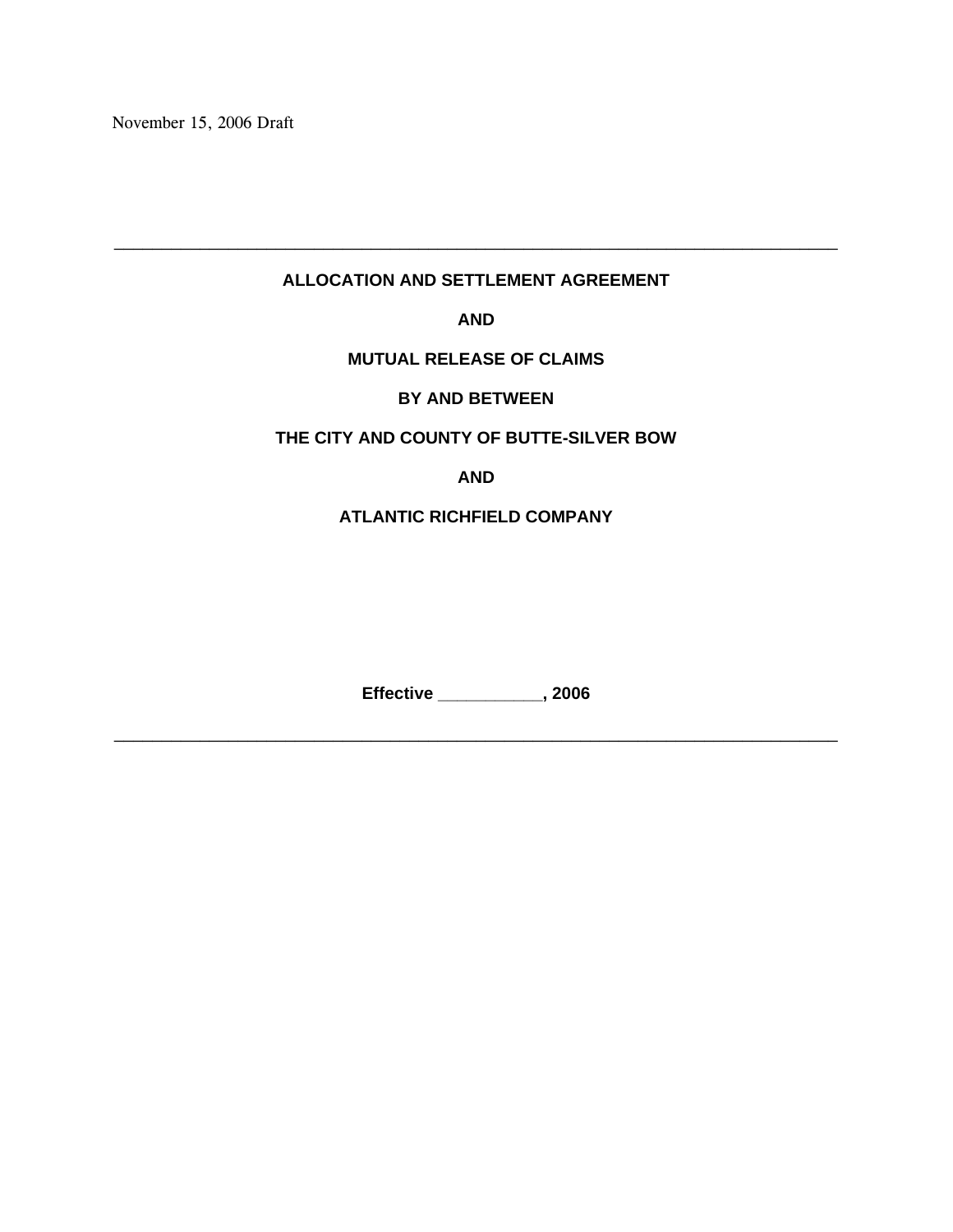# **TABLE OF CONTENTS**

#### **Page** in the contract of the contract of the contract of the contract of the contract of the contract of the contract of the contract of the contract of the contract of the contract of the contract of the contract of the

| Article I.                                                   |                                                                                                                                                                                                                                                                                      | $\overline{2}$                         |
|--------------------------------------------------------------|--------------------------------------------------------------------------------------------------------------------------------------------------------------------------------------------------------------------------------------------------------------------------------------|----------------------------------------|
| 1.1.                                                         |                                                                                                                                                                                                                                                                                      | $\overline{2}$                         |
| Article II.                                                  |                                                                                                                                                                                                                                                                                      | 16                                     |
| 2.1.<br>2.2.                                                 |                                                                                                                                                                                                                                                                                      | 16<br>16                               |
| Article III.                                                 |                                                                                                                                                                                                                                                                                      | 17                                     |
| 3.1.<br>3.2.<br>3.3.<br>3.4.<br>3.5.<br>3.6.<br>3.7.<br>3.8. | Reclamation of LAO and Implementation of the LAO Surface<br>Reclamation of Other Mine Waste Source Areas by AR<br>Reclamation of Mine Waste Source Areas by BSB<br>Operation and Maintenance Activities for Mine Waste Source<br>Consideration for Implementation of the LAO Surface | 17<br>17<br>18<br>18<br>19<br>19<br>19 |
| Article IV.                                                  |                                                                                                                                                                                                                                                                                      | 20<br>20                               |
|                                                              |                                                                                                                                                                                                                                                                                      |                                        |
| 4.1.<br>4.2.                                                 | Groundwater Treatment Technology Options and Positions<br>Construction of and Operation and Maintenance Activities                                                                                                                                                                   | 20<br>21                               |
| 4.3.                                                         | Construction of and Operation and Maintenance Activities                                                                                                                                                                                                                             |                                        |
| 4.4.                                                         | for Conventional Groundwater Treatment System<br>Groundwater Treatment System Operation and Maintenance<br>Plan/Scope of Operation and Maintenance Activities/West                                                                                                                   | 22                                     |
| 4.5.                                                         | .<br>Enforcement of Hook-up Ordinance within Controlled                                                                                                                                                                                                                              | 23                                     |
|                                                              | Establishment of Controlled Groundwater Areas                                                                                                                                                                                                                                        | 23                                     |
| 4.6.<br>4.7.                                                 |                                                                                                                                                                                                                                                                                      | 24<br>24                               |
| Article V.                                                   |                                                                                                                                                                                                                                                                                      | 24                                     |
| 5.1.<br>5.2.                                                 | Operation and Maintenance Activities for Superfund                                                                                                                                                                                                                                   | 24                                     |
|                                                              |                                                                                                                                                                                                                                                                                      | 24                                     |
| 5.3.<br>5.4.                                                 | Enforcement of Storm Water Management Ordinance                                                                                                                                                                                                                                      | 24<br>25                               |
| Article VI.                                                  |                                                                                                                                                                                                                                                                                      | 25                                     |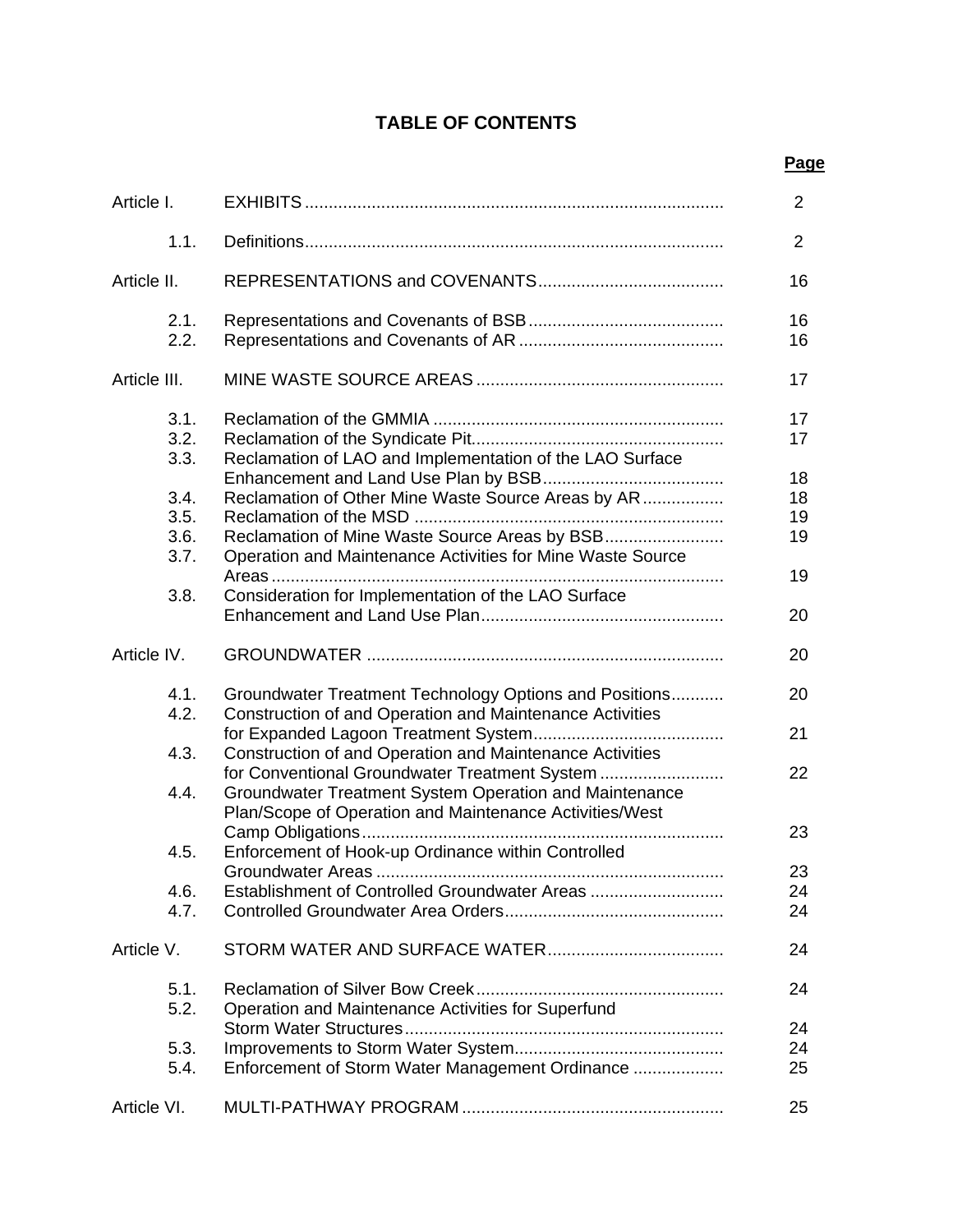| 6.1.<br>6.2.  |                                                                                                                 | 25<br>26 |
|---------------|-----------------------------------------------------------------------------------------------------------------|----------|
| Article VII.  |                                                                                                                 | 26       |
| 7.1.          |                                                                                                                 | 26       |
| 7.2.          | Reclamation of Expanded Mine Waste Repository                                                                   | 26       |
| 7.3.          | Operation and Maintenance Activities for Mine Waste Repository                                                  | 26       |
| 7.4.          |                                                                                                                 | 26       |
| 7.5.          |                                                                                                                 | 27       |
| Article VIII. |                                                                                                                 | 27       |
| 8.1.          |                                                                                                                 | 27       |
| 8.2.          |                                                                                                                 | 27       |
| 8.3.          |                                                                                                                 | 28       |
| Article IX.   | DEVELOPABLE AND DEDICATED USE PROPERTIES                                                                        | 28       |
| 9.1.          | Conveyance and Use of Developable Properties                                                                    | 28       |
| 9.2.          | Conveyance and Use of Dedicated Use Properties                                                                  | 29       |
| 9.3.          | Survey and Conveyance of BSB Kelley Mine Yard Properties                                                        | 20       |
| 9.4.          | Conveyance of Superfund Storm Water Structures                                                                  | 30       |
| 9.5.          | Additional Conveyances of Developable and Dedicated Use                                                         | 30       |
| 9.6.          | Conveyances of After Acquired Property to BSB                                                                   | 30       |
| 9.7.          | Conveyance of Developable and Dedicated Use Properties                                                          | 31       |
| 9.8.          | Restrictions in Easements, Leases, Licenses and Other Agreements                                                |          |
|               |                                                                                                                 | 34       |
| 9.9.          | Effect of Conveyance or Lease of Developable and                                                                |          |
|               |                                                                                                                 | 34       |
| 9.10.         | Access to Developable, Dedicated Use and other Properties                                                       | 34       |
| 9.11.         | Re-conveyance of Dedicated Use and Developable Properties                                                       | 35       |
| 9.12.         | Enforcement of Reclaimed Areas Guidebook Ordinance                                                              | 35       |
| 9.13.         | Enforcement of Zoning Ordinance and Compliance with                                                             |          |
|               |                                                                                                                 | 35       |
| Article X.    | SUPERFUND PROGRAMS TRUST ACCOUNT                                                                                | 36       |
| 10.1.         | <b>Establishment of Superfund Programs Trust Account</b><br>and Execution of Superfund Programs Trust Agreement | 36       |
| 10.2.         |                                                                                                                 | 36       |
| 10.3.         |                                                                                                                 | 37       |
| 10.4.         | Authorized Uses of Superfund Programs Trust Funds by AR                                                         | 38       |
| 10.5          | Authorized Uses of Superfund Programs Trust Funds by BSB                                                        | 38       |
| 10.6.         | Books and Accounts; Financial Statements; Inspection and                                                        |          |
|               |                                                                                                                 | 38       |
| 10.7.         |                                                                                                                 | 38       |
| 10.8.         |                                                                                                                 | 38       |
|               |                                                                                                                 |          |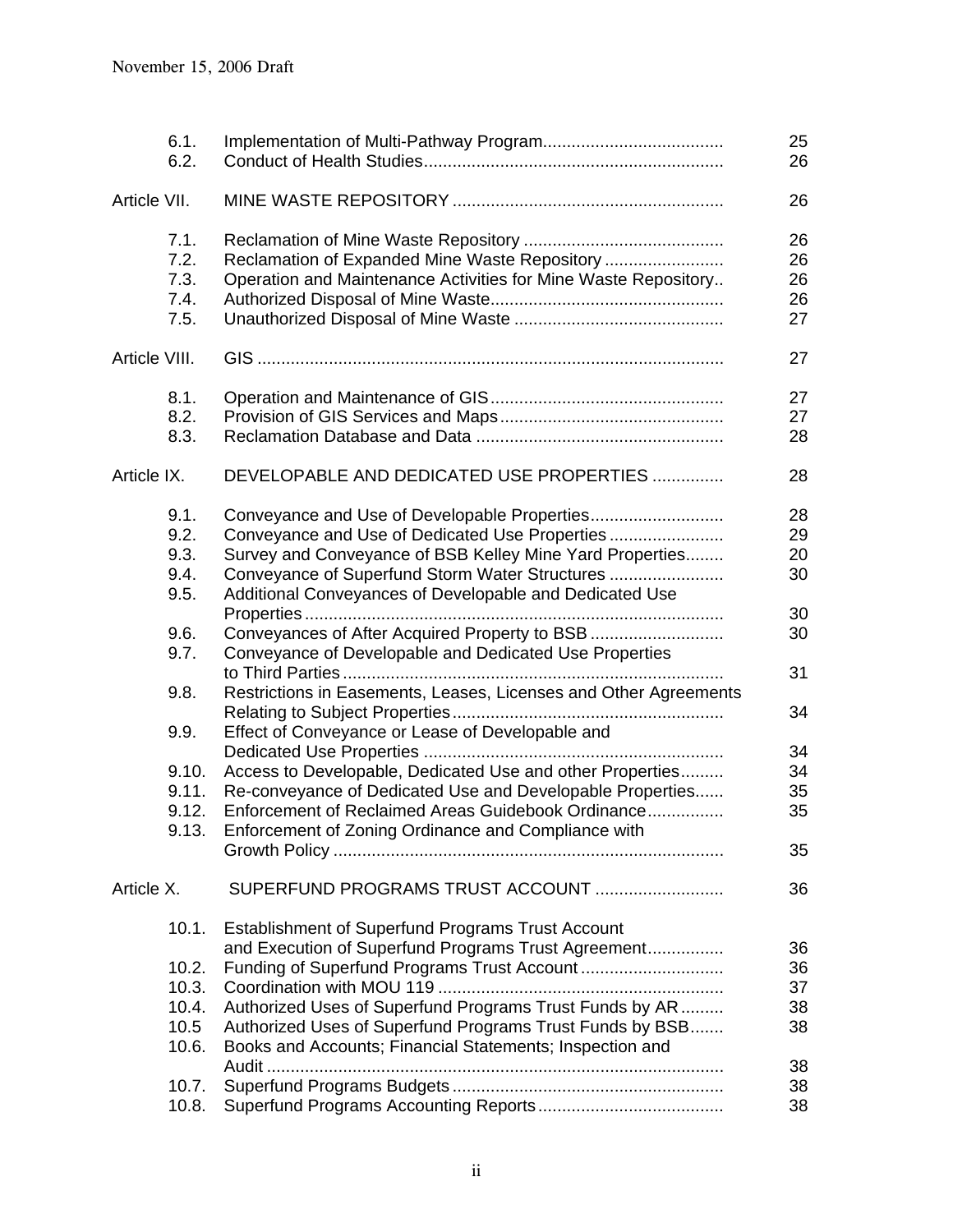| 10.9.         |                                                                | 39 |
|---------------|----------------------------------------------------------------|----|
| Article XI.   | MULTI-PATHWAY PROGRAM TRUST ACCOUNT                            | 39 |
| 11.1.         | Establishment of Multi-Pathway Trust Account                   |    |
|               | and Execution of Multi-Pathway Program Trust Agreement         | 39 |
| 11.2.         | Funding of Multi-Pathway Program Trust Account                 | 39 |
| 11.3.         |                                                                | 40 |
| 11.4.         | Authorized Uses of Multi-Pathway Program Trust Funds by AR     | 40 |
| 11.5          | Authorized Uses of Multi Pathway Program Trust Funds by BSB    | 40 |
| 11.6.         | Books and Accounts; Financial Statements; Inspection and       |    |
|               |                                                                | 41 |
| 11.7.         |                                                                | 41 |
| 11.8.         |                                                                | 41 |
| 11.9.         |                                                                | 41 |
| Article XII.  | SUPERFUND MANAGEMENT TRUST ACCOUNT                             | 41 |
|               |                                                                |    |
| 12.1.         | Establishment of Superfund Management Trust Account            |    |
|               | and Execution of Superfund Management Trust Agreement          | 41 |
| 12.2.         | Funding of Superfund Management Trust Account                  | 42 |
| 12.3.         | Authorized Uses of Superfund Management Trust Funds            | 43 |
| 12.4.         | Books and Accounts; Financial Statements; Inspection and       |    |
|               |                                                                | 43 |
| 12.5.         |                                                                | 43 |
| 12.6.         |                                                                | 43 |
| 12.7.         |                                                                | 43 |
| Article XIII. | CAPITAL PURCHASE, REPAIR AND REPLACEMENT TRUST                 |    |
|               | ACCOUNT AND CAPITAL IMPROVEMENTS TRUST ACCOUNT                 | 44 |
| 13.1.         | Establishment of Capital Purchase, Repair and Replacement      |    |
|               | Trust Account and Execution of Capital Purchase, Repair and    |    |
|               |                                                                | 44 |
| 13.2.         | Funding of Capital Purchase, Repair and Replacement            |    |
|               |                                                                | 44 |
| 13.3.         | Authorized Uses of Capital Purchase, Repair and Replacement    |    |
|               |                                                                | 45 |
| 13.4.         | Books and Accounts; Financial Statements; Inspection and Audit | 45 |
| 13.5.         | Capital Purchase, Repair and Replacement Budgets               | 45 |
| 13.6.         | Capital Purchase, Repair and Replacement Accounting Reports    | 45 |
| 13.7.         | Establishment of Capital Improvements Trust Account            | 46 |
| 13.8.         | Authorized Uses of Capital Improvements Trust Funds            | 46 |
| 13.9.         |                                                                | 46 |
|               |                                                                |    |
| Article XIV.  | <b>GROUNDWATER TREATMENT SYSTEM CAPITAL</b>                    |    |
|               | REPAIR AND REPLACEMENT TRUST ACCOUNT                           | 46 |
| 14.1.         | Establishment of Groundwater Treatment System Capital          |    |
|               |                                                                |    |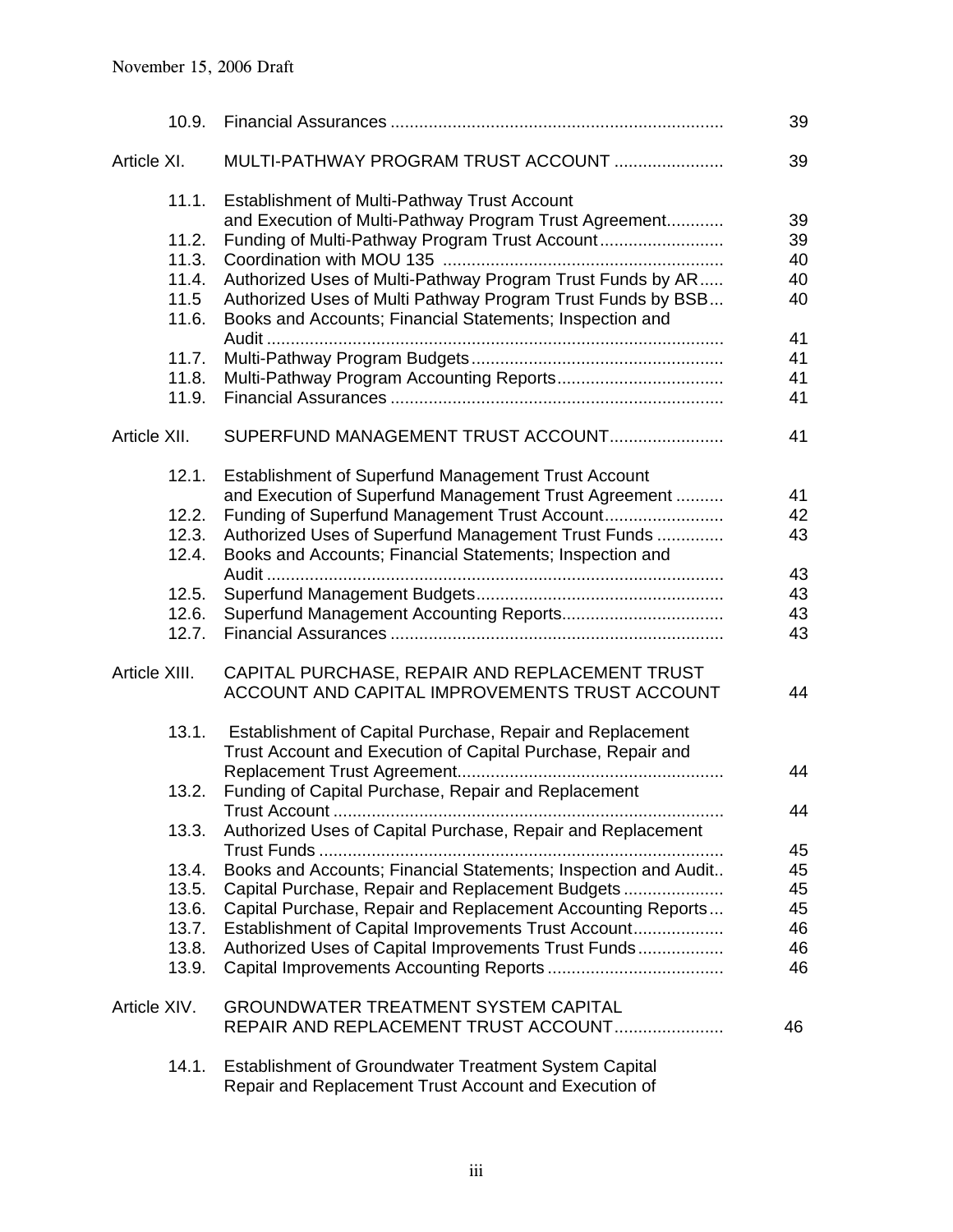|                | Groundwater Treatment System Capital Repair and                |    |
|----------------|----------------------------------------------------------------|----|
|                |                                                                | 46 |
| 14.2.          | Funding of Groundwater Treatment System Capital                |    |
|                |                                                                | 46 |
| 14.3.          | Authorized Uses of Groundwater Treatment System Capital        |    |
|                |                                                                | 46 |
| 14.4.          | Books and Accounts; Financial Statements; Inspection and Audit | 47 |
| 14.5.          | Groundwater Treatment System Capital Repair                    |    |
|                |                                                                | 47 |
| 14.6.          | Groundwater Treatment System Capital Repair                    |    |
|                |                                                                | 47 |
| 14.7.          |                                                                | 47 |
|                |                                                                | 47 |
| 15.1.          | Establishment of Redevelopment Trust Account                   | 47 |
| 15.2.          |                                                                | 48 |
| 15.3.          | Authorized Uses of Redevelopment Trust Funds                   | 48 |
| 15.4.          | Books and Accounts; Financial Statements; Inspection and       |    |
|                |                                                                | 49 |
| 15.5.          |                                                                | 49 |
|                |                                                                |    |
| Article XVI.   |                                                                | 49 |
| 16.1.          |                                                                | 49 |
| 16.2.          |                                                                | 49 |
| Article XVII.  |                                                                | 49 |
| 17.1.          | Insurance Policy and Remediation Plan Endorsement              | 49 |
| 17.2.          | Duties of BSB as Named Insured under Insurance Policy          | 50 |
| 17.3.          | Cost Cap Insurance Coverage for Alluvial Groundwater           |    |
|                |                                                                | 50 |
| 17.4.          |                                                                | 50 |
| 17.5.          |                                                                | 50 |
| 17.6.          |                                                                | 51 |
| 17.7.          |                                                                | 51 |
| 17.8.          |                                                                | 51 |
| 17.9           |                                                                | 52 |
| Article XVIII. |                                                                | 52 |
|                |                                                                |    |
| 18.1.          |                                                                | 52 |
| 18.2.          | Limitation on Multi-Pathway Program Obligations                | 53 |
| 18.3.          | Limitation on Superfund Management Obligations                 | 53 |
| 18.4.          |                                                                | 53 |
| 18.5.          |                                                                | 53 |
| 18.6.          | Limitation of Assertion of Failure to Exercise Due Care        | 54 |
| 18.7.          |                                                                | 54 |
| 18.8           |                                                                | 54 |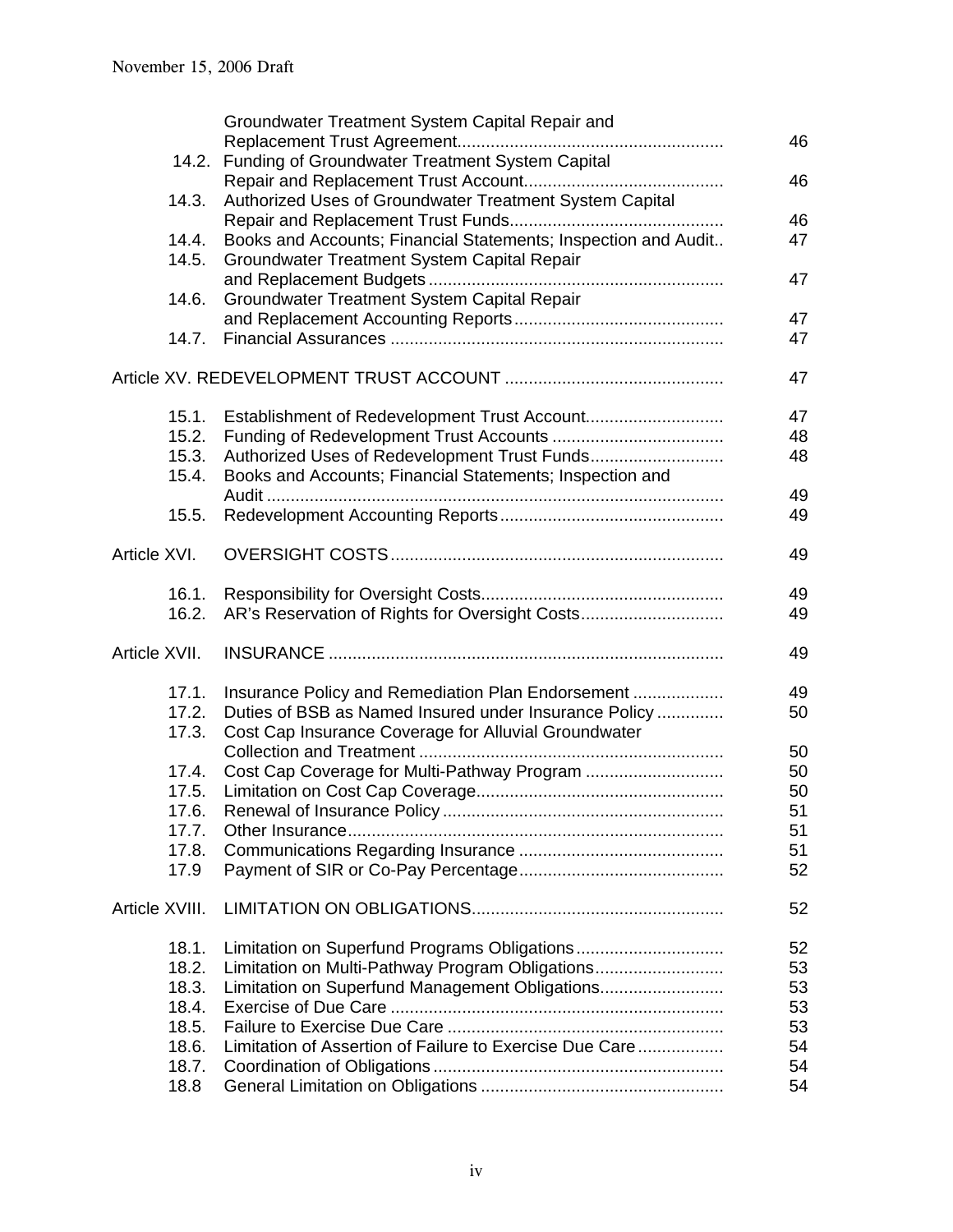| Article XIX.   | RELEASES AND COVENANTS NOT TO SUE AND DISCHARGE<br>OF HISTORIC PRESERVATION OBLIGATIONS | 55       |
|----------------|-----------------------------------------------------------------------------------------|----------|
| 19.1.<br>19.2. |                                                                                         | 55<br>55 |
| 19.3.          | Discharge of AR's Historic Preservation Obligations                                     | 55       |
| Article XX.    |                                                                                         | 56       |
| 20.1.          |                                                                                         | 56       |
| 20.2.          |                                                                                         | 56       |
| 20.3.          |                                                                                         | 57       |
| 20.4.          |                                                                                         | 57       |
| 20.5.<br>20.6. |                                                                                         | 57       |
| 20.7.          |                                                                                         | 57<br>57 |
| 20.8.          |                                                                                         | 58       |
| 20.9.          |                                                                                         | 58       |
|                |                                                                                         | 58       |
|                |                                                                                         | 59       |
|                | 20.12. Termination of Agreement by Non-Defaulting Party                                 | 60       |
|                |                                                                                         | 60       |
|                |                                                                                         | 60       |
|                |                                                                                         |          |
| Article XXI.   |                                                                                         | 60       |
|                |                                                                                         |          |
| 21.1.<br>21.2. |                                                                                         | 60<br>61 |
| 21.3.          | Submittals to EPA, other Governmental Entities and                                      |          |
|                |                                                                                         | 61       |
| 21.4           |                                                                                         | 61       |
| 21.5.          |                                                                                         | 61       |
| 21.6.          |                                                                                         | 62       |
| 21.7.          |                                                                                         | 62       |
| 21.8.          |                                                                                         | 62       |
| 21.9           |                                                                                         | 63       |
|                |                                                                                         | 63       |
|                |                                                                                         | 63       |
|                |                                                                                         | 64       |
|                |                                                                                         | 64       |
|                | 21.14 Retroactive Application For Limited Purposes                                      | 64       |
|                |                                                                                         | 64       |
|                |                                                                                         | 65       |
|                |                                                                                         | 65       |
|                |                                                                                         | 65       |
|                |                                                                                         | 65<br>65 |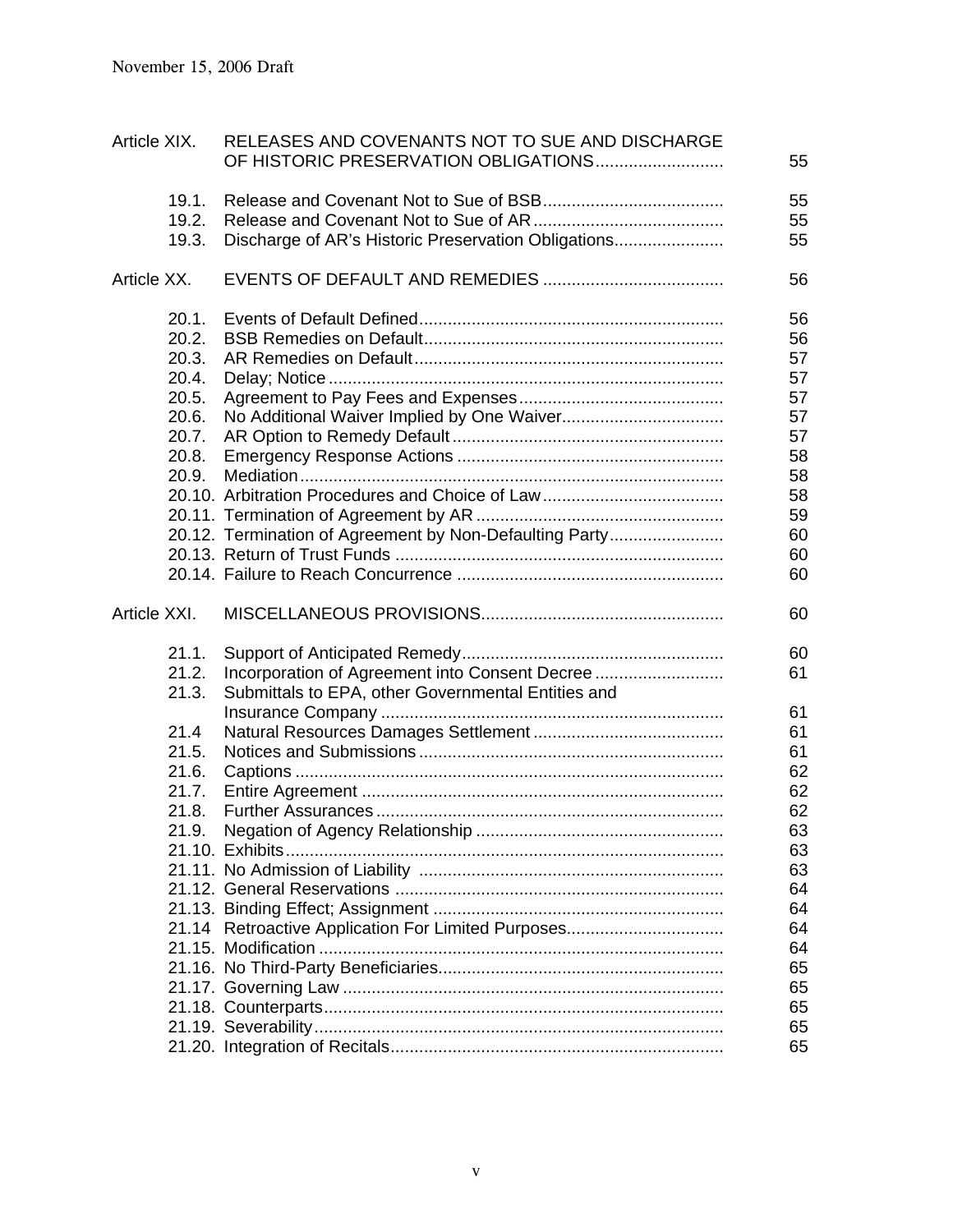#### ATTACHED EXHIBITS:

| Exhibit "1"      | Map of BPSOU                                                                           |
|------------------|----------------------------------------------------------------------------------------|
| Exhibit "2"      | Map of Superfund Storm Water Structures                                                |
| Exhibit "2.1"    | List of Superfund Storm Water Structures                                               |
| Exhibit "3"      | Map of GMMIA and Historic Mining Landscape Area                                        |
| Exhibit "3.1"    | Map of Mine Waste Repository                                                           |
| Exhibit "4"      | Legal Description of Dedicated Use Properties                                          |
| Exhibit "4.1.1"  | Section 9.2.1 General-MMP Dedicated Use Properties Legal Description                   |
| Exhibit "4.1.2"  | Section 9.2.1 General-Ferry Lane Dedicated Use Properties Legal Description            |
| Exhibit "4.1.3"  | Section 9.2.1 General—Mountain Con Dedicated Use Properties Legal Description          |
| Exhibit "4.1.4"  | Section 9.2.1 General—CH Twenty Exhibit A Dedicated Use Properties Legal Description   |
| Exhibit "4.1.5"  | Section 9.2.1 General-Batterman Dedicated Use Properties Legal Description             |
| Exhibit "4.1.6"  | Section 9.2.1 General-Huhtanen Dedicated Use Properties Legal Description              |
| Exhibit "4.1.7"  | Section 9.2.1 General-Holland Dedicated Use Properties Legal Description               |
| Exhibit "4.1.8"  | Section 9.2.1 General-Ralph Dedicated Use Properties Legal Description                 |
| Exhibit "4.1.9"  | Section 9.2.1 General-Dowland Dedicated Use Properties Legal Description               |
| Exhibit "4.1.10" | Section 9.2.1 General-Knight Dedicated Use Properties Legal Description                |
| Exhibit "4.1.11" | Section 9.2.1 General-Boston Dedicated Use Properties Legal Description                |
| Exhibit "4.1.12" | Section 9.2.1 General-Columbus Plaza Dedicated Use Properties Legal Description        |
| Exhibit "4.1.13" | Section 9.2.1 General—McDonough Dedicated Use Properties Legal Description             |
| Exhibit "4.1.14" | Section 9.2.1 General-Tzarina Travona Dedicated Use Properties Legal Description       |
| Exhibit "4.1.15" | Section 9.2.1 General—Additional Ferry Lane Dedicated Use Properties Legal Description |
| Exhibit "4.2.1"  | Section 9.2.2 GMMIA--MMP Dedicated Use Properties Legal Description                    |
| Exhibit "4.2.2"  | Section 9.2.2 GMMIA-Ferry Lane Dedicated Use Properties Legal Description              |
| Exhibit "4.3.1"  | Section 9.2.3 LAO-MMP Dedicated Use Properties Legal description                       |
| Exhibit "4.3.2"  | Section 9.2.3 LAO—CH Twenty Exhibit A Dedicated Use Properties Legal Description       |
| Exhibit "4.3.3"  | Section 9.2.3 LAO—CH Twenty Exhibit C Dedicated Use Properties Legal Description       |
| Exhibit "4.3.4"  | Section 9.2.3 LAO-Additional MMP Dedicated Use Properties Legal Description            |
| Exhibit "4.3.5"  | Section 9.2.3 LAO-Bontempo Dedicated Use Properties Legal Description                  |
| Exhibit "4.3.6"  | Section 9.2.3 LAO-Ranchland Packing Dedicated Use Properties Legal Description         |
| Exhibit "4.4.1"  | Section 9.2.4 Modification of Covenants-- Dedicated Use Properties Subject to Post     |
|                  | <b>Survey Modification of Covenants</b>                                                |
| Exhibit "4.5.1"  | Section 9.3 Kelley Mine Yard Properties-MMP Dedicated Use Properties Legal             |
|                  | Description                                                                            |
| Exhibit "4.5.2"  | Section 9.3 Kelley Mine Yard Properties-Mountain Con Dedicated Use Properties          |
|                  | <b>Legal Description</b>                                                               |
| Exhibit "5"      | Legal Descriptions of Developable Properties                                           |
| Exhibit "5.1.1"  | Section 9.1.1 General--MMP Developable Properties Legal Description                    |
| Exhibit "5.1.2"  | Section 9.1.1 General-Ferry Lane Developable Properties Legal Description              |
| Exhibit "5.1.3"  | Section 9.1.1 General-Mountain Con Developable Properties Legal Description            |
| Exhibit "5.1.4"  | Section 9.1.1 General-CH Twenty Exhibit B Developable Properties Legal Description     |
| Exhibit "5.1.5"  | Section 9.1.1 General-Tzarina Travona Developable Properties Legal Description         |
| Exhibit "5.1.6"  | Section 9.1.1 General-Additional Ferry Lane Developable Properties Legal Description   |
| Exhibit "5.2.1"  | Section 9.1.2 Gold Smith Dumps-Ferry Lane Developable Properties Legal Description     |
| Exhibit "5.3.1"  | Section 9.1.3 LAO—CH Twenty Exhibit B Developable Properties Legal Description         |
| Exhibit "5.4.1"  | Section 9.3 Kelley Mine Yard Properties-MMP Developable Properties Legal               |
|                  | Description                                                                            |
| Exhibit "5.4.2"  | Section 9.3 Kelley Mine Yard Properties—Mountain Con Developable Properties Legal      |
|                  | Description                                                                            |
| Exhibit "6"      | Description of Storm Water Sites                                                       |
| Exhibit "7"      | <b>Description of Capital Equipment Purchases</b>                                      |
| Exhibit "8"      | Dedicated Use Properties Quitclaim Deeds                                               |
| Exhibit "8.1.1"  | Section 9.2.1 General--MMP Dedicated Use Properties Quitclaim Deed                     |
| Exhibit "8.1.2"  | Section 9.2.1 General-Ferry Lane Dedicated Use Properties Quitclaim Deed               |
| Exhibit "8.1.3"  | Section 9.2.1 General-Mountain Con Dedicated Use Properties Quitclaim Deed             |
| Exhibit "8.1.4"  | Section 9.2.1 General-CH Twenty Exhibit A Dedicated Use Properties Quitclaim Deed      |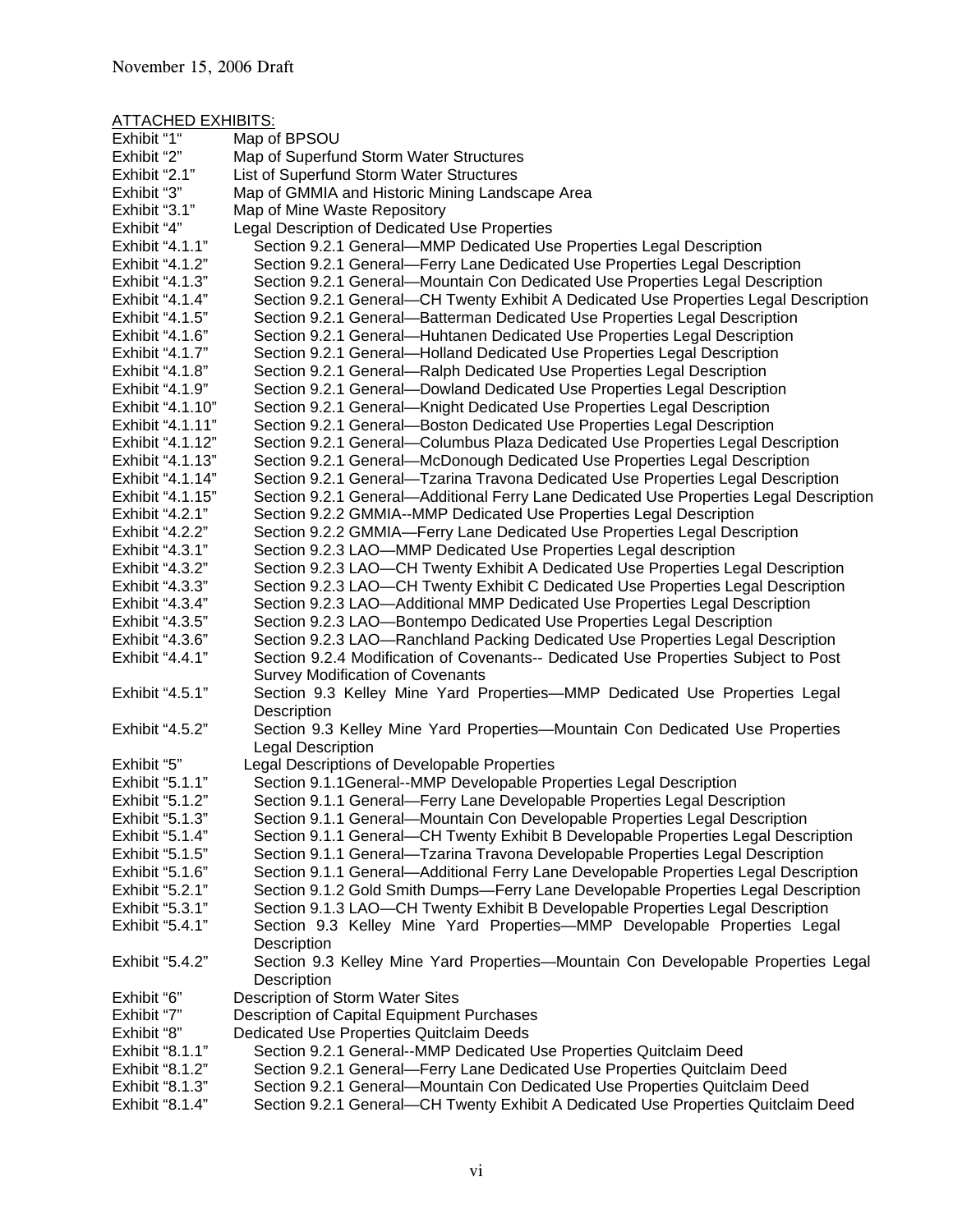| Exhibit "8.1.5"  | Section 9.2.1 General-Batterman Dedicated Use Properties Quitclaim Deed                  |
|------------------|------------------------------------------------------------------------------------------|
| Exhibit "8.1.6"  | Section 9.2.1 General-Huhtanen Dedicated Use Properties Quitclaim Deed                   |
| Exhibit "8.1.7"  | Section 9.2.1 General-Holland Dedicated Use Properties Quitclaim Deed                    |
| Exhibit "8.1.8"  | Section 9.2.1 General-Ralph Dedicated Use Properties Quitclaim Deed                      |
| Exhibit "8.1.9"  | Section 9.2.1 General-Dowland Dedicated Use Properties Quitclaim Deed                    |
| Exhibit "8.1.10" | Section 9.2.1 General-Knight Dedicated Use Properties Quitclaim Deed                     |
| Exhibit "8.1.11" | Section 9.2.1 General-Boston Dedicated Use Properties Quitclaim Deed                     |
| Exhibit "8.1.12" | Section 9.2.1 General-Columbus Plaza Dedicated Use Properties Quitclaim Deed             |
| Exhibit "8.1.13" | Section 9.2.1 General-McDonough Dedicated Use Properties Quitclaim Deed                  |
| Exhibit "8.1.14" | Section 9.2.1 General-Tzarina Travona Dedicated Use Properties Quitclaim Deed            |
| Exhibit "8.1.15" | Section 9.2.1 General—Additional Ferry Lane Dedicated Use Properties Quitclaim Deed      |
| Exhibit "8.2.1"  | Section 9.2.2 GMMIA--MMP Dedicated Use Properties Quitclaim Deed                         |
| Exhibit "8.2.2"  | Section 9.2.2 GMMIA-Ferry Lane Dedicated Use Properties Quitclaim Deed                   |
| Exhibit "8.3.1"  | Section 9.2.3 LAO--MMP Dedicated Use Properties Quitclaim Deed                           |
| Exhibit "8.3.2"  | Section 9.2.3 LAO-CH Twenty Exhibit A Dedicated Use Properties Quitclaim Deed            |
| Exhibit "8.3.3"  | Section 9.2.3 LAO-CH Twenty Exhibit C Dedicated Use Properties Quitclaim Deed            |
| Exhibit "8.3.4"  | Section 9.2.3 LAO-Additional MMP Dedicated Use Properties Quitclaim Deed                 |
| Exhibit "8.3.5"  | Section 9.2.3 LAO-Bontempo Dedicated Use Properties Quitclaim Deed                       |
| Exhibit "8.3.6"  | Section 9.2.3 LAO-Ranchland Packing Dedicated Use Properties Quitclaim Deed              |
| Exhibit "8.4.1"  | Section 9.3 BSB Kelley Mine Yard Properties—MMP Dedicated Use Properties                 |
|                  | Quitclaim Deed                                                                           |
| Exhibit "8.4.2"  | Section 9.3 BSB Kelley Mine Yard Properties-Mountain Con Dedicated Use                   |
|                  | Properties Quitclaim Deed                                                                |
| Exhibit "9"      | Developable Properties Quitclaim Deeds                                                   |
| Exhibit "9.1.1"  | Section 9.1.1 General--MMP Developable Properties Quitclaim Deed                         |
| Exhibit "9.1.2"  | Section 9.1.1 General-Ferry Lane Developable Properties Quitclaim Deed                   |
| Exhibit "9.1.3"  | Section 9.1.1 General-Mountain Developable Properties Quitclaim Deed                     |
| Exhibit "9.1.4"  | Section 9.1.1 General-CH Twenty Exhibit B Developable Properties Quitclaim Deed          |
| Exhibit "9.1.5"  | Section 9.1.1 General-Tzarina Travona Developable Properties Quitclaim Deed              |
| Exhibit "9.1.6"  | Section 9.1.1 General—Additional Ferry Lane Developable Properties Quitclaim Deed        |
| Exhibit "9.2.1"  | Section 9.1.2 Gold Smith Dumps—Ferry Lane Developable Properties Quitclaim Deed          |
| Exhibit "9.3.1"  | Section 9.1.3 LAO-CH Twenty Exhibit B Developable Properties Quitclaim Deed              |
| Exhibit "9.4.1"  | Section 9.3 BSB Kelley Mine Yard Properties—MMP Developable Properties                   |
|                  | Quitclaim Deed                                                                           |
| Exhibit "9.4.2"  | Section 9.3 BSB Kelley Mine Yard Properties—Mountain Con Developable                     |
|                  | Properties Quitclaim Deed                                                                |
| Exhibit "10"     | Superfund Storm Water Structures Quitclaim Deed                                          |
| Exhibit "11"     | Third Party Quitclaim Deeds                                                              |
| Exhibit "11.1"   | Section 9.7.1-MMP Dedicated Use Properties Third Party Quitclaim Deed                    |
| Exhibit "11.2"   | Section 9.7.2-Ferry Lane Dedicated Use Properties Third Party Quitclaim Deed             |
| Exhibit "11.3"   | Section 9.7.3-Mountain Con Dedicated Use Properties Third Party Quitclaim Deed           |
| Exhibit "11.4"   | Section 9.7.4—CH Twenty Exhibit A Dedicated Use Properties Third Party Quitclaim Deed    |
| Exhibit "11.5"   | Section 9.7.5—Batterman Dedicated Use Properties Third Party Quitclaim Deed              |
| Exhibit "11.6"   | Section 9.7.6—Huhtanen Dedicated Use Properties Third Party Quitclaim Deed               |
| Exhibit "11.7"   | Section 9.7.7-Holland Dedicated Use Properties Third Party Quitclaim Deed                |
| Exhibit "11.8"   | Section 9.7.8-Ralph Dedicated Use Properties Third Party Quitclaim Deed                  |
| Exhibit "11.9"   | Section 9.7.9-Dowland Dedicated Use Properties Third Party Quitclaim Deed                |
| Exhibit "11.10"  | Section 9.7.10-Knight Dedicated Use Properties Third Party Quitclaim Deed                |
| Exhibit "11.11"  | Section 9.7.11-Boston Dedicated Use Properties Third Party Quitclaim Deed                |
| Exhibit "11.12"  | Section 9.7.12-Columbus Plaza Dedicated Use Properties Third Party Quitclaim Deed        |
| Exhibit "11.13"  | Section 9.7.13-McDonough Dedicated Use Properties Third Party Quitclaim Deed             |
| Exhibit "11.14"  | Section 9.7.14—Tzarina Travona Dedicated Use Properties Third Party Quitclaim Deed       |
| Exhibit "11.15"  | Section 9.7.15—Additional Ferry Lane Dedicated Use Properties Third Party Quitclaim Deed |
| Exhibit "11.16"  | Section 9.7.16—CH Twenty Exhibit C Dedicated Use Properties Third Party Quitclaim Deed   |
| Exhibit "11.17"  | Section 9.7.17-Additional MMP Dedicated Use Properties Third Party Quitclaim Deed        |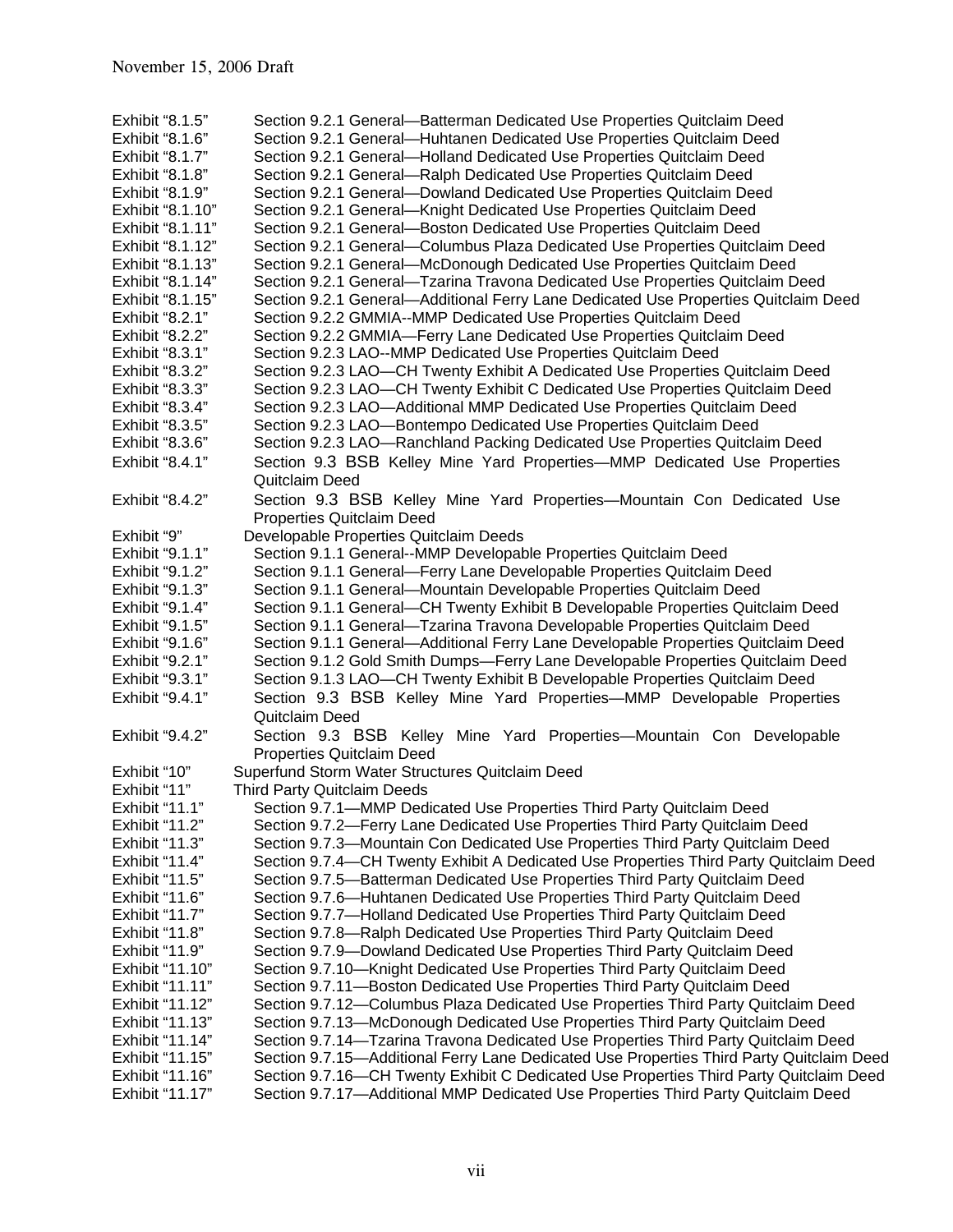- Exhibit "11.18" Section 9.7.18—Bontempo Dedicated Use Properties Third Party Quitclaim Deed
- Exhibit "11.19" Section 9.7.19—Ranchland Packing Dedicated Use Properties Third Party Quitclaim Deed
- Exhibit "11.20" Section 9.7.20—MMP Developable Properties Third Party Quitclaim Deed
- Exhibit "11.21" Section 9.7.21—Ferry Lane Developable Properties Third Party Quitclaim Deed
- Exhibit "11.22" Section 9.7.22—Mountain Con Developable Properties Third Party Quitclaim Deed
- Exhibit "11.23" Section 9.7.23—CH Twenty Exhibit B Developable Properties Third Party Quitclaim Deed
- Exhibit "11.24" Section 9.7.24—Tzarina Travona Developable Properties Third Party Quitclaim Deed
- Exhibit "11.25" Section 9.7.25—Additional Ferry Lane Developable Properties Third Party Quitclaim Deed
- Exhibit "12" Capital Purchase Repair and Replacement Trust Agreement
- Exhibit "13" Groundwater Treatment System Capital Repair and Replacement Trust Agreement
- Exhibit "14" Superfund Management Trust Agreement
- Exhibit "15" Superfund Programs Trust Agreement
- Exhibit "16" Initial Capital Purchase, Repair and Replacement Budget
- Exhibit "17" Initial Superfund Management Budget
- Exhibit "18" Initial Superfund Programs Budget
- Exhibit "19" LAO Surface Enhancement and Land Use Plan
- Exhibit "20" Multi-Pathway Program Protocol
- Exhibit "21" Schedule, Priorities and Objectives for Storm Water System Improvement Plan
- Exhibit "22" Criteria for Reclaimed Areas Guidebook Ordinance<br>Exhibit "23" Criteria for Storm Water Management Ordinance
- Criteria for Storm Water Management Ordinance
- Exhibit "24" Controlled Groundwater Areas Submittal Schedule
- Exhibit "25" BSB Memorandum of Coverage
- Exhibit "26" Funding Spreadsheet<br>Exhibit "27" BSB Position Paper
- Exhibit "27" BSB Position Paper<br>Exhibit "28" Outline for Groundw
- Outline for Groundwater Treatment System Operation and Maintenance Plan
- Exhibit "29" Map of AR and BSB Kelley Mine Yard Properties
- Exhibit "30" Map of Rail Road Properties and Rights-of-Way
- Exhibit "31" Potential After Acquired Properties Legal Description
- Exhibit "32" MOU 119 Scope of Work<br>Exhibit "33" List of Expanded Lagoon
- List of Expanded Lagoon Treatment System Upgrades
- Exhibit "34" Map of BSB Sewage Treatment Effluent Line Extension
- Exhibit "35" Multi-Pathway Program Trust Agreement
- Exhibit "36" Initial Multi-Pathway Program Budget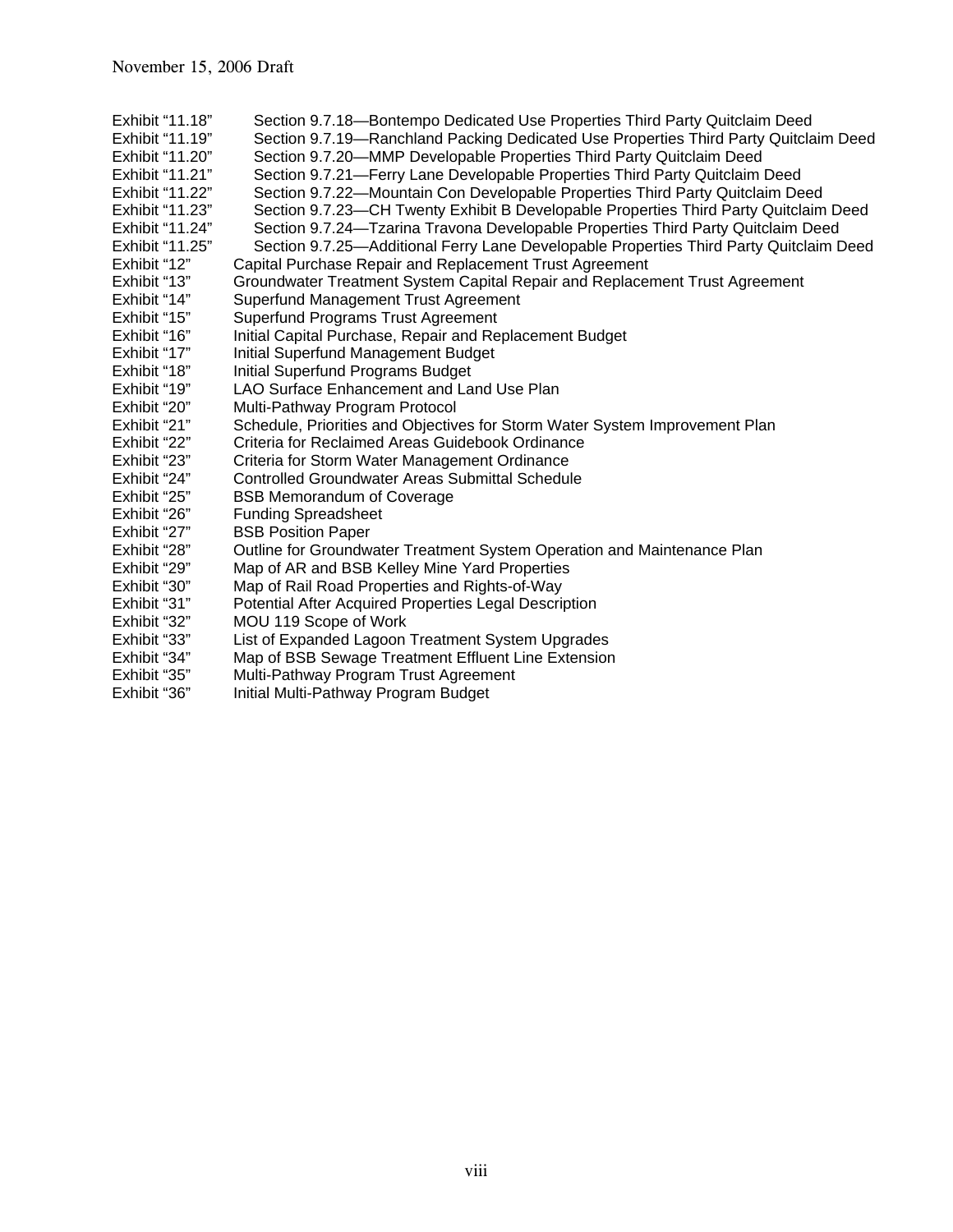#### **ALLOCATION AND SETTLEMENT AGREEMENT AND MUTUAL RELEASE OF CLAIMS**

 THIS ALLOCATION AND SETTLEMENT AGREEMENT AND MUTUAL RELEASE OF CLAIMS (as hereinafter defined, "Agreement"), is entered into by and between the City and County of Butte-Silver Bow (hereinafter defined, "BSB") and Atlantic Richfield Company (as hereinafter defined, "AR") as of the effective date (as hereinafter defined, the "Effective Date") to set forth agreements, allocations of responsibility, and releases relating to the Butte Priority Soils Operable Unit (as hereinafter defined, "BPSOU") of the Silver Bow Creek/Butte Area NPL Site (as hereinafter defined, the "Site").

### **W I T N E S S E T H:**

 WHEREAS, the United States Environmental Protection Agency (as hereinafter defined, "EPA") and the State of Montana (as hereinafter defined, the "State") have initiated actions pursuant to the Comprehensive Environmental Response, Compensation, and Liability Act of 1980, 42 U.S.C. § 9601, et seq., as amended (as hereinafter defined, "CERCLA"), to address contamination arising from historic mining and mineral processing activities within the Site; and

WHEREAS, a portion of the Site has been designated by EPA as the BPSOU; and

 WHEREAS, AR and BSB have both been identified by EPA as potentially responsible parties under CERCLA for certain response actions and response costs arising in the BPSOU and the Parties anticipate that EPA will require financial assurance for the performance of the actions required pursuant to the Consent Decree for the BPSOU (as hereinafter defined, "Consent Decree"); and

 WHEREAS, EPA issued a Record of Decision in September of 2006 selecting a remedy for the BPSOU, but important details regarding the components of the selected remedy are anticipated to be further refined in the Consent Decree and various work plans and other implementing documents;

 WHEREAS, in order to allocate their potential responsibilities, expedite certain actions and thereby avoid the significant cost and expense associated with prolonged and complicated litigation over the same, AR and BSB desire to enter into this Agreement in order to provide a full statement of their respective rights and responsibilities; and

 WHEREAS, in consideration of the funds to be provided by AR to BSB pursuant to the terms and conditions of this Agreement, BSB has, subject to the funding limitations set forth in Sections 18.1, 18.2 and 18.3 hereof, agreed to perform specified actions required by the ROD as described in this Agreement that would otherwise be the responsibility of AR or others;

 NOW THEREFORE, in consideration of the mutual covenants and promises contained in this Agreement, the sufficiency of which is acknowledged, it is hereby understood and agreed as follows: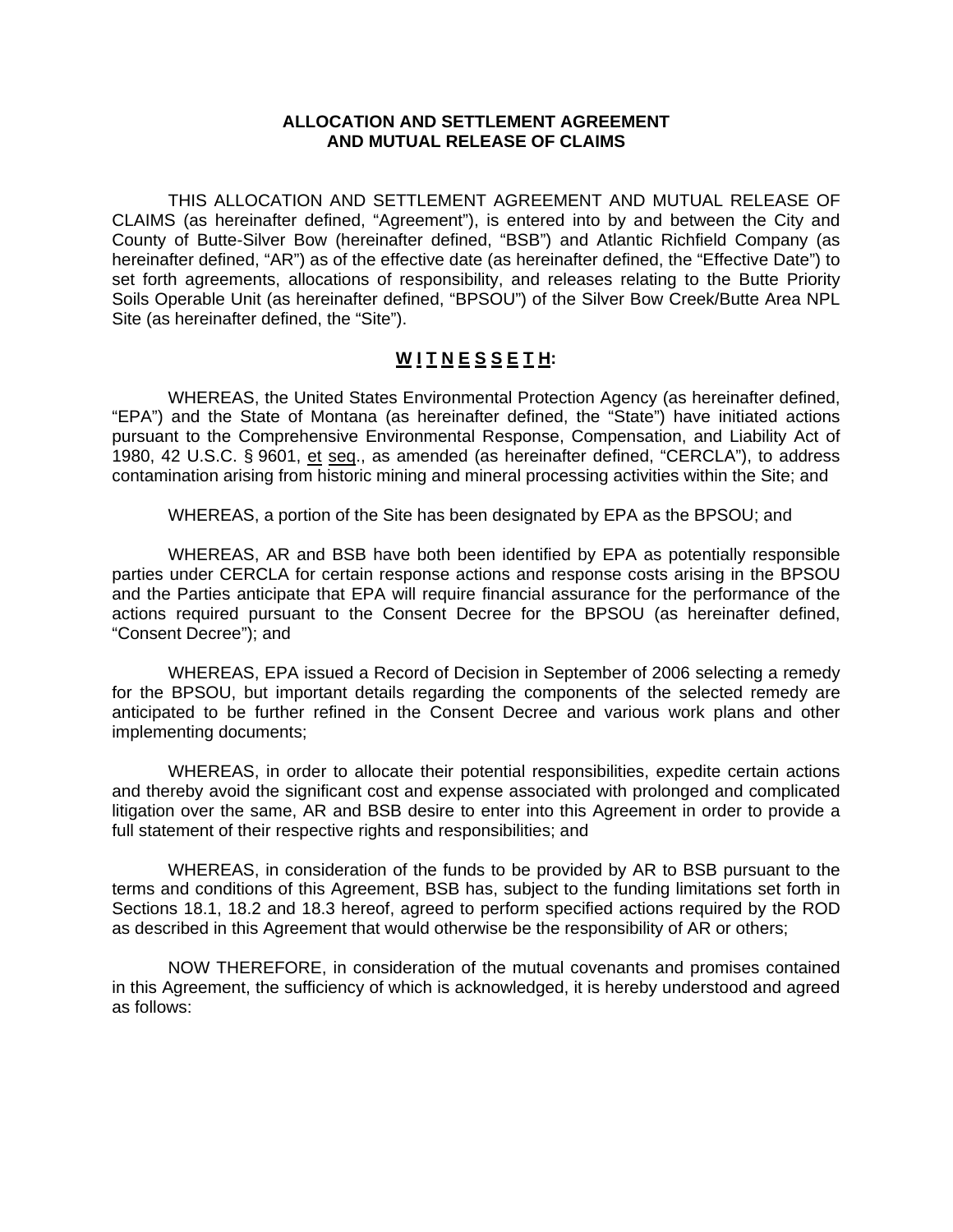### **ARTICLE I**.

#### **EXHIBITS**

**Section 1.1. Definitions**. Unless otherwise expressly provided herein, terms used in this Agreement which are defined in CERCLA or in regulations promulgated under CERCLA shall have the meaning assigned to them in CERCLA or in such regulations. Whenever terms listed below are used in this Agreement or in the exhibits attached hereto and incorporated hereunder, the following definitions shall apply:

 1. "**AERL**" shall mean ARCO Environmental Remediation, L.L.C., a Delaware limited liability company, together with all of its predecessors, successors (merged, acquired or otherwise), subsidiaries and assigns.

 2. "**Agreement**" shall mean this Allocation and Settlement Agreement and Mutual Release of Claims and all documents referenced herein and all Exhibits attached hereto.

 3. "**Anaconda Sampling Works**" shall mean the area depicted on the map attached as Exhibit "1" hereto as the as the "Anaconda Sampling Works."

 4. "**Applicable Laws**" shall mean and include all Environmental Laws, and all other statutes, regulations, ordinances, decrees, orders, judgments, or rules of Governmental Entities, as the same may change from time to time.

 5. "**AR"** shall mean Atlantic Richfield Company, a Delaware corporation, together with all of its predecessors, successors (merged, acquired or otherwise), subsidiaries and assigns, including, but not limited to, AERL.

 6. "**AR Kelley Mine Yard Properties**" shall mean the potions of the parcels of real property separately and particularly described in Exhibits "4.5.1", "4.5.2", "5.4.1" and "5.4.2" hereto that are depicted as the "Kelley Mine Yard Properties" on the map attached as Exhibit "29" hereto.

 7. "**ARARs"** shall mean all Applicable and Relevant and Appropriate Requirements identified by EPA with respect to the BPSOU in accordance with Section 121 of CERCLA, 42 U.S.C. 9621.

 8. "**Area One**" shall mean the area depicted on the map attached as Exhibit "1" hereto as "Area One."

9. "**Best Management Practices**" shall have the meaning ascribed to the term pursuant to the ROD.

 10. "**BPSOU**" shall mean the area depicted on the map attached as Exhibit "1" hereto as the "Butte Priority Soils Operable Unit" and any area added thereto by EPA.

11. "**BRES**" shall mean the Butte Reclamation Evaluation System.

 12. "**BRW**" shall mean the portion of LAO depicted on the map attached as Exhibit "1" hereto as the "Butte Reduction Works."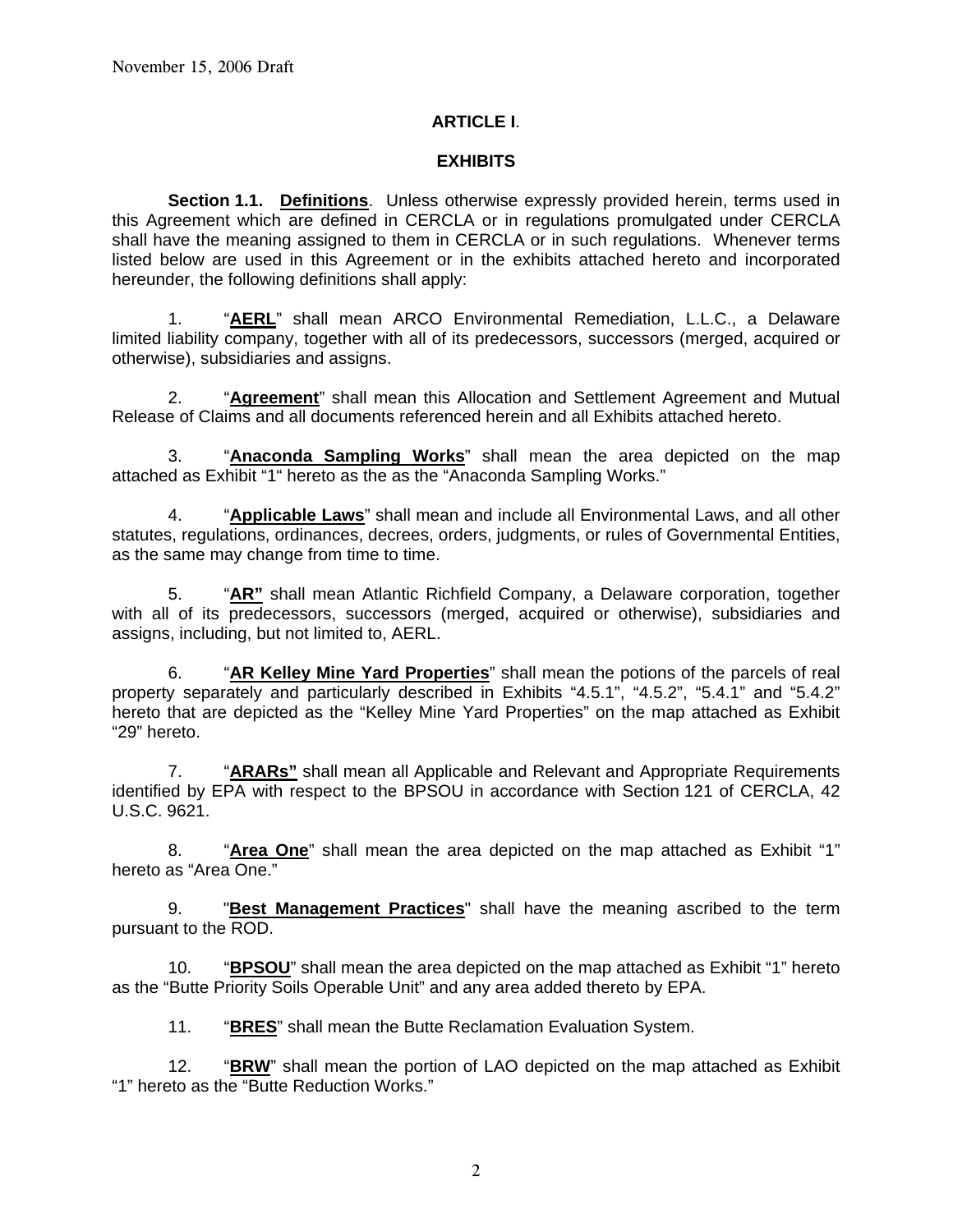13. "**BSB**" shall mean the local government of the City and County of Butte-Silver Bow, Montana, and any successors thereto, including all officers, employees, agents, representatives, boards, departments, commissions, programs and authorities thereof. The term shall also include any "governing authority" established by BSB to administer and oversee the performance of this Agreement and to guide the planning and use of the funds in the Redevelopment Trust Account, consistent with the purposes of this Agreement.

 14. "**BSB Sewage Treatment Effluent Line Extension**" shall mean the sewage treatment effluent line extension depicted on the map attached as Exhibit "34" hereto.

 15. "**BSB Groundwater Criteria**" shall mean the following criteria for BSB's evaluation of the acceptability of any groundwater treatment option:

 1. Meet Montana Water Quality Bureau-Circular 7 standards, thus ensuring long-term protection of Silver Bow Creek and down stream water resources;

2. Provide aesthetics;

 3. Allows maximum reuse of the LAO area, including a walking trail, wildlife viewing areas and interpretive displays;

- 4. Ensures a facility that is practical to maintain and operate; and
- 5. Includes a trust fund to operate/maintain/monitor/upgrade the facility.

 16. "**BSB Memorandum of Coverage**" shall mean the Memorandum of Coverage attached as Exhibit "25" hereto and any such subsequent certificate of insurance of BSB.

 17. "**BSB Kelley Mine Yard Properties**" shall mean the parcels and portions of the parcels of real property separately and particularly described in Exhibit "4.5.1", "4.5.2", "5.4.1" and "5.4.2" hereto that are depicted as the "Survey Area" on the map attached as Exhibit "29" hereto.

 18. "**BSB Position Paper**" shall mean the Butte-Silver Bow Position Paper dated October 5, 2004 which is attached as Exhibit "27" hereto.

19. "**Capital Improvements Accounting Report**" shall mean an accounting report, in a form acceptable to BSB and AR, of all amounts withdrawn by BSB from the Capital Improvements Trust Account during the prior Fiscal Year.

 20. "**Capital Improvements Trust Account**" shall mean a segregated and separate account of BSB, with a financial institution acceptable to BSB and AR, that is established pursuant to Section 13.7 hereof.

 21. "**Capital Purchase, Repair and Replacement Accounting Report**" shall mean an accounting report, in a form acceptable to BSB and AR, of all amounts withdrawn by BSB from the Capital Purchase, Repair and Replacement Trust Account during the prior Fiscal Year. The term shall include a budget reconciliation report which, separately for each Task Account and each budget amount for each Task Account set forth in the Capital Purchase, Repair and Replacement Budget for the prior Fiscal Year, compares the total amount actually incurred by BSB with the total budgeted amount, and any amounts carried forward by BSB.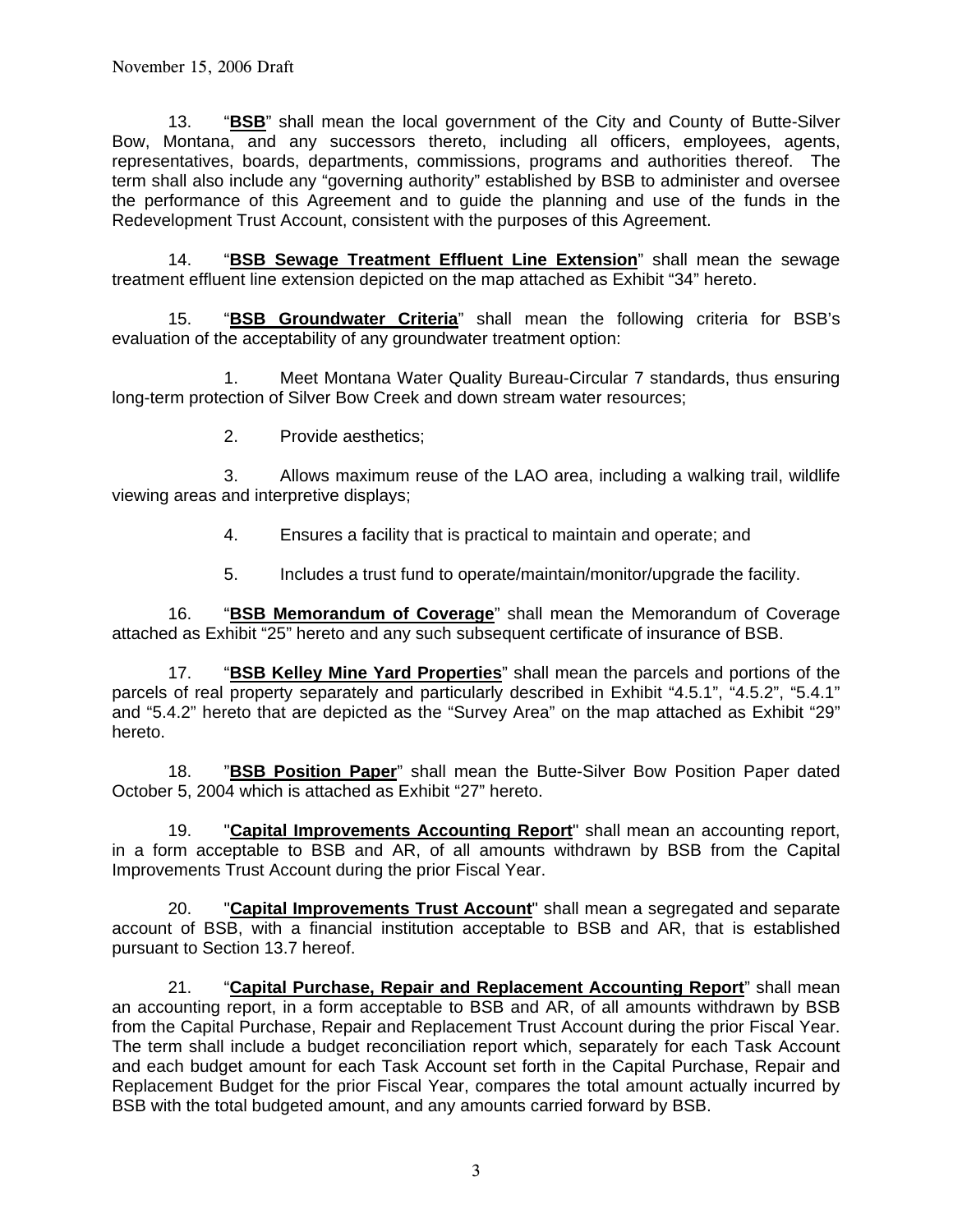22. "**Capital Purchase, Repair and Replacement Budget**" shall mean a budget, in the form of the Initial Capital Purchase, Repair and Replacement Budget, which sets forth all anticipated uses of funds from the Capital Purchase, Repair and Replacement Trust Account by BSB during the next Fiscal Year for Capital Purchase, Repair and Replacement Costs, and which sets forth the amount BSB may request the trustee to pay to BSB from the Capital Purchase, Repair and Replacement Trust Account for each quarter of the next Fiscal Year for Capital Purchase, Repair and Replacement Costs for each Task Account in accordance with the terms and conditions of Section 14.5 hereof and the Capital Purchase, Repair and Replacement Trust Agreement.

 23. "**Capital Purchase, Repair and Replacement Costs**" shall mean the charges, expenses, fees and other costs reasonably incurred by BSB to construct and design improvements to the Storm Water System pursuant to Section 5.3 hereof. The term shall also include the expenses incurred by BSB to purchase equipment and vehicles of the general type and at the frequency set forth in the spreadsheet attached as Exhibit "7" hereto.

 24. "**Capital Purchase, Repair and Replacement Trust Account**" shall mean a segregated account with Trustee that is established pursuant to Section 14.1 hereof.

 25. "**Capital Purchase, Repair and Replacement Trust Agreement**" shall mean the Trust Agreement between AR and BSB attached as Exhibit "12" hereto.

 26. "**CECRA"** shall mean the Montana Comprehensive Environmental Cleanup and Responsibility Act, §75-10-701 et seq., MCA, and any amendments thereto.

 27. "**CERCLA**" shall mean the Comprehensive Environmental Response, Compensation, and Liability Act of 1980, 42 U.S.C. § 9601, et seq., and any amendments thereto.

 28. "**Clark Tailings Waste Areas**" shall mean the area depicted on the map attached as Exhibit "1" hereto as the Clark Tailings Waste Areas."

 29. "**Colorado Smelter**" shall mean the area depicted on the map attached as Exhibit "1" hereto as the Colorado Smelter."

 30. "**Consent Decree**" shall mean the consent decree required under Section 21.2 hereof.

 31. "**Controlled Groundwater Areas**" shall mean those areas within Butte-Silver Bow County that have been established as Controlled Groundwater Areas by MDNRC as of the Effective Date which include the Clark Tailings Controlled Groundwater Area and the Rocker Controlled Groundwater Area, and any amendments or additions thereto. The term shall also include all such additional areas within Butte-Silver Bow County which may be so established on or after the Effective Date pursuant to the terms and conditions of Section 4.6 hereof including, without limitation, the Butte Mine Flooding Controlled Groundwater Area, the BPSOU Alluvial Controlled Groundwater Area, the Montana Pole Plant Controlled Groundwater Area and the WSSOU Controlled Groundwater Area.

 32. "**Controlled Groundwater Area Orders**" shall mean all final orders issued by the MDNRC with respect to the Controlled Groundwater Areas and any amendments thereto.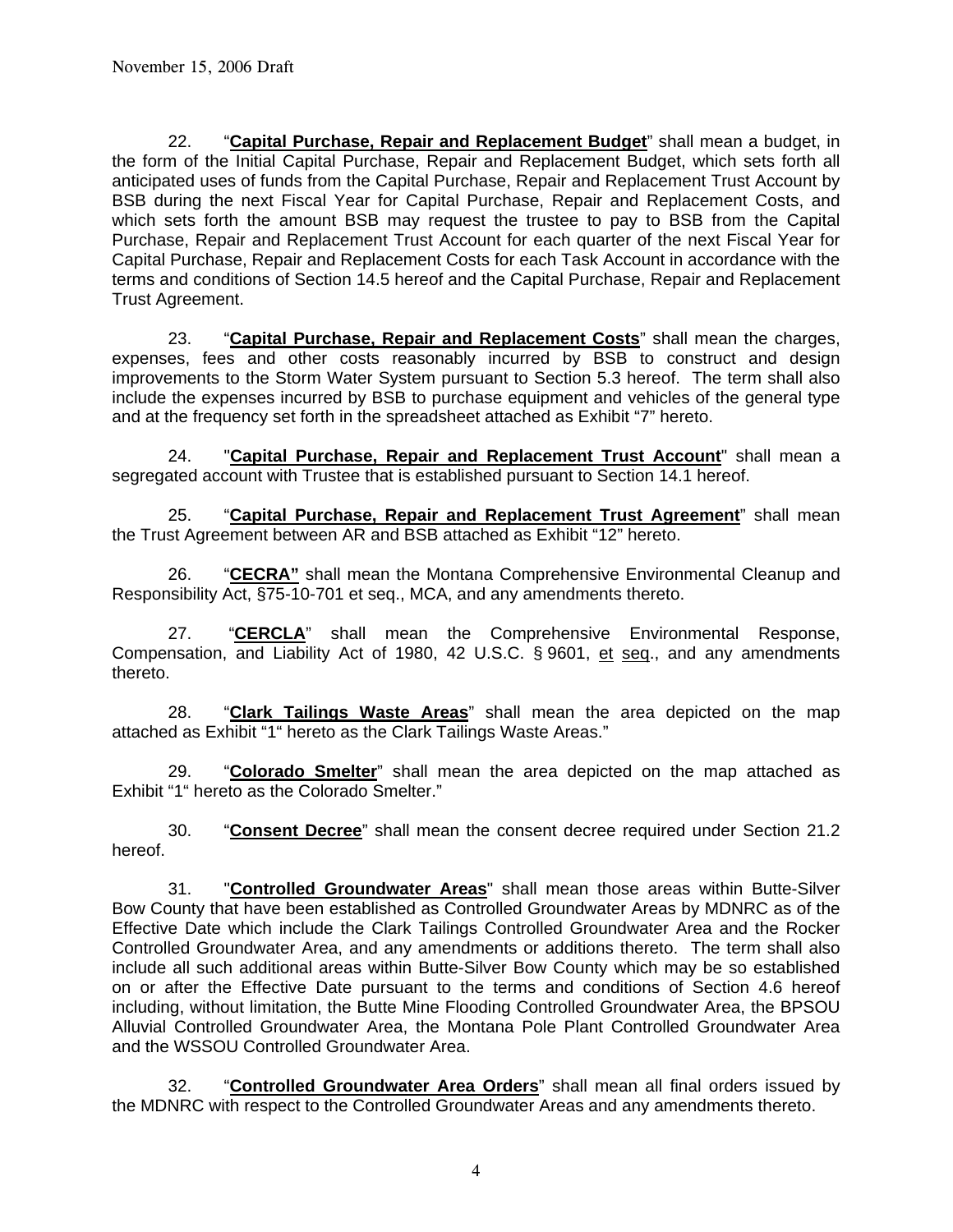33. "**Controlled Groundwater Areas Submittal Schedule**" shall mean the Controlled Groundwater Areas Submittal Schedule attached as Exhibit "24" hereto.

 34. "**Conventional Groundwater Treatment System**" shall mean a system required by the ROD, if any, for treating groundwater through lime precipitation whether separate from or in conjunction with the Expanded Lagoon Treatment System. If such a system is operated in conjunction with the Expanded Lagoon Treatment System, the term shall also include the Expanded Lagoon Treatment System.

 35. "**Co-Pay Percentage**" shall mean the applicable co-pay percentage under the Insurance Policy or any renewal thereof secured pursuant to Section 17.6 hereof.

 36. "**Cost Cap Coverage**" shall mean the coverage provided under Section I.G of the Insurance Policy.

 37. "**Covenants**" shall have the meaning ascribed to the term in the Dedicated Use Properties Quitclaim Deeds and the Developable Properties Quitclaim Deeds.

 38. "**Dedicated Use Properties**" shall mean the parcels of real property separately and particularly described in Exhibits "4.1.1"through "4.1.15", Exhibits "4.2.1" and "4.2.2, and Exhibits"4.3.1" through "4.3.6" hereto. The term shall also include the BSB Kelley Mine Yard Properties separately and particularly described in Exhibits "4.5.1" and "4.5.2" hereto. The term shall also include, as of the date of conveyance to BSB, all parcels of real property characterized as Dedicated Use Properties and conveyed to BSB as such pursuant to Sections 9.5 or 9.6 hereof.

 39. "**Dedicated Use Properties Quitclaim Deeds**" shall mean the forms of quitclaim deeds attached as Exhibits "8.1.1" through "8.1.15", Exhibits "8.2.1" and "8.2.2", Exhibits "8.3.1" through "8.3.6" and Exhibits "8.4.1" and "8.4.2" hereto.

 40. "**Developable Properties**" shall mean the parcels of real property separately and particularly described in Exhibits "5.1.1" through "5.1.6", Exhibit "5.2.1", and Exhibit "5.3.1" hereto. The term shall also include the BSB Kelley Mine Yard Properties separately and particularly described in Exhibits "5.4.1" and "5.4.2" hereto. The term shall also include, as of the date of conveyance to BSB, all parcels of real property characterized as Developable Properties and conveyed to BSB as such pursuant to Sections 9.5 or 9.6 hereof.

 41. "**Developable Properties Quitclaim Deeds**" shall mean the forms of quitclaim deeds attached as Exhibits "9.1.1" through "9.1.6, Exhibit "9.2.1", Exhibit "9.3.1" Exhibit "9.4.1" and Exhibit "9.4.2" hereto.

 42. "**Effective Date**" shall mean the date on which this Agreement is fully executed by the Parties.

 43. "**Emergency Response Actions**" shall mean actions taken by AR and/or BSB to prevent, abate or minimize the actions or occurrences described in Section 20.8 hereof.

 44. "**Environmental Conditions**" shall mean and include, without limitation, any condition, circumstance, quality, quantity or other state of the land, subsurface, strata, air, surface water, groundwater, fish, wildlife, or biota arising out of, related to or resulting from the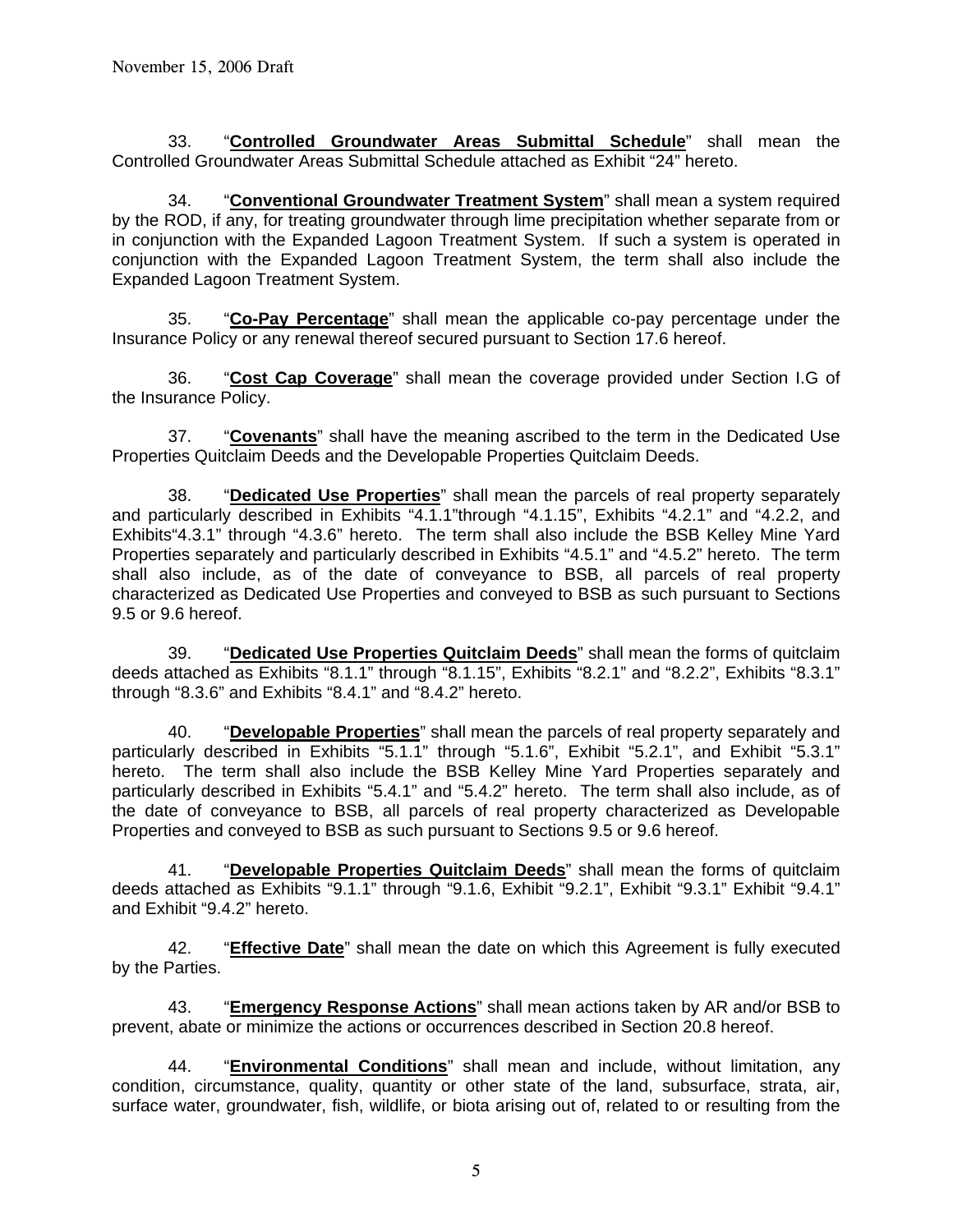Release or threatened Release, generation, transport, handling, treatment, storage, disposal, management, presence of or exposure to any Mine Waste.

 45. "**Environmental Laws**" shall mean any past, present or future federal, state or local laws, regulations, ordinances, permits, approvals or authorizations pertaining to natural resources, Environmental Conditions, protection of human health, welfare or the environment or historic, archeological or cultural preservation, including, without limitation, CERCLA; the Clean Air Act (42 U.S.C. §§ 7401 et seq.); the Federal Water Pollution Control Act (33 U.S.C. §§ 1251 et seq.); the Resource Conservation and Recovery Act (42 U.S.C. §§ 6901 et seq.); the Safe Drinking Water Act (42 U.S.C. §§ 300(f) et seq.); the National Historic Preservation Act (16 U.S.C. § 470);CECRA; the Montana Water Quality Act (M.C.A. §§ 75-5-101 et seq.); the Clean Air Act of Montana (M.C.A. §§ 75-2-101 et seq.); the Natural Streambed and Land Preservation Act (M.C.A. §§ 75-7-101 et seq.); the Montana Hard Rock Mining Act (M.C.A. §§ 82-4-300 et seq.); and the Montana Floodplain and Floodway Management Act (M.C.A. §§ 76-5-101 et seq.); all as amended and as may change from time to time; and any ARARS; and any provisions or theories of common law providing for any cause of action remedy or right of recovery with respect to, arising from or related to Environmental Conditions, as any such provisions or theories may change from time to time.

 46. "**EPA**" shall mean the United States Environmental Protection Agency and any successor agency thereto.

 47. "**Expanded Lagoon Treatment System**" shall mean the groundwater collection, conveyance and treatment system at LAO described in the LAO Work Plan Addendum that AR constructed and is operating prior to and as of the Effective Date. The term shall include, without limitation all Expanded Lagoon Treatment System Upgrades designed and constructed by AR pursuant to Section 4.2 hereof. The term shall also include, without limitation all additional Response Actions designed and constructed by AR pursuant to section 4.2 hereof. The term shall also include all collection and conveyance structures and fixtures associated with the treatment of alluvial groundwater from the MSD, West Camp and LAO areas.

 48. "**Expanded Lagoon Treatment System Upgrades**" shall mean each of the improvements and upgrades to the Expanded Lagoon Treatment System described in Exhibit "33" hereto. The term shall include, without limitation, all Expanded Lagoon Treatment System Upgrades designed and constructed by AR pursuant to Section 4.2 hereof.

 49. "**Feasibility Study**" shall mean the EPA's Feasibility Study for the BPSOU dated March 2004.

50. "**Fiscal Year**" means a year commencing on July 1 and ending on June 30.

 51. "**Force Majeure**" shall mean any event arising from causes beyond the control of the Parties, of any entity controlled by the Parties, or of the Parties' contractors, that delays or prevents the performance of any obligation under this Agreement despite the Parties' best efforts to fulfill the obligation. The requirement that the Parties exercise "best efforts to fulfill the obligation" includes using best efforts to anticipate any potential Force Majeure event and best efforts to address the effects of any potential Force Majeure event (1) as it is occurring and (2) following the potential Force Majeure event, such that the delay is minimized to the greatest extent possible. Any event that constitutes a Force Majeure event as defined in any order, decree or directive issued in connection with Environmental Laws shall also constitute a Force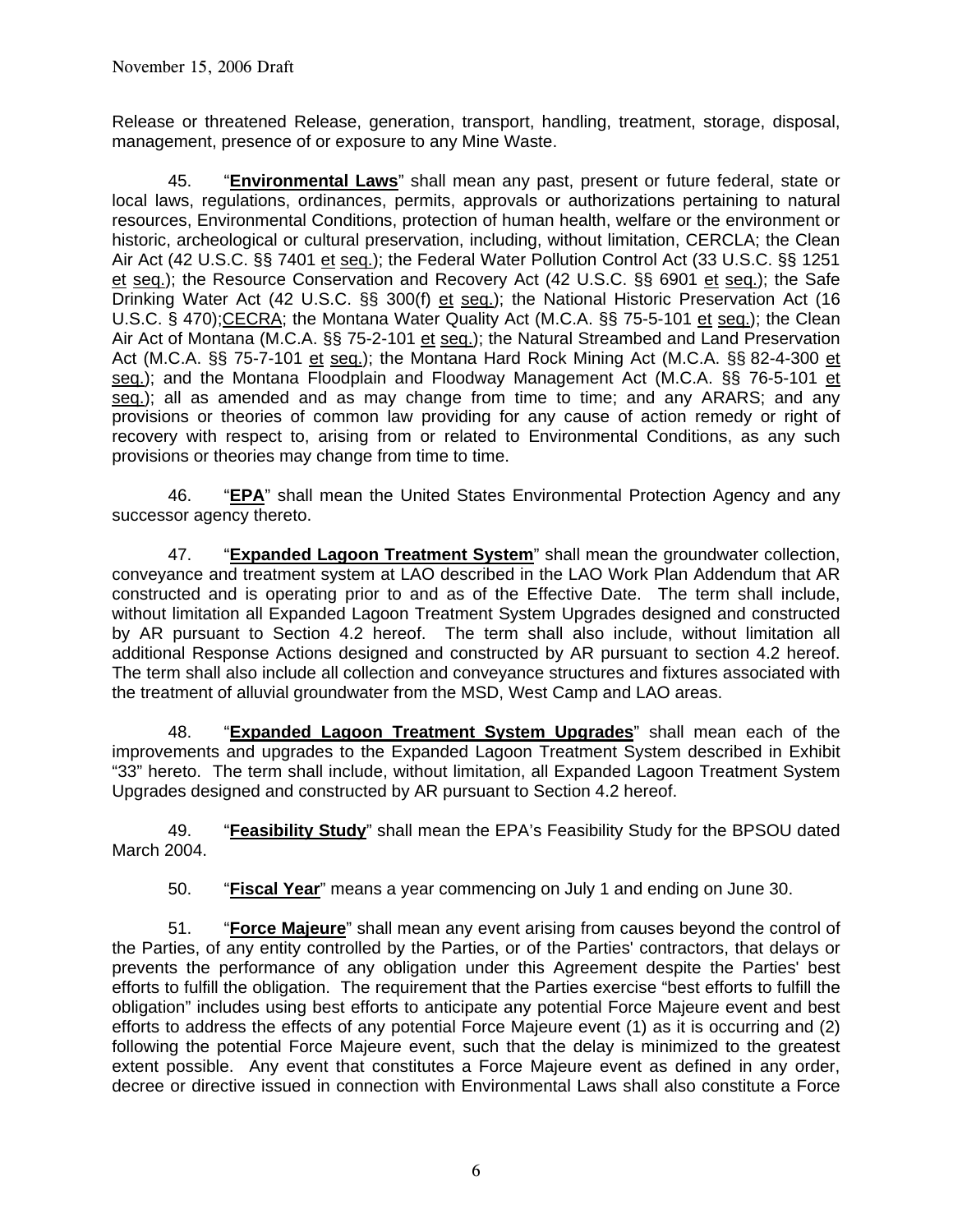Majeure event for purposes of this Agreement, provided, however, that Force Majeure does not include a Party's financial inability to complete its obligations under this Agreement.

 52. "**Funding Spreadsheet**" shall mean the spreadsheet attached as Exhibit "26" hereto with a budget projection prepared for illustrative purposes.

 53. "**GIS**" shall mean BSB's Geographic Information System and other related computerized and hard copy data tracking and data management systems related to the BPSOU operated by BSB.

54. "**GMMIA**" shall mean the area depicted on the map attached as Exhibit "3" hereto as the "Granite Mountain Memorial Interpretive Area." The term shall include the Mountain Con, Moose Dumps, Wake up Jim and Green Mountain areas depicted on Exhibit "3" hereto.

 55. "**GMMIA Reclamation Plan**" shall mean the plan attached to the Feasibility Study as Appendix E-4. The term shall include the historic mitigation and restoration activities identified in the GMMIA Reclamation Plan (i.e., completion of the memorial, work on the entryway road and interpretive signage and completion of activities at the Mountain Con .

 56. "**Gold Smith Dumps**" shall mean the area depicted on the map attached as Exhibit "1" hereto as the as the "Gold Smith Dumps."

 57. "**Governmental Entity**" shall mean any Federal or State government administrative agency or commission, or other governmental authority or instrumentality having jurisdiction over the Parties and the subject matter. For purposes of this Agreement, the term shall not include BSB.

 58. "**Groundwater Treatment System**" shall mean the Expanded Lagoon Treatment System and/ or the Conventional Groundwater Treatment System.

 59. "**Groundwater Treatment System Capital Repair and Replacement**" shall mean any repair or replacement of a capital component of the Groundwater Treatment System which is comparable in quality and specifications and necessary for the system to remain suitable and efficient for use in substantially the same manner and fashion as originally intended.

 60. "**Groundwater Treatment System Capital Repair and Replacement Accounting Report**" shall mean an accounting report, in a form acceptable to BSB and AR, of all amounts withdrawn by BSB from the Groundwater Treatment System Capital Repair and Replacement Trust Account during the prior Fiscal Year. The term shall include a budget reconciliation report which, separately for each budget amount set forth in the Groundwater Treatment System Capital Repair and Replacement Budget for the prior Fiscal Year, compares the total amount actually incurred by BSB with the total budgeted amount, and any amounts redeposited into the Groundwater Treatment System Capital Repair and Replacement Trust Account by BSB.

 61. "**Groundwater Treatment System Capital Repair and Replacement Budget**" shall mean a budget, in a form acceptable to BSB and AR, which sets forth all anticipated uses of funds from the Groundwater Treatment System Capital Repair and Replacement Trust Account for Groundwater Treatment System Capital Repair and Replacement Costs.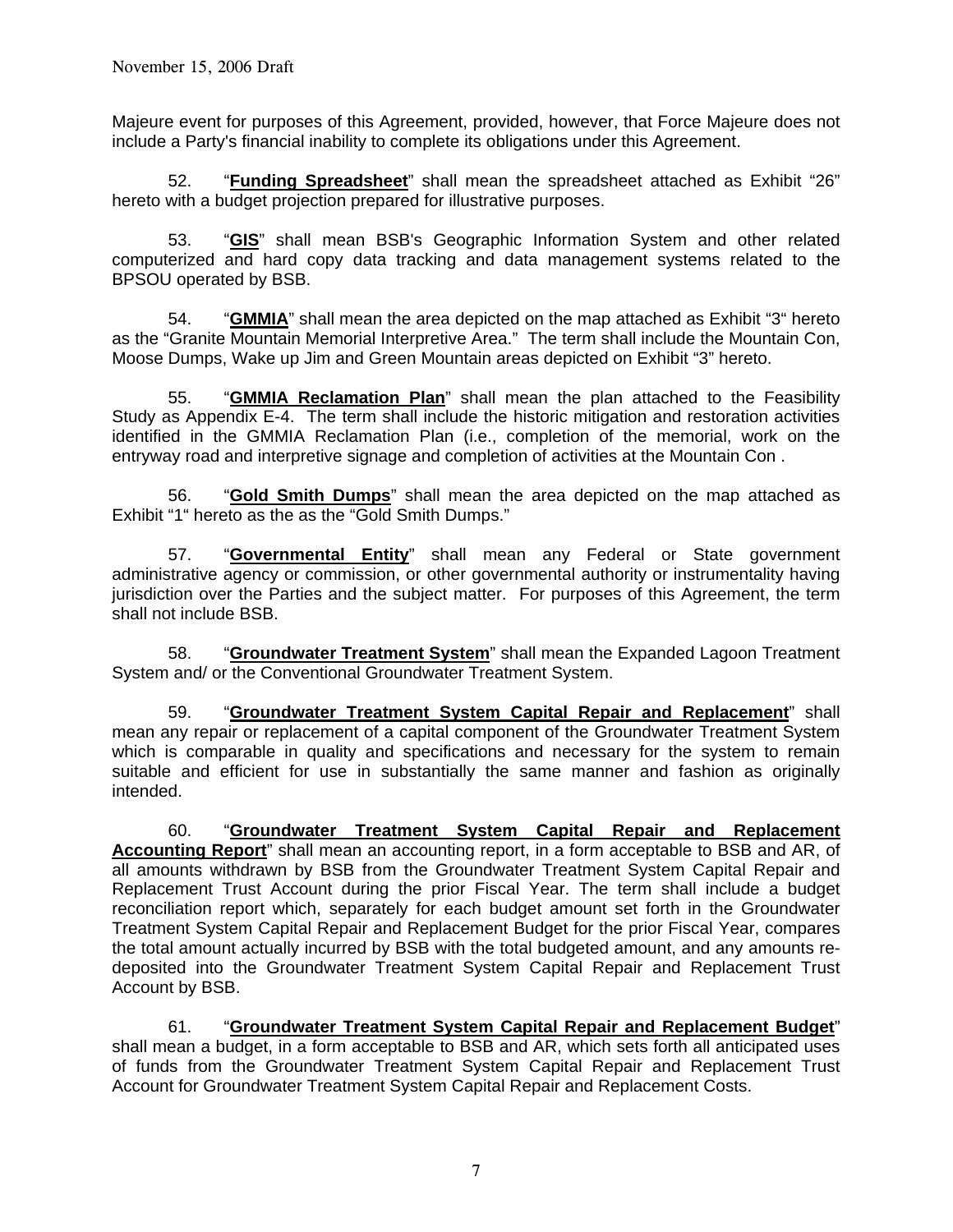62. "**Groundwater Treatment System Capital Repair and Replacement Costs**" shall mean the charges, expenses, fees and other costs reasonably incurred by BSB to make Groundwater Treatment System Capital Repair and Replacement pursuant to Section 4.2 and/or 4.3 hereof.

 63. "**Groundwater Treatment System Capital Repair and Replacement Trust Account**" shall mean a segregated account with Trustee that is established pursuant to Section 14.1 hereof.

 64. "**Groundwater Treatment System Capital Repair and Replacement Trust Agreement**" shall mean the Trust Agreement between AR and BSB attached as Exhibit "13" hereto.

 65. "**Groundwater Treatment System Operation and Maintenance Plan**" shall mean the plan to be developed by AR pursuant to Section 4.4 hereof for EPA approval. Said plan shall be consistent with the outline for the Groundwater Treatment System Operation and Maintenance Plan that are set forth in Exhibit "28" hereto.

 66. **"Growth Policy"** shall mean the BSB Growth Policy adopted by resolution of the BSB Council of Commissioners prior to the Effective Date and any amendments thereto.

 67. "**Historic Mining Landscape Area**" shall mean the area depicted on the map attached as Exhibit "3" hereto as the "Historic Mining Landscape Area", and any area added thereto by EPA

 68. "**Hook-up Ordinance**" shall mean the ordinance set forth at Section 13.20.210 of the Butte-Silver Bow Municipal Code and any amendments thereto adopted pursuant to Section 4.5 hereof.

 69. "**Initial Capital Purchase, Repair and Replacement Budget**" shall mean the Capital Purchase, Repair and Replacement Budget attached as Exhibit "16" hereto.

 70. "**Initial Multi-Pathway Program Budget**" shall mean the Multi-Pathway Program Budget attached as Exhibit "36" hereto.

 71. "**Initial Superfund Management Budget**" shall mean the Superfund Management Budget attached as Exhibit "17" hereto.

 72. "**Initial Superfund Programs Budget**" shall mean the Superfund Programs Budget attached as Exhibit "18" hereto.

 73. "**Insurance Policy**" shall mean the Remediation Expense and Premises Pollution Liability Insurance Policy (Policy No. PRMG22086078 001) procured by AR from Illinois Union Insurance Company and all endorsements, attachments and amendments thereto.

 74. "**Insurance Company**" shall mean Illinois Union Insurance Company and any successor insurance company thereto. The term shall also include any insurance company from whom BSB secures a renewal of the Insurance Policy pursuant to Section 17.6 hereof.

 75. "**Jenny Dell**" shall mean the area depicted on the map attached as Exhibit "1" hereto as the "Jenny Dell."

8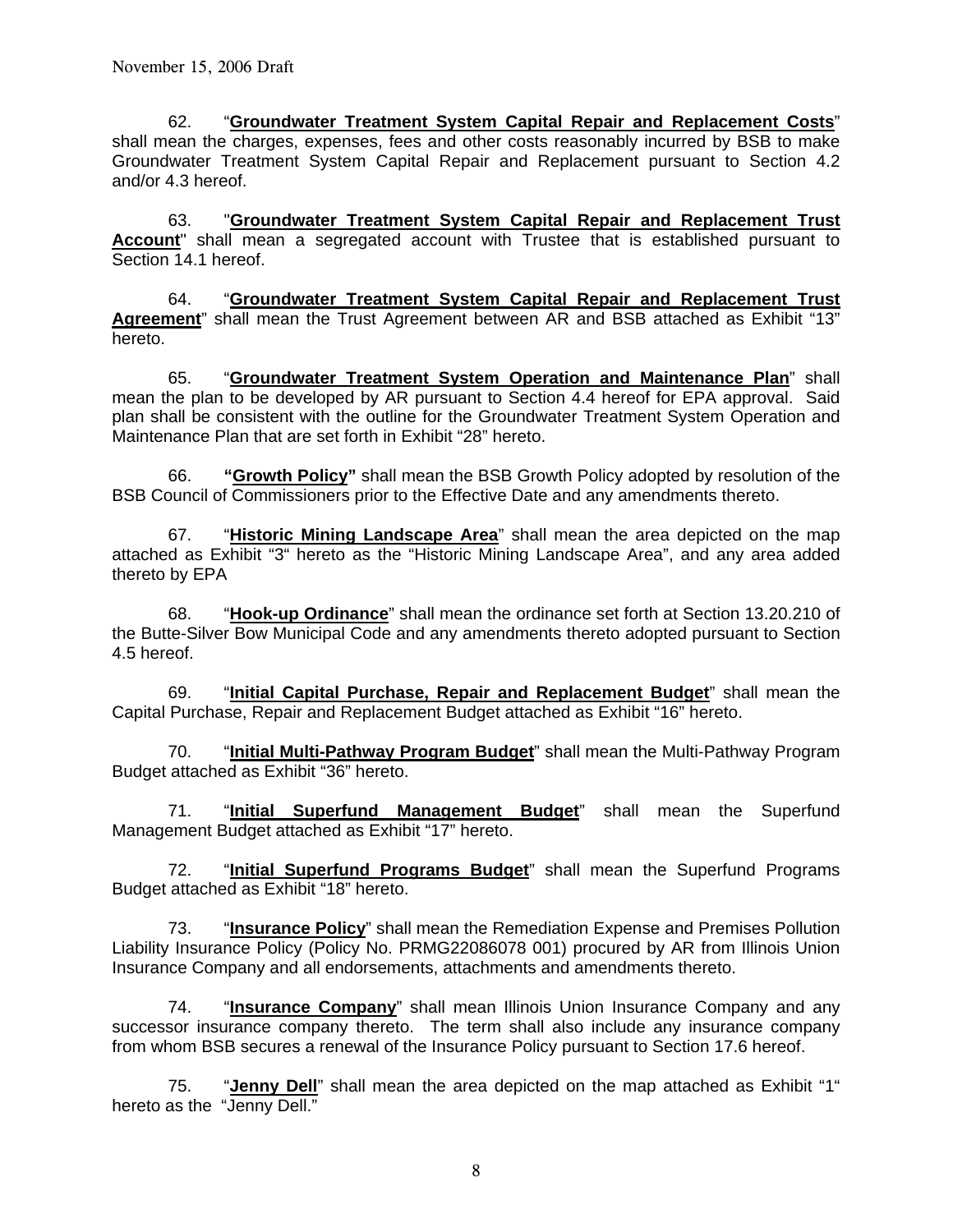76. "**LAO"** shall mean the area depicted on the map attached as Exhibit "1" hereto as the "Lower Area One."

 77. "**LAO Surface Enhancement and Land Use Plan**" shall mean the LAO Surface Enhancement and Land Use Plan attached as Exhibit "19" hereto.

 78. "**LAO Work Plan Addendum**" shall mean the Work Plan Addendum, Lower Area One/Colorado Tailings Treatment Lagoon Expansion and Modification for MSD Base Flow Addition dated July 2004.

 79. "**MBMG**" shall mean the Montana Bureau of Mines and Geology and any successor agency thereto.

 80. "**MDEQ**" shall mean the Montana Department of Environmental Quality and any successor agency thereto.

 81. "**MDNRC**" shall mean the Montana Department of Natural Resources and Conservation and any successor agency thereto.

 82. "**Mine Waste**" shall mean solid, liquid or gaseous waste materials and their constituents resulting from or related to mining, milling, smelting, refining operations, or other mineral extraction, beneficiation or processing and any structures and debris associated with such operations, including, without limitation, the following waste materials and their constituents resulting from or related to the extraction, beneficiation, or processing of ores and minerals: waste rock, overburden, tailings, slag, flue dust, metals, contaminated soils and other hazardous substances for which the Parties are required to take action pursuant to the ROD. The term shall include sludge from the Groundwater Treatment System.

 83. "**Mine Waste Source Areas**" shall mean all parcels or portions of parcels of real property within the BPSOU at which Mine Wastes are located as of the Effective Date of this Agreement. The term shall include the GMMIA, the Syndicate Pit, the LAO, the Jenny Dell, the Gold Smith Dumps, the Anaconda Sampling Works, the Unnamed Dump Site, the Colorado Smelter and the Clark Tailings Waste Areas.The term shall also include, without limitation, the Storm Water Sites. The term shall not include the MSD Corridor or the Mine Waste Repository. The term shall not include the Rail Road Properties.

 84. "**Mine Waste Repository**" shall mean the area of approximately ten (10) acres depicted on the map attached as Exhibit "3.1" hereto as the "Mine Waste Repository and any additions thereto or expansions thereof."

 85. "**MOU 119**" shall mean that certain Memorandum of Understanding (MOU No. MT-119) between BSB and AR effective March 7, 1995, as amended by the change orders executed by the Parties and as further amended by the Scope of Work for MOU 119.

 86. "**MOU 135**" shall mean that certain Memorandum of Understanding (MOU No. MT-135) between BSB and AR, as the assignee of AERL, effective April 1, 2001, as amended by the change orders executed by the Parties and as further amended by the Multi-Pathway Program Protocol.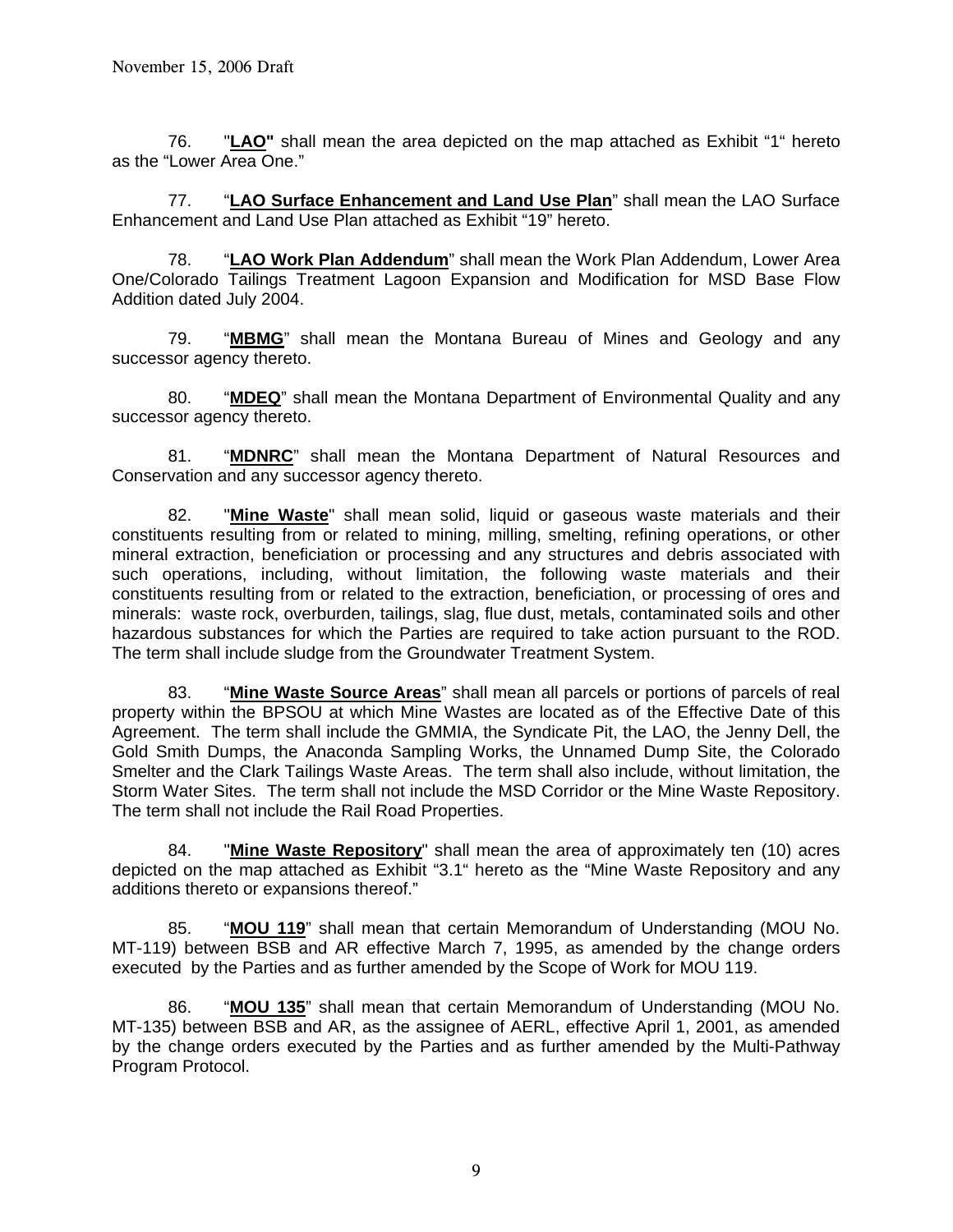87. "**MSD Corridor**" shall mean the area depicted on the map attached as Exhibit "1" hereto as the "Metro Storm Drain Corridor."

 88. "**MSD Work Plan**" shall mean the Final Horseshoe Bend Effluent Pipeline/Metro Storm Drain Design Report/Work Plan dated September 2003, as implemented prior to the Effective Date.

 89. "**Multi-Pathway Program**" shall mean a programmatic approach administered by BSB to simultaneously investigate and abate residential exposure to Mine Waste and associated metals (lead, arsenic and mercury) within the BPSOU which exceed ROD action levels that: (1) includes, without limitation, the following program components: (i) interior livingarea dust abatement; (ii) interior attic dust abatement; and (iii) exterior yard abatement; (iv) a metals education program; (v) clinical testing for metal exposure; and (vi) environmental testing for lead, arsenic and mercury; and (2) is consistent with the Multi-Pathway Program Protocol.

 90. "**Multi-Pathway Program Accounting Report**" shall mean a quarterly accounting report, in a form acceptable to BSB and AR, of all amounts withdrawn by BSB from the Multi-Pathway Program Trust Account during the prior quarter of the Fiscal Year. The term shall include a budget reconciliation report which compares the total amount actually incurred by BSB with the total budgeted amount, and any amounts carried forward by BSB.

 91. "**Multi-Pathway Program Budget**" shall mean a budget, in the form of the Initial Multi-Pathway Program Budget, which sets forth all anticipated uses of funds from the Multi-Pathway Program Trust Account by BSB during the next Fiscal Year for Multi-Pathway Program Costs, and which sets forth the amount BSB may request the trustee to pay to BSB from the Multi-Pathway Program Trust Account for each quarter of the next Fiscal Year for Multi-Pathway Program Costs in accordance with the terms and conditions of Section 11.7 and the Multi-Pathway Program Trust Agreement.

 92. "**Multi-Pathway Program Costs**" shall mean the charges, expenses, fees and other costs reasonably incurred by BSB to perform its duties and obligations under Section 6.1 hereof.

 93. "**Multi-Pathway Program Obligations**" shall mean the obligations that BSB is obligated to perform pursuant to Section 6.1 hereof.

 94. "**Multi-Pathway Program Protocol**" shall mean the protocol for implementation of the Multi-Pathway Program attached as Exhibit "20" hereto, and such subsequent amendments as may from time to time be concurred in by both BSB and AR, which concurrence shall not be unreasonably withheld, and approved by EPA.

 95. "**Multi-Pathway Program Trust Account**" shall mean a segregated account with Trustee that is established pursuant to Section 11.1 hereof.

 96. "**Multi-Pathway Program Trust Agreement**" shall mean the Trust Agreement between AR and BSB attached as Exhibit "35" hereto.

 97. "**Named Insured**" shall have the meaning ascribed to the term in the Insurance Policy.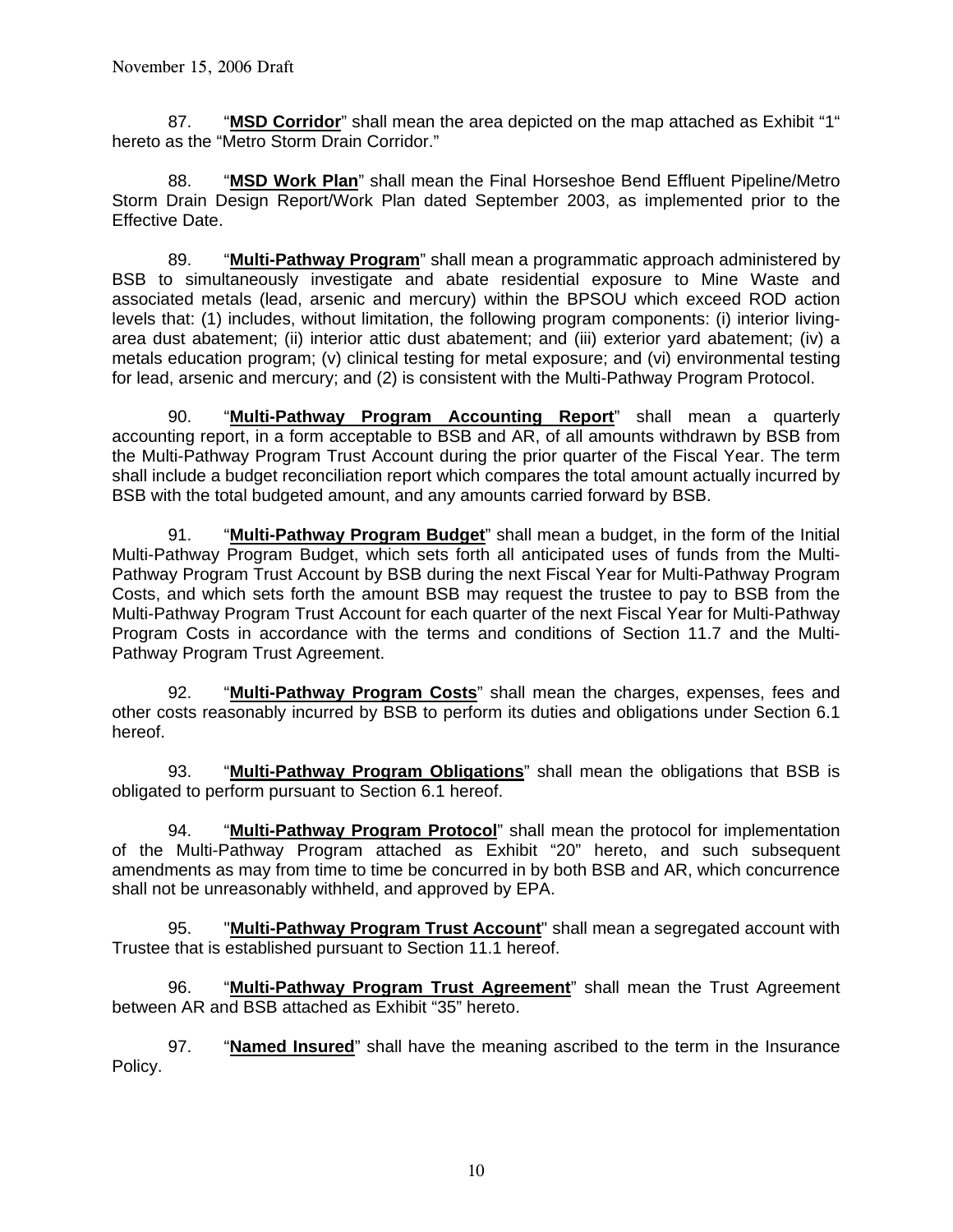98. "**NPL Sites**" shall mean the Site, the Montana Pole and Treating Plant NPL Site, the Anaconda Smelter NPL Site and the Milltown Reservoir/Clark Fork River NPL Site and any areas added thereto by EPA.

 99. "**Obligations**" shall have the meaning ascribed to the term in the Dedicated Use Properties Quitclaim Deeds and the Developable Properties Quitclaim Deeds.

 100. "**Operation and Maintenance Activities"** shall mean all activities of any kind or nature whatsoever which are required pursuant to the ROD: (i) to monitor Environmental Conditions and/or Response Actions; and (ii) to maintain, repair and/or replace any component of any Response Action. The term shall include, without limitation, all related sampling, inspection and reporting requirements. The term shall also include implementation of the Groundwater Treatment System Operation and Maintenance Plan. The term shall also include, without limitation, all activities necessary to maintain an effective vegetative cover and all activities necessary to control noxious weeds, erosion and unauthorized entries. The term shall also include, without limitation, the removal of garbage and debris. The term shall not include any Groundwater Treatment System Capital Repair and Replacement. Except as provided in Section 4.4 hereof with regard to specific monitoring activities associated with the Groundwater Treatment System and in Section 5.2 hereof with regard to periodic performance tests and other monitoring of Best Management Practices associated with the Superfund Storm Water Structures, the term shall also not include and BSB shall not be required to perform any other Silver Bow Creek surface water or alluvial groundwater monitoring generally within the BPSOU. AR anticipates that the USGS will perform such other Silver Bow Creek surface water quality monitoring pursuant to the terms of a separate agreement between AR and the USGS, and that the MBMG will perform such other alluvial groundwater quality monitoring pursuant to the terms of a separate agreement between AR and MBMG. Notwithstanding any other term or condition of this Agreement, BSB shall not be responsible for such other Silver Bow Creek surface water or alluvial ground water monitoring even if AR is not successful in negotiating such agreements with USGS or MBMG. The term shall also not include any Response Actions.

101. "**Oversight Costs**" shall mean those response costs incurred by EPA or MDEQ (either as the lead agency or support agency) in monitoring and supervising the performance of the work required by the ROD, including costs incurred in reviewing plans, reports and other documents. The term shall not include any costs of direct action by EPA and/or MDEQ at the BPSOU or indirect costs that EPA or MDEQ incurs as a result of: (i) a default by BSB in the performance of any of BSB's duties and obligations under this Agreement or (ii) a Work Takeover of any Superfund Programs Obligations.

102. "**Parties**" shall mean AR and BSB.

 103. "**Person**" shall mean an individual, trust, firm, joint venture, consortium, commercial entity, partnership, association, or corporation. The term shall not include the Parties or any Governmental Entity.

 104. "**Policy Limits**" shall mean the limits of liability set forth in Item 5 of the Declarations to the Insurance Policy or any renewal thereof secured pursuant to Section 17.6 hereof.

 105. "**Policy Period**" shall mean the policy period set forth in Item 2 of the Declarations to the Insurance Policy or any renewal thereof secured pursuant to Section 17.6 hereof.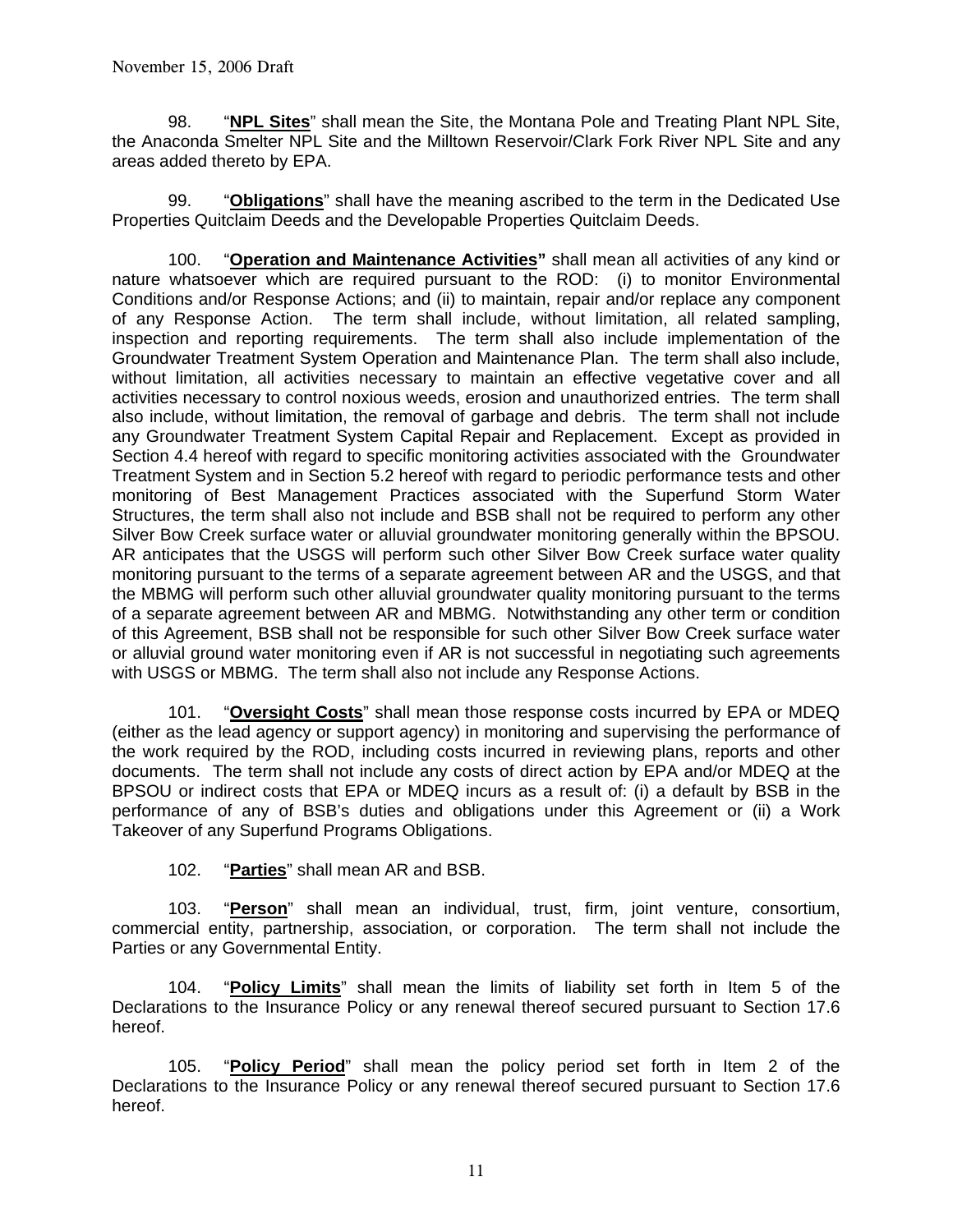106. "**Prioritization Criteria**" shall mean the criteria for prioritizing the design and construction of storm water improvement projects as part of BSB's engineering evaluation, as described in the Storm Water Improvement Plan and Exhibit "21" hereto.

 107. "**Priority Projects**" shall mean those storm water improvement projects that the Parties anticipate will be constructed within ten (10) years following the Effective Date to the extent practicable, as described in the Storm Water Improvement Plan and Exhibit "21" hereto.

 108. "**Rail Road Properties**" shall mean the properties and rights-of-way depicted on the map attached as Exhibit "30' hereto.

 109. "**Reclaimed Areas Guidebook Ordinance**" shall mean an ordinance which is consistent the principles set forth in Exhibit "22" hereto.

 110. "**Redevelopment Accounting Report**" shall mean an accounting report, in a form acceptable to BSB and AR, of all amounts withdrawn by BSB from the Redevelopment Trust Account during the prior Fiscal Year.

 111. "**Redevelopment Trust Account**" shall mean a segregated and separate account of BSB, with a financial institution acceptable to BSB and AR, that is established pursuant to Section 15.1 hereof.

 112. "**Regional Historic Preservation Plan**" shall mean the Upper Clark Fork River Basin Regional Historic Preservation Plan and any amendment thereto.

 113. "**Release**" shall mean any spilling, leaking, pumping, pouring, emitting, leaching, migration, emptying, discharging, injecting, escaping, dumping, burying, disposal or emanation whatsoever.

 114. "**Remediation Plan Endorsement**" shall mean the Remediation Plan Endorsement to the Insurance Policy.

 115. "**Response Action**" shall mean any response, removal, or remedial action, within the meaning of those terms under CERCLA and CECRA, regardless of whether such actions are undertaken pursuant to CERCLA or CECRA authority and any reclamation, restoration, or rehabilitation actions or any other actions of any kind or nature whatsoever required under any Applicable Laws to address Environmental Conditions. The term shall not include: (i) any actions taken principally to assess or restore the quality of any natural resources; or (ii) any Operation and Maintenance Activities. To the extent the definition of Response Action used in this Agreement is inconsistent with the definitions set forth in Sections 101(23), (24) and (25) of CERCLA and Section 75-10-701 (19) of CECRA the definition of Response Action in this Agreement shall control.

 116. "**ROD**" shall mean the EPA's Record of Decision issued in September of 2006 that selected a final remedy for the BPSOU, together with all attachments or amendments thereto, all implementing documentation prepared pursuant to the ROD, all explanations of significant differences, and all changes thereto mandated by EPA and/or MDEQ.

 117. "**Scope of Work for MOU 119**" shall mean the scope of work attached hereto as Exhibit 32.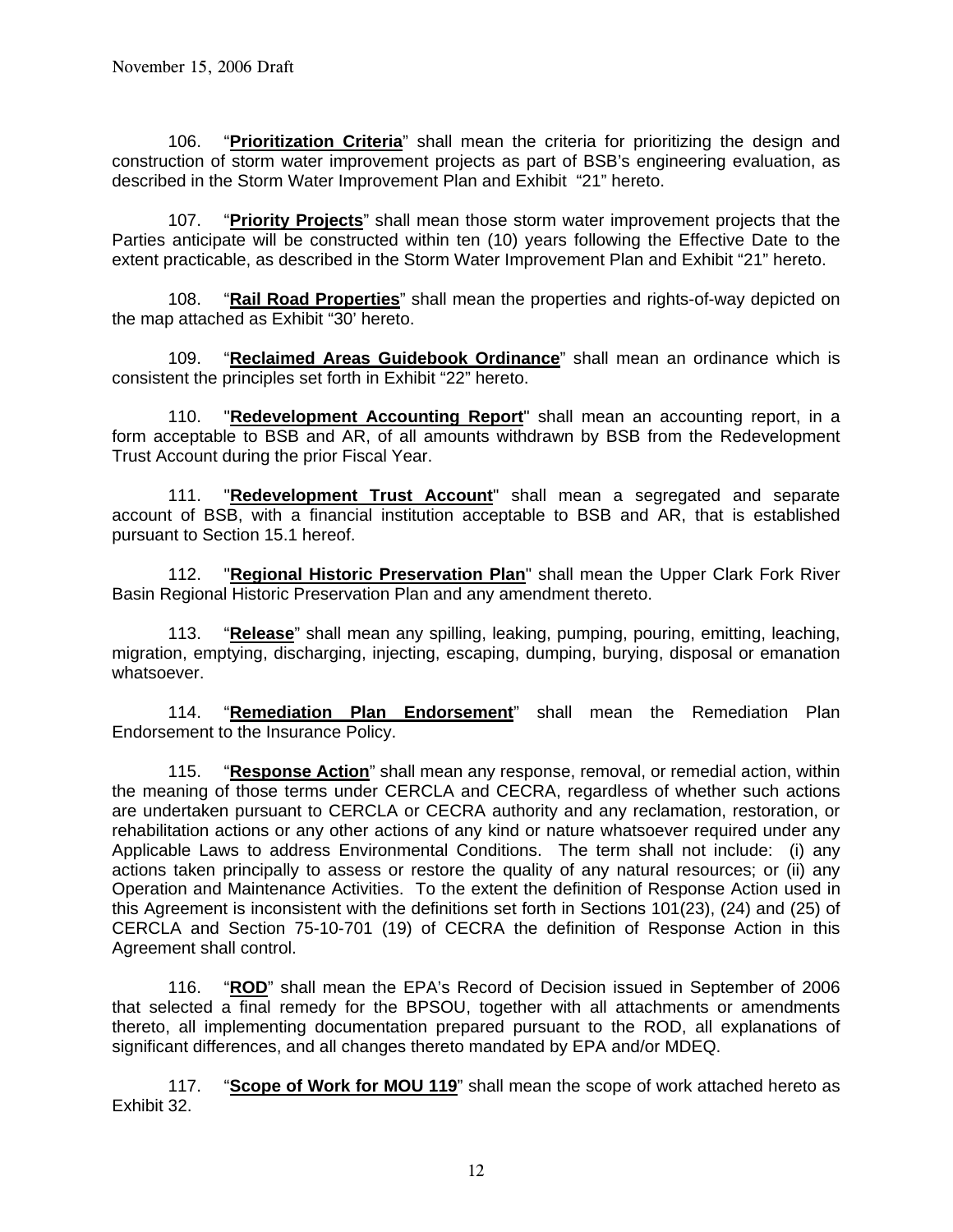118. "**Second Programmatic Agreement**" shall mean that certain Second Programmatic Agreement between BSB, AR, EPA, the Advisory Council on Historic Preservation, the Montana State Historic Preservation Office, Anaconda/Deer Lodge County, the town of Walkerville, and the Montana Department of Environmental Quality dated September 14, 1994.

 119. '**SIR**" shall mean the applicable self-insured retention set forth in Item 6 to the Declarations of the Insurance Policy or any renewal thereof secured pursuant to Section 17.6 hereof.

 120. "**Site**" shall mean the "Silver Bow Creek/Butte Area NPL Site and any area added thereto by EPA.

 121. "**State**" shall mean the State of Montana, all agencies thereof, and any successors thereto.

 122. "**Storm Water Management Ordinance**" shall mean an ordinance which is consistent the principles set forth in Exhibit "23" hereto.

 123. "**Storm Water Sites**" shall mean the parcels of real property or portions of parcels of real property described in Exhibit "6" hereto.

 124. **"Storm Water System**" shall mean all storm water conveyance structures owned or controlled by BSB as of the Effective Date and any such structures designed, procured, constructed or otherwise acquired by BSB after the Effective Date. The term shall include all repairs, replacements and improvements designed and constructed by BSB pursuant to the Storm Water System Improvement Plan. The term shall not include the Superfund Storm Water Structures.

 125. **"Storm Water System Improvement Plan**" shall mean the plan to be developed by BSB pursuant to Section 5.3 hereof. Said plan shall be consistent with the schedule, priorities and objectives for the repair, replacement and improvement of components of the Storm Water System that are set forth in Exhibit "21" hereto.

 126. "**Substantially Complied With Showing Reliable System Performance"** shall mean compliance with all of the performance criteria applicable to the Operation and Maintenance Activities contemplated under Sections 4.2 and/or 4.3 hereof, taking into account variances from discharge requirements allowed by EPA pursuant to the ROD during such Operation and Maintenance Activities.

 127. "**Superfund Management Accounting Report**" shall mean an accounting report, in a form acceptable to BSB and AR, of all amounts withdrawn by BSB from the Superfund Management Trust Account during the prior Fiscal Year. The term shall include a budget reconciliation report which, separately for each Task Account and each budget amount for each Task Account set forth in the Superfund Management Budget for the prior Fiscal Year, compares the total amount actually incurred by BSB with the total budgeted amount, and any amounts carried forward by BSB.

 128. "**Superfund Management Budget**" shall mean a budget, in the form of the Initial Superfund Management Budget, which sets forth all anticipated uses of funds from the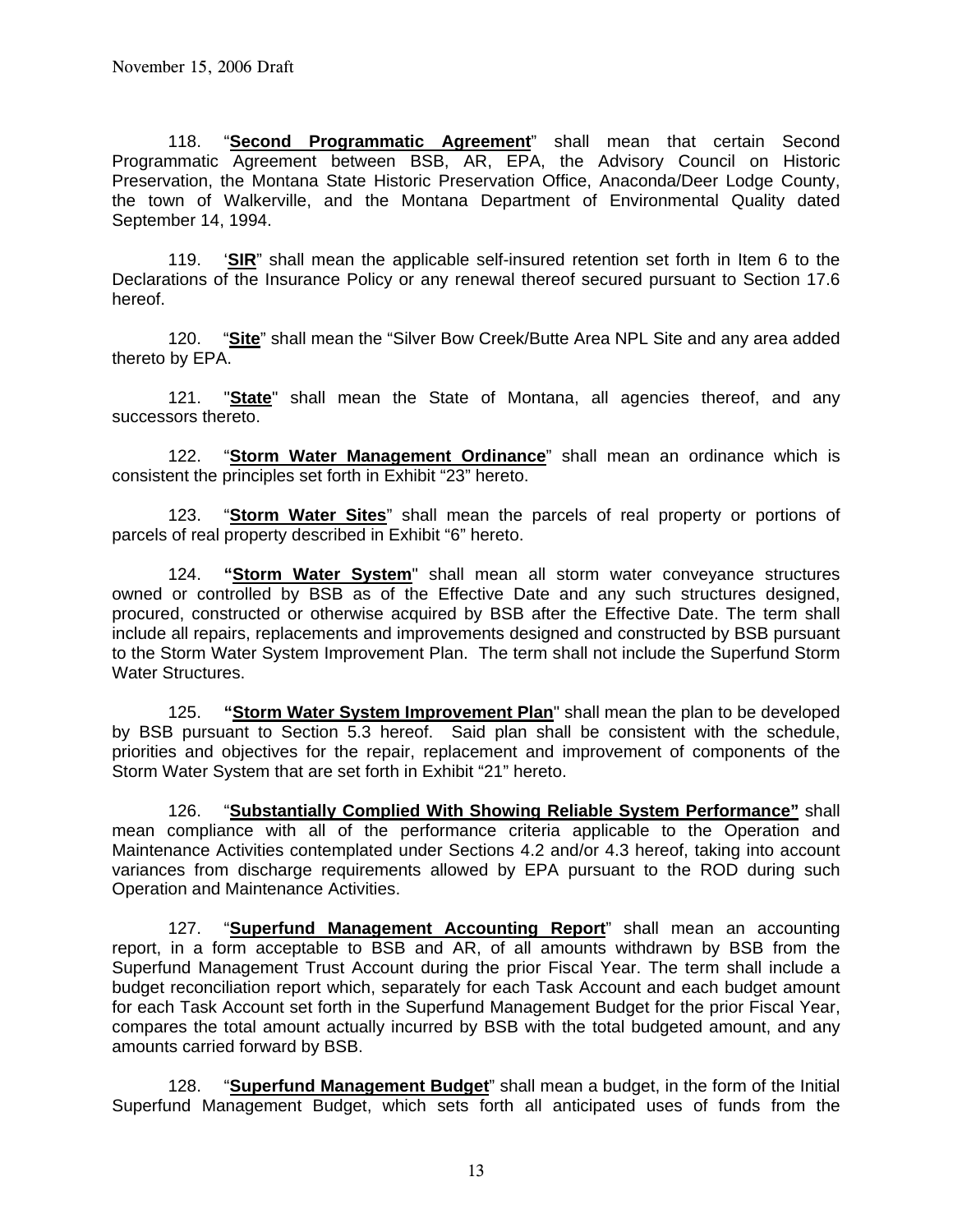Superfund Management Trust Account by BSB during the next Fiscal Year for Superfund Management Costs, and which sets forth the amount BSB may request the trustee to pay to BSB from the Superfund Management Trust Account for each quarter of the next Fiscal Year for Superfund Management Costs for each Task Account in accordance with the terms and conditions of Section 12.5 and the Superfund Management Trust Agreement.

 129. "**Superfund Management Costs**" shall mean the charges, expenses, fees and other costs reasonably incurred by BSB to perform its duties and obligations under Sections 4.5, 4.6, 4.7, 5.4, 6.2, 7.4, 8.1, 8.2, 8.3, 9.5, 9.6, 9.7, 9.8, 9.11, and 9.12 hereof.

 130. "**Superfund Management Obligations**" shall mean the obligations that BSB is obligated to perform pursuant to Sections 4.5, 4.6, 4.7, 5.4, 6.2, 7.4, 8.1, 8.2, 8.3, 9.5, 9.6, 9.7, 9.8, 9.11, and 9.12 hereof.

 131. "**Superfund Management Trust Account**" shall mean a segregated account with Trustee that is established pursuant to Section 12.1 hereof.

 132. "**Superfund Management Trust Agreement**" shall mean the Trust Agreement between AR and BSB attached as Exhibit "14" hereto.

 133. "**Superfund Programs Accounting Report**" shall mean a quarterly accounting report, in a form acceptable to BSB and AR, of all amounts withdrawn by BSB from the Superfund Programs Trust Account during the prior quarter of the Fiscal Year. The term shall include a budget reconciliation report which, separately for each Task Account and each budget amount for each Task Account set forth in the approved Superfund Programs Budget, compares the total amount actually incurred by BSB with the total budgeted amount, and any amounts carried forward by BSB.

 134. "**Superfund Programs Budget**" shall mean a budget, in the form of the Initial Superfund Programs Budget, which sets forth all anticipated uses of funds from the Superfund Programs Trust Account by BSB during the next Fiscal Year for Superfund Programs Costs, and which sets forth the amount BSB may request the trustee to pay to BSB from the Superfund Programs Trust Account for each quarter of the next Fiscal Year for Superfund Programs Costs for each Task Account in accordance with the terms and conditions of Section 10.7 and the Superfund Programs Trust Agreement. From and after the date on which the duties and obligations to perform Operation and Maintenance Activities are transferred from AR to BSB pursuant to Sections 4.2 and/or 4.3 hereof, the budget shall include the amount BSB may request the trustee to pay to BSB from the Superfund Programs Trust Account for each quarter of the next Fiscal Year for the groundwater treatment Task Account identified in the Initial Superfund Programs Budget.

 135. "**Superfund Programs Costs**" shall mean the charges, expenses, fees and other costs reasonably incurred by BSB to perform its duties and obligations under Sections 3.6, 3.7, 5.2, 7.1, and 7.3 hereof. From and after the date on which the duties and obligations to perform Operation and Maintenance Activities are transferred from AR to BSB pursuant to Sections 4.2, 4.3, and/or 7.2 hereof, the term shall also include the charges, expenses, fees and other costs reasonably incurred by BSB to perform the Operation and Maintenance Activities required of BSB pursuant to Sections 4.2, 4.3, and/or 7.2 hereof. The terms shall not include any charges, expenses, fees or other costs reasonably incurred by BSB to make any Groundwater Treatment System Capital Repair and Replacement pursuant to Sections 4.2 and/or 4.3 hereof unless the Groundwater Treatment System Capital Repair and Replacement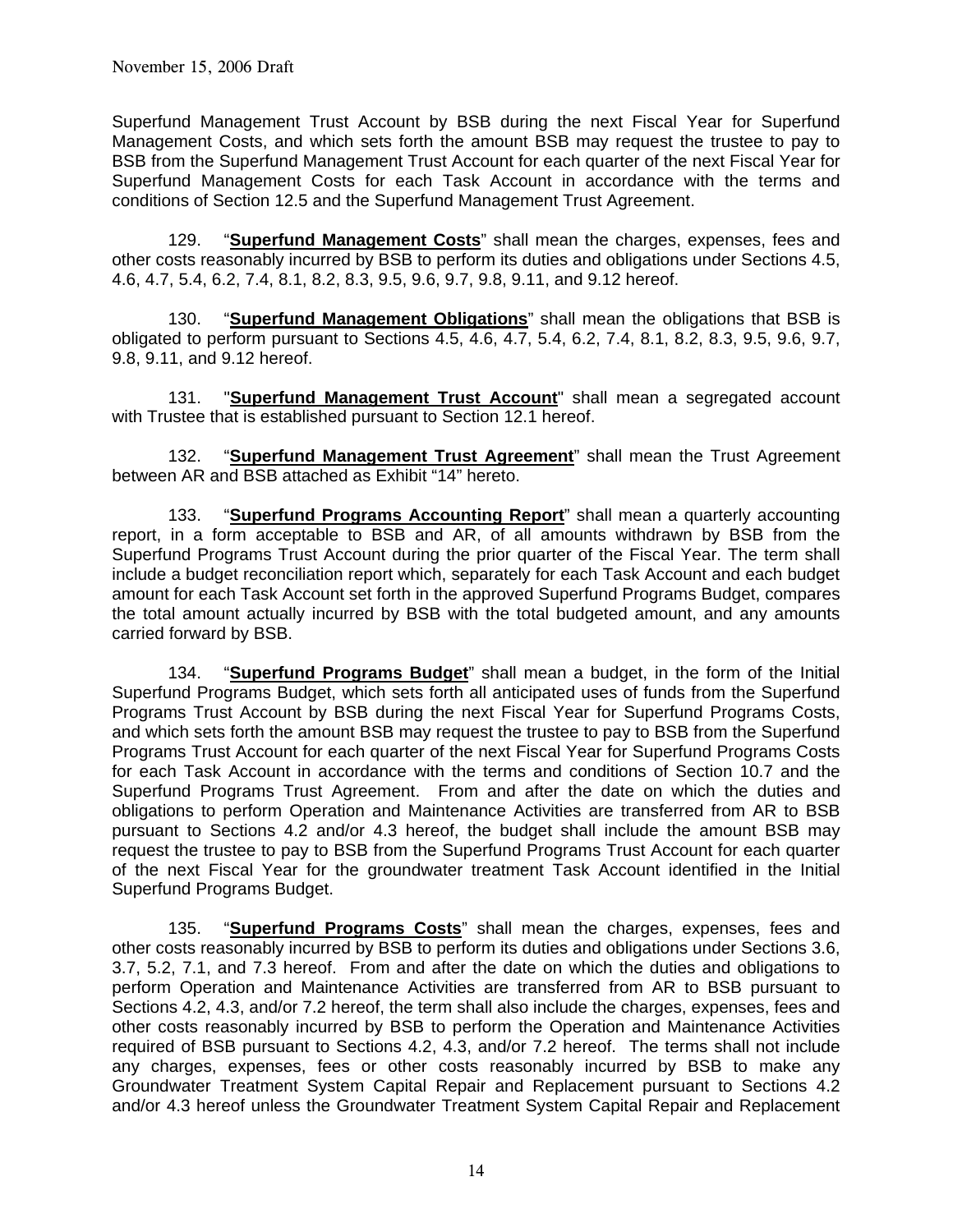Account has been exhausted, in which case the term shall include such charges, expenses, fees and other costs reasonably incurred after such exhaustion.

 136. "**Superfund Programs Obligations**" shall mean the obligations that BSB is obligated to perform pursuant to Sections 3.6, 3.7, 4.2, 4.3, 5.2, 7.1, 7.2 and 7.3 hereof. The term shall not include BSB's separate obligations to make any Groundwater Treatment System Capital Repair and Replacement pursuant to Sections 4.2 and/or 4.3 hereof, unless the Groundwater Treatment System Capital Repair and Replacement Account has been exhausted, in which case the term shall include those obligations..

 137. "**Superfund Programs Trust Account**" shall mean a segregated account with Trustee that is established pursuant to Section 10.1 hereof.

 138. "**Superfund Programs Trust Agreement**" shall mean the Trust Agreement between AR and BSB attached as Exhibit "15" hereto.

 139. **"Superfund Storm Water Structures"** shall mean the storm water conveyance structures depicted on the map attached as Exhibit "2" hereto.

 140. **"Superfund Storm Water Structures Quitclaim Deed"** shall mean the form of quitclaim deed attached hereto as Exhibit "10."

141. "**Syndicate Pit**" shall mean the area depicted on the map attached as Exhibit "1" hereto as the "Syndicate Pit."

 142. "**Syndicate Pit Reclamation Plan**" shall mean the plan attached to the Feasibility Study as Appendix E-2A. The term shall include the provision of appropriate means for the release of standing water from the detention basin located at the Syndicate Pit following an appropriate period for the settling of solids.

 143. "**Task Account**" shall mean any of the categories of funding identified as a "task account" in the Funding Spreadsheet.

 144. "**Third Party Quitclaim Deed**" shall mean the forms of quitclaim deeds attached hereto as Exhibit "11.1" through "11.25".

145. "**Trustee**" shall mean a financial institution mutually acceptable to the Parties.

 146. "**Unnamed Dump Site**" shall mean the area depicted on the map attached as Exhibit "1" hereto as the "Unnamed Dump Site."

 147. "**USGS**" shall mean the United States Geologic Survey and any successor agency thereto.

 148. "**West Camp**" shall mean the Travona / West Camp System as described in the Record of Decision for the Mine Flooding Operable Unit issued by EPA (September 1994).

 149. **"West Camp Operations and Maintenance Activities"** shall mean the activities set forth in the Groundwater Treatment System Operation and Maintenance Plan, and any EPA approved amendments thereto, which shall incorporate the EPA approved Operation and Maintenance Manual, West Camp Pumping System (December 2001).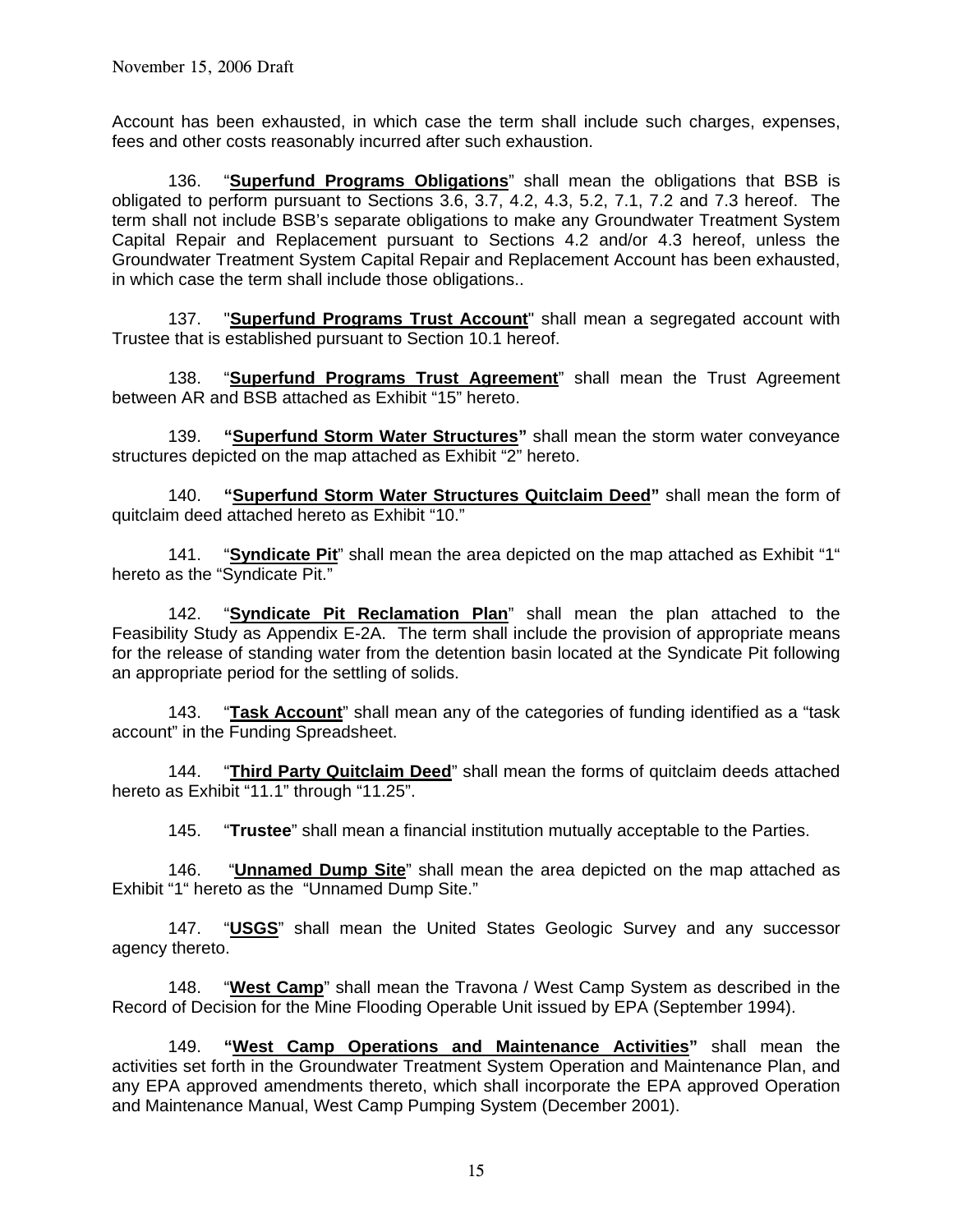150. "**Work Takeover**" shall mean the assumption of some or all of the Superfund Programs Obligations by EPA or MDEQ without AR's written approval.

 151. "**WSSOU**" shall mean the area within the Site hereafter delineated by EPA as the "West Side Soils Operable Unit" and any area added thereto by EPA.

 152. **"Zoning Ordinance"** shall mean BSB's Zoning Ordinance set forth at Title XVII of the Butte-Silver Bow Municipal Code and any amendments thereto.

### **ARTICLE II**

### **REPRESENTATIONS AND COVENANTS**

Section 2.1. Representations and Covenants of BSB. BSB represents and covenants as follows:

 1. This Agreement has been duly authorized, executed and delivered by BSB and, upon the valid execution and delivery hereof by AR, is a valid and binding obligation of BSB, enforceable in accordance with its terms.

 2. The execution and delivery of this Agreement and the consummation of the transactions contemplated hereby and the fulfillment of the terms hereof will not conflict with, or constitute on the part of BSB a breach of, or a default under, any (i) law, or (ii) the Charter of BSB or any provisions or any other legislative act or other proceeding establishing or relating to the establishment of BSB or its affairs or its ordinances and resolutions, or (iii) agreement, indenture, mortgage, lease or other instrument to which BSB is a party or by which it or its property is bound.

 3. No officer of BSB who is authorized to take part in any manner in making this Agreement or any contract contemplated hereby has a personal financial interest in or has personally and financially benefited from the Agreement or any such contract.

 4. Except for the ROD and Consent Decree as provided in Sections 20.11 and 21.2 hereof, to the best knowledge of the officers of BSB, there is no pending or threatened suit, action or proceeding against or affecting BSB before or by any court, arbitrator, administrative agency or other governmental authority which may materially and adversely affect the validity of this Agreement, any of BSB's obligations under this Agreement, or any of the transactions contemplated hereby.

**Section 2.2. Representations and Covenants of AR.** AR represents and covenants as follows:

 1. This Agreement has been duly authorized, executed and delivered by AR and, upon the valid execution and delivery hereof by BSB is a valid and binding obligation of AR, enforceable in accordance with its terms.

 2. The execution and delivery of this Agreement and the consummation of the transactions contemplated hereby and the fulfillment of the terms hereof will not conflict with, or constitute on the part of AR a breach of, or a default under its Articles of Incorporation, Bylaws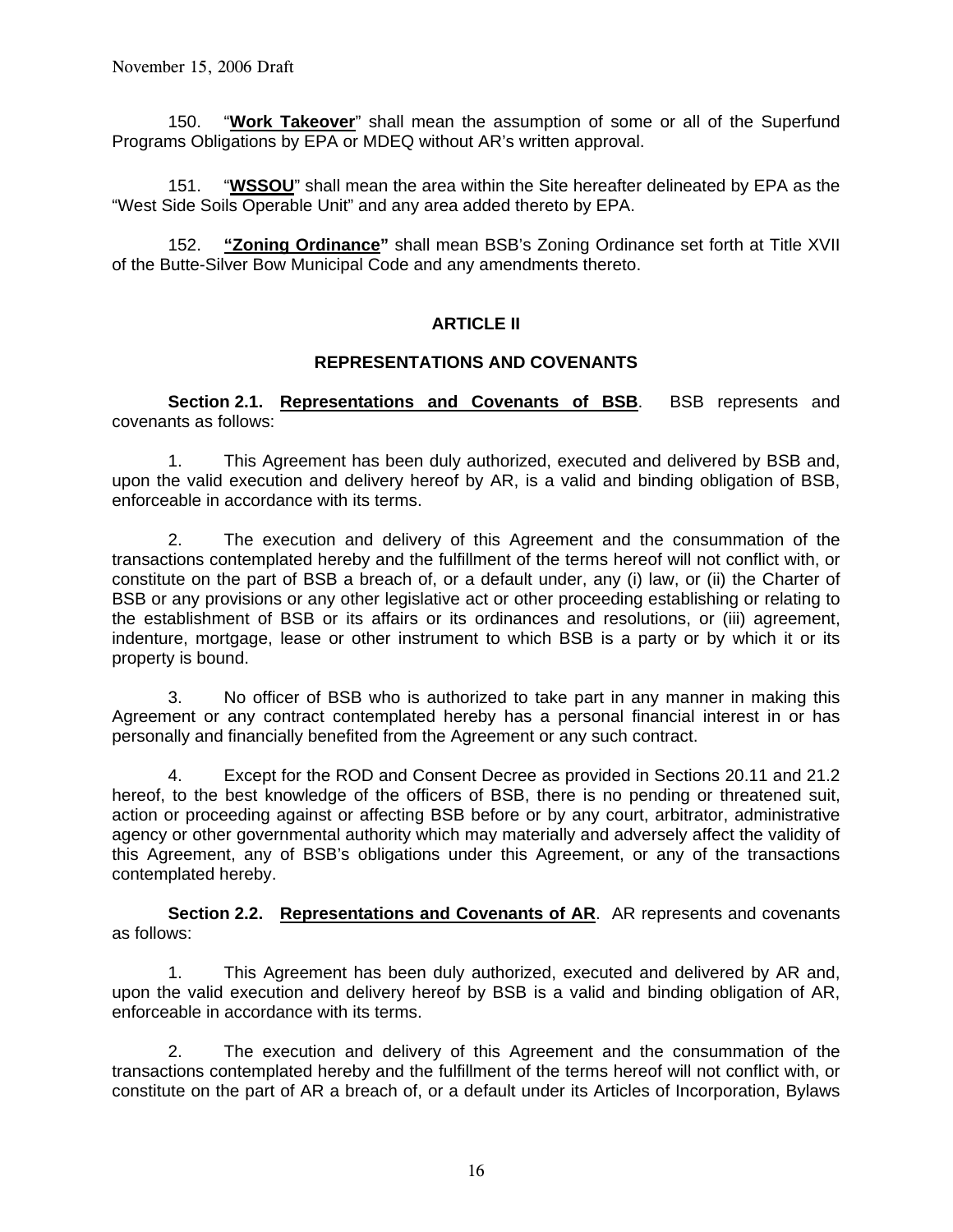or any agreement, indenture, mortgage, lease or other instrument to which AR is a party or by which it or its property is bound.

 3. No officer of AR who is authorized to take part in any manner in making this Agreement or any contract contemplated hereby has a personal financial interest in or has personally and financially benefited from the Agreement or any such contract.

 4. Except for the ROD and Consent Decree as provided in Sections 20.11 and 21.2 hereof, to the best knowledge of the officers of AR, there is no pending or threatened suit, action or proceeding against or affecting AR before or by any court, arbitrator, administrative agency or other governmental authority which may materially and adversely affects the validity of this Agreement, any of AR's obligations under this Agreement, or any of the transactions contemplated hereby.

### **ARTICLE III.**

### **MINE WASTE SOURCE AREAS**

**Section 3.1**. **Reclamation of the GMMIA**. The Parties anticipate that the Consent Decree will require reclamation of the GMMIA consistent with the GMMIA Reclamation Plan. AR shall perform all reclamation and other Response Actions which may be required pursuant to the GMMIA Reclamation Plan or the ROD for the GMMIA. The Parties anticipate that the Consent Decree will not require reclamation of the Historic Mining Landscape Area. All reclamation and other Response Actions required for the GMMIA pursuant to the GMMIA Reclamation Plan or the ROD, including the historic mitigation activities identified in the GMMIA Reclamation Plan, shall be performed by AR in accordance with the ROD and in accordance with schedules approved by EPA. AR shall provide BSB with advance notice of the final EPA inspection of the GMMIA and BSB shall have the right to have its personnel attend the final EPA inspection. AR shall correct any deficiencies noted in EPA's inspection and submit a construction completion report for the GMMIA to EPA, with a copy to BSB. BSB's duties and obligations under Section 3.7 hereof shall commence upon EPA's concurrence that AR has corrected all deficiencies noted in the final EPA inspection. In the event and to the extent that Response Actions are required by EPA for the GMMIA following EPA's assessment of the construction completion report, such Response Actions (excluding Response Actions required to correct deficient Operation and Maintenance Activities performed by BSB) shall be performed by AR in accordance with the ROD and in accordance with schedules approved by EPA.

**Section 3.2. Reclamation of the Syndicate Pit**. The Parties anticipate that the Consent Decree will require reclamation of the Syndicate Pit consistent with the Syndicate Pit Reclamation Plan. AR shall perform all reclamation and other Response Actions which may be required pursuant to the Syndicate Pit Reclamation Plan or the ROD for the Syndicate Pit. All reclamation and other Response Actions required for the Syndicate Pit pursuant to the Syndicate Pit Reclamation Plan or the ROD shall be performed by AR in accordance with the ROD and in accordance with schedules approved by EPA. AR shall provide BSB with advance notice of the final EPA inspection of the Syndicate Pit and BSB shall have the right to have its personnel attend the final inspection. AR shall correct any deficiencies noted in EPA's inspection and submit a construction completion report for the Syndicate Pit to EPA, with a copy to BSB. BSB's duties and obligations under Section 3.7 hereof shall commence upon EPA's concurrence that AR has corrected all deficiencies noted in the final EPA inspection. In the event and to the extent that Response Actions are required by EPA for the Syndicate Pit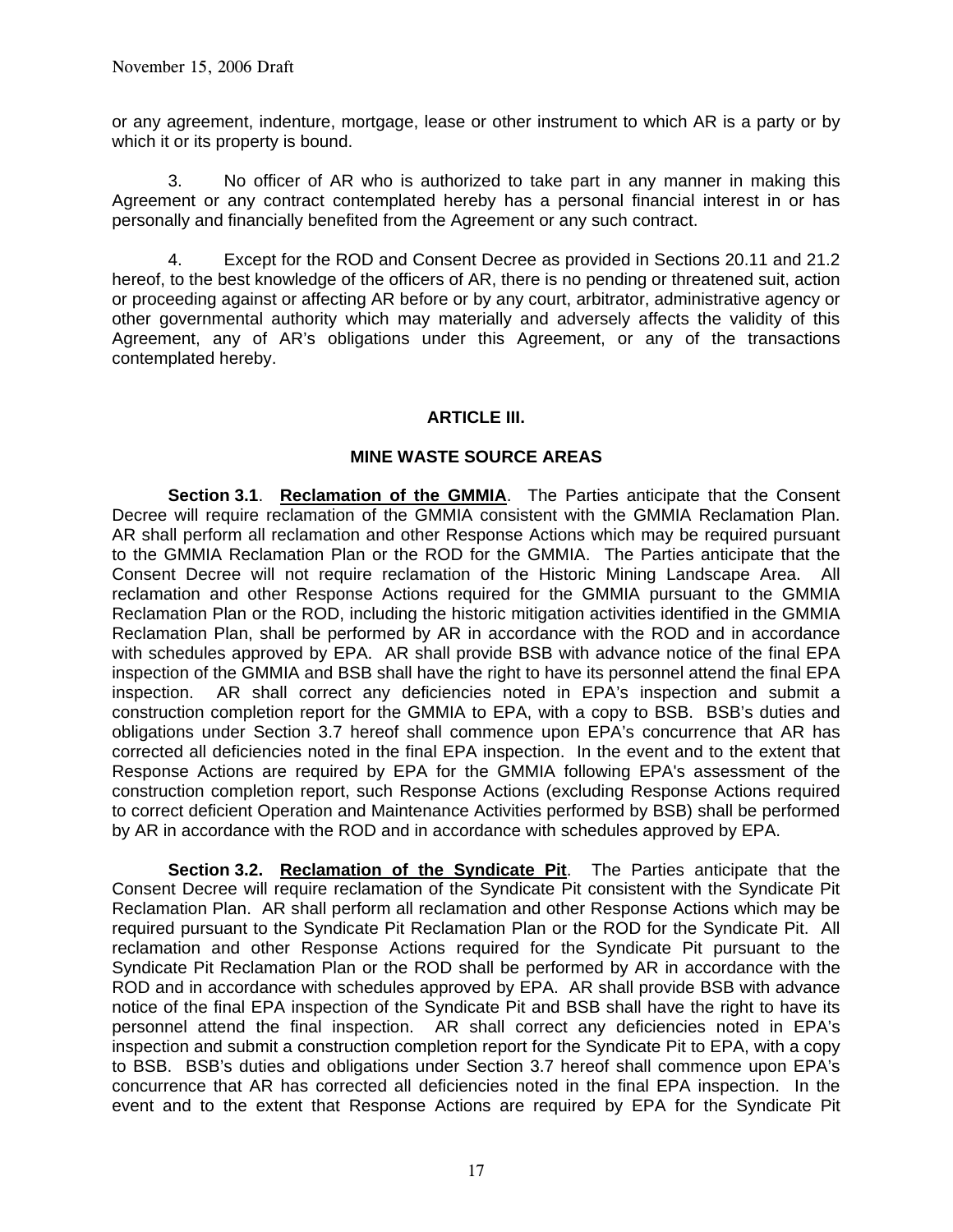following EPA's assessment of the construction completion report, such Response Actions (excluding Response Actions required to correct deficient Operation and Maintenance Activities performed by BSB) shall be performed by AR in accordance with the ROD and in accordance with schedules approved by EPA.

 **Section 3.3. Reclamation of LAO and Implementation of the LAO Surface Enhancement and Land Use Plan by BSB**. The Parties anticipate that the Consent Decree will require reclamation of LAO consistent with the LAO Work Plan Addendum. AR shall perform all Response Actions which may be required pursuant to the LAO Work Plan Addendum or the ROD for LAO in accordance with the ROD and in accordance with schedules approved by EPA. The Parties further agree that BSB shall implement tasks assigned to BSB that are shown on the LAO Surface Enhancement and Land Use Plan within ten (10) years of the Effective Date. In the event any tasks assigned to BSB as shown on the LAO Surface Enhancement and Land Use Plan are required under the ROD, BSB shall perform such tasks in accordance with the LAO Surface Enhancement and Land Use Plan and the ROD and in accordance with schedules approved by EPA. AR shall provide BSB with advance notice of the final EPA inspection of LAO and BSB shall have the right to have its personnel attend the final inspection. AR shall correct any deficiencies noted in EPA's inspection and submit a construction completion report for LAO to EPA, with a copy to BSB. BSB's duties and obligations under Section 3.7 hereof shall commence upon EPA's concurrence that AR has corrected all deficiencies noted in the final EPA inspection. In the event and to the extent that Response Actions are required by EPA for LAO following EPA's assessment of the construction completion report, such Response Actions (excluding Response Actions required to correct deficient Operation and Maintenance Activities or deficient LAO Surface Enhancement and Land Use Plan activities performed by BSB) shall be performed by AR in accordance with the ROD and in accordance with schedules approved by EPA.

**Section 3.4. Reclamation of Other Mine Waste Source Areas by AR**. The Parties anticipate that the Consent Decree will require reclamation of the Mine Waste Source Areas known as the Anaconda Sampling Works, the Clark Tailings Waste Areas, the Gold Smith Dumps, the Jenny Dell, and the Unnamed Dump Site consistent with the standards and specifications for land reclamation in the BPSOU. The Parties do not anticipate that the Consent Decree will require additional Response Actions at the Mine Waste Source Area known as the Colorado Smelter. AR shall perform all reclamation and other Response Actions which may be required pursuant to the ROD for the Mine Waste Source Areas known as the Anaconda Sampling Works, the Clark Tailings Waste Areas, the Gold Smith Dumps, the Jenny Dell, the Unnamed Dump Site and the Colorado Smelter. All reclamation and other Response Actions required for the Mine Waste Source Areas reclaimed pursuant to this Section 3.4 shall be performed by AR in accordance with the ROD and in accordance with schedules approved by EPA. AR shall provide BSB with advance notice of the final EPA inspection of each of the Mine Waste Source Areas reclaimed pursuant to this Section 3.4 and BSB shall have the right to have its personnel attend the final inspection. AR shall correct any deficiencies noted in EPA's inspection and submit a construction completion report to EPA for that Mine Waste Source Area, with a copy to BSB. BSB's duties and obligations under Section 3.7 hereof for each Mine Waste Source Area reclaimed pursuant to this Section 3.4 shall commence upon EPA's concurrence that AR has corrected all deficiencies noted in the final EPA inspection. In the event and to the extent that Response Actions are required by EPA for a Mine Waste Source Area reclaimed under this Section 3.4 following EPA's assessment of the construction completion report for that Mine Waste Source Area, such Response Actions (excluding Response Actions required to correct deficient Operation and Maintenance Activities performed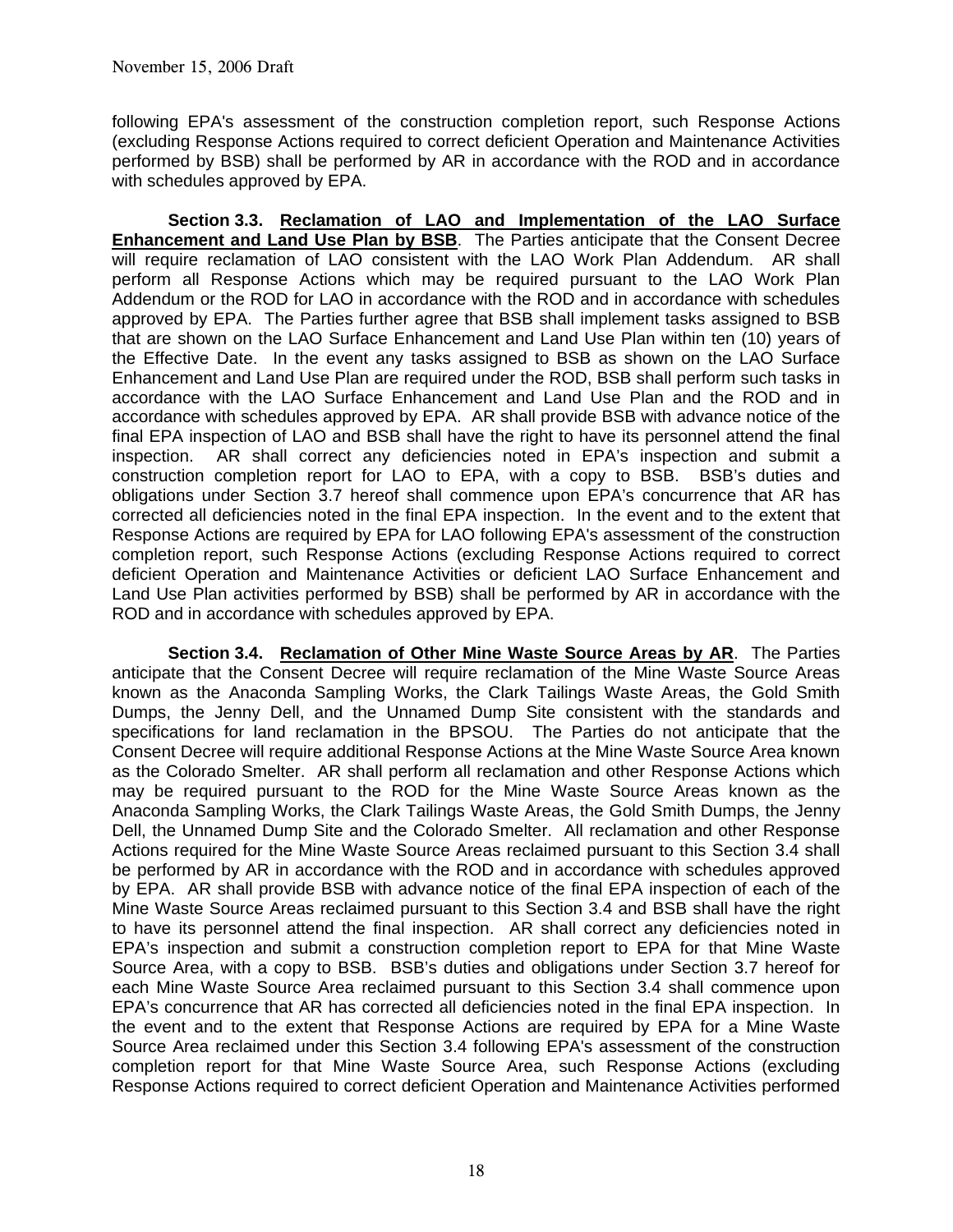by BSB) shall be performed by AR in accordance with the ROD and in accordance with schedules approved by EPA.

**Section 3.5. Reclamation of the MSD**. AR opposes excavation and removal of any Mine Waste located within the MSD Corridor. BSB's position regarding excavation and removal of Mine Waste located within the MSD Corridor is set forth at page 26 of the BSB Position Paper. If excavation and removal of Mine Waste located within the MSD Corridor is not required, the Parties anticipate that the Consent Decree will require Response Actions that are consistent with the reclamation completed prior to the Effective Date pursuant to the MSD Work Plan. If excavation and removal of any Mine Waste located within the MSD Corridor is required by EPA pursuant to the ROD, AR shall have the right to terminate this Agreement pursuant to Section 20.11 hereof. Any other Response Actions within the MSD Corridor that are addressed pursuant to the LAO Surface Enhancement and Land Use Plan shall be the responsibility of BSB pursuant to Section 3.3 hereof.

**Section 3.6. Reclamation of Mine Waste Source Areas by BSB**. Except as expressly provided in Sections 3.1, 3.2, 3.3, and 3.4 hereof, BSB shall perform all reclamation and other Response Actions which may be required pursuant to the ROD for the Mine Waste Source Areas including, without limitation, all Mine Waste Source Areas first reclaimed prior to the Effective Date and all Storm Water Sites. All reclamation and other Response Actions required pursuant to this Section 3.6 shall be performed by BSB in accordance with the ROD and in accordance with schedules approved by EPA. BSB shall provide AR with advance notice of the final inspection of each of the Mine Waste Source Areas reclaimed pursuant to this Section 3.6 and AR shall have the right to have its personnel attend the final inspection. BSB shall correct any deficiencies noted in EPA's inspection and submit a construction completion report to EPA for that Mine Waste Source Area, with a copy to AR. BSB's duties and obligations under Section 3.7 hereof for each Mine Waste Source Area reclaimed pursuant to this Section 3.6 shall commence upon EPA's concurrence that BSB has corrected all deficiencies noted in the final EPA inspection. In the event and to the extent that Response Actions are required by EPA for a Mine Waste Source Area reclaimed under this Section 3.6 following EPA's assessment of the construction completion report for that Mine Waste Source Area, such Response Actions shall be performed by BSB in accordance with the ROD and in accordance with schedules approved by EPA.

**Section 3.7**. **Operation and Maintenance Activities for Mine Waste Source Areas**. The Parties anticipate that the Consent Decree will require the performance of Operation and Maintenance Activities for all reclaimed Mine Waste Source Areas including, without limitation, all Mine Waste Source Areas first reclaimed prior to the Effective Date and all Mine Waste Source Areas reclaimed pursuant to Sections 3.1, 3.2, 3.3, 3.4 and 3.6 hereof. BSB shall perform all Operation and Maintenance Activities which may be required pursuant to the ROD for the Mine Waste Source Areas, including, without limitation, all Mine Waste Source Areas reclaimed prior to the Effective Date and all Mine Waste Source Areas reclaimed pursuant to Sections 3.1, 3.2, 3.3, 3.4 and 3.6 hereof. BSB shall also perform all Operation and Maintenance Activities that arise from BSB's implementation of the LAO Surface Enhancement and Land Use Plan. BSB's duties and obligations under this Section 3.7 for each Mine Waste Source Area reclaimed by AR pursuant to Sections 3.1, 3.2, 3.3 and 3.4 hereof shall commence upon EPA's concurrence that AR has corrected all deficiencies noted in the final EPA inspection for that Mine Waste Source Area. BSB's duties and obligations under this Section 3.7 for each Mine Waste Source Area reclaimed pursuant to Sections 3.6 hereof shall commence upon BSB's completion of any reclamation or other Response Action for which Operation and Maintenance Activities are required pursuant to the ROD. BSB's duties and obligations under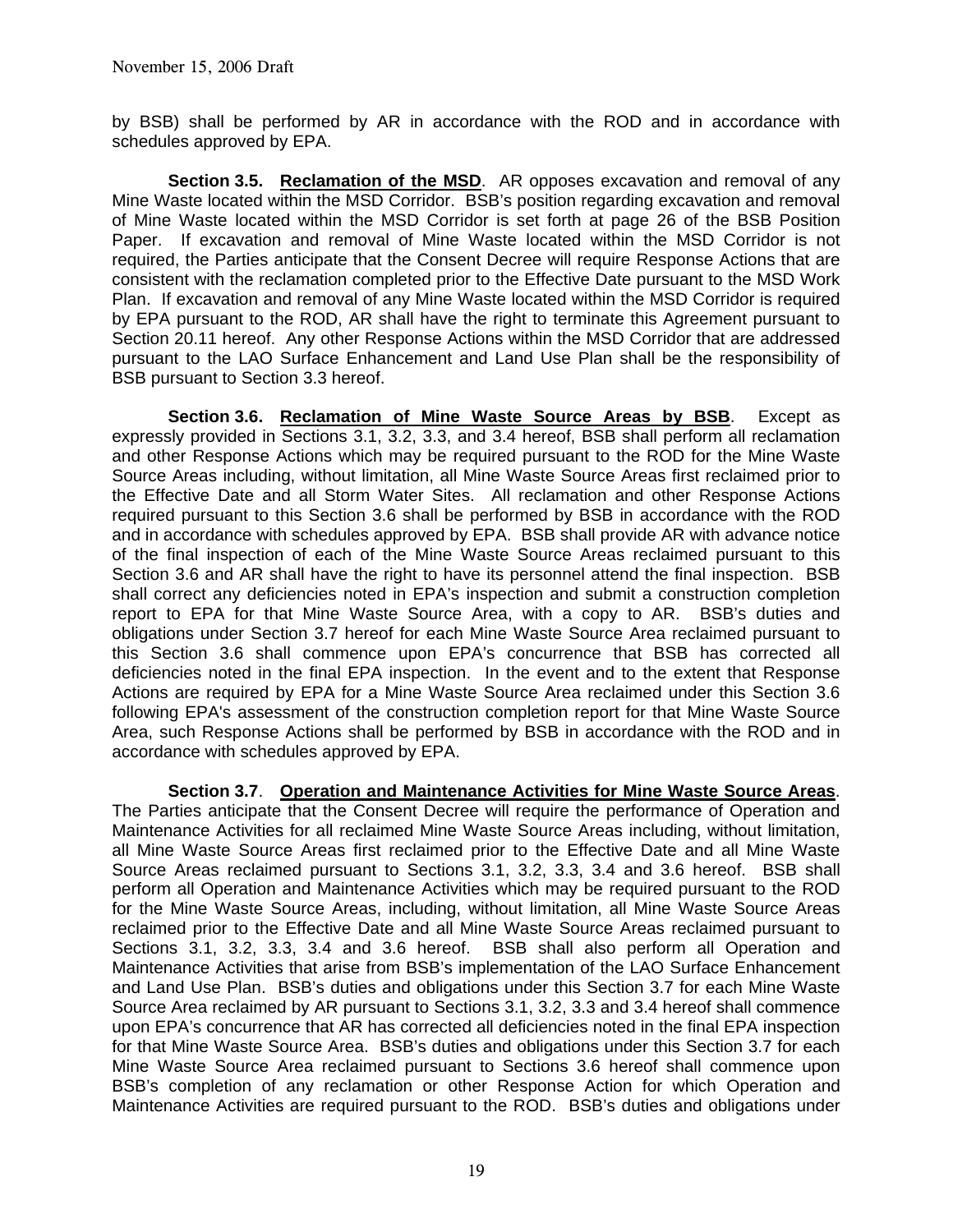this Section 3.7 for all other Mine Waste Source Areas reclaimed prior to the Effective Date shall commence at such time(s) as any requirements to perform Operation and Maintenance Activities with respect to such Mine Waste Source Areas becomes effective pursuant to the ROD or BSB is otherwise obligated to perform such requirements pursuant to Section 10.3 hereof. All Operation and Maintenance Activities required pursuant to this Section 3.7 shall be performed by BSB in accordance with the ROD and in accordance with schedules approved by EPA, except to the extent that the obligations relate to property owned by parties other than BSB or AR and BSB is denied access to such properties after making reasonably diligent efforts to procure access pursuant to the Consent Decree or other administrative orders. BSB's duties and obligations under this Section 3.7 shall not include the general surface water and groundwater monitoring excluded under Section 4.4 hereof.

 **Section 3.8. Consideration for Implementation of the LAO Surface Enhancement and Land Use Plan**. AR shall provide funding to BSB for BSB's payment of charges, expenses, fees and other costs reasonably incurred by BSB in implementing the LAO Surface Enhancement and Land Use Plan pursuant to Section 3.3 hereof, for designing and constructing any necessary improvements to the BSB Sewage Treatment Effluent Line Extension, for the negotiation of a Consent Decree pursuant to Section 21.2 hereof, and for operator training, HAZWOPER training, consulting services, short-term irrigation of vegetation and purchase of service vehicles at LAO over multiple years in the total principal amount of Eight Hundred Fifty One Thousand Seven Hundred ninety-four and No/100ths Dollars (\$851,794.00) within sixty (60) days of the Effective Date.

## **ARTICLE IV.**

## **GROUNDWATER**

**Section 4.1**. **Groundwater Treatment Technology Options and Positions**. AR believes that collection, conveyance and treatment of alluvial groundwater from the MSD, West Camp and LAO areas through the Expanded Lagoon Treatment System will satisfy the requirements for groundwater treatment under the ROD. BSB has adopted the BSB Groundwater Criteria to assess any groundwater treatment technology for alluvial groundwater from the MSD and LAO areas. BSB acknowledges that the Expanded Lagoon Treatment System may satisfy the BSB Groundwater Criteria. If additional data collected by AR demonstrates that the Expanded Lagoon Treatment System meets the BSB Groundwater Criteria and the performance criteria in the ROD, the Expanded Lagoon Treatment System shall be acceptable to BSB as a permanent groundwater treatment technology for the BPSOU. Criteria 1 and 4 of the BSB Groundwater Criteria relating to water quality standards and operations and maintenance shall be deemed satisfied upon BSB's concurrence that criteria 1 and 4 of the BSB Groundwater Criteria and the applicable performance criteria required under the ROD have been Substantially Complied with Showing Reliable System Performance as contemplated under Section 4.2 hereof. AR's contribution towards satisfaction of Criteria 2 and 3 of the BSB Groundwater Criteria relating to aesthetics and land reuse shall be deemed satisfied by AR's payment of funds to BSB for BSB's implementation of the LAO Surface Enhancement and Land Use Plan as contemplated under Section 3.8 hereof. Criteria 5 of the BSB Groundwater Criteria relating to funding shall be deemed satisfied upon deposit of funds into the Superfund Programs Trust Account as contemplated under Section 10.2 hereof.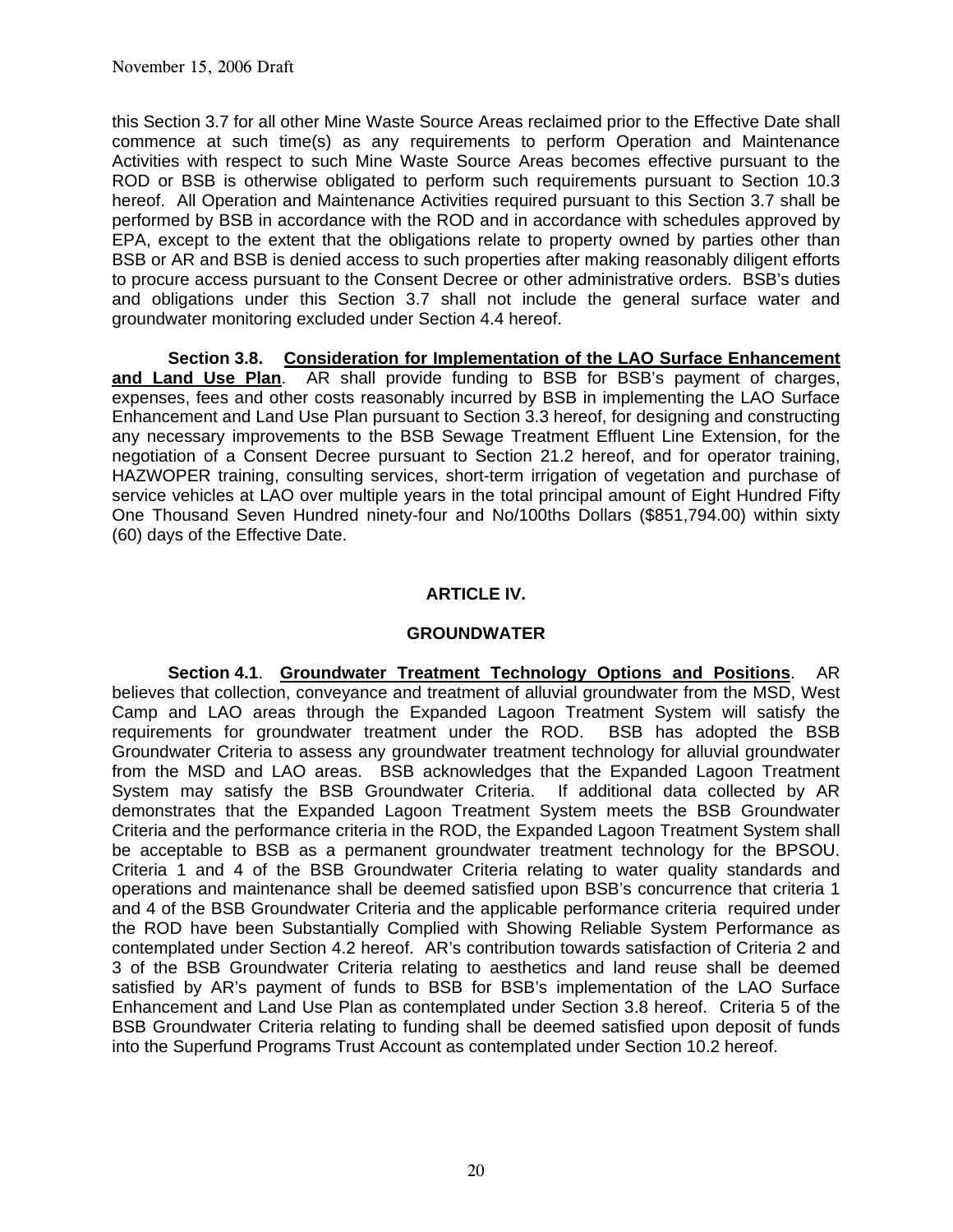**Section 4.2. Construction of and Operation and Maintenance Activities for Expanded Lagoon Treatment System**. Following the Effective Date, AR shall design and construct each of the Expanded Lagoon Treatment System Upgrades. In the event that EPA requires any additional Response Actions for the Expanded Lagoon Treatment System pursuant to the ROD, AR shall also design and construct any such additional Response Actions in accordance with the ROD and in accordance with schedules approved by EPA. AR shall provide BSB with advance notice of the final EPA inspection of the Expanded Lagoon Treatment System and BSB shall have the right to have its personnel attend the final EPA inspection. AR shall correct any deficiencies noted in EPA's inspection and submit a construction completion report for the Expanded Lagoon Treatment System to EPA, with a copy to BSB. In the event and to the extent that Response Actions are required by EPA for the Expanded Lagoon Treatment System following EPA's assessment of the construction completion report, such Response Actions (excluding Response Actions required to correct deficient Operation and Maintenance Activities performed by BSB) shall be performed by AR in accordance with the ROD and in accordance with schedules approved by EPA. AR shall perform all Operation and Maintenance Activities for the Expanded Lagoon Treatment System which may be required pursuant to the LAO Work Plan Addendum and the ROD until responsibility for Operation and Maintenance Activities is transferred to BSB pursuant to this Section 4.2. The Operation and Maintenance Activities performed by AR shall include appropriate optimization testing and at least one occurrence of each of the Operation and Maintenance Activities for the Expanded Lagoon Treatment System, including one occurrence of the sludge management function and completion of one video inspection of the French drain in the MSD Corridor (utilizing BSB equipment made available to AR by BSB, at no charge to AR, if BSB's equipment is determined by AR to be useable for such purpose). In order to enable BSB's personnel to become familiar with the Operation and Maintenance Activities required for the Expanded Lagoon Treatment system prior to the date responsibility for the performance of such Operation and Maintenance Activities is transferred to BSB pursuant to this Section 4.2, BSB shall have the right to have its personnel witness and participate in all Operation and Maintenance Activities performed by AR. AR will keep, or cause to be kept, proper books of record and accounts separate from all other records and accounts, in which complete and correct entries shall be made of all of the charges, expenses, fees and other costs incurred by AR to perform AR's duties and obligations under this Section 4.2 relating to Operation and Maintenance Activities for the Expanded Lagoon Treatment System. AR shall provide a copy of such books and records to BSB upon request. BSB shall assume and thereafter perform all Operation and Maintenance Activities for the Expanded Lagoon Treatment System within sixty (60) days following the completion of the shakedown required pursuant to the ROD or July 1, 2008, whichever occurs later, provided that EPA has concurred that AR has corrected all deficiencies noted in the final EPA inspection and the applicable performance criteria under the ROD for the Expanded Lagoon Treatment System have been Substantially Complied With Showing Reliable System Performance prior to that date. . In the event that BSB does not assume the duties and obligations to perform Operation and Maintenance Activities pursuant to this Section 4.2 for any reason by January 1, 2012 or five (5) years after issuance of the ROD, whichever occurs later, AR shall have the right to terminate this Agreement pursuant to Section 20.11 hereof. All Operation and Maintenance Activities required of BSB pursuant to this Section 4.2 shall be performed by BSB in accordance with the ROD and in accordance with schedules approved by EPA. From and after BSB's assumption of its obligation to perform Operation and Maintenance Activities pursuant to this Section 4.2, BSB shall also be responsible for and shall make any necessary Groundwater Treatment System Capital Repair and Replacement,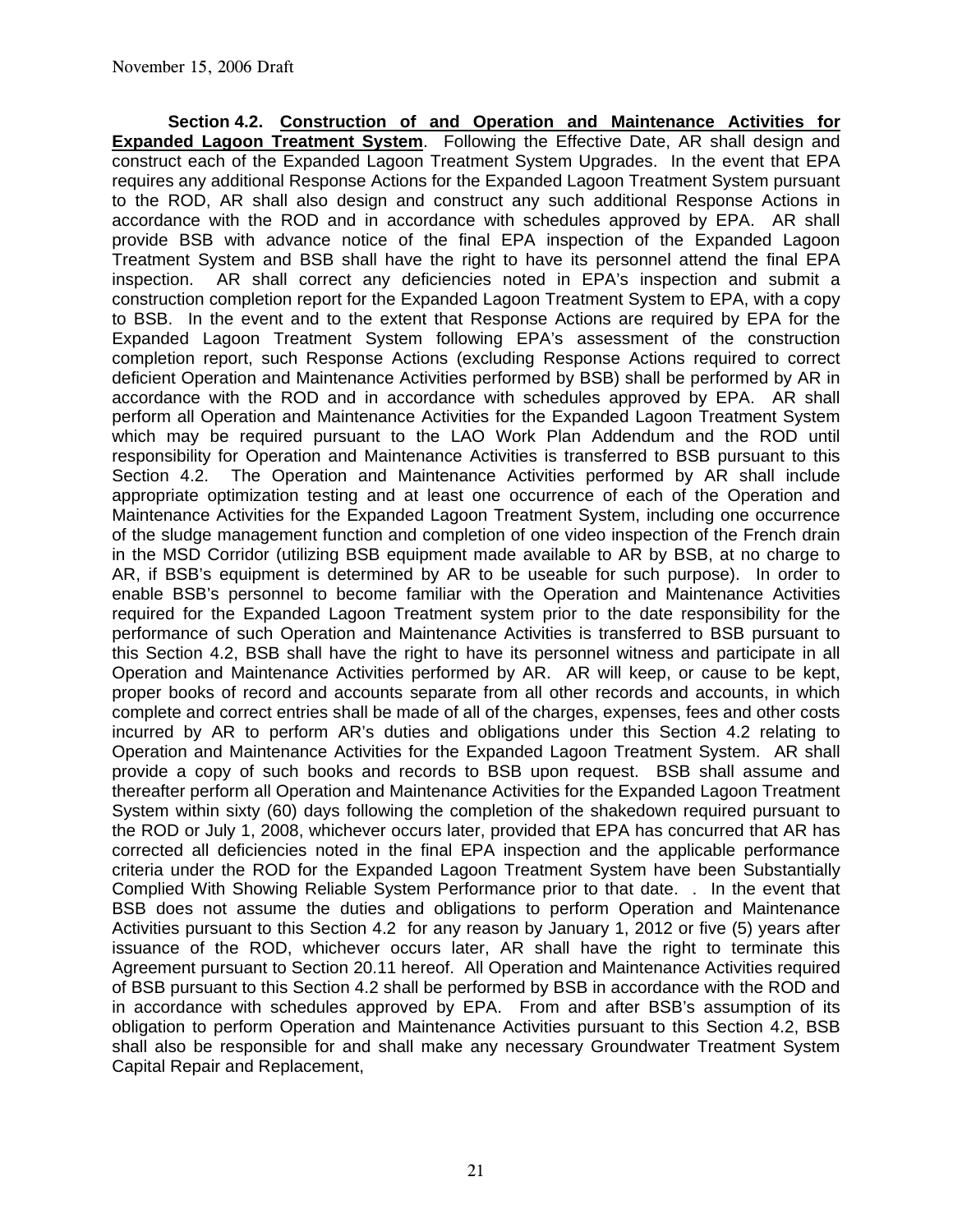**Section 4.3. Construction of and Operation and Maintenance Activities for Conventional Groundwater Treatment System**. In the event that EPA requires any conventional treatment of groundwater from the MSD, West Camp and/or LAO areas pursuant to the ROD, with or without the Expanded Lagoon Treatment System, AR shall design and construct any such Conventional Groundwater Treatment System in accordance with the ROD and in accordance with schedules approved by EPA. AR shall provide BSB with advance notice of the final inspection of the Conventional Groundwater Treatment System and BSB shall have the right to have its personnel attend the final EPA inspection. AR shall correct any deficiencies noted in EPA's inspection and submit a construction completion report for the Conventional Groundwater Treatment System to EPA, with a copy to BSB. In the event and to the extent that Response Actions are required by EPA for the Conventional Groundwater Treatment System following EPA's assessment of the construction completion report, such Response Actions (excluding Response Actions required to correct deficient Operation and Maintenance Activities performed by BSB) shall be performed by AR in accordance with the ROD and in accordance with schedules approved by EPA. AR shall also perform all Operation and Maintenance Activities for the Conventional Groundwater Treatment System which may be required pursuant to the ROD until responsibility for such Operation and Maintenance Activities is transferred to BSB pursuant to this Section 4.3. The Operation and Maintenance Activities performed by AR shall include appropriate optimization testing and at least one occurrence of each of the Operation and Maintenance Activities for the Conventional Groundwater Treatment System, including one occurrence of the sludge management function if conventional ground water treatment is required with the Expanded Lagoon Treatment System and completion of one video inspection of the French drain in the MSD Corridor (utilizing BSB equipment made available to AR by BSB, at no charge to AR, if BSB's equipment is determined by AR to be useable for such purpose). In order to enable BSB's personnel to become familiar with the Operation and Maintenance Activities required for the Conventional Groundwater Treatment System prior to the date responsibility for the performance of such Operation and Maintenance Activities is transferred to BSB pursuant to this Section 4.3, BSB shall have the right to have its personnel witness and participate in all Operation and Maintenance Activities performed by AR. AR will keep, or cause to be kept, proper books of record and accounts separate from all other records and accounts, in which complete and correct entries shall be made of all of the charges, expenses, fees and other costs incurred by AR to perform AR's duties and obligations under this Section 4.2 relating to Operation and Maintenance Activities for the Conventional Groundwater Treatment System. AR shall provide a copy of such books and records to BSB upon request. BSB shall assume and thereafter perform all Operation and Maintenance Activities for the Conventional Groundwater Treatment System within sixty (60) days following the completion of the shakedown required pursuant to the ROD provided that EPA has concurred that AR has corrected all deficiencies noted in the final EPA inspection and the applicable performance criteria under the ROD for the Conventional Groundwater Treatment System have been Substantially Complied With Showing Reliable System Performance prior to that date. In the event that BSB does not assume the duties and obligations to perform Operation and Maintenance Activities pursuant to this Section 4.3 for any reason by January 1, 2012 or five (5) years after issuance of the ROD, whichever occurs later, AR shall have the right to terminate this Agreement pursuant to Section 20.11 hereof. All Operation and Maintenance Activities required pursuant to this Section 4.3 shall be performed by BSB in accordance with the ROD and in accordance with schedules approved by EPA. From and after BSB's assumption of its obligation to perform Operation and Maintenance Activities pursuant to this Section 4.3, BSB shall also be responsible for and shall make any necessary Groundwater Treatment System Capital Repair and Replacement.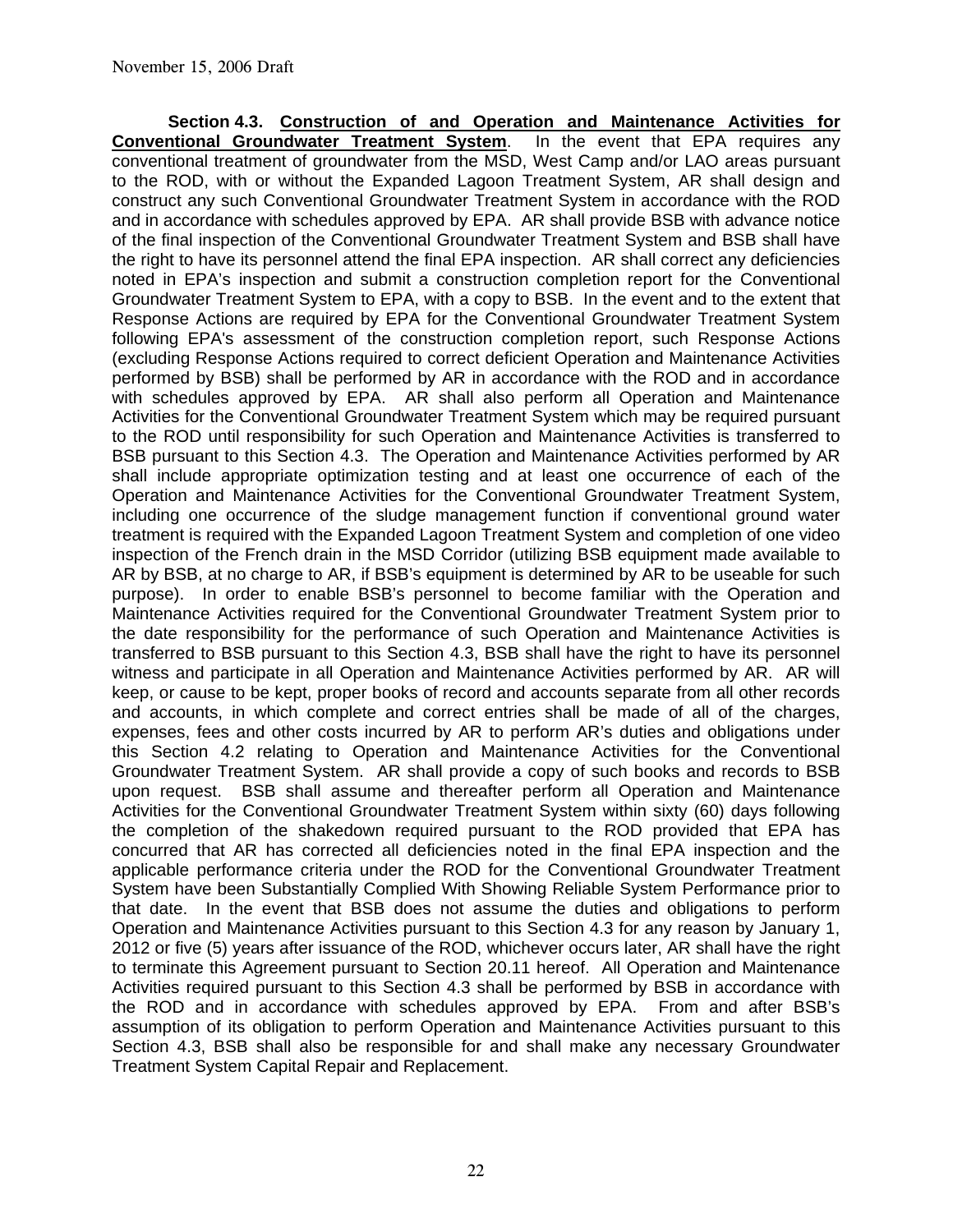**Section 4.4**. **Groundwater Treatment System Operation and Maintenance Plan/Scope of Operation and Maintenance Activities/West Camp Obligations.** No later than six (6) months following the Effective Date, AR shall prepare a draft Groundwater Treatment System Operation and Maintenance Plan that is consistent with the outline for the Groundwater Treatment System Operation and Maintenance Plan as set forth in Exhibit "28" hereto. AR shall provide the draft Groundwater Treatment System Operation and Maintenance Plan to BSB for its review and BSB may provide comments, if any, for AR's consideration. No later than twelve (12) months following the Effective Date, AR shall provide a final Plan to BSB for BSB's review and concurrence, which concurrence shall not be unreasonably withheld. The Groundwater Treatment System Operation and Maintenance Plan may be amended from time to time by AR with the concurrence of BSB, which concurrence shall not be unreasonably withheld. The Groundwater Treatment System Operation and Maintenance Plan and any amendments thereto shall be subject to EPA approval pursuant to the ROD. For purposes of Sections 4.2 and 4.3 hereof, the term Operation and Maintenance Activities shall include, without limitation, implementation of the Groundwater Treatment System Operation and Maintenance Plan and all activities which may be required pursuant to the ROD to monitor and adjust the quantity and quality of the influent and effluent waters flowing into, out of or within the Groundwater Treatment System to maximize system performance and meet the requirements of the ROD. Nothing in this Agreement requires BSB to take any actions for West Camp, other than those actions that are required to carry out the West Camp Operations and Maintenance Activities as a component of the Groundwater Treatment System Operation and Maintenance Plan. Failure to perform, or negligent performance of, such West Camp Operation and Maintenance Activities shall be subject to the remedies, rights and reservations provided under this Allocation Agreement. Performance of such West Camp Operation and Maintenance Activities as required by the Groundwater Treatment System Operation and Maintenance Plan shall not impose liability upon BSB for any Environmental Condition in the Butte Mine Flooding Operable Unit of the Site. BSB and AR shall cooperate and use their best efforts to obtain the approval of each Governmental Entity required to allow emergency treatment of groundwater from the Travona pump station at the BSB Municipal Treatment Plant when groundwater withdrawals and treatment of same in the Groundwater Treatment System can not be accomplished by operation of the West Camp System. In performing West Camp Operation and Maintenance Activities as part of the Groundwater Treatment System Operation and Maintenance Plan, BSB shall not be obligated to accept groundwater from the Travona pump station if acceptance of groundwater from the Travona pump station for treatment at the BSB Municipal Treatment Plant would cause a compliance violation of any applicable permit condition for discharges from the BSB Municipal Treatment Plant to Silver Bow Creek.

**Section 4.5. Enforcement of Hook-up Ordinance within Controlled Groundwater Areas.** The Parties anticipate that the Hook-up Ordinance as it applies to Controlled **Areas**. The Parties anticipate that the Hook-up Ordinance as it applies to Controlled Groundwater Areas including, without limitation, any buffer zone identified in the Controlled Groundwater Area Orders, shall be part an of institutional control plan prepared pursuant to the ROD. BSB shall perform any duties under the ROD or any EPA decision document for the Site pertaining to compliance with and enforcement of the provisions of the Hook-up Ordinance within the Controlled Groundwater Areas including, without limitation, any buffer zone identified in the Controlled Groundwater Area Orders. BSB may propose amendments, as may be necessary from time to time, to the Hook-up Ordinance that are consistent with this Agreement and the ROD. BSB shall promptly provide AR, EPA and the State with a copy of all proposed amendments to the Hook-up Ordinance pertaining to the Controlled Groundwater Areas and shall provide AR, EPA and the State an opportunity to review and comment on all proposed amendments to the Hook-up Ordinance. BSB shall also promptly provide AR, EPA and the State with a copy of all adopted amendments to the Hook-up Ordinance.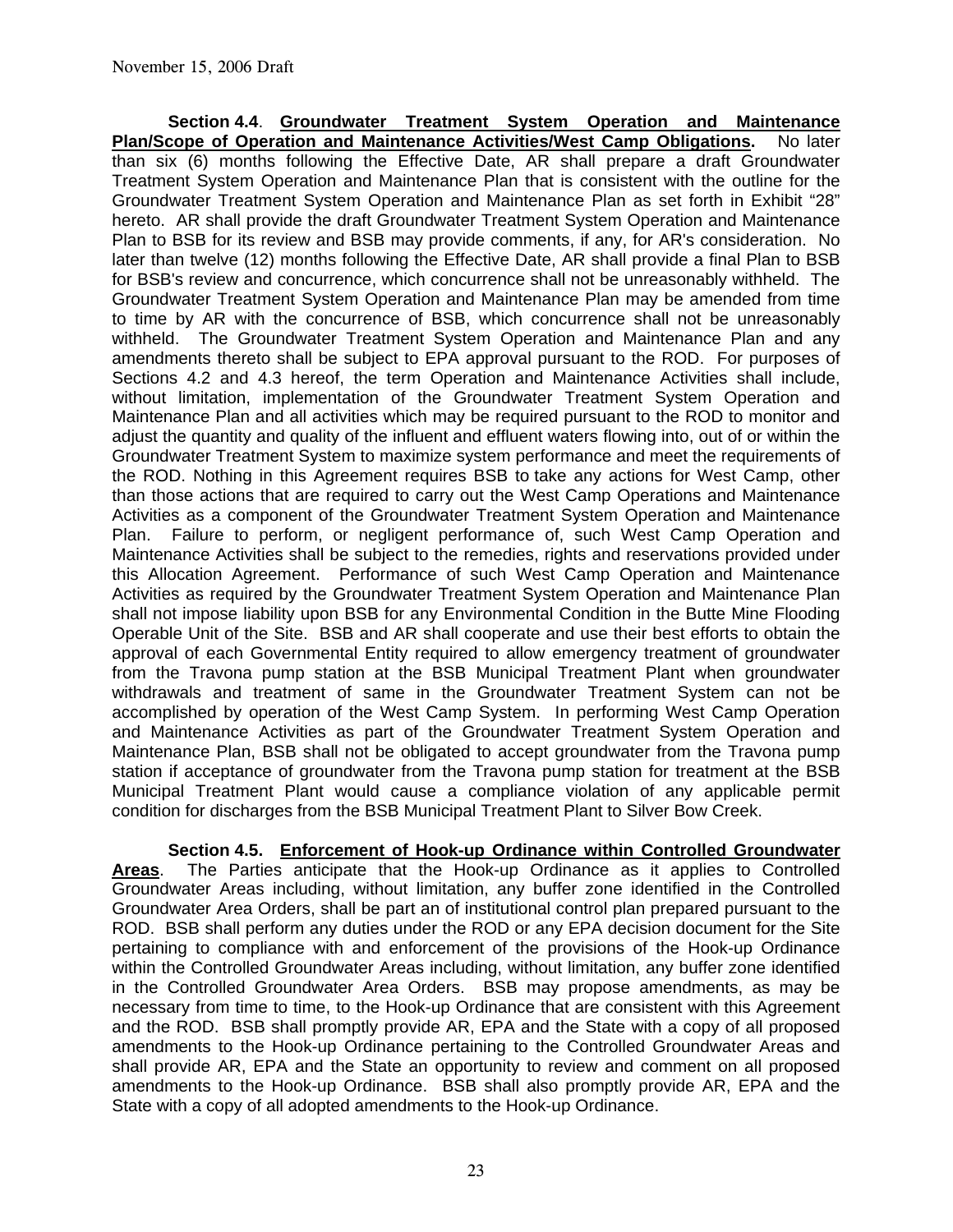**Section 4.6. Establishment of Controlled Groundwater Areas**. BSB shall take such actions as may be required pursuant to the ROD or any EPA decision document for the Site and as may be otherwise reasonably requested for the WSSOU by AR to establish Controlled Groundwater Areas within Silver Bow County. All actions required pursuant to this Section 4.6 shall be performed by BSB in accordance with the Controlled Groundwater Areas Submittal Schedule.

**Section 4.7. Controlled Groundwater Area Orders**. BSB shall comply with the provisions of all Controlled Groundwater Area Orders. BSB may petition for or otherwise seek amendments, as may be necessary from time to time, to any Controlled Groundwater Area Orders which are consistent with this Agreement, the ROD and any other EPA decision document for the NPL Sites. BSB shall promptly provide AR, EPA and the State with a copy of all proposed amendments to any Controlled Groundwater Area Orders and shall provide AR, EPA and the State an opportunity to review and comment on all proposed amendments to any Controlled Groundwater Area Orders. BSB shall also promptly provide AR, EPA and the State with a copy of all adopted amendments to any Controlled Groundwater Area Orders.

## **ARTICLE V**.

## **STORM WATER AND SURFACE WATER**

 **Section 5.1. Reclamation of Silver Bow Creek**. The Parties anticipate that the Consent Decree may require reclamation of the bed and banks of Silver Bow Creek between Silver Bow Creek's confluence with the MSD and the previously reclaimed bed and banks of Silver Bow Creek at LAO. AR shall perform all reclamation and other Response Actions which may be required pursuant to the ROD for the bed and banks of Silver Bow Creek between Silver Bow Creek's confluence with the MSD and LAO. All reclamation and other Response Actions required pursuant to this Section 5.1 shall be performed by AR in accordance with the ROD and in accordance with schedules approved by EPA.

**Section 5.2. Operation and Maintenance Activities for Superfund Storm Water Structures**. The Parties anticipate that the Consent Decree will not require any conventional treatment of storm water within the BPSOU. The Parties further anticipate that EPA will select a final remedy in the ROD that will require the use of Best Management Practices to manage storm water and other affected media within the BPSOU. BSB shall perform all Operation and Maintenance Activities which may be required pursuant to the ROD for the Superfund Storm Water Structures including, without limitation, the use, implementation, periodic performance testing and other monitoring of any Best Management Practices which may be required pursuant to the ROD for the Superfund Storm Water Structures. All Operation and Maintenance Activities required pursuant to this Section 5.2 shall be performed by BSB in accordance with the ROD and in accordance with schedules approved by EPA.

**Section 5.3. Improvements to the Storm Water System**. No later than twelve (12) months following the Effective Date, BSB shall prepare a draft Storm Water System Improvement Plan that is consistent with the schedule, priorities and objectives for the Storm Water Improvement Plan as set forth in Exhibit "21". BSB shall provide the draft Storm Water System Improvement Plan to AR for its review and AR may provide comments, if any, for BSB's consideration. No later than eighteen (18) months following the Effective Date, BSB shall provide a final Plan to AR for AR's review and concurrence, which concurrence shall not be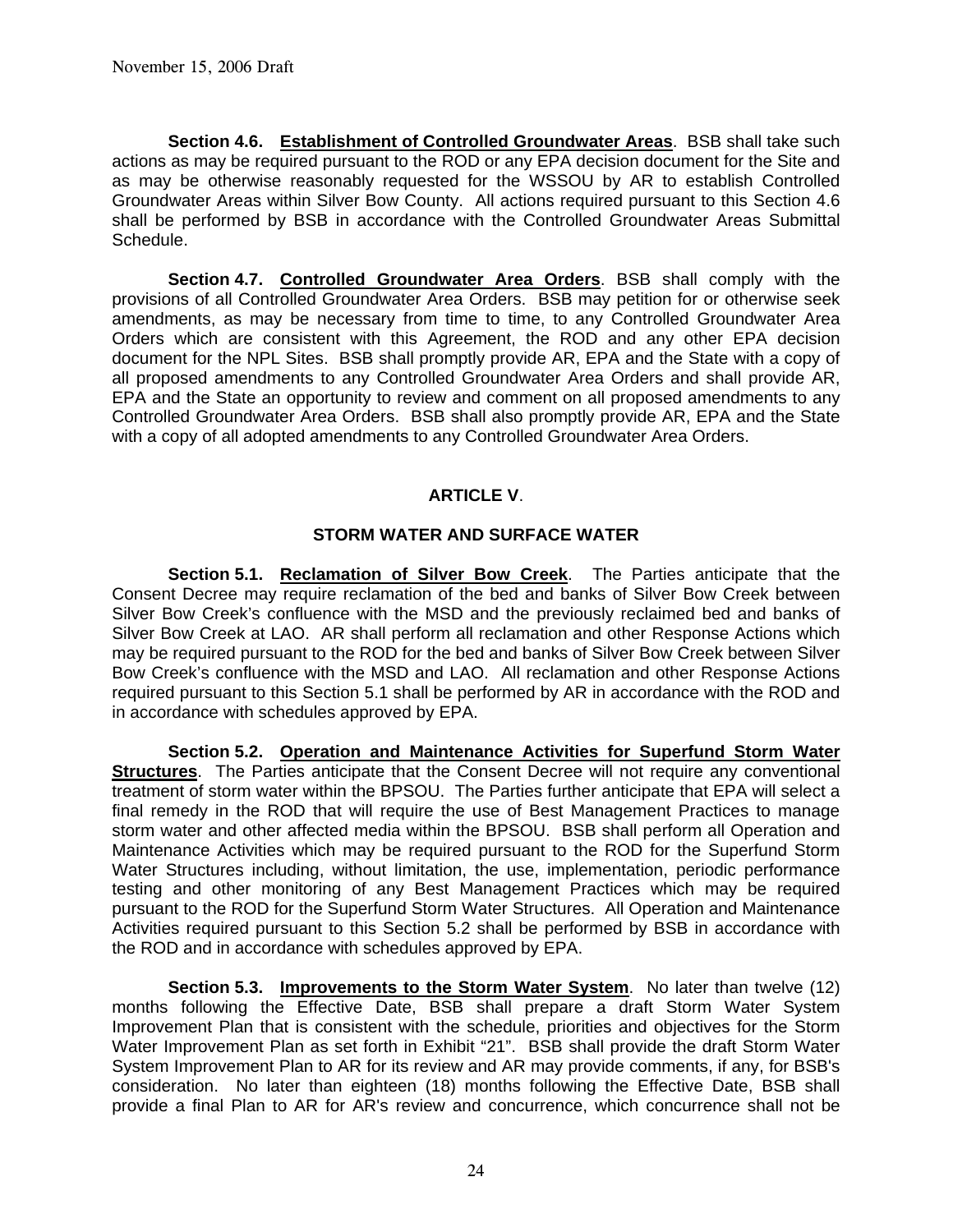unreasonably withheld. Prior to calendar year 2028, BSB shall design and construct improvements to the Storm Water System pursuant to the Storm Water System Improvement Plan to the extent funds are available to BSB from the Capital Purchase, Repair and Replacement Trust Account. All improvements to the Storm Water System shall be designed and constructed by BSB in accordance with the Storm Water System Improvement Plan and Applicable Laws. BSB with the concurrence of AR, which concurrence shall not be unreasonably withheld, may amend the Storm Water System Improvement Plan from time to time consistent with the schedule, priorities and objectives for the Storm Water Improvement Plan as set forth in Exhibit "21". Nothing in this Agreement shall be construed to require BSB to complete all of the improvements identified in the Storm Water System Improvement Plan if there are insufficient funds in the Capital Purchase, Repair and Replacement Account to do so.

**Section 5.4. Enforcement of Storm Water Management Ordinance**. The Parties anticipate that the Storm Water Management Ordinance shall be part of an institutional control plan prepared pursuant to the ROD. Within sixty (60) days of the effective date of the Consent Decree, BSB shall propose and support the adoption of the Storm Water Management Ordinance. BSB shall perform any duties under the ROD or any EPA decision document for the Site pertaining to compliance with and enforcement of the provisions of the Storm Water Management Ordinance. BSB may propose amendments, as may be necessary from time to time, to the Storm Water Management Ordinance which are consistent with this Agreement and the ROD. BSB shall promptly provide AR, EPA and the State with a copy of all proposed amendments to the Storm Water Management Ordinance and shall provide AR, EPA and the State an opportunity to review and comment on all proposed amendments to the Storm Water Management Ordinance. BSB shall also promptly provide AR, EPA and the State with a copy of all adopted amendments to the Storm Water Management Ordinance.

### **ARTICLE VI.**

### **MULTI-PATHWAY PROGRAM**

**Section 6.1. Implementation of Multi-Pathway Program**. The EPA selected a form of a Multi-Pathway Program in the ROD as the component of the remedy for residential contamination by solid media. There are components in EPA's description of a Multi-Pathway Program in the ROD that the Parties believe need modification. BSB shall perform all actions which may be required to implement any Multi-Pathway program that is mutually agreed to by the Parties, which agreement shall not be unreasonably withheld. BSB's duties and obligations under this Section 6.1 shall commence at such time(s) as any requirements to implement the Multi-Pathway Program become effective pursuant to the ROD or BSB is otherwise obligated to perform such requirements pursuant to Section 11.3 hereof. All actions required of BSB pursuant to this Section 6.1 shall be performed by BSB in accordance with the ROD and the Multi-Pathway Program Protocol and in accordance with schedules approved by EPA. In the event that the Multi-Pathway Program described in the ROD is not modified in a manner that is mutually agreeable to the Parties, which agreement shall not be unreasonably withheld, BSB shall have the right to terminate this Agreement. In the event BSB elects to terminate, Section 20.13 (Return of Funds) shall then apply. In the event BSB does not exercise its right to terminate, all funds then remaining in the Multi-Pathway Program Trust Account, including all accrued interest and income earned thereon, shall be returned to AR or, at the option of AR, be available solely to AR or its designee to perform Response Actions and/or Operation and Maintenance Activities within the BPSOU, at the option of AR, and BSB will not be required to implement the Multi-Pathway Program pursuant to the ROD**.**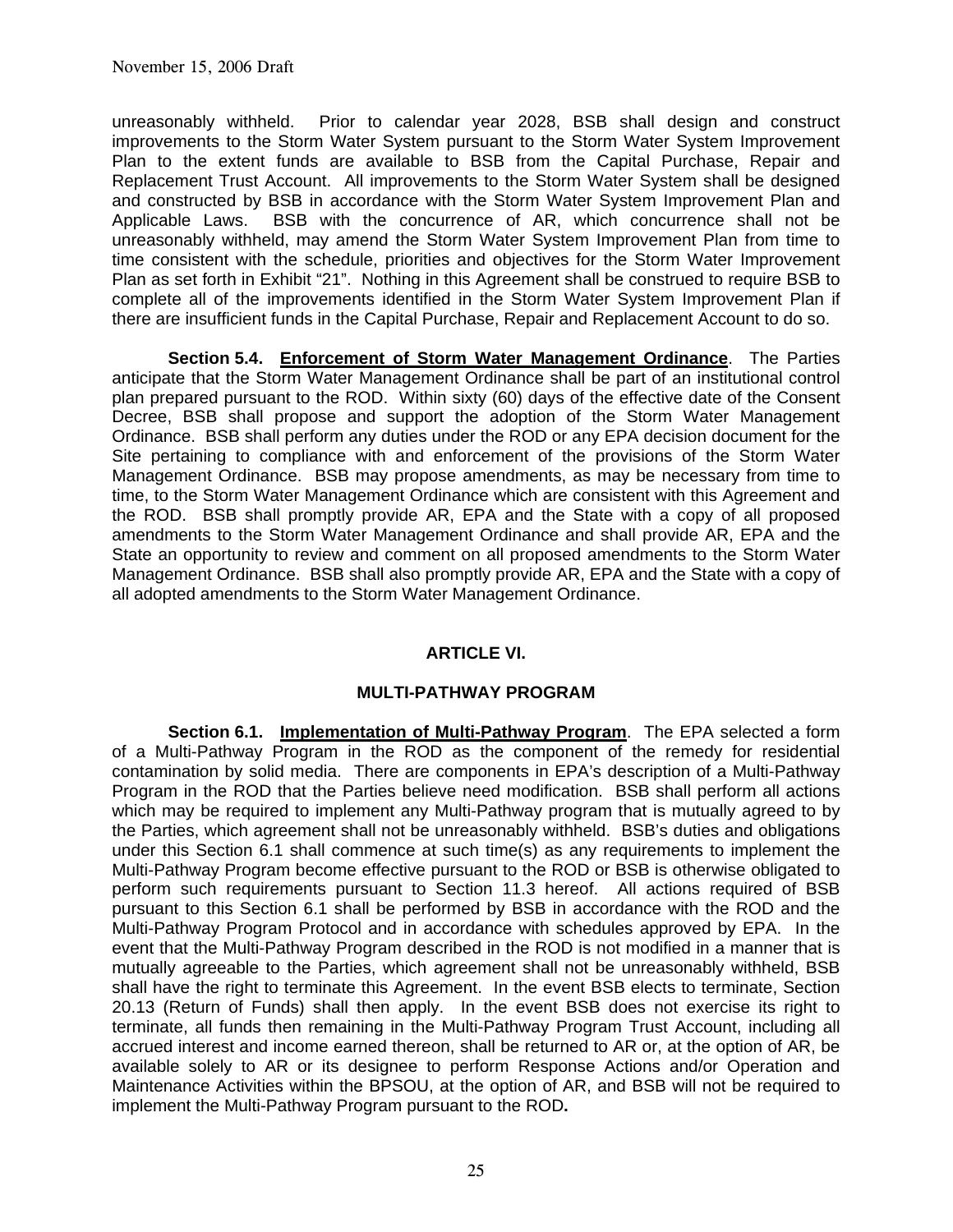**Section 6.2. Conduct of Health Studies**. Within one (1) year of the Effective Date of this Agreement and every five years thereafter over a period of thirty (30) years, BSB shall conduct a health study and prepare a report that is consistent with the Multi-Pathway Program Protocol. BSB shall provide a copy of each health study report and all related data to AR, EPA and the State within thirty (30) days following the completion of each health study.

### **ARTICLE VII.**

### **MINE WASTE REPOSITORY**

**Section 7.1. Reclamation of Mine Waste Repository**. The Parties anticipate that the Consent Decree will require post–closure reclamation of the Mine Waste Repository. BSB shall perform all post-closure reclamation and other Response Actions which may be required pursuant to the ROD for the Mine Waste Repository. All reclamation and other Response Actions required pursuant to this Section 7.1 shall be performed by BSB in accordance with the ROD and other Applicable Laws and in accordance with an appropriate schedule approved by EPA.

**Section 7.2. Reclamation of Expanded Mine Waste Repository**. In the event and to the extent that the Mine Waste Repository (as defined for this Agreement) is expanded beyond the approximately ten (10) acres depicted on Exhibit "3.1" hereto, the Parties shall meet and confer. During such meeting and conference, the Parties shall attempt to reach agreement with respect to an amount of additional funding to be provided by AR to the Superfund Programs Trust Account for BSB's performance of post-closure reclamation and Operation and Maintenance Activities of any expansion of the Mine Waste Repository beyond the boundaries depicted on Exhibit "3.1". If the Parties reach agreement with respect to an amount of additional funding, BSB shall also perform all post-closure reclamation and Operation and Maintenance Activities which may be required pursuant to the ROD for the expansions of the Mine Waste Repository. All reclamation and Operation and Maintenance Activities required pursuant to this Section 7.2 shall be performed by BSB in accordance with the ROD and other Applicable Laws and in accordance with an appropriate schedule approved by EPA. If the Parties are unable to reach agreement with respect to an amount of additional funding, BSB shall not be required to perform any reclamation or Operation and Maintenance Activities with respect to any expansion of the Mine Waste Repository beyond the boundaries depicted on Exhibit "3.1". BSB shall not expand the boundaries of the Mine Waste Repository beyond the boundaries depicted on Exhibit "3.1" without the concurrence of AR, which concurrence shall not be unreasonably withheld.

**Section 7.3. Operation and Maintenance Activities for Mine Waste Repository**. The Parties anticipate that the Consent Decree will require the performance of pre- and postclosure Operation and Maintenance Activities for the Mine Waste Repository. BSB shall perform all pre- and post- closure Operation and Maintenance Activities which may be required pursuant to the ROD for the Mine Waste Repository. All Operation and Maintenance Activities required pursuant to this Section 7.3 shall be performed by BSB in accordance with the ROD and in accordance with schedules approved by EPA.

**Section 7.4. Authorized Disposal of Mine Waste**. Except as otherwise provided in Section 7.5 hereof, BSB shall accept for disposal all Mine Waste from within the BPSOU or the WSSOU delivered to BSB by AR or its designee, EPA or the State at the Mine Waste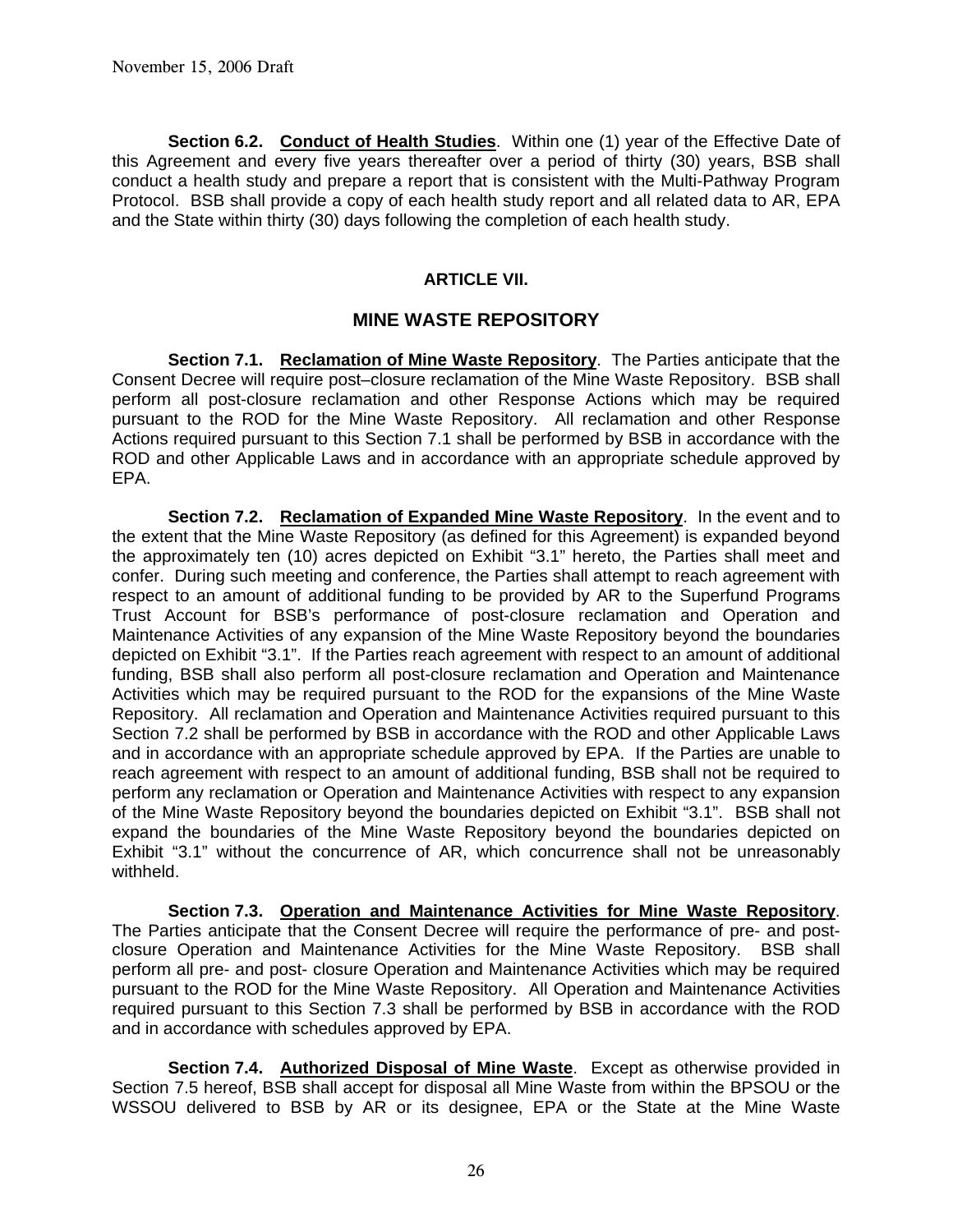Repository and BSB shall not charge AR or its designee, EPA or the State for any such deliveries. BSB's performance of its duties under this Article VII shall not impose on BSB any liability related to the WSSOU.

**Section 7.5. Unauthorized Disposal of Mine Waste.** BSB shall not accept any Mine Waste or other materials or debris for disposal at the Mine Waste Repository if the Mine Waste or other materials or debris was generated at locations outside the geographic boundaries of the Site or if the Mine Waste was generated after December 31, 1983 within the Site by a Person or Governmental Entity engaged in the exploration for or mining of minerals or if the Mine Waste was generated from a research, demonstration, treatability or education program which is not approved by AR, EPA and the State.

### **ARTICLE VIII.**

### **GIS**

 **Section 8.1. Operation and Maintenance of GIS**. The Parties anticipate that the Consent Decree will require institutional controls for property management within the BPSOU. The Parties agree that such requirements shall be implemented through BSB's operation and maintenance of the GIS with enhancements to also include all documents which are filed in BSB's real property records that relate to the performance of Response Actions and Operation and Maintenance Activities within Butte-Silver Bow County. BSB shall operate and maintain the GIS and shall regularly update the following data and information in the GIS:

 1. All data and other information obtained in connection with Response Actions and/or Operation and Maintenance Activities performed within the Site by AR or BSB or any other Person or Governmental Entity;

 2. All data and other information obtained in connection with the implementation of the Multi-Pathway Program by AR or BSB;

 3. All data and information relating to applicable requirements under the Growth Policy and/or Zoning Ordinance;

4. All data and information relating to Controlled Groundwater Areas;

 5. All data and information relating to applicable real property use restrictions, covenants and obligations; and

 6. All other data and information that BSB is required to maintain pursuant to the ROD.

**Section 8.2. Provision of GIS Services and Maps**. BSB shall provide available GIS services and maps to AR, EPA, and the State and their employees, agents, representatives and contractors upon request at no additional charge or expense; provided however, BSB may charge for GIS services and maps requested for any litigation purpose by any person or Governmental Entity that is not a Party, including their employees, attorneys, agents, representatives and contractors. BSB shall also provide readily available GIS information, including maps, to the City and County of Anaconda-Deer Lodge upon request at no additional charge or expense.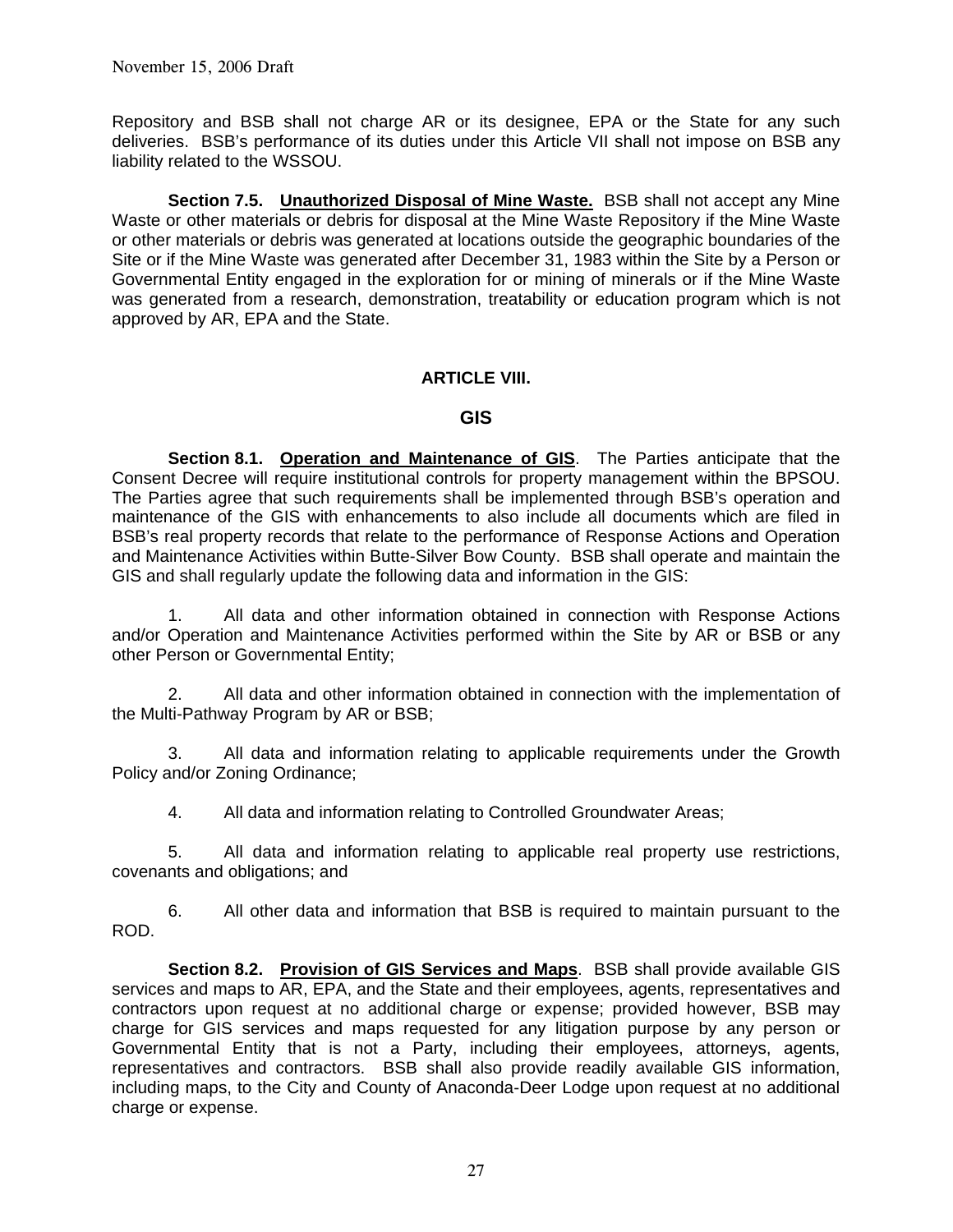**Section 8.3. Reclamation Database and Data**. BSB hereby acknowledges that AR provided BSB with an up-to-date and functioning reclamation database prior to the Effective Date. Following the Effective Date, on an annual basis, AR shall provide BSB with information obtained by AR in connection with AR's performance of Response Actions and Operation and Maintenance Activities pursuant to this Agreement and BSB shall update the database to include such information in addition to the updates described in Section 8.1 hereof.

# **ARTICLE IX.**

# **DEVELOPABLE AND DEDICATED USE PROPERTIES**

 **Section 9.1. Conveyance and Use of Developable Properties**. AR shall cause AERL to convey all of AERL's rights, title and interest in and to the Developable Properties to BSB in accordance with the following terms and conditions:

 1. General. Within sixty (60) days of the effective date of the Consent Decree, AR shall cause AERL to convey all of AERL's rights, title and interests in and to the Developable Properties described in Exhibit "5.1.1" through "5.1.6" hereto to BSB. In order to effectuate the conveyance contemplated pursuant to this Section 9.1.1, AERL and BSB shall each execute the Developable Properties Quitclaim Deeds attached as Exhibits "9.1.1" through "9.1.6" hereto and appropriate realty transfer certificates. BSB's use and development of the Developable Properties conveyed by AERL to BSB pursuant to this Section 9.1.1 shall comply with the applicable Covenants and Obligations set forth and/or referenced in the Developable Properties Quitclaim Deeds attached as Exhibits "9.1.1" through "9.1.6" hereto.

 2. Gold Smith Dumps. Within sixty (60) days of the later of the date on which a construction completion reports is submitted to EPA pursuant to Sections 3.1 or 3.4 hereof or the effective date of the Consent Decree, AR shall cause AERL to convey all of AERL's rights, title and interests to BSB in and to the Developable Properties described in Exhibit "5.2.1" hereto to which the initial construction completion report relates. In order to effectuate the conveyance contemplated pursuant to this Section 9.1.2, AERL and BSB shall each execute the Developable Properties Quitclaim Deed attached as Exhibit "9.2.1" hereto and an appropriate realty transfer certificate. BSB's use and development of the Developable Properties conveyed by AERL to BSB pursuant to this Section 9.1.2 shall comply with the applicable Covenants and Obligations set forth and/or referenced in the Developable Properties Quitclaim Deed attached as Exhibit "9.2.1" hereto.

 3. LAO. On or before the date on which the duties and obligations to perform Operation and Maintenance Activities are transferred from AR to BSB pursuant to Sections 4.2 and/or 4.3 hereof, AR shall cause AERL to convey all of AERL's rights, title and interests in and to the Developable Properties described in Exhibit "5.3.1" hereto to BSB. In order to effectuate the conveyance contemplated pursuant to this Section 9.1.3, AERL and BSB shall each execute the Developable Properties Quitclaim Deeds attached as Exhibit "9.3.1" hereto and appropriate realty transfer certificates. BSB's use and development of the Developable Properties conveyed by AERL to BSB pursuant to this Section 9.1.3 shall comply with the applicable Covenants and Obligations set forth and/or referenced in the Developable Properties Quitclaim Deeds attached as Exhibit "9.3.1" hereto.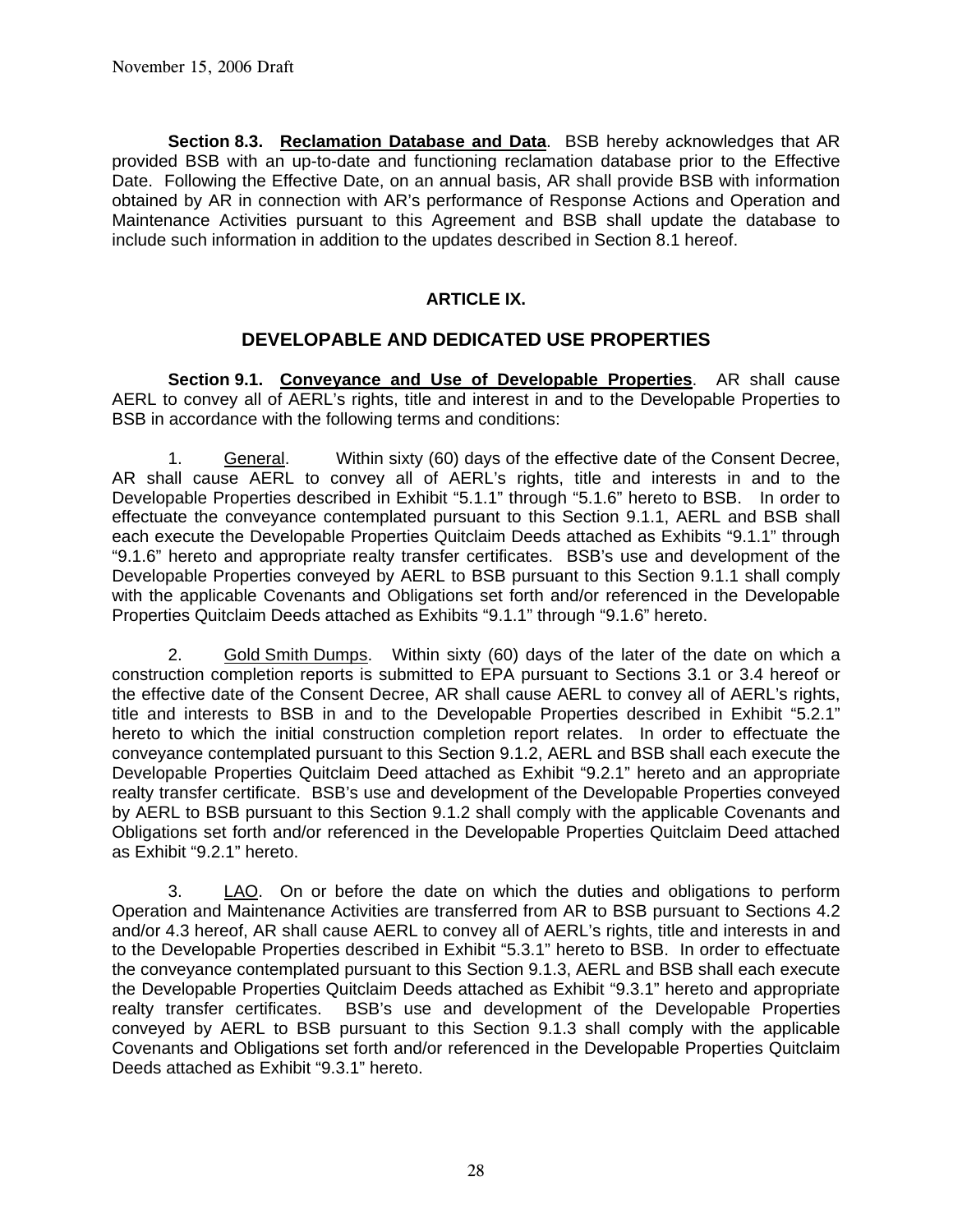**Section 9.2. Conveyance and Use of Dedicated Use Properties**. AR shall cause AERL to convey all of AERL's rights, title and interest in and to the Dedicated Properties to BSB in accordance with the following terms and conditions:

 1. General. Within sixty (60) days of the effective date of the Consent Decree, AR shall cause AERL to convey all of AERL's rights, title and interests in and to the Dedicated Use Properties described in Exhibits "4.1.1" through "4.1.15" hereto to BSB. In order to effectuate the conveyance contemplated pursuant to this Section 9.2.1, AERL and BSB shall each execute the Dedicated Use Properties Quitclaim Deeds attached as Exhibits "8.1.1" through "8.1.15" hereto and appropriate realty transfer certificates. BSB's use and development of the Dedicated Use Properties conveyed by AERL to BSB pursuant to this Section 9.2.1 shall comply with the applicable Covenants and Obligations set forth and/or referenced in the Dedicated Use Properties Quitclaim Deeds attached as Exhibits "8.1.1" through "8.1.15" hereto.

 2. GMMIA. Within sixty (60) days of the later of the date on which a construction completion reports is submitted to EPA pursuant to Section 3.1 hereof or the effective date of the Consent Decree, AR shall cause AERL to convey all of AERL's rights, title and interests to BSB in and to the Dedicated Use Properties described in Exhibits "4.2.1" and "4.2.2" hereto to which the initial construction completion report relates. In order to effectuate the conveyance contemplated pursuant to this Section 9.2.2, AERL and BSB shall each execute the Dedicated Use Properties Quitclaim Deeds attached as Exhibits "8.2.1" and "8.2.2" hereto and appropriate realty transfer certificates. BSB's use and development of the Dedicated Use Properties conveyed by AERL to BSB pursuant to this Section 9.2.2 shall comply with the applicable Covenants and Obligations set forth and/or referenced in the Dedicated Use Properties Quitclaim Deeds attached as Exhibit "8.2.1" and "8.2.2" hereto.

3. LAO. On or before the date on which the duties and obligations to perform Operation and Maintenance Activities are transferred from AR to BSB pursuant to Sections 4.2 and/or 4.3 hereof, AR shall cause AERL to convey all of AERL's rights, title and interests in and to the Dedicated Use Properties described in Exhibits "4.3.1" through "4.3.6" hereto to BSB. In order to effectuate the conveyance contemplated pursuant to this Section 9.2.3, AERL and BSB shall each execute the Dedicated Use Properties Quitclaim Deeds attached as Exhibits "8.3.1" through "8.3.6" hereto and appropriate realty transfer certificates. BSB's use and development of the Dedicated Use Properties conveyed by AERL to BSB pursuant to this Section 9.2.3 shall comply with the applicable Covenants and Obligations set forth and/or referenced in the Dedicated Use Properties Quitclaim Deeds attached as Exhibits "8.3.1" through "8.3.6" hereto.

 4. Modification of Covenants. In the event BSB causes any survey to be prepared and recorded in the BSB real property records that serves to separate any of the portions of the parcels of the Dedicated Use Properties described in Exhibit "4.4.1" hereof from the remainder portion of any of those parcels of Dedicated Use Properties, AR and BSB shall execute and record in the BSB real property records an appropriate modification of covenants applicable to the portion of any parcel of the Dedicated Use Properties described in Exhibit "4.4.1" which is so surveyed and separated. The modification of covenants shall serve to substitute and replace the covenants applicable to properties characterized as Developable Properties pursuant to this Agreement for and in place of the covenants applicable to properties characterized as Dedicated Use Properties pursuant to this Agreement.

**Section 9.3. Survey and Conveyance of BSB Kelley Mine Yard Properties**. Within one (1) year of the Effective Date, AR shall cause AERL to prepare and record in the BSB real property records a survey of the AR Kelley Mine Yard Properties. Within sixty (60) days of the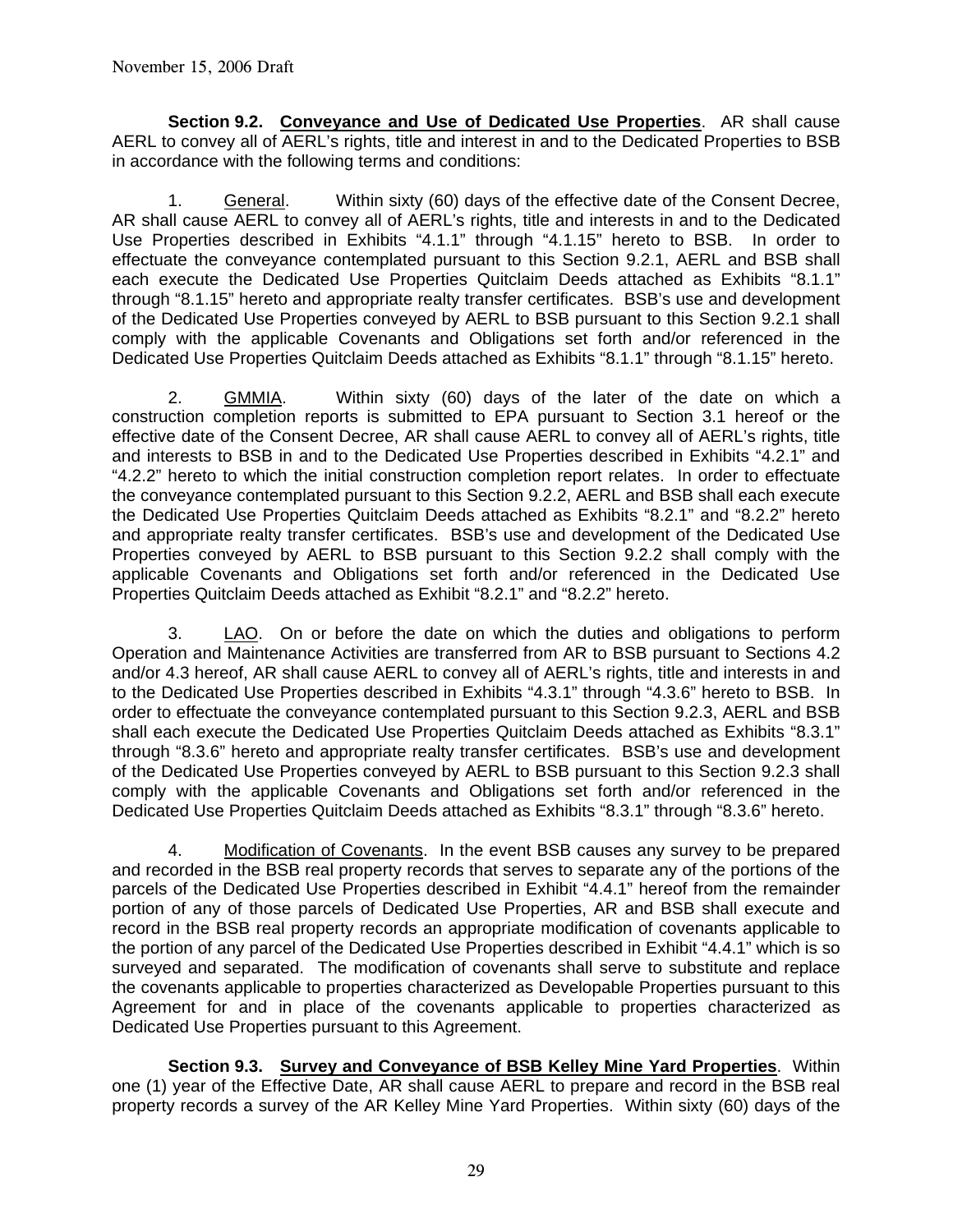later of the date on which such survey is recorded or the effective date of the Consent Decree, AR shall cause AERL to convey all of AERL's rights, title and interests in and to the BSB Kelley Mine Yard Properties to BSB. In order to effectuate the conveyance contemplated pursuant to this Section 9.3, AERL and BSB shall each execute the Dedicated Use Properties Quitclaim Deeds attached as Exhibits "8.4.1" and "8.4.2" hereto and the Developable Properties Quitclaim Deed attached as Exhibits "9.4.1" and "9.4.2" hereto and an appropriate realty transfer certificate. BSB's use and development of the BSB Kelley Mine Yard Properties conveyed by AERL to BSB pursuant to this Section 9.3 shall comply with the applicable Covenants and Obligations set forth and/or referenced in the Dedicated Use Properties Quitclaim Deeds attached as Exhibits "8.4.1" and "8.4.2" hereto and the Developable Properties Quitclaim Deed attached as Exhibit "9.4.1" and "9.4.2" hereto.

**Section 9.4. Conveyance of Superfund Storm Water Structures.** Within sixty (60) days of the effective date of the Consent Decree, AR Shall convey all of AR's rights, title and interests, and shall cause AERL to convey all of AERL's rights, title and interests, in and to the Superfund Storm Water Structures to BSB. In order to effectuate the conveyance contemplated pursuant to this Section 9.4, AR, AERL and BSB shall each execute the Superfund Storm Water Structures Quitclaim Deed attached as Exhibit 10 hereto.

**Section 9.5. Additional Conveyances of Developable and Dedicated Use Properties to BSB.** The Parties hereby acknowledge that they have attempted to identify and characterize, as Developable Properties or Dedicated Use Properties, all parcels of real property within the BPSOU, other than the AR Kelley Mine Yard Properties, with respect to which AR and/or AERL possess any rights, title or interests as of the Effective Date. The Parties further acknowledge that there may be parcels of real property within the BPSOU that were not identified or so characterized with respect to which AR and/or AERL possess rights, title or interests as of the Effective Date. If any such parcel or real property is identified by either Party following the Effective Date, the Party will notify the other Party and, within thirty (30) days of such notice, representatives of the Parties shall meet and, in good faith, determine whether the parcel of real property should be properly characterized as a Developable Property or a Dedicated Use Property. If any parcels of real property are characterized as Developable Properties pursuant to this Section 9.5, AR shall promptly convey and/or cause AERL to promptly convey, as the case may be, all of their rights, title and interests in and to such parcels of real property to BSB. In order to effectuate any conveyance of any parcels of real property characterized as Developable Properties pursuant to this Section 9.5, AR and/or AERL, as the case may be, and BSB shall each execute an appropriate Developable Properties Quitclaim Deed and an appropriate realty transfer certificate. If any parcels of real property are characterized as Dedicated Use Properties pursuant to this Section 9.5, AR shall promptly convey and/or cause AERL to promptly convey, as the case may be, all of their rights, title and interests in and to such parcels of real property to BSB. In order to effectuate any conveyance of any parcels of real property characterized as Dedicated Use Properties pursuant to this Section 9.5, AR and/or AERL, as the case may be, and BSB shall each execute an appropriate Dedicated Use Properties Quitclaim Deed and an appropriate realty transfer certificate.

**Section 9.6. Conveyances of After Acquired Properties to BSB.** The Parties hereby acknowledge that AR or AERL may acquire rights, title and interests in and to the parcels of real property within the BPSOU that are described in Exhibit "31" hereto following the Effective Date. If any such parcel or real property is acquired by AR or AERL following the Effective Date and AR desires to transfer any such parcel to BSB, AR will notify BSB and, within thirty (30) days of such notice, representatives of the Parties shall meet and, in good faith, determine whether the parcel of real property should be properly characterized as a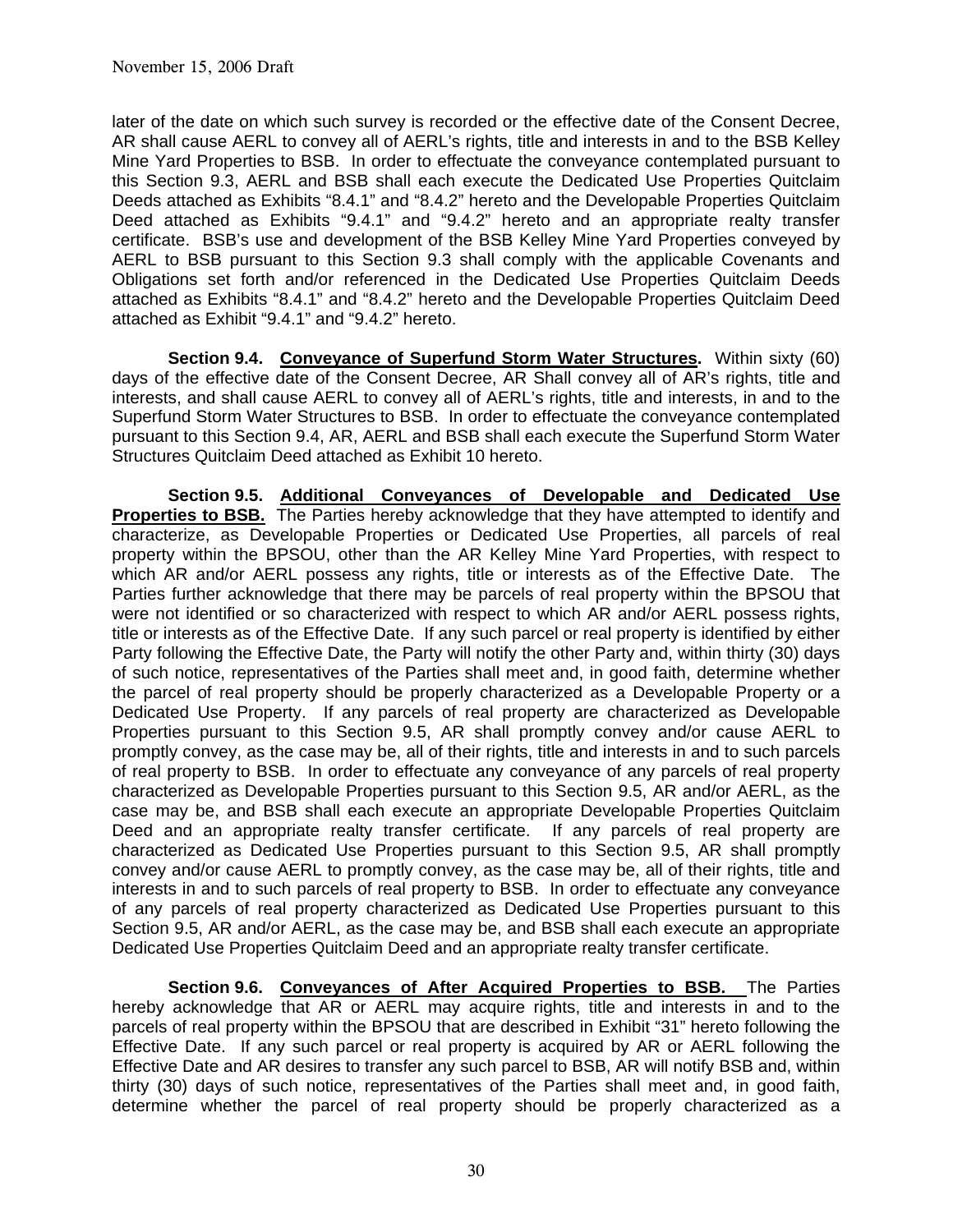Developable Property or a Dedicated Use Property. If any parcels of real property are characterized as Developable Properties pursuant to this Section 9.6, AR shall promptly convey or cause AERL to promptly convey all rights, title and interests in and to such parcels of real property to BSB. In order to effectuate any conveyance of any parcels of real property characterized as Developable Properties pursuant to this Section 9.6, AR or AERL, as the case may be, and BSB shall each execute an appropriate Developable Properties Quitclaim Deed and an appropriate realty transfer certificate. If any parcels of real property are characterized as Dedicated Use Properties pursuant to this Section 9.6, AR shall promptly convey or cause AERL to promptly convey all rights, title and interests in and to such parcels of real property to BSB. In order to effectuate any conveyance of any parcels of real property characterized as Dedicated Use Properties pursuant to this Section 9.6, AR or AERL, as the case may be, and BSB shall each execute an appropriate Dedicated Use Properties Quitclaim Deed and an appropriate realty transfer certificate.

**Section 9.7. Conveyance of Developable and Dedicated Use Properties to Third Parties**. In order to effectuate any conveyance or other disposition of any right, title or interest of BSB in and to any parcel or any portion of any parcel of the Developable Properties or the Dedicated Use Properties to any Person or Governmental Entity, BSB shall comply with the following terms and conditions:

 1. In order to effectuate any conveyance or other disposition of any right, title or interest of BSB in and to any parcel or any portion of any parcel of the Dedicated Use Properties described in Exhibits 4.1.1, 4.2.1, 4.3.1, or 4.5.1 hereto, BSB shall use the Third Party Quitclaim Deed attached as Exhibit 11.1 hereto.

 2. In order to effectuate any conveyance or other disposition of any right, title or interest of BSB in and to any parcel or any portion of any parcel of the Dedicated Use Properties described in Exhibits 4.1.2 or 4.2.2 hereto or any parcel or any portion of any parcel of real property described in Exhibit 30 hereto which is characterized as a Dedicated Use Property pursuant to Section 9.6 hereto, BSB shall use the Third Party Quitclaim Deed attached as Exhibit 11.2 hereto.

 3. In order to effectuate any conveyance or other disposition of any right, title or interest of BSB in and to any parcel or any portion of any parcel of the Dedicated Use Properties described in Exhibits 4.1.3 or 4.5.2 hereto, BSB shall use the Third Party Quitclaim Deed attached as Exhibit 11.3 hereto.

 4. In order to effectuate any conveyance or other disposition of any right, title or interest of BSB in and to any parcel or any portion of any parcel of the Dedicated Use Properties described in Exhibits 4.1.4 or 4.3.2 hereto, BSB shall use the Third Party Quitclaim Deed attached as Exhibit 11.4 hereto.

 5. In order to effectuate any conveyance or other disposition of any right, title or interest of BSB in and to any parcel or any portion of any parcel of the Dedicated Use Properties described in Exhibit 4.1.5 hereto, BSB shall use the Third Party Quitclaim Deed attached as Exhibit 11.5 hereto.

 6. In order to effectuate any conveyance or other disposition of any right, title or interest of BSB in and to any parcel or any portion of any parcel of the Dedicated Use Properties described in Exhibit 4.1.6 hereto, BSB shall use the Third Party Quitclaim Deed attached as Exhibit 11.6 hereto.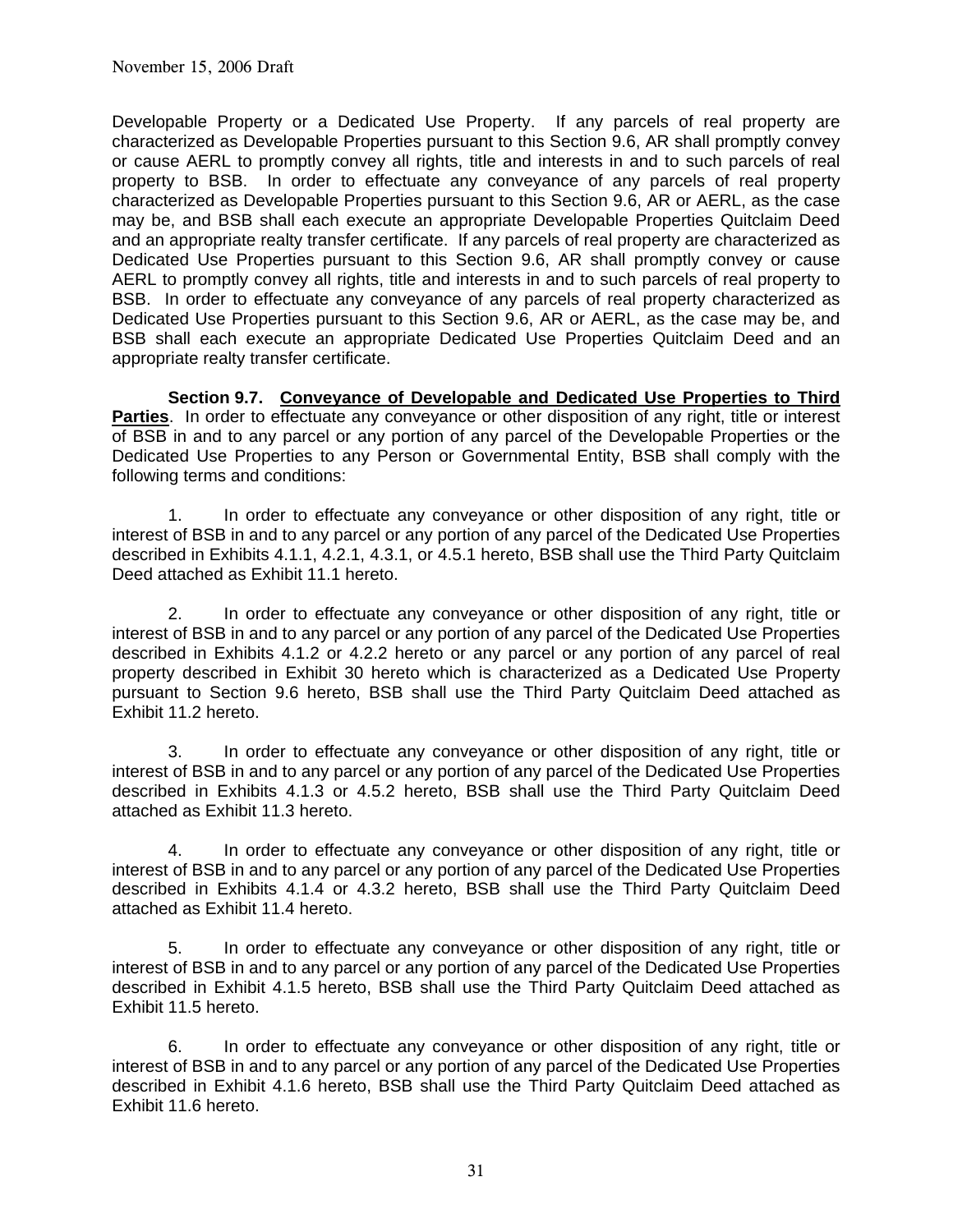7. In order to effectuate any conveyance or other disposition of any right, title or interest of BSB in and to any parcel or any portion of any parcel of the Dedicated Use Properties described in Exhibit 4.1.7 hereto, BSB shall use the Third Party Quitclaim Deed attached as Exhibit 11.7 hereto.

 8. In order to effectuate any conveyance or other disposition of any right, title or interest of BSB in and to any parcel or any portion of any parcel of the Dedicated Use Properties described in Exhibit 4.1.8 hereto, BSB shall use the Third Party Quitclaim Deed attached as Exhibit 11.8 hereto.

 9. In order to effectuate any conveyance or other disposition of any right, title or interest of BSB in and to any parcel or any portion of any parcel of the Dedicated Use Properties described in Exhibit 4.1.9 hereto, BSB shall use the Third Party Quitclaim Deed attached as Exhibit 11.9 hereto.

 10. In order to effectuate any conveyance or other disposition of any right, title or interest of BSB in and to any parcel or any portion of any parcel of the Dedicated Use Properties described in Exhibit 4.1.10 hereto, BSB shall use the Third Party Quitclaim Deed attached as Exhibit 11.10 hereto.

 11. In order to effectuate any conveyance or other disposition of any right, title or interest of BSB in and to any parcel or any portion of any parcel of the Dedicated Use Properties described in Exhibit 4.1.11 hereto, BSB shall use the Third Party Quitclaim Deed attached as Exhibit 11.11 hereto.

 12. In order to effectuate any conveyance or other disposition of any right, title or interest of BSB in and to any parcel or any portion of any parcel of the Dedicated Use Properties described in Exhibit 4.1.12 hereto, BSB shall use the Third Party Quitclaim Deed attached as Exhibit 11.12 hereto.

 13. In order to effectuate any conveyance or other disposition of any right, title or interest of BSB in and to any parcel or any portion of any parcel of the Dedicated Use Properties described in Exhibit 4.1.13 hereto, BSB shall use the Third Party Quitclaim Deed attached as Exhibit 11.13 hereto.

 14. In order to effectuate any conveyance or other disposition of any right, title or interest of BSB in and to any parcel or any portion of any parcel of the Dedicated Use Properties described in Exhibit 4.1.14 hereto, BSB shall use the Third Party Quitclaim Deed attached as Exhibit 11.14 hereto.

 15. In order to effectuate any conveyance or other disposition of any right, title or interest of BSB in and to any parcel or any portion of any parcel of the Dedicated Use Properties described in Exhibit 4.1.15 hereto, BSB shall use the Third Party Quitclaim Deed attached as Exhibit 11.15 hereto.

 16. In order to effectuate any conveyance or other disposition of any right, title or interest of BSB in and to any parcel or any portion of any parcel of the Dedicated Use Properties described in Exhibit 4.3.3 hereto, BSB shall use the Third Party Quitclaim Deed attached as Exhibit 11.16 hereto.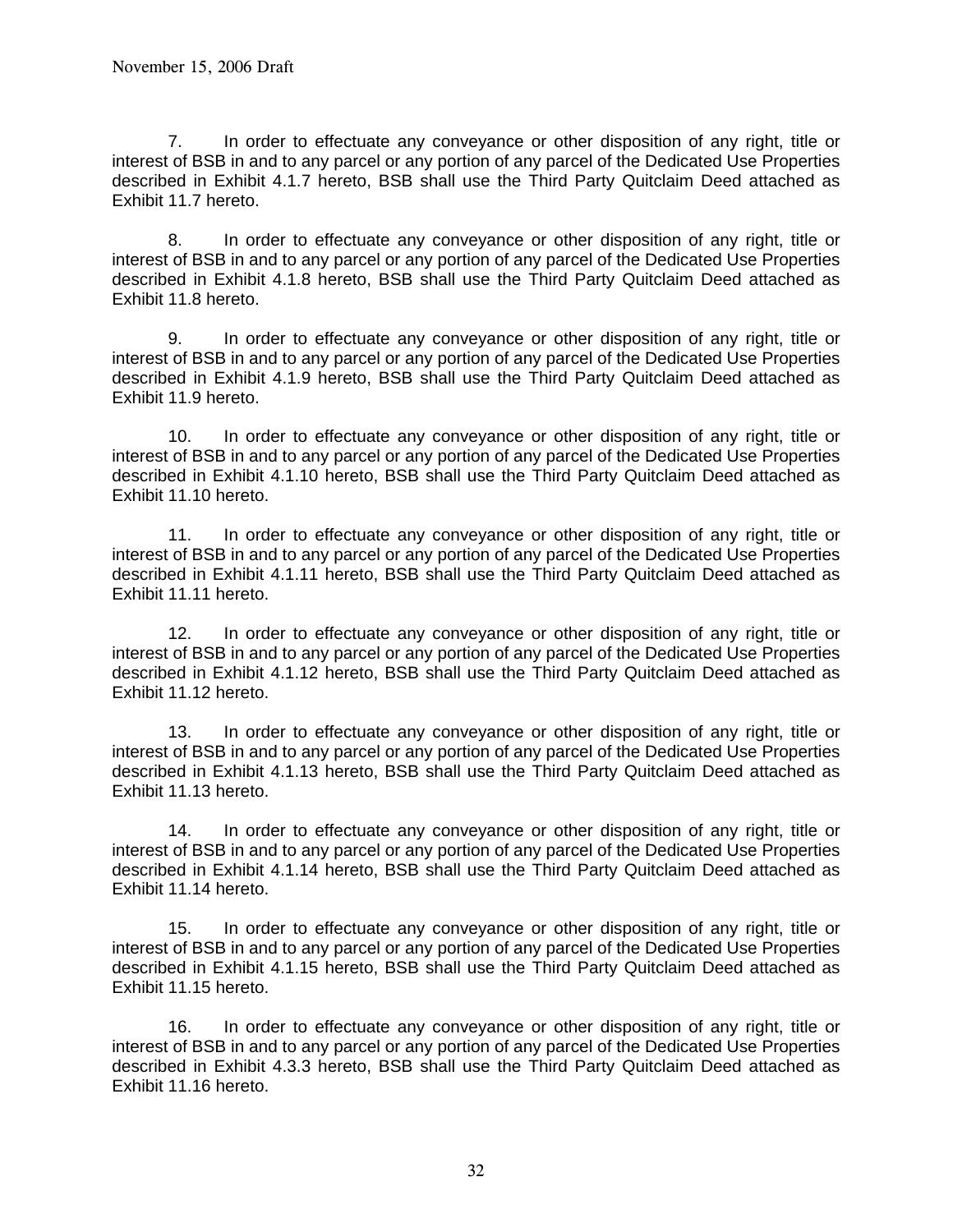17. In order to effectuate any conveyance or other disposition of any right, title or interest of BSB in and to any parcel or any portion of any parcel of the Dedicated Use Properties described in Exhibit 4.3.4 hereto, BSB shall use the Third Party Quitclaim Deed attached as Exhibit 11.17 hereto.

 18. In order to effectuate any conveyance or other disposition of any right, title or interest of BSB in and to any parcel or any portion of any parcel of the Dedicated Use Properties described in Exhibit 4.3.5 hereto, BSB shall use the Third Party Quitclaim Deed attached as Exhibit 11.18 hereto.

 19. In order to effectuate any conveyance or other disposition of any right, title or interest of BSB in and to any parcel or any portion of any parcel of the Dedicated Use Properties described in Exhibit 4.3.6 hereto, BSB shall use the Third Party Quitclaim Deed attached as Exhibit 11.19 hereto.

 20. In order to effectuate any conveyance or other disposition of any right, title or interest of BSB in and to any parcel or any portion of any parcel of the Developable Properties described in Exhibits 5.1.1 or 5.4.1 hereto, BSB shall use the Third Party Quitclaim Deed attached as Exhibit 11.20 hereto.

 21. In order to effectuate any conveyance or other disposition of any right, title or interest of BSB in and to any parcel or any portion of any parcel of the Developable Properties described in Exhibits 5.1.2 or 5.2.1 hereto or any parcel or any portion of any parcel of real property described in Exhibit 30 hereto which is characterized as a Developable Property pursuant to Section 9.6 hereto, BSB shall use the Third Party Quitclaim Deed attached as Exhibit 11.21 hereto.

 22. In order to effectuate any conveyance or other disposition of any right, title or interest of BSB in and to any parcel or any portion of any parcel of the Developable Properties described in Exhibits 5.1.3 or 5.4.2 hereto, BSB shall use the Third Party Quitclaim Deed attached as Exhibit 11.22 hereto.

 23. In order to effectuate any conveyance or other disposition of any right, title or interest of BSB in and to any parcel or any portion of any parcel of the Developable Properties described in Exhibits 5.1.4 or 5.3.1 hereto, BSB shall use the Third Party Quitclaim Deed attached as Exhibit 11.23 hereto.

 24. In order to effectuate any conveyance or other disposition of any right, title or interest of BSB in and to any parcel or any portion of any parcel of the Developable Properties described in Exhibit 5.1.5 hereto, BSB shall use the Third Party Quitclaim Deed attached as Exhibit 11.24 hereto.

 25. In order to effectuate any conveyance or other disposition of any right, title or interest of BSB in and to any parcel or any portion of any parcel of the Developable Properties described in Exhibit 5.1.6 hereto, BSB shall use the Third Party Quitclaim Deed attached as Exhibit 11.25 hereto.

BSB shall perform any duties under the ROD or any EPA decision document for the Site pertaining to compliance with and enforcement of the Covenants and Obligations referenced in the Third Party Quitclaim Deeds. BSB shall provide written notice to AR, EPA and the State within thirty (30) days following the execution of any Third Party Quitclaim Deed. The written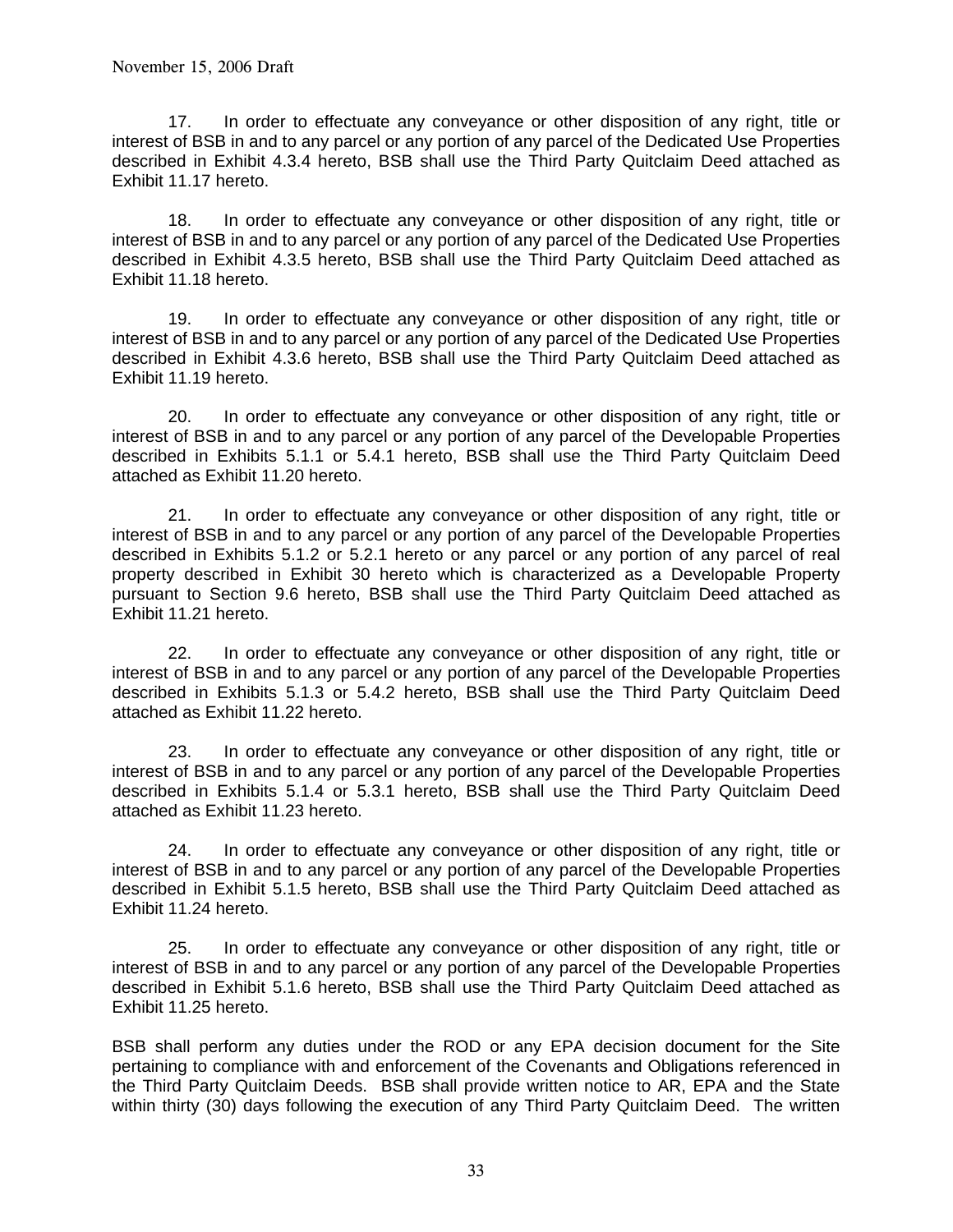notice to AR, EPA and the State shall include the name and address of each grantee and the precise legal description of the real property or interest in real property being granted, sold, transferred, conveyed, exchanged or disposed of. BSB shall promptly record all Third Party Quitclaim Deeds in BSB's real property records and shall promptly provide AR, EPA and the State with a copy of the recorded Third Party Quitclaim Deed.

**Section 9.8. Restrictions in Easements, Leases, Licenses and Other Agreements Relating to Subject Properties**. BSB shall include all of the applicable Covenants and Obligations and the indemnity and release and covenant not to sue provisions set forth in the applicable Dedicated Use Properties Quitclaim Deed or Developable Properties Quitclaim Deed in any easement, lease or license of or any other agreement, instrument or document relating to any interest in any parcel of the Developable Properties and Dedicated Use Properties. BSB shall perform any duties under the ROD or any EPA decision document for the Site pertaining to compliance with and enforcement of the Covenants and Obligations with respect to the Developable Properties and Dedicated Use Properties.

**Section 9.9. Effect of Conveyance or Lease of Developable or Dedicated Use Properties**. As between the Parties, BSB's grant, sale, transfer, conveyance, exchange, lease or other disposition of any rights, title or interest in any parcel or any portion of any parcel of the Developable Properties or the Dedicated Use Properties by deed, lease, easement, license or any other agreement, instrument or document shall not in any way alter or diminish BSB's duties and obligations under this Agreement with respect to any such parcel or portion of any parcel of the Developable Properties or the Dedicated Use Properties.

**Section 9.10. Access to Developable, Dedicated Use and Other Properties**. BSB shall provide AR, EPA and their respective agents, employees, representatives and contractors, at no additional charge or expense, access at all reasonable times to the Developable Properties, the Dedicated Use Properties and any other property of any kind or nature which is owned or controlled by BSB for the purposes of conducting any activity related directly or indirectly to this Agreement including, without limitation, the following:

1. Conducting investigations relating to Environmental Conditions;

 2. Assessing the need for, planning, implementing, performing or monitoring any Response Actions or Operation and Maintenance Activities;

- 3. Verifying any data or information submitted to AR and/or EPA;
- 4. Obtaining samples;
- 5. Verifying any access or institutional control requirements pursuant to the ROD;
- 6. Verifying BSB's compliance with the terms and conditions of this Agreement;
- 7. Remedying any default by BSB pursuant to Section 20.7 hereof; and
- 8. Performing any Emergency Response Action pursuant to Section 20.8 hereof.

In exercising its rights under this Section 9.10, AR shall provide BSB and the occupant of the property with reasonable prior notice of its intent to access the property and AR shall make reasonable efforts to minimize any inconvenience to BSB and the occupant of the property while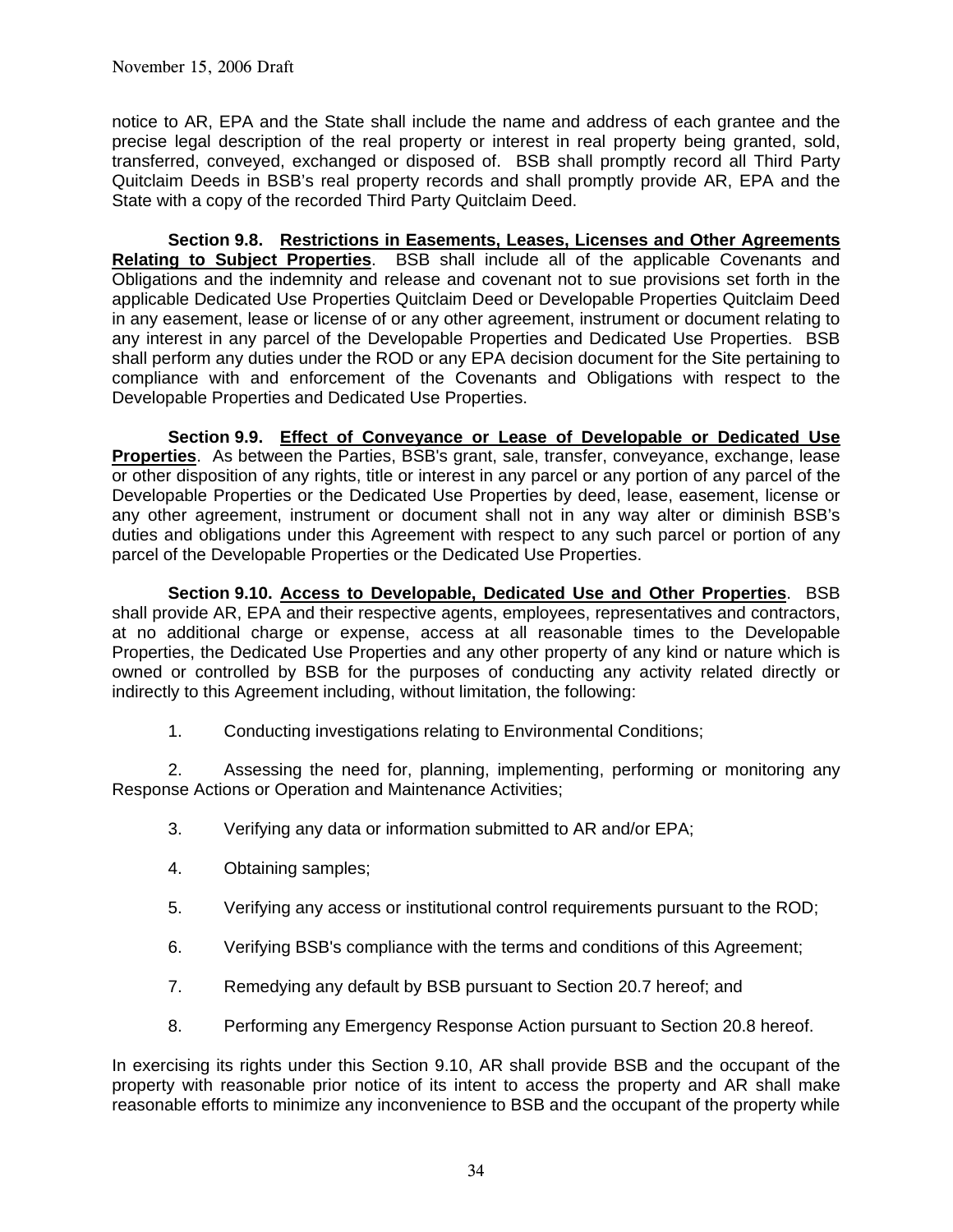conducting any such activity. AR shall promptly provide BSB with copies of any sampling results or other physical investigations on properties accessed pursuant to this Section 9.10.

**Section 9.11. Re-conveyance of Developable and Dedicated Use Properties**. Except as otherwise provided in this Section 9.11 with respect to Dedicated Use Properties or Developable Properties which are physically improved by BSB, in the event this Agreement is terminated pursuant to Sections 20.11 or 20.12 hereof, BSB shall convey to AR or its designee and AR or its designee shall accept, by appropriate quitclaim deed, all of the Dedicated Use Properties or Developable Properties which are then owned by BSB within sixty (60) days of the termination of this Agreement pursuant to Sections 20.11 or 20.12. In the event BSB has physically improved any of the Dedicated Use Properties or Developable Properties that BSB is otherwise required to convey to AR pursuant to this Section 9.11, BSB may retain such Dedicated Use Properties or Developable Properties, or BSB may convey such dedicated Use Properties or Developable Properties to AR or its designee and AR or its designee shall accept, by appropriate quitclaim deed, such Dedicated Use Properties or Developable Properties. BSB shall continue to perform any Response Actions or other Obligations that BSB was obligated to perform under this Agreement with respect to any Dedicated Use Properties or Developable Properties BSB retains under this Section 9.11.

 **Section 9.12. Enforcement of Reclaimed Areas Guidebook Ordinance**. The Parties anticipate that the Reclaimed Areas Guidebook Ordinance shall be part of an institutional control plan prepared pursuant to of the ROD. Within sixty (60) days of the effective date of the Consent Decree, BSB shall propose and support the adoption of the Reclaimed Areas Guidebook Ordinance. BSB shall perform any duties under the ROD or any EPA decision document for the Site pertaining to compliance with and enforcement of the provisions of the Reclaimed Areas Guidebook Ordinance. BSB may propose amendments, as may be necessary from time to time, to the Reclaimed Areas Guidebook Ordinance which are consistent with this Agreement and the ROD. BSB shall promptly provide AR, EPA and the State with a copy of all proposed amendments to the Reclaimed Areas Guidebook Ordinance and shall provide AR, EPA and the State with an opportunity to review and comment on all proposed amendments to the Reclaimed Areas Guidebook Ordinance. BSB shall also promptly provide AR, EPA and the State with a copy of all adopted amendments to the Reclaimed Areas Guidebook Ordinance.

**Section 9.13. Enforcement of Zoning Ordinance and Compliance with Growth Policy.** The Parties anticipate that portions of the Growth Policy and Zoning Ordinance related to development associated with Mine Waste in the BPSOU and matters addressed by this Agreement shall be part of an institutional control plan prepared pursuant to of the ROD. BSB shall perform any duties under the ROD or any EPA decision document for the Site pertaining to compliance with compliance with the provisions of the Growth Policy and compliance with and enforcement of the provisions of the Zoning Ordinance related to development associated with Mine Waste in the BPSOU and matters addressed by this Agreement. BSB may propose modifications to the Growth Policy and amendments to the Zoning Ordinance, as may be necessary from time to time, which are consistent with this Agreement and the ROD. BSB shall promptly provide AR, EPA and the State with a copy of all proposed modifications to the provisions of the Growth Policy and all proposed amendments to the Zoning Ordinance associated with Mine Waste in the BPSOU and matters addressed by this Agreement and shall provide AR, EPA and the State with an opportunity to review and comment on all such proposed modifications to the Growth Policy and amendments to the Zoning Ordinance. BSB shall also promptly provide AR, EPA and the State with a copy of all adopted modifications to the Growth Policy and amendments to the Zoning Ordinance.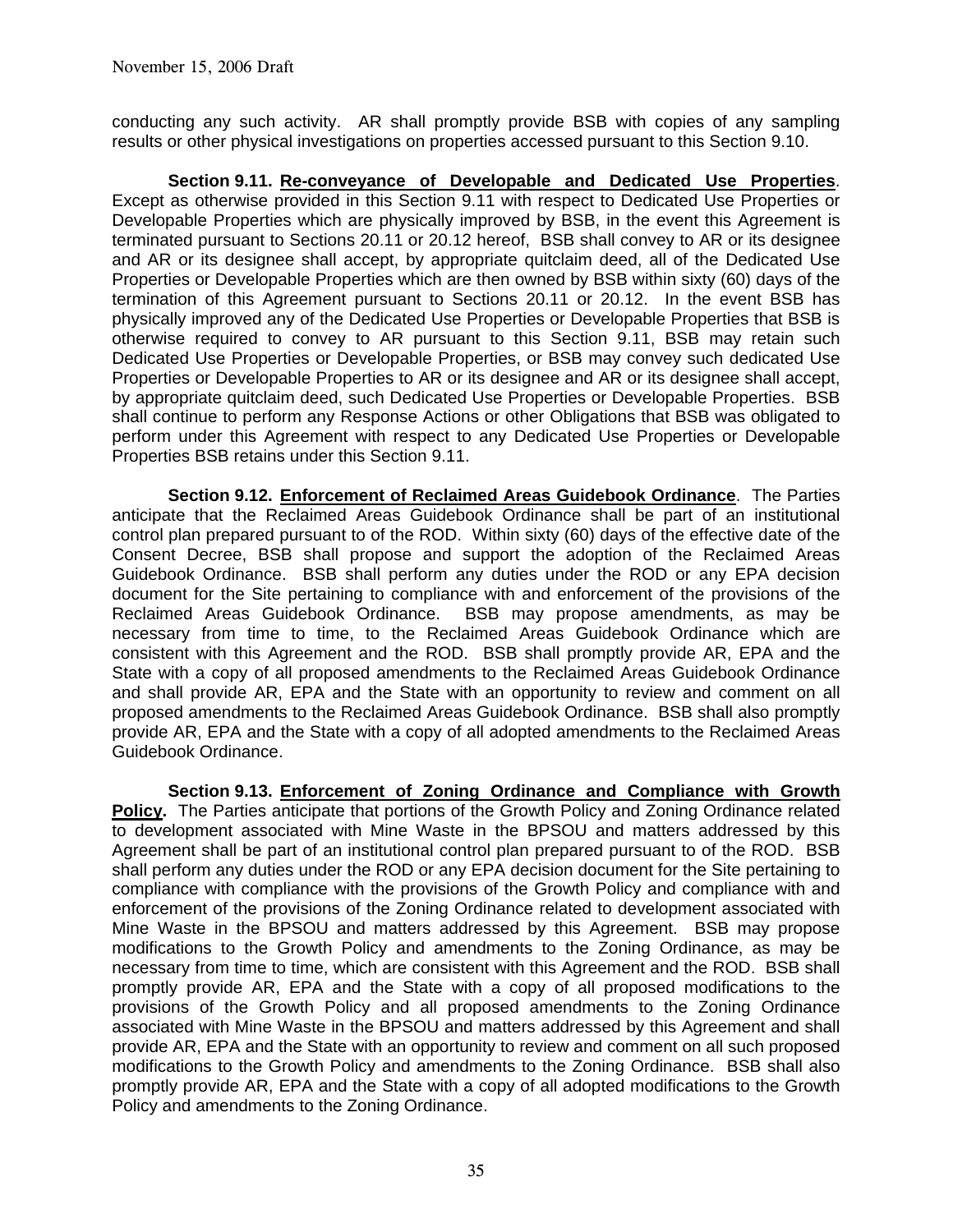### **ARTICLE X.**

### **SUPERFUND PROGRAMS TRUST ACCOUNT**

**Section 10.1. Establishment of Superfund Programs Trust Account and Execution of Superfund Programs Trust Agreement**. Within thirty (30) days of the Effective Date, AR and BSB shall establish the Superfund Programs Trust Account with the Trustee and shall execute the Superfund Programs Trust Agreement.

**Section 10.2**. **Funding of Superfund Programs Trust Accounts**. Subject to the terms and conditions of this Section 10.2, as described in the Funding Spreadsheet, AR shall provide funding to the Superfund Programs Trust Account in the total principal amount of Ten Million Eight Hundred Ninety Thousand Three Hundred Seventy Three and No/100ths Dollars (\$10,890,373.00), as follows:

1. AR shall provide initial funding to the Superfund Programs Trust Account by depositing the amount of One Hundred Twenty Five Thousand and No/100ths Dollars (\$125,000.00) into the Superfund Programs Trust Account within sixty (60) days of the Effective Date.

 2. AR shall provide additional minimum funding to the Superfund Programs Trust Account as follows:

 (a) AR shall deposit the amount of Two Hundred Fifty Thousand and No/100ths Dollars (\$250,000.00) into the Superfund Programs Trust Account on or before July 1, 2007;

 (b) AR shall deposit the amount of Four Hundred Fifty Thousand and No/100ths Dollars (\$450,000.00) into the Superfund Programs Trust Account on or before July 1, 2008; and

 (c) AR shall deposit the amount of Six Hundred Fifty Thousand and No/100ths Dollars (\$650,000.00) into the Superfund Programs Trust Account on or before July 1, 2009.

The remaining principal balance of the funds consisting of Nine Million Four Hundred Fifteen Thousand Three Hundred Seventy Three and No/100ths Dollars (\$9,415,373.00), together with accrued interest thereon, shall be deposited by AR into the Superfund Programs Trust Account between the Effective Date and July 1, 2010. The funds to be deposited into the Superfund Programs Trust Account pursuant to this Section 10.2.2 shall accrue interest at the rate of 7% per annum from the Effective Date until paid. All interest under this Section 10.2.2 shall be calculated on the basis of a year of 365 days. Notwithstanding any other term or condition of this Section 10.2, the funds to be deposited into the Superfund Programs Trust Account pursuant to this Section 10.2.2 may at any time be prepaid by AR at AR's election by deposit to said account, either in whole or in part, without premium or penalty, at any time prior to July 1, 2010 on the condition that AR shall pay all accrued interest calculated from the date of the last deposit to the Superfund Programs Trust Account through and including the date of any prepayment on the amount of the remaining principal balance of the funds outstanding at the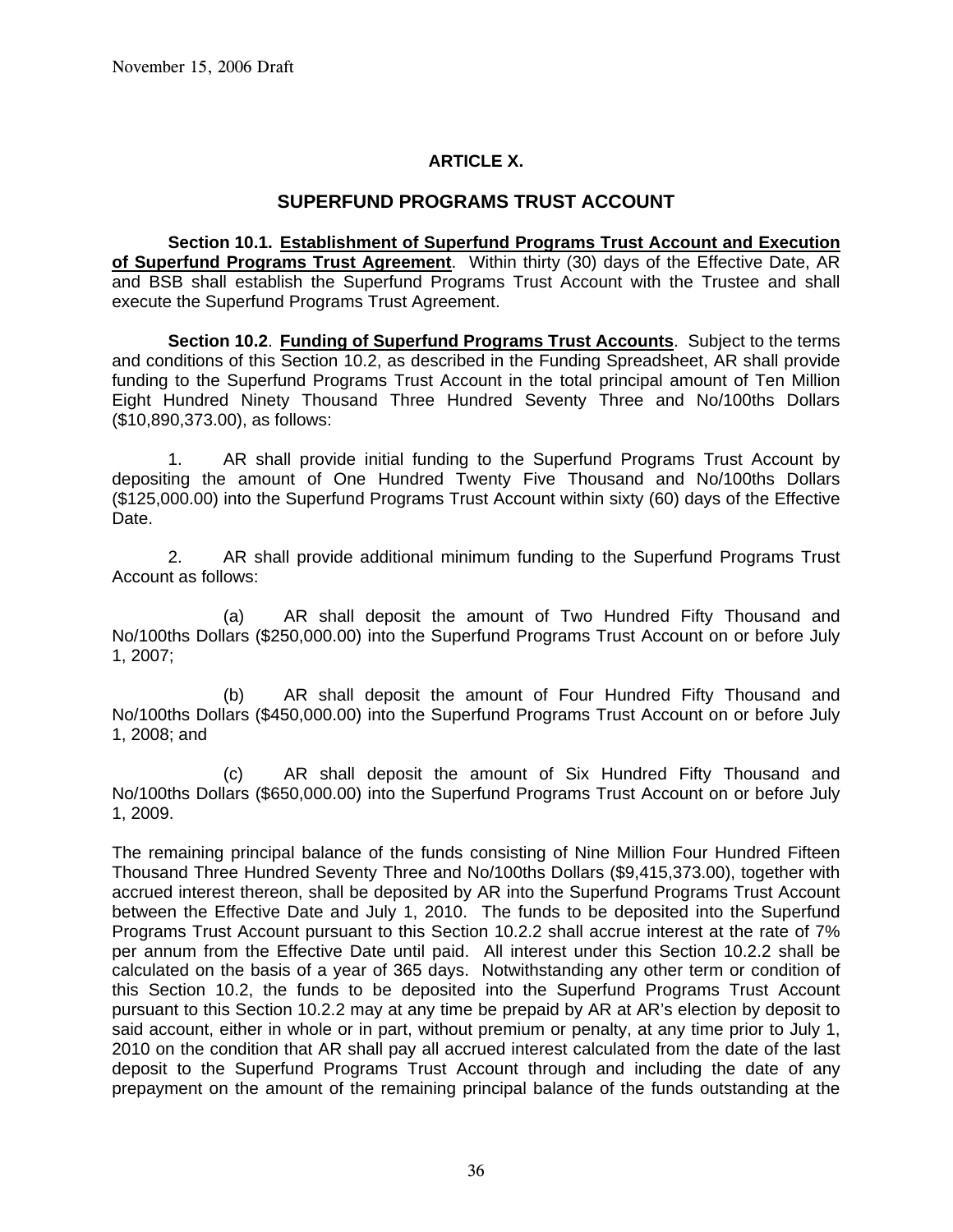time of each prepayment. AR's payment of interest so calculated shall be in addition to any prepayment of principal made by AR.

 3. BSB's failure to perform any of BSB's duties or obligations because of AR's failure to deposit funds as required by this Section 10.2, or because the Superfund Programs Trust Account has not yet been fully funded pursuant to Section 10.2 and the amount then on deposit does not provide sufficient funds, shall not be a default by BSB under this Agreement.

 4. Within seven (7) days of any deposit of funds into the Superfund Programs Trust Account pursuant to this Section 10.2, AR shall notify BSB of the date and the amount of the deposit.

 5. The total principal amount of the funding to be provided to the Superfund Programs Trust Account pursuant this Section 10.2, the amounts of the additional minimum funding required under Sections 10.2.2(b) and 10.2.2(c) and the amount of the remaining principal balance were all calculated using the assumptions reflected in the Funding Spreadsheet which included the assumption that BSB would assume the duties and obligations to perform Operation and Maintenance Activities pursuant to Sections 4.2 and/or 4.3 hereof on July 1, 2008. In the event that BSB does not assume the duties and obligations to perform Operation and Maintenance Activities pursuant to Sections 4.2 and/or 4.3 hereof until after July 1, 2008 for any reason, the total principal amount of the funding to be provided to the Superfund Programs Trust Account pursuant to this Section 10.2, the amounts of the additional minimum funding required under Sections 10.2.2(b) and 10.2.2(c) and the amount of the remaining principal balance shall be recalculated using the actual date that BSB will assume such duties and obligations and all other assumptions reflected in the Funding Spreadsheet remaining the same. Following such recalculation, the total principal amount of the funding to be provided to the Superfund Programs Trust Account pursuant to this Section 10.2, the amounts of the additional minimum funding required under Sections 10.2.2(b) and 10.2.2(c) and the amount of the remaining principal balance shall be deemed reduced to the recalculated amounts. In the event BSB's assumption of its duties and obligations occurs at any time between July 1, 2008 and June 30, 2009, the amount of the minimum funding to be provided to BSB for the groundwater treatment Task Account that Fiscal year shall be prorated to the date on which BSB assumes its duties and obligations and said amount shall be deposited into the Superfund Programs Trust Account by AR within sixty (60) days of BSB's assumption of its duties and obligations. In the event BSB's assumption of its duties and obligations occurs at any time between July 1, 2009 and June 30, 2010, the amount of the minimum funding to be provided to BSB for the groundwater treatment Task Account that Fiscal year shall be prorated to the date on which BSB assumes its duties and obligations and said amount shall be deposited into the Superfund Programs Trust Account by AR within sixty (60) days of BSB's assumption of its duties and obligations. Nothing contained in this Section 10.2.5 shall cause the amount of the initial funding required under Section 10.2.1 or the amount of the additional minimal funding required under Section 10.2.2(a) to be reduced.

**Section 10.3. Coordination with MOU 119**. BSB has performed certain duties and obligations under MOU 119 from July 1, 2006 through the Effective Date. Following the Effective Date, BSB shall continue to perform each of its duties and obligations under MOU 119 until such time as such duties and obligations are superseded by the requirements of the ROD. In order to secure funding for the performance of BSB's duties and obligations under MOU 119 from and after July 1, 2006, BSB may, as appropriate, draw upon funds deposited in the Superfund Programs Trust Account in accordance with the terms and conditions of this Agreement and the Superfund Programs Trust Agreement. BSB may, as appropriate, also draw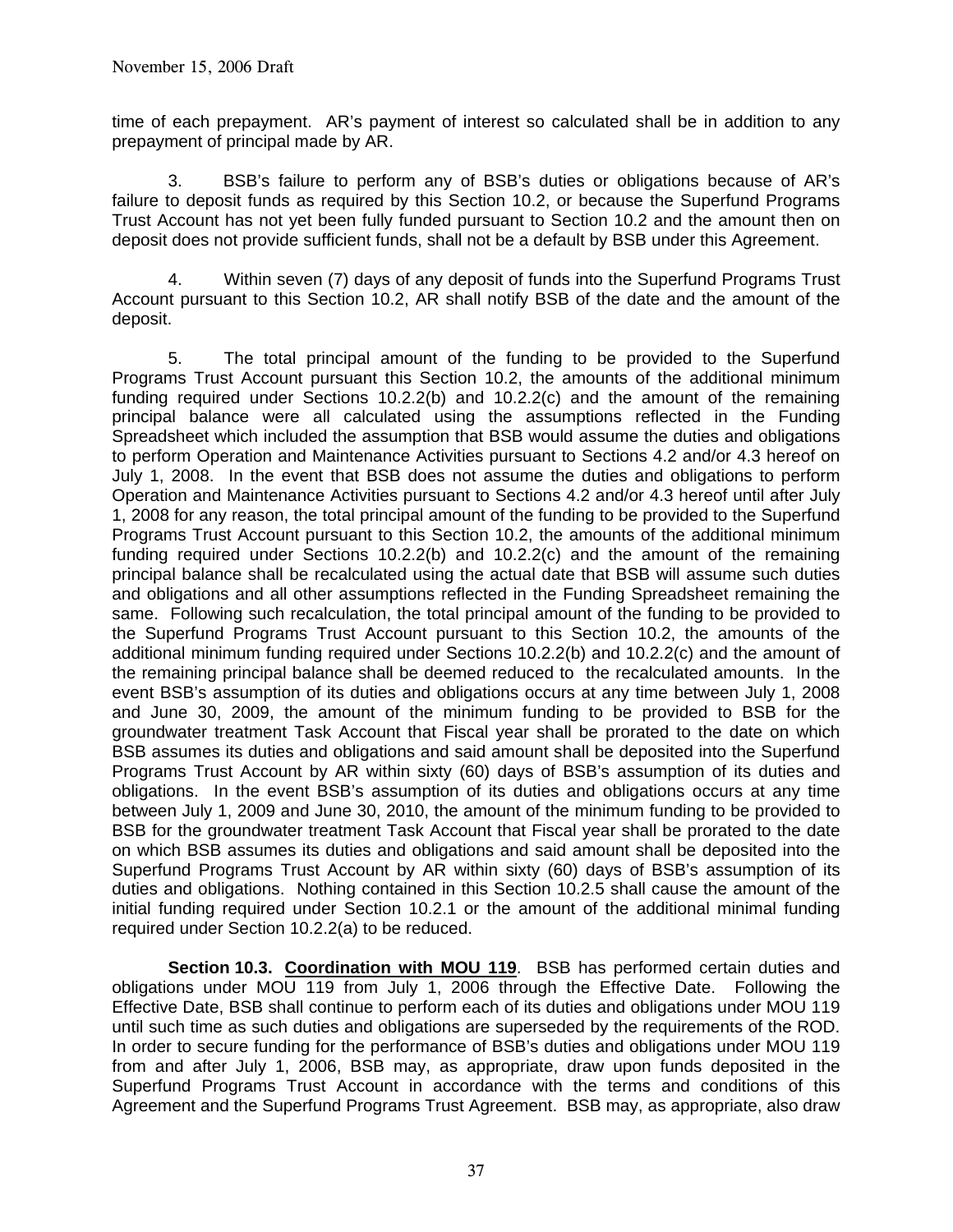upon funds deposited in the Superfund Management Trust Account in accordance with the terms and conditions of this Agreement and the Superfund Management Trust Agreement and in the Capital Purchase, Repair and Replacement Trust Account in accordance with the terms and conditions of this Agreement and the Capital Purchase, Repair and Replacement Trust Agreement. Section 21.14 hereof sets forth the terms of this Agreement that shall apply retroactively to all work that BSB performs under MOU 119 pursuant to this Section 10.3, and to any payment for that work out of the Superfund Programs Trust Account, Superfund Management Trust Account and/or the Capital Purchase Repair and Replacement Trust Account. If and to the extent that any terms and conditions of MOU 119 conflict with the provisions of this Agreement, the provisions of this Agreement shall control.

**Section 10.4. Authorized Uses of Superfund Programs Trust Funds by AR**. The funding provided by AR to the Superfund Programs Trust Account pursuant to Section 10.2 hereof, plus all accrued interest and income earned thereon, may be drawn upon by AR in accordance with Sections 20.7 and 20.8 of this Agreement and the Superfund Programs Trust Agreement.

 **Section 10.5. Authorized Uses of Superfund Programs Trust Funds by BSB**. The funding provided by AR to the Superfund Programs Trust Account pursuant to Section 10.2 hereof, plus all accrued interest and income earned thereon, may be drawn upon by BSB in accordance with this Agreement and the Superfund Programs Trust Agreement to pay Superfund Programs Costs and BSB's costs for Emergency Response Actions.

**Section 10.6. Books and Accounts; Financial Statements; Inspection and Audit**. The Parties will each keep, or cause to be kept, proper books of record and accounts separate from all other records and accounts, in which complete and correct entries shall be made of their respective transactions relating to the Superfund Programs Trust Account. Such books of record and accounts shall be at all times during business hours subject to the inspection and audit, at the expense of the Party seeking the inspection or audit.

**Section 10.7. Superfund Programs Budgets**. On or before May 1 of each Fiscal Year for so long as this Agreement is in effect, BSB shall prepare and provide a Superfund Programs Budget to AR. Each Superfund Programs Budget shall specify the dollar amount for each quarterly distribution to be made by the Trustee to BSB during that Fiscal Year. The Initial Superfund Programs Budget, including all Task Accounts and the approved budget amount for each Task Account, is hereby concurred in by BSB and AR. In order to account for inflation, BSB may increase the approved annual budget amount set forth in the Initial Superfund Programs Budget for each Task Account by 2% or less annually without the concurrence of AR, as illustrated in the Initial Superfund Programs Budget. All other proposed increases to the Initial Superfund Programs Budget shall be concurred in by AR, which concurrence shall not be unreasonably withheld, and shall be accompanied by a narrative explanation of the reasons for each such proposed increase. Except for costs incurred for Emergency Response Actions, BSB shall not incur any charges, expenses, fees or other costs during a Fiscal Year in excess of or in addition to the total budget amount for a Task Account set forth in the Superfund Programs Budget then in effect without the concurrence of AR, which concurrence shall not be unreasonably withheld.

**Section 10.8. Superfund Programs Accounting Reports**. Within forty five (45) days of the end of each quarter of each year for so long as this Agreement is in effect, BSB shall prepare and provide a Superfund Programs Accounting Report to AR. All funds received by BSB during a Fiscal Year from the Superfund Programs Trust Account which are not expended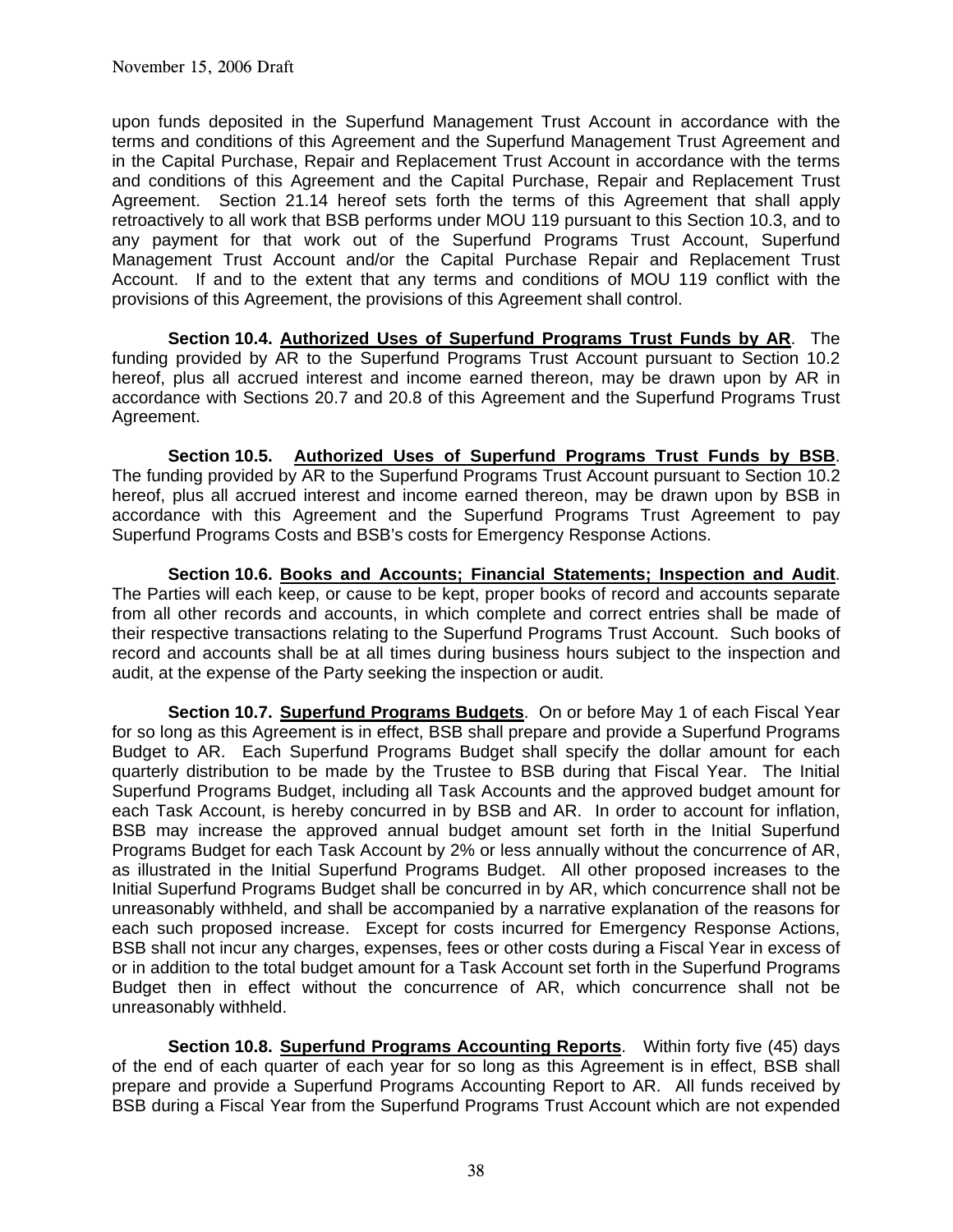by BSB during that Fiscal Year for the payment of Superfund Programs Costs shall be carried over and expended by BSB to pay Superfund Programs Costs during such next Fiscal Year in accordance with the terms and conditions of this Agreement and the Superfund Programs Trust Agreement.

**Section 10.9. Financial Assurances**. It is understood that the funds in the Superfund Programs Trust Account, plus all accrued interest and income earned thereon, may be pledged to satisfy financial assurance requirements pursuant to the Consent Decree or any administrative order issued by EPA for the BPSOU. AR shall provide BSB with advance notice of meetings with EPA and copies of draft documents for submittal to EPA that are related to pledging the funds in the Superfund Programs Trust Account pursuant to the Consent Decree. BSB shall have the right to have its personnel attend such meetings.

### **ARTICLE XI.**

### **MULTI-PATHWAY PROGRAM TRUST ACCOUNT**

**Section 11.1. Establishment of Multi-Pathway Program Trust Account and Execution of Multi-Pathway Program Trust Agreement**. Within thirty (30) days of the Effective Date, AR and BSB shall establish the Multi-Pathway Program Trust Account with the Trustee and shall execute the Multi-Pathway Program Trust Agreement.

**Section 11.2**. **Funding of Multi-Pathway Program Trust Accounts**. Subject to the terms and conditions of Sections 6.1 and this Section 10.2, as described in the Funding Spreadsheet, AR shall provide funding to the Multi-Pathway Program Trust Account in the total principal amount of Six Million Eight Hundred Eighty Thousand Five Hundred Two and No/100ths Dollars (\$6,880.502.00), as follows:

2. AR shall provide initial funding to the Multi-Pathway Program Trust Account by depositing the amount of Two Hundred Twenty Thousand and No/100ths Dollars (\$220,000.00) into the Multi-Pathway Program Trust Account within sixty (60) days of the Effective Date.

 2. AR shall provide additional minimum funding to the Multi-Pathway Program Trust Account as follows:

 (a) AR shall deposit the amount of Four Hundred Fifty One Thousand and No/100ths Dollars (\$451,000.00) into the Multi-Pathway Program Trust Account on or before July 1, 2007;

 (b) AR shall deposit the amount of Five Hundred Five Thousand and No/100ths Dollars (\$505,000.00) into the Multi-Pathway Program Trust Account on or before July 1, 2008; and

 (c) AR shall deposit the amount of Five Hundred Fifteen Thousand and No/100ths Dollars (\$515,000.00) into the Multi-Pathway Program Trust Account on or before July 1, 2009.

The remaining principal balance of the funds consisting of Five Million One Hundred Eighty Nine Thousand Five Hundred Two and No/100ths Dollars (\$5,189,502.00), together with accrued interest thereon, shall be deposited by AR into the Multi-Pathway Program Trust Account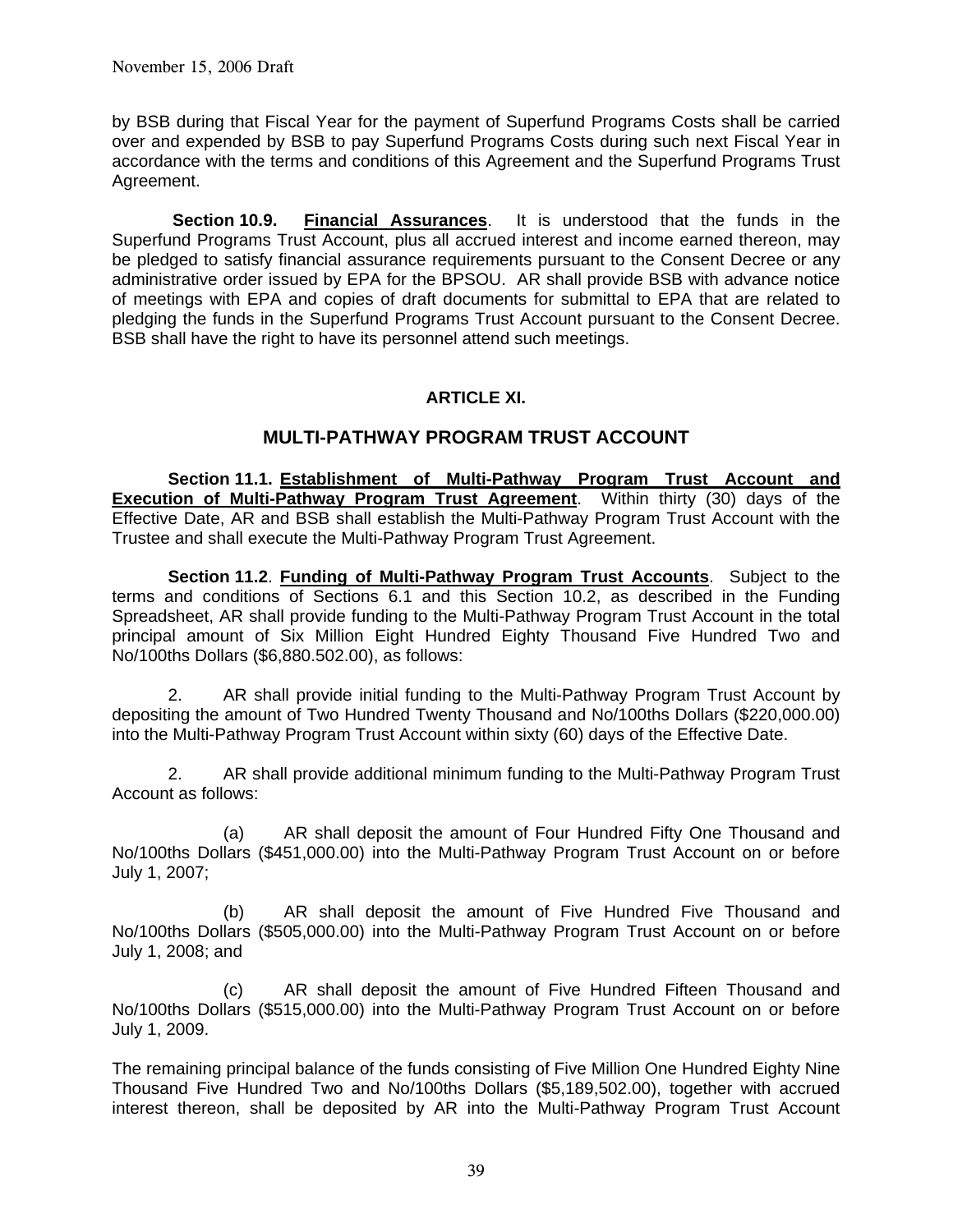between the Effective Date and July 1, 2010. The funds to be deposited into the Multi-Pathway Program Trust Account pursuant to this Section 11.2.2 shall accrue interest at the rate of 7% per annum from the Effective Date until paid. All interest under this Section 11.2.2 shall be calculated on the basis of a year of 365 days. Notwithstanding any other term or condition of this Section 11.2, the funds to be deposited into the Multi-Pathway Program Trust Account pursuant to this Section 11.2.2 may at any time be prepaid by AR at AR's election by deposit to said account, either in whole or in part, without premium or penalty, at any time prior to July 1, 2010 on the condition that AR shall pay all accrued interest calculated from the date of the last deposit to the Multi-Pathway Program Trust Account through and including the date of any prepayment on the amount of the remaining principal balance of the funds outstanding at the time of each prepayment. AR's payment of interest so calculated shall be in addition to any prepayment of principal made by AR.

 3. BSB's failure to perform any of BSB's duties or obligations because of AR's failure to deposit funds as required by this Section 11.2, or because the Multi-Pathway Program Trust Account has not yet been fully funded pursuant to Section 11.2 and the amount then on deposit does not provide sufficient funds, shall not be a default by BSB under this Agreement.

 4. Within seven (7) days of any deposit of funds into the Multi-Pathway Program Trust Account pursuant to this Section 11.2, AR shall notify BSB of the date and the amount of the deposit.

**Section 11.3. Coordination with MOU 135**. BSB has performed certain duties and obligations under MOU 135 from July 1, 2006 through the Effective Date. Following the Effective Date, BSB shall continue to perform each of its duties and obligations under MOU 135 until such time as such duties and obligations are superseded by the requirements of the ROD. In order to secure funding for the performance of BSB's duties and obligations under MOU 135 from and after July 1, 2006, BSB may, as appropriate, draw upon funds deposited in the Multi-Pathway Program Trust Account in accordance with the terms and conditions of this Agreement and the Multi-Pathway Program Trust Agreement. BSB may, as appropriate, also draw upon funds deposited in the Capital Purchase, Repair and Replacement Trust Account in accordance with the terms and conditions of this Agreement and the Capital Purchase, Repair and Replacement Trust Agreement. Section 21.14 hereof sets forth the terms of this Agreement that shall apply retroactively to all work that BSB performs under MOU 135 pursuant to this Section 11.3, and to any payment for that work out of the Multi-Pathway Program Trust Account and/or the Capital Purchase Repair and Replacement Trust Account. If and to the extent that any terms and conditions of MOU 135 conflict with the provisions of this Agreement, the provisions of this Agreement shall control.

**Section 11.4. Authorized Uses of Multi-Pathway Program Trust Funds by AR**. The funding provided by AR to the Multi-Pathway Program Trust Account pursuant to Section 11.2 hereof, plus all accrued interest and income earned thereon, may be drawn upon by AR in accordance with Sections 20.7 and 20.8 of this Agreement and the Multi-Pathway Program Trust Agreement.

 **Section 11.5. Authorized Uses of Multi-Pathway Program Trust Funds by BSB**. The funding provided by AR to the Multi-Pathway Program Trust Account pursuant to Section 11.2 hereof, plus all accrued interest and income earned thereon, may be drawn upon by BSB in accordance with this Agreement and the Multi-Pathway Program Trust Agreement to pay Multi-Pathway Program Costs and BSB's costs for Emergency Response Actions.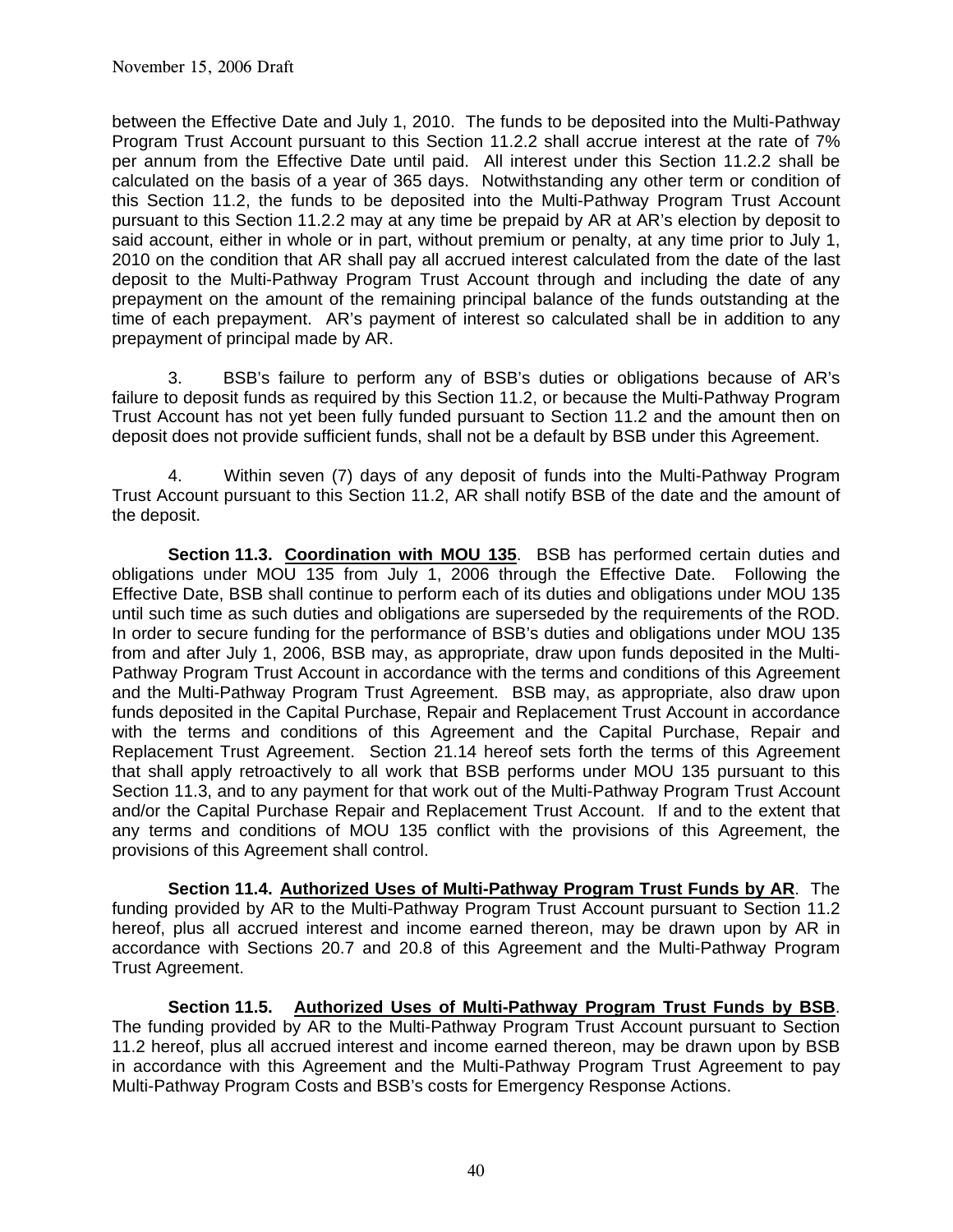**Section 11.6. Books and Accounts; Financial Statements; Inspection and Audit**. The Parties will each keep, or cause to be kept, proper books of record and accounts separate from all other records and accounts, in which complete and correct entries shall be made of their respective transactions relating to the Multi-Pathway Program Trust Account. Such books of record and accounts shall be at all times during business hours subject to the inspection and audit, at the expense of the Party seeking the inspection or audit.

**Section 11.7. Multi-Pathway Program Budgets**. On or before May 1 of each Fiscal Year for so long as this Agreement is in effect, BSB shall prepare and provide a Multi-Pathway Program Budget to AR. Each Multi-Pathway Program Budget shall specify the dollar amount for each quarterly distribution to be made by the Trustee to BSB during that Fiscal Year. The Initial Multi-Pathway Program Budget is hereby concurred in by BSB and AR. In order to account for inflation, BSB may increase the approved annual budget amount set forth in the Initial Multi-Pathway Program Budget for each Task Account by 2% or less annually without the concurrence of AR, as illustrated in the Initial Multi-Pathway Program Budget. All other proposed increases to the Initial Multi-Pathway Program Budget shall be concurred in by AR, which concurrence shall not be unreasonably withheld, and shall be accompanied by a narrative explanation of the reasons for each such proposed increase. Except for costs incurred for Emergency Response Actions, BSB shall not incur any charges, expenses, fees or other costs during a Fiscal Year in excess of or in addition to the total budget amount set forth in the Multi-Pathway Program Budget then in effect without the concurrence of AR, which concurrence shall not be unreasonably withheld.

**Section 11.8. Multi Pathway Program Accounting Reports**. Within forty five (45) days of the end of each quarter of each year for so long as this Agreement is in effect, BSB shall prepare and provide a Multi-Pathway Program Accounting Report to AR. All funds received by BSB during a Fiscal Year from the Multi-Pathway Program Trust Account which are not expended by BSB during that Fiscal Year for the payment of Multi-Pathway Program Costs shall be carried over and expended by BSB to pay Multi-Pathway Program Costs during such next Fiscal Year in accordance with the terms and conditions of this Agreement and the Multi-Pathway Program Trust Agreement.

**Section 11.9. Financial Assurances**. It is understood that the funds in the Multi-Pathway Program Trust Account, plus all accrued interest and income earned thereon, may be pledged to satisfy financial assurance requirements pursuant to the Consent Decree or any administrative order issued by EPA for the BPSOU. AR shall provide BSB with advance notice of meetings with EPA and copies of draft documents for submittal to EPA that are related to pledging the funds in the Multi-Pathway Program Trust Account pursuant to the Consent Decree. BSB shall have the right to have its personnel attend such meetings.

# **ARTICLE XII.**

#### **SUPERFUND MANAGEMENT TRUST ACCOUNT**

**Section 12.1. Establishment of Superfund Management Trust Account and Execution of Superfund Management Trust Agreement**. Within thirty (30) days of the Effective Date, AR and BSB shall establish with Trustee the Superfund Management Trust Account and shall execute the Superfund Management Trust Agreement.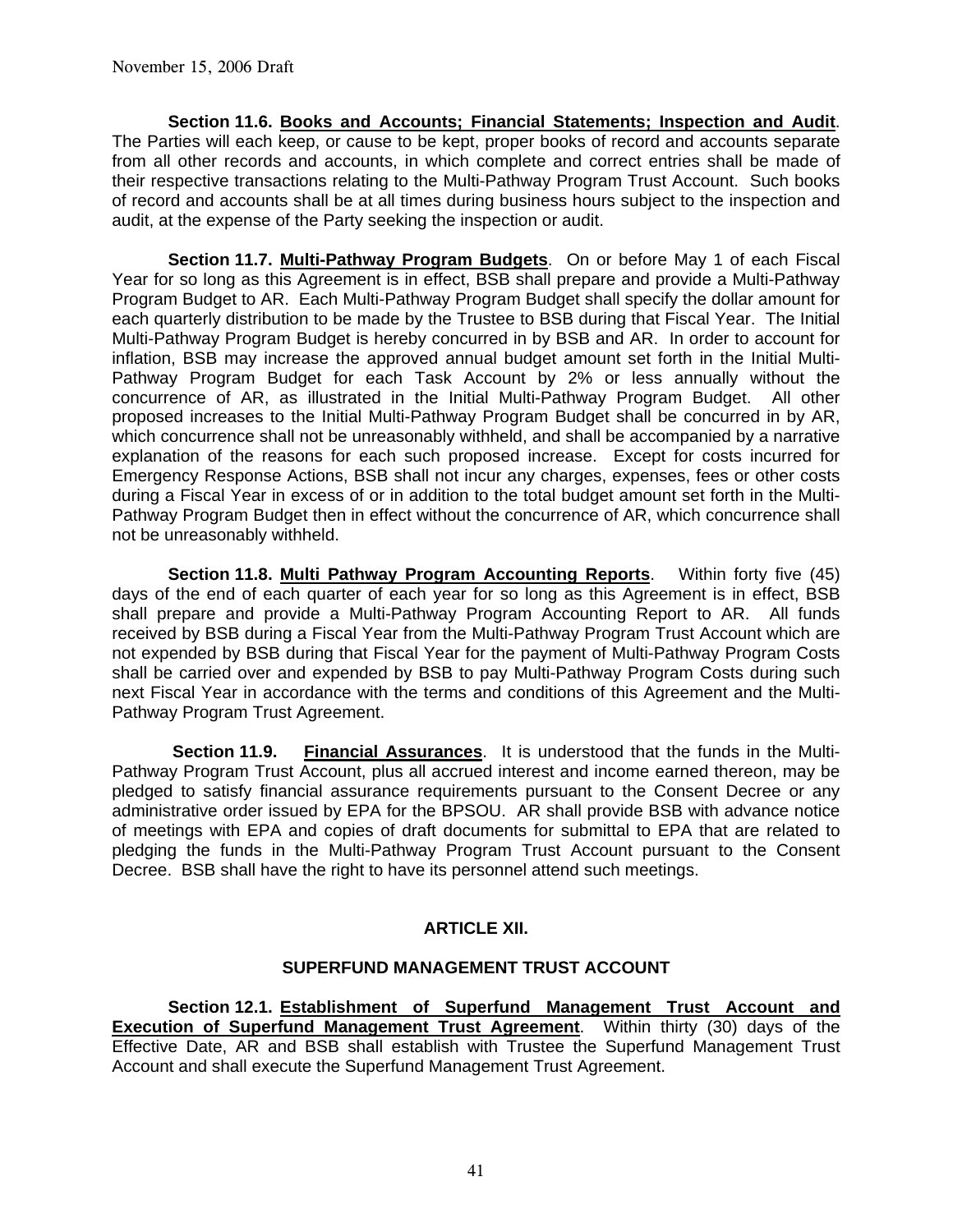**Section 12.2**. **Funding of Superfund Management Trust Account**. Subject to the terms and conditions of this Section 12.2, as described in the Funding Spreadsheet, AR shall provide funding to the Superfund Management Trust Account in the total principal amount of Three Million Four Hundred Ninety Four Thousand Seven Hundred Seven and No/100ths Dollars (\$3,494,707.00), as follows:

 1. AR shall provide initial funding to the Superfund Management Trust Account by depositing the amount of One Hundred Forty Seven Thousand Five Hundred and No/100ths Dollars (\$147,500.00) into the Superfund Management Trust Account within sixty (60) days of the Effective Date.

2. AR shall provide additional minimum funding to the Superfund Management Trust Account as follows:

 (a) AR shall deposit the amount of One Hundred Seventy Five Thousand and No/100ths Dollars (\$175,000.00) into the Superfund Management Trust Account on or before July 1, 2007;

 (b) AR shall deposit the amount of One Hundred Eighty Thousand and No/100ths Dollars (\$180,000.00) into the Superfund Management Trust Account on or before July1, 2008; and

 (c) AR shall deposit the amount of One Hundred Eighty Five Thousand and No/100ths Dollars (\$185,000.00) into the Superfund Management Trust Account on or before July 1, 2009.

The remaining principal balance of the funds consisting of Two Million Eight Hundred Seven Thousand Two Hundred Seven and No/100ths Dollars (\$2,807,207.00), together with accrued interest thereon, shall be deposited by AR into the Superfund Management Trust Account between the Effective Date and July 1, 2010. The funds to be deposited into the Superfund Management Trust Account pursuant to this Section 12.2.2 shall accrue interest at the rate of 7% per annum from the Effective Date until paid. All interest under this Section 12.2.2 shall be calculated on the basis of a year of 365 days. Notwithstanding any other term or condition of this Section 12.2, the funds to be deposited into the Superfund Management Trust Account pursuant to this Section 12.2.2 may at any time be prepaid by AR at AR's election by deposit to said account, either in whole or in part, without premium or penalty, at any time prior to July 1, 2010 on the condition that AR shall pay all accrued interest calculated from the date of the last deposit to the Superfund Management Trust Account through and including the date of any prepayment on the amount of the remaining principal balance of the funds outstanding at the time of each prepayment. AR's payment of interest so calculated shall be in addition to any prepayment of principal made by AR.

 3. BSB's failure to perform any of BSB's duties or obligations because of AR's failure to deposit funds as required by this Section 12.2, or because the Superfund Management Trust Account has not yet been fully funded pursuant to Section 12.2 and the amount then on deposit does not provide sufficient funds, shall not be a default by BSB under this Agreement.

 4. Within seven (7) days of any deposit of funds into the Superfund Management Trust Account pursuant to this Section 12.2, AR shall notify BSB of the date and the amount of the deposit.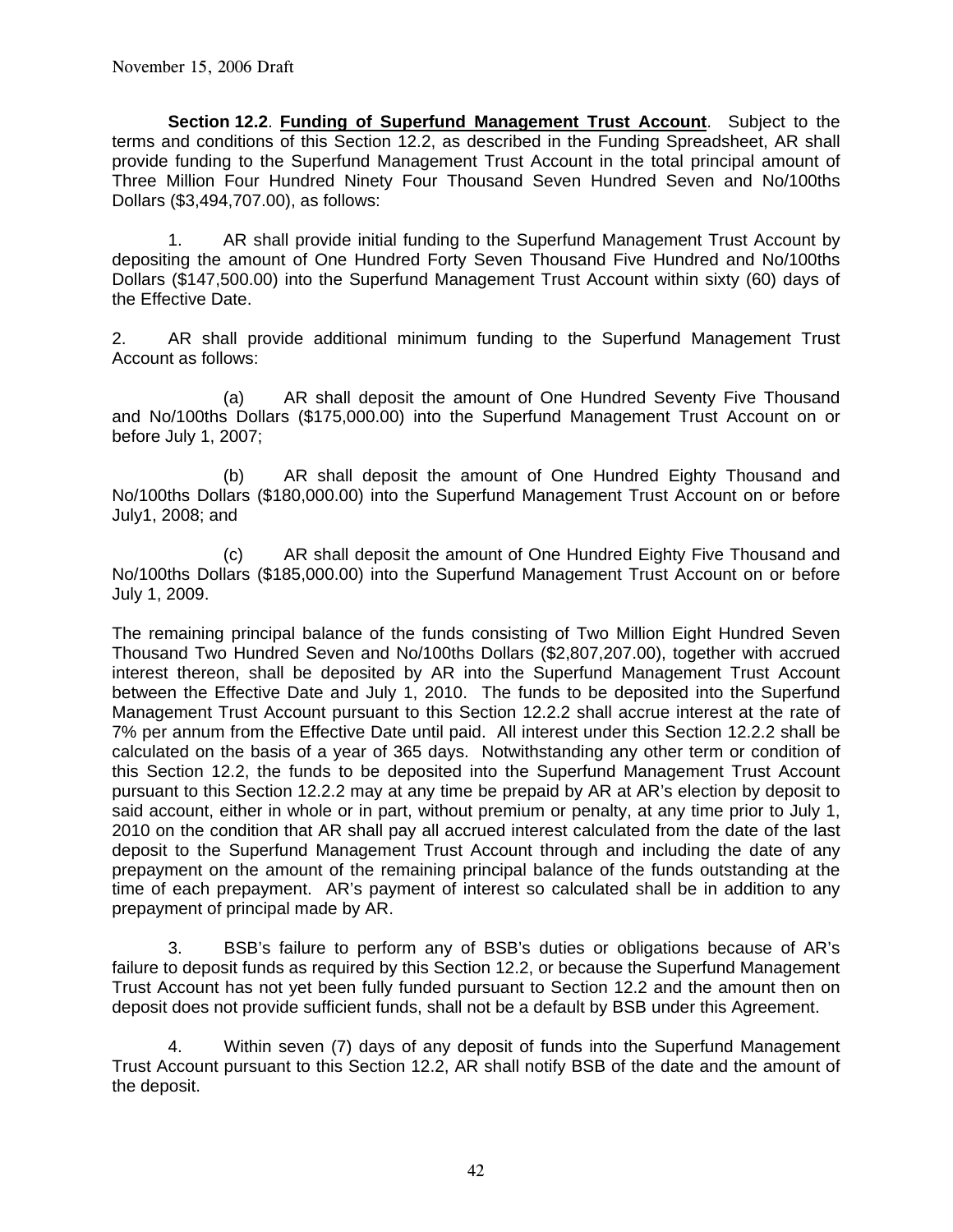**Section 12.3. Authorized Uses of Superfund Management Trust Funds**. The funding provided by AR to the Superfund Management Trust Account pursuant to Section 12.2 hereof, plus all accrued interest and income earned thereon, may be drawn upon by BSB in accordance with this Agreement and the Superfund Management Trust Agreement to pay Superfund Management Costs.

**Section 12.4. Books and Accounts; Financial Statements; Inspection and Audit**. BSB will keep, or cause to be kept, proper books of record and accounts separate from all other records and accounts of BSB, in which complete and correct entries shall be made of all of BSB's transactions relating to the Superfund Management Trust Account. Such books of record and accounts shall be at all times during business hours subject to the inspection and audit of AR, at its expense.

**Section 12.5. Superfund Management Budgets**. On or before May 1 of each Fiscal Year for so long as this Agreement is in effect, BSB shall prepare and provide a Superfund Management Budget to AR. Each Superfund Management Budget shall specify the dollar amount for each quarterly distribution to be made by the Trustee to BSB during that Fiscal Year. The Initial Superfund Management Budget, including all Task Accounts and the approved budget amount for each Task Account, is hereby concurred in by AR. In order to account for inflation, BSB may increase the approved budget amount set forth in the Initial Superfund Management Budget for each Task Account by 2% or less annually without the concurrence of AR, as illustrated in the Initial Superfund Management Budget. All other proposed increases to the Initial Superfund Management Budget shall be concurred in by AR, which concurrence shall not be unreasonably withheld, and shall be accompanied by a narrative explanation of the reasons for each proposed increase. BSB shall not incur any charges, expenses, fees or other costs during a Fiscal Year in excess of or in addition to the total budget amount for a Task Account set forth in the Superfund Management Budget then in effect without the concurrence of AR, which concurrence shall not be unreasonably withheld.

 **Section 12.6. Superfund Management Accounting Reports**. Within forty five (45) days of the end of each quarter of each year for so long as this Agreement is in effect, BSB shall prepare and provide a Superfund Management Accounting Report to AR. All funds received by BSB during a Fiscal Year from the Superfund Management Trust Account which are not expended by BSB during that Fiscal Year for the payment of Superfund Management Costs shall be carried over and expended by BSB to pay Superfund Management Costs during such next Fiscal Year in accordance with the terms and conditions of this Agreement and the Superfund Management Trust Agreement.

**Section 12.7. Financial Assurances**. It is understood that the funds in the Superfund Management Trust Account pursuant to Section 12.2 hereof, plus all accrued interest and income earned thereon, may be pledged to satisfy financial assurance requirements pursuant to the Consent Decree or any administrative order issued by EPA for the BPSOU. AR shall provide BSB with advance notice of meetings with EPA and copies of draft documents for submittal to EPA that are related to pledging the funds in the Superfund Management Trust Account pursuant to the Consent Decree. BSB shall have the right to have its personnel attend such meetings.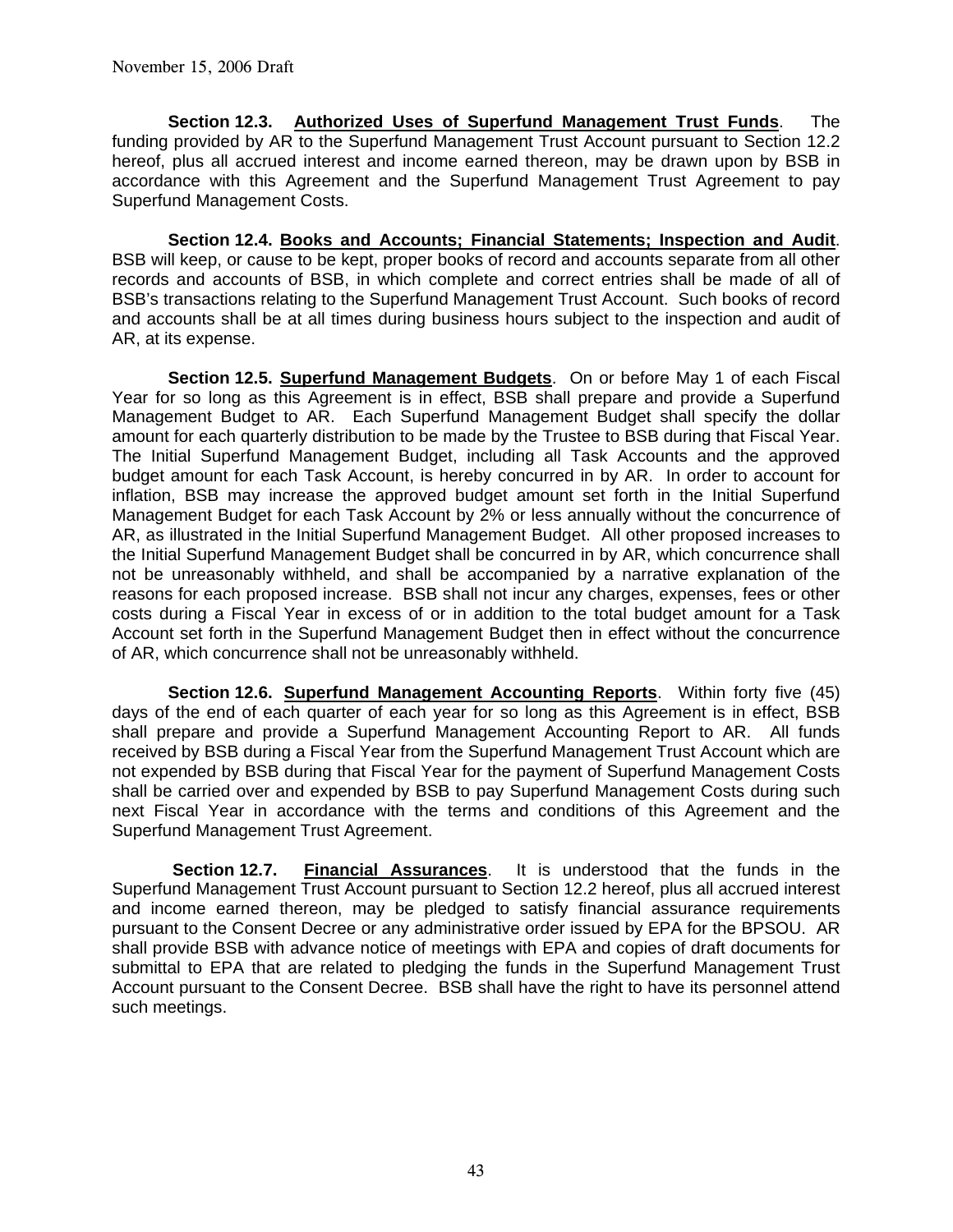### **ARTICLE XIII.**

#### **CAPITAL PURCHASE, REPAIR AND REPLACEMENT TRUST ACCOUNTAND CAPITAL IMPROVEMENTS TRUST ACCOUNT**

**Section 13.1. Establishment of Capital Purchase, Repair and Replacement Trust Account and Execution of Capital Purchase, Repair and Replacement Trust Agreement**. Within thirty (30) days of the Effective Date, AR and BSB shall establish with Trustee the Capital Purchase, Repair and Replacement Trust Account and shall execute the Capital Purchase, Repair and Replacement Trust Agreement.

**Section 13.2**. **Funding of Capital Purchase, Repair and Replacement Trust Account**. Subject to the terms and conditions of this Section 13.2, as described in the Funding Spreadsheet, AR shall provide funding to the Capital Purchase, Repair and Replacement Trust Account in the total principal amount of Ten Million Five Hundred Fifty Eight Thousand Three Hundred Ninety Four and No/100ths Dollars (\$10,558,394.00), as follows:

 1. AR shall provide initial funding to the Capital Purchase, Repair and Replacement Trust Account by depositing the amount of Five Hundred Twenty Thousand and No/100ths Dollars (\$520,000.00) into the Capital Purchase, Repair and Replacement Trust Account within sixty (60) days of the Effective Date.

2. AR shall provide additional minimum funding to the Capital Purchase, Repair and Replacement Trust Account as follows:

 (a) AR shall deposit the amount of One Hundred Fifty Four Thousand Five Hundred Twenty Two and No/100ths Dollars (\$154,522.00) into the Capital Purchase, Repair and Replacement Trust Account on or before July 1, 2007;

 (b) AR shall deposit the amount of Eight Hundred Ten Thousand and No/100ths Dollars (\$810,000.00) into the Capital Purchase, Repair and Replacement Trust Account on or before July 1, 2008; and

 (c) AR shall deposit the amount of Eight Hundred Twenty Thousand Four Hundred Seventy Five and No/100ths Dollars (\$820,475.00) into the Capital Purchase, Repair and Replacement Trust Account on or before July 1, 2009.

The remaining principal balance of the funds consisting of Eight Million Two Hundred Fifty Three Thousand Three Hundred Ninety Seven Dollars (\$8,253,397.00), together with accrued interest thereon, shall be deposited by AR into the Capital Purchase, Repair and Replacement Trust Account between the Effective Date and July 1, 2010. The funds to be deposited into the Capital Purchase, Repair and Replacement Trust Account pursuant to this Section 13.2.2 shall accrue interest at the rate of 7% per annum from the Effective Date until paid. All interest under this Section 13.2.2 shall be calculated on the basis of a year of 365 days. Notwithstanding any other term or condition of this Section 13.2, the funds to be deposited into the Capital Purchase, Repair and Replacement Trust Account pursuant to this Section 13.2.2 may at any time be prepaid by AR at AR's election by deposit to said account, either in whole or in part, without premium or penalty, at any time prior to July 1, 2010 on the condition that AR shall pay all accrued interest calculated from the date of the last deposit to the Capital Purchase Repair and Replacement Trust Account through and including the date of any prepayment on the amount of the remaining principal balance of the funds outstanding at the time of each prepayment. AR's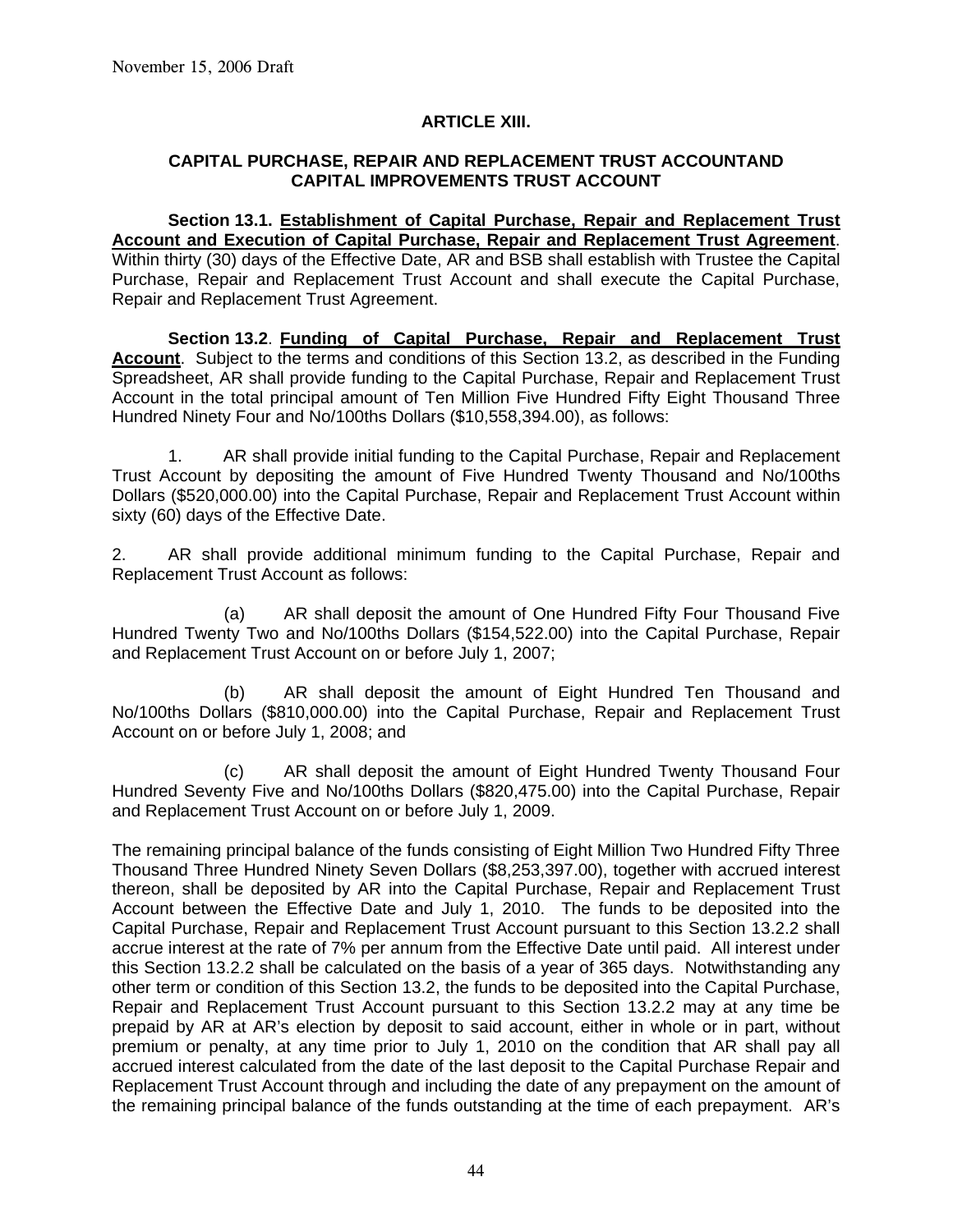payment of interest so calculated shall be in addition to any prepayment of principal made by AR.

 3. BSB's failure to perform any of BSB's duties or obligations because of AR's failure to deposit funds as required by this Section 13.2, or because the Capital Purchase, Repair and Replacement Trust Account has not yet been fully funded pursuant to Section 13.2 and the amount then on deposit does not provide sufficient funds, shall not be a default by BSB under this Agreement.

 4. Within seven (7) days of any deposit of funds into the Capital Purchase, Repair and Replacement Trust Account pursuant to this Section 13.2, AR shall notify BSB of the date and the amount of the deposit.

**Section 13.3. Authorized Uses of Capital Purchase, Repair and Replacement Trust Funds**. The funding provided by AR to the Capital Purchase, Repair and Replacement Trust Account pursuant to Section 13.2 hereof, plus all accrued interest and income earned thereon, may be drawn upon by BSB in accordance with this Agreement and the Capital Purchase, Repair and Replacement Trust Agreement to pay Capital Purchase, Repair and Replacement Costs.

**Section 13.4. Books and Accounts; Financial Statements; Inspection and Audit**. BSB will keep, or cause to be kept, proper books of record and accounts separate from all other records and accounts of BSB, in which complete and correct entries shall be made of all of BSB's transactions relating to the Capital Purchase, Repair and Replacement Trust Account. Such books of record and accounts shall be at all times during business hours subject to the inspection and audit of AR, at its expense.

**Section 13.5. Capital Purchase, Repair and Replacement Budgets**. On or before May 1 of each Fiscal Year for so long as this Agreement is in effect and there are funds remaining in the Capital Purchase, Repair and Replace Trust Account, BSB shall prepare and provide a Capital Purchase, Repair and Replacement Budget to AR for AR's concurrence, which concurrence shall not be unreasonably withheld. All Capital Purchase, Repair and Replacement Budgets submitted to AR by BSB pursuant to this Section 13.5 shall be consistent with the terms and conditions of the Storm Water System Improvement Plan and this Agreement. Each Capital Purchase, Repair and Replacement Budget shall specify the dollar amount for each quarterly distribution to be made by the Trustee to BSB during that Fiscal Year. The Initial Capital Purchase, Repair and Replacement Budget, including all Task Accounts and the approved budget amount for each Task Account, is hereby concurred in by AR. BSB shall not incur any charges, expenses, fees or other costs during a Fiscal Year in excess of or in addition to the total budget amount for a Task Account set forth in the Capital Purchase, Repair and Replacement Budget then in effect without the concurrence of AR, which concurrence shall not be unreasonably withheld.

 **Section 13.6. Capital Purchase, Repair and Replacement Accounting Reports**. On or before September 1 of each year for so long as this Agreement is in effect, BSB shall prepare and provide a Capital Purchase, Repair and Replacement Accounting Report to AR. All funds received by BSB during a Fiscal Year from the Capital Purchase, Repair and Replacement Trust Account which are not expended by BSB during that Fiscal Year for the payment of Capital Purchase, Repair and Replacement Costs shall be carried over and expended by BSB to pay Capital Purchase, Repair and Replacement Costs during such next Fiscal Year in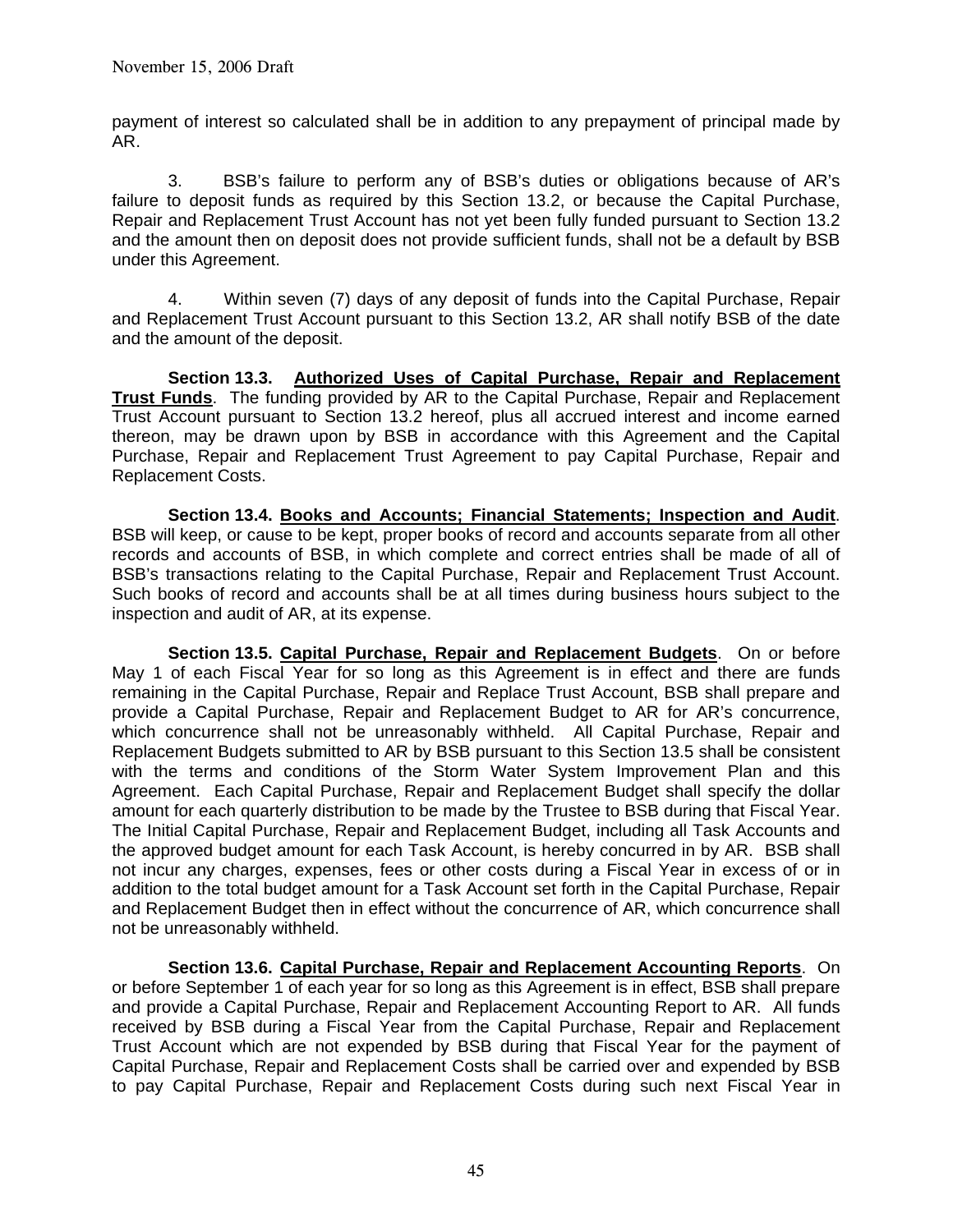accordance with the terms and conditions of this Agreement and the Capital Purchase, Repair and Replacement Trust Agreement.

**Section 13.7 Establishment of Capital Improvements Trust Account**. Upon completion of the Priority Projects identified by the Parties pursuant to the Prioritization Criteria identified in the Storm Water System Improvement Plan, the funds then remaining in the Capital Purchase, Repair and Replacement Trust Account shall, upon the written direction of the Parties to Trustee, be transferred to the Capital Improvements Trust Account established by BSB, as provided in the Capital Purchase, Repair and Replacement Trust Agreement.

**Section 13.8. Authorized Uses of Capital Improvements Trust Funds**. All funds deposited to the Capital Improvements Trust Account pursuant to Section 13.7 hereof, together with accrued interest and earnings thereon, shall be held in trust by BSB and may be drawn upon by BSB (without any requirement thereafter to provide budgets to or obtain pre-approval from AR pursuant to Section 13.5 hereof) for payment of Capital Purchase, Repair and Replacement Costs.

**Section 13.9. Capital Improvements Accounting Reports**. BSB's obligation to provide annual accounting reports to AR pursuant to Section 13.6 hereof shall survive the transfer of funds to the Capital Improvements Trust Account pursuant to Section 13.7. On or before September 1 of each year following the transfer of funds to the Capital Improvements Trust Account pursuant to Section 13.7, BSB shall prepare and provide a Capital Improvements Accounting Report to AR.

#### **ARTICLE XIV.**

#### **GROUNDWATER TREATMENT SYSTEM CAPITAL REPAIR AND REPLACEMENT TRUST ACCOUNT**

**Section 14.1. Establishment of Groundwater Treatment System Capital Repair and Replacement Trust Account and Execution of Groundwater Treatment System Capital Repair and Replacement Trust Agreement**. Within thirty (30) days of the Effective Date, AR and BSB shall establish with Trustee the Groundwater Treatment System Capital Repair and Replacement Trust Account and shall execute the Groundwater Treatment System Capital Repair and Replacement Trust Agreement.

**Section 14.2**. **Funding of Groundwater Treatment System Capital Repair and Replacement Trust Account**. As described in the Funding Spreadsheet, AR shall provide funding to the Groundwater Treatment System Capital Repair and Replacement Trust Account in the total principal amount of One Million Three Hundred Eighty Three Thousand Four Hundred Forty Nine and No/100ths Dollars (\$1,383,449.00) by depositing said amount into the Groundwater Treatment System Capital Repair and Replacement Trust Account within sixty (60) days of the Effective Date.

**Section 14.3. Authorized Uses of Groundwater Treatment System Capital Repair and Replacement Trust Funds**. The funding provided by AR to the Groundwater Treatment System Capital Repair and Replacement Trust Account pursuant to Section 14.2 hereof, plus all accrued interest and income earned thereon, may be drawn upon by BSB in accordance with this Agreement and the Groundwater Treatment System Capital Repair and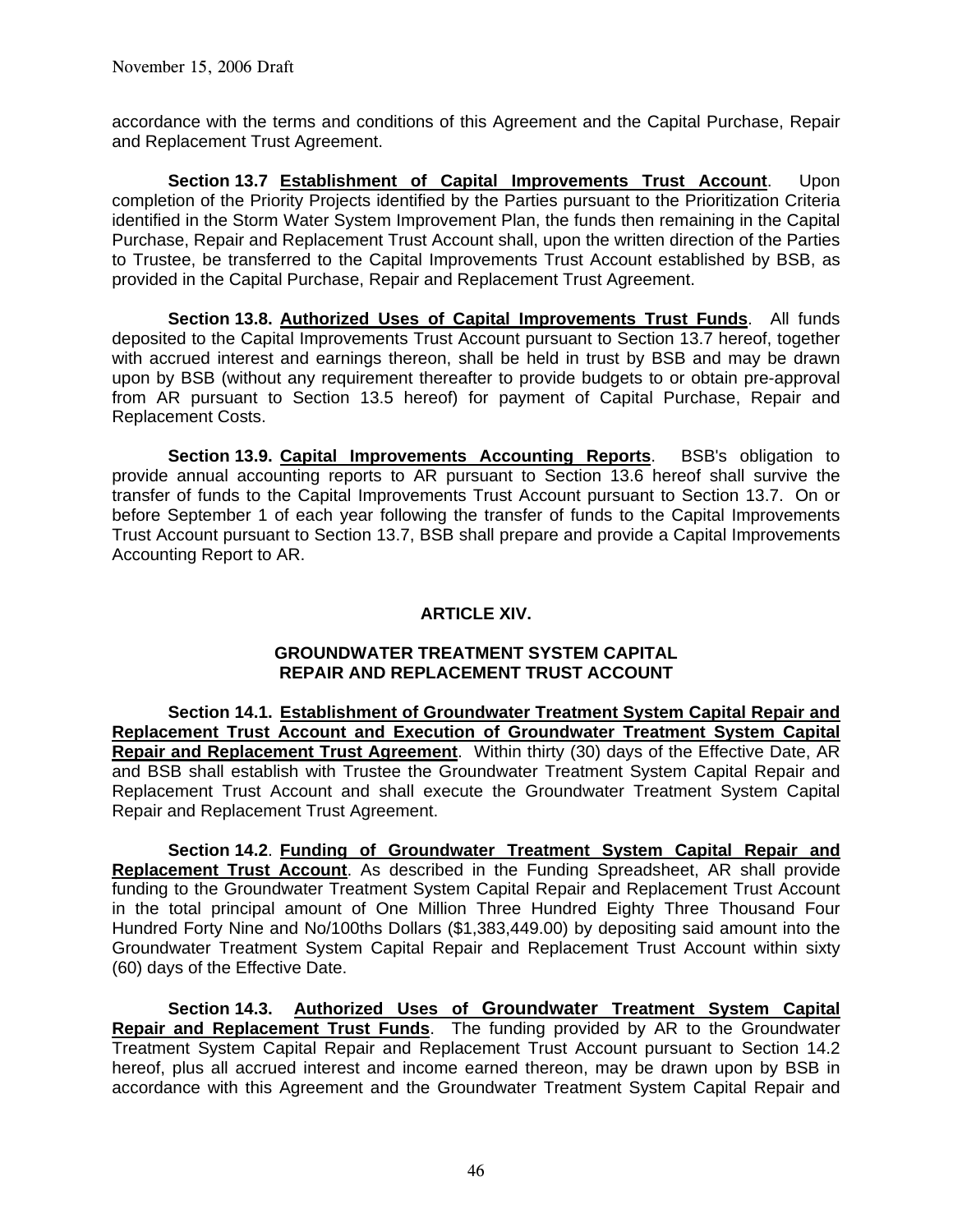Replacement Trust Agreement to pay Groundwater Treatment System Capital Repair and Replacement Costs.

**Section 14.4. Books and Accounts; Financial Statements; Inspection and Audit**. BSB will keep, or cause to be kept, proper books of record and accounts separate from all other records and accounts of BSB, in which complete and correct entries shall be made of all of BSB's transactions relating to the Groundwater Treatment System Capital Repair and Replacement Trust Account. Such books of record and accounts shall be at all times during business hours subject to the inspection and audit of AR, at its expense.

**Section 14.5. Groundwater Treatment System Capital Repair and Replacement Budgets**. In the event BSB determines that any Groundwater Treatment System Capital Repair and Replacement are necessary, BSB shall prepare and provide a Groundwater Treatment System Capital Repair and Replacement Budget to AR for AR's concurrence, which concurrence shall not be unreasonably withheld. All Groundwater Treatment System Capital Repair and Replacement Budgets submitted to AR by BSB pursuant to this Section 14.5 shall be consistent with the terms and conditions of this Agreement. Each Groundwater Treatment System Capital Repair and Replacement Budget shall specify the dollar amount for each quarterly distribution to be made by the Trustee to BSB during that Fiscal Year. BSB shall not incur any charges, expenses, fees or other costs in excess of or in addition to the total budget amount for any Groundwater Treatment System Capital Repair and Replacement set forth in an approved Groundwater Treatment System Capital Repair and Replacement Budget without the concurrence of AR, which concurrence shall not be unreasonably withheld.

 **Section 14.6. Groundwater Treatment System Capital Repair and Replacement Accounting Reports**. On or before September 1 of each year following any Fiscal Year in which BSB draws upon funds in the Groundwater Treatment System Capital Repair and Replacement Trust Account, BSB shall prepare and provide an Groundwater Treatment System Capital Repair and Replacement Accounting Report to AR. All funds received by BSB from the Groundwater Treatment System Capital Repair and Replacement Trust Account which are not expended by BSB to make necessary Groundwater Treatment System Capital Repair and Replacement shall be promptly re-deposited into the Groundwater Treatment System Capital Repair and Replacement Trust Account by BSB.

**Section 14.7. Financial Assurances**. It is understood that the funds in the Groundwater Treatment System Capital Repair and Replacement Trust Account pursuant to Section 14.2 hereof, plus all accrued interest and income earned thereon, may be pledged to satisfy financial assurance requirements pursuant to the Consent Decree or any administrative order issued by EPA for the BPSOU. AR shall provide BSB with advance notice of meetings with EPA and copies of draft documents for submittal to EPA that are related to pledging the funds in the Groundwater Treatment System Capital Repair and Replacement Trust Account to the Consent Decree. BSB shall have the right to have its personnel attend such meetings.

# **ARTICLE XV.**

# **REDEVELOPMENT TRUST ACCOUNT**

**Section 15.1. Establishment of Redevelopment Trust Account**. Within thirty (30) days of the Effective Date, BSB shall establish the Redevelopment Trust Account.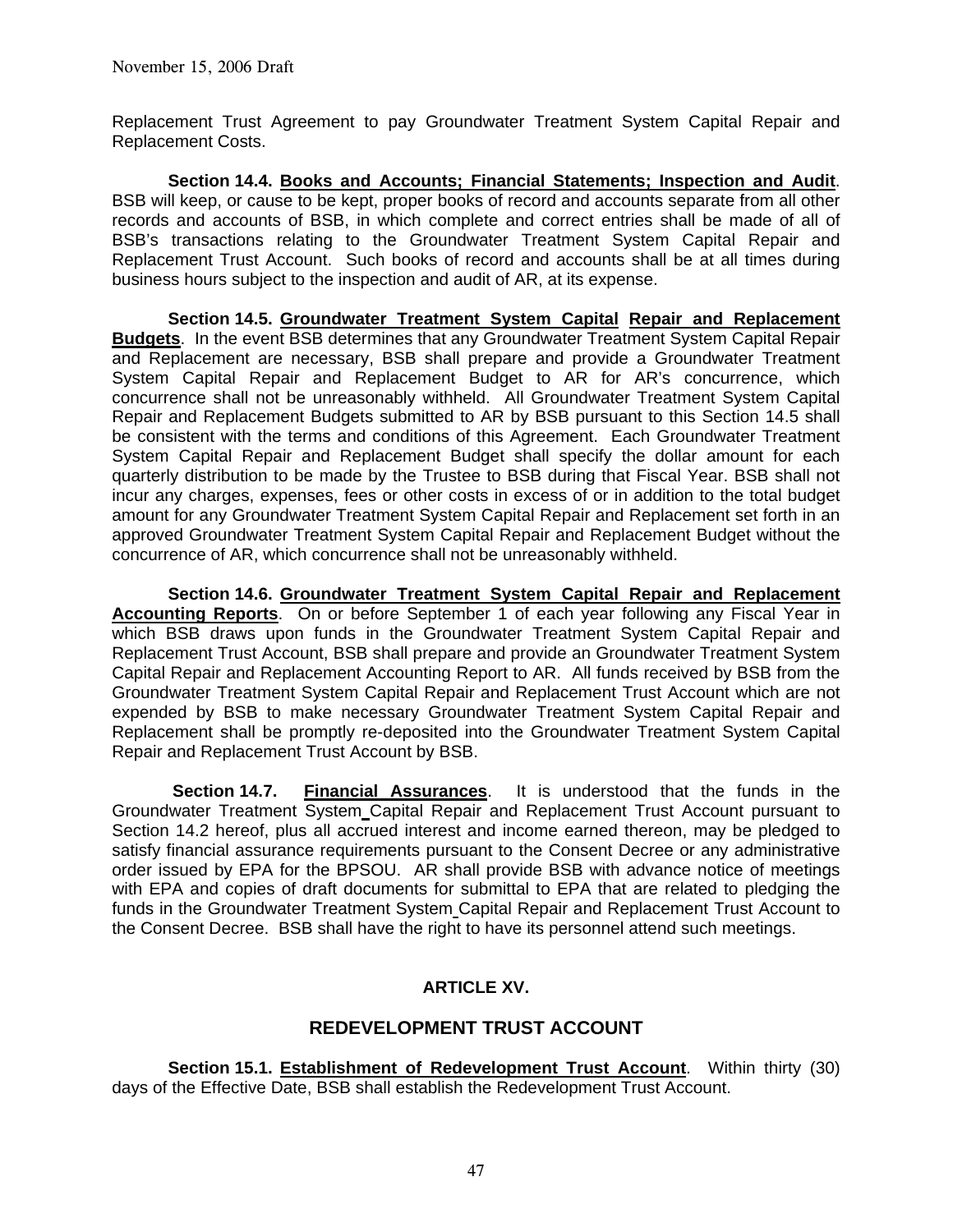**Section 15.2. Funding of Redevelopment Trust Accounts**. Subject to the terms and conditions of this Section 15.2, as described in the Funding Spreadsheet, AR shall provide funding to BSB for deposit to the Redevelopment Trust Account in the total principal amount of Fifteen Million and No/100ths Dollars (\$15,000,000.00). The total principal amount shall be provided as follows:

1. AR shall provide initial funding to BSB for deposit into the Redevelopment Trust Account in the amount of Two Million Five Hundred Thousand and No/100ths Dollars (\$2,500,000.00) within sixty (60) days of the Effective Date.

2. AR shall provide additional funding to BSB for deposit into the Redevelopment Trust Account in the amount of Two Million Five Hundred Thousand and No/100ths Dollars (\$2,500,000.00) within sixty (60) days following issuance of the ROD or within sixty (60) days of the Effective Date, whichever occurs later.

 3. The remaining principal balance of the funds consisting of Ten Million and No/100ths Dollars (\$10,000,000.00), together with accrued interest thereon, shall be deposited by AR into the Redevelopment Trust Account on July 1, 2010 or within sixty (60) days following the date on which the Consent Decree is effective as a final court order, whichever occurs later. The funds to be deposited into the Redevelopment Trust Account pursuant to this Section 15.2.3 shall accrue interest at the rate of 7% per annum from the Effective Date until paid. All interest under this Section 15.2.3 shall be calculated on the basis of a year of 365 days. Notwithstanding any other term or condition of this Section 15.2, in the event the Consent Decree is effective as a final court order prior to July 1, 2010, the funds to be deposited into the Redevelopment Trust Account pursuant to this Section 15.2.3 may, at any time prior to July 1, 2010, be prepaid by AR at AR's election by deposit to said account, either in whole or in part, without premium or penalty, on the condition that AR shall pay all accrued interest calculated from the date of the last deposit to the Redevelopment Trust Account through and including the date of any prepayment on the amount of the remaining principal balance of the funds outstanding at the time of each prepayment. AR's payment of interest so calculated shall be in addition to any prepayment of principal made by AR.

 4. BSB's failure to perform any of BSB's duties or obligations because of AR's failure to deposit funds as required by this Section 15.2 shall not be a default by BSB under this Agreement.

 5. Within forty eight (48) hours of any deposit of funds into the Redevelopment Trust Account pursuant to this Section 15.2, AR shall notify BSB of the date and the amount of the deposit.

**Section 15.3. Authorized Uses of Redevelopment Trust Funds**. Subject to the terms and conditions of Section 17.6 hereof, all funds deposited into the Redevelopment Trust Account, together with accrued interest and income earned thereon, shall be held in trust by BSB and may be drawn upon by BSB (without any requirement to obtain pre-approval from AR) only for the following purposes:

 1. The funding of improvements associated with the Regional Historic Preservation Plan, including, without limitation, the restoration of buildings and other historic structures in the Butte Hill area and recreational and historical interpretive features at LAO and the GMMIA.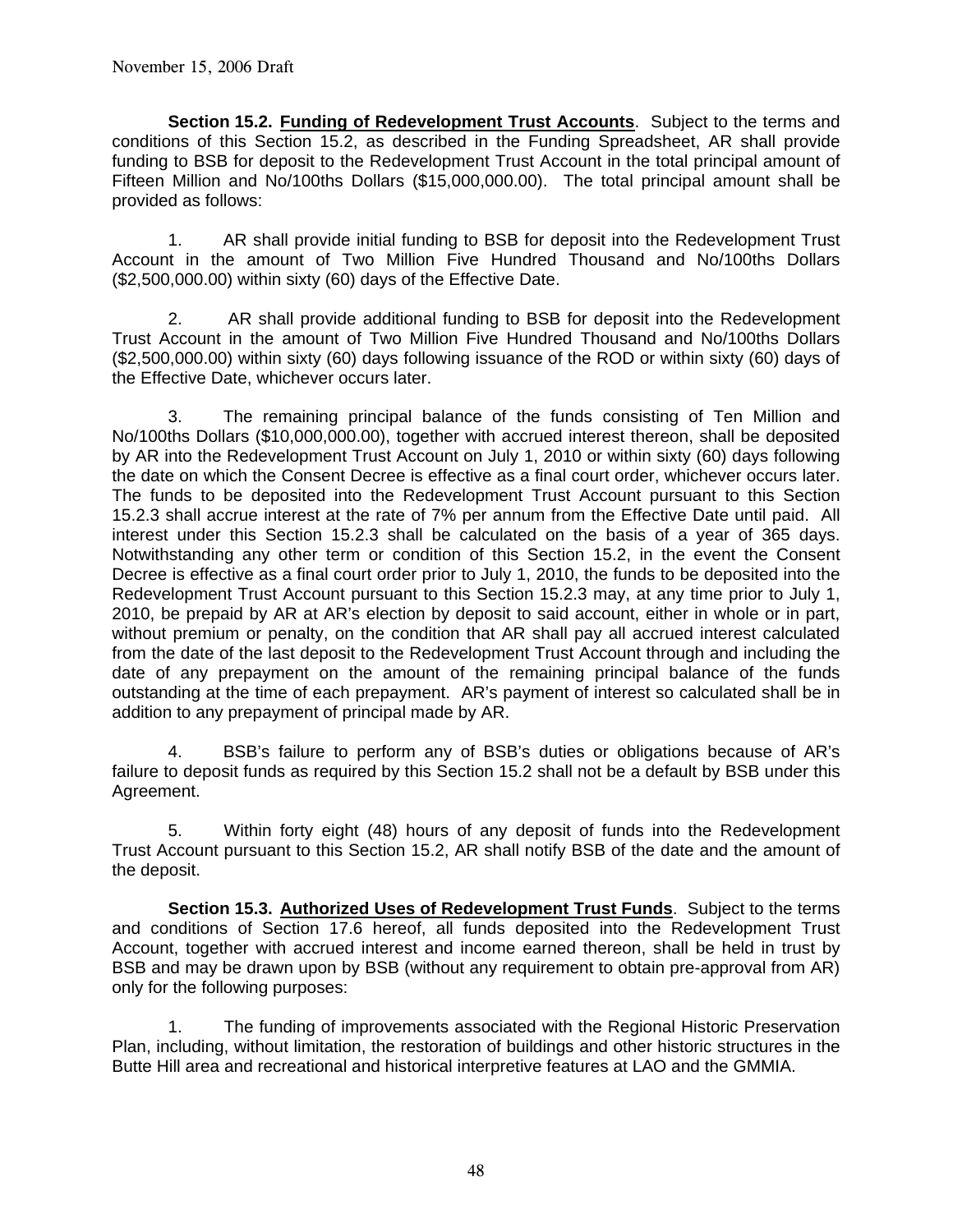2. The funding of economic development within the BPSOU including, without limitation, the provision of financial assistance to support development of any Mine Waste Source Areas.

 3. The establishment and funding of a "governing authority" to administer and oversee BSB's performance of this Agreement and to guide the planning and use of the funds in the Redevelopment Trust Account, consistent with the purposes of this Agreement and as described in Section III.B of the BSB Position Paper.

 4. The payment of any applicable SIR and/or Co-Pay Percentage for the Cost Cap Coverage under the Insurance Policy or any renewal of the Insurance Policy purchased pursuant to Section 17.6 hereof.

Subject to the mediation and arbitration provisions of Sections 20.9 and 20.10 hereof, in the event of BSB's default upon its obligations, AR shall have the right to draw upon any funds in the Redevelopment Trust Account to pay for any SIR and/or Co-Pay Percentage for the Cost Cap Coverage under the Insurance Policy.

**Section 15.4. Books and Accounts; Financial Statements; Inspection and Audit**. BSB shall keep, or cause to be kept, proper books of record and accounts separate from all other records and accounts of BSB, in which complete and correct entries shall be made of all transactions relating to the Redevelopment Trust Account. Such books of record and accounts shall be at all times during business hours subject to the inspection and audit of AR, at its expense.

**Section 15.5. Accounting Reports**. On or before September 1 of each year for so long as this Agreement is in effect, BSB shall prepare and provide a Redevelopment Accounting Report to AR.

# **ARTICLE XVI.**

# **OVERSIGHT COSTS**

 **Section 16.1. Responsibility for Oversight Costs**. Subject to the reservation of rights set forth in Section 16.2 hereof, as between the Parties, AR shall be responsible for and shall indemnify, defend and hold BSB harmless from and against any and all claims or demands by EPA or the State for the payment of Oversight Costs.

**Section 16.2. AR's Reservation of Rights for Oversight Costs**. Notwithstanding any other term or condition of this Agreement, AR hereby reserves the right to dispute and contest any and all Oversight Costs claimed by EPA or the State in accordance with Applicable Laws.

# **ARTICLE XVII.**

# **INSURANCE**

**Section 17.1. Insurance Policy and Remediation Plan Endorsement**. Prior to the Effective Date, AR purchased the Insurance Policy which provides insurance coverage related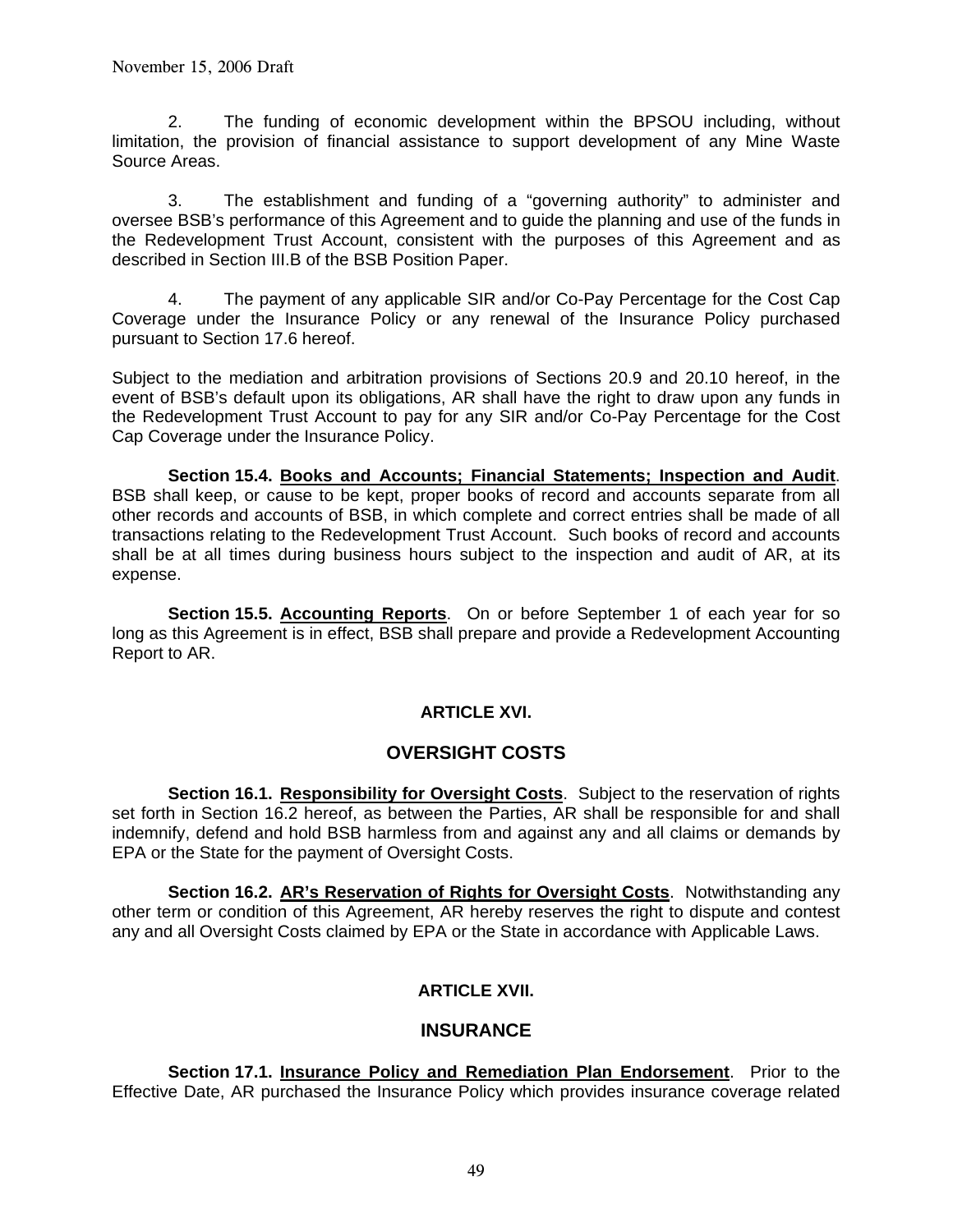to performance of certain work tasks to be performed by AR and BSB under this Agreement. The Remedial Plan Endorsement to the Insurance Policy identifies the following tasks, hereafter referred to as "Tasks":

- 1. Multi-Pathway Sampling and Yard Abatement Program.
- 2. Multi-Pathway Sampling and Attic Dust Abatement Program.
- 3. Storm Water Operation and Maintenance / Best Management Practices.
- 4. Reclaimed Source Area Operation and Maintenance.
- 5. Alluvial Groundwater Collection and Treatment.
- 6. Other Items of Work required by USEPA within the "Covered Location"; provided said items become part of the "Remediation Plan"

**Section 17.2. Duties of BSB as Named Insured under Insurance Policy**. As set forth in the Insurance Policy, BSB is a Named Insured beginning on the Effective Date of this Agreement for all coverage(s) provided under Sections I. A through F of the Insurance Policy. Except as otherwise provided in Sections 17.3 and 17.4 hereof, BSB is a Named Insured and an "Approved Contractor" for Tasks  $1 - 5$  of the Remedial Plan Endorsement for the Cost Cap Coverage beginning on the Effective Date of this Agreement. As a Named Insured, BSB shall have all the rights, benefits and responsibilities of a Named Insured for all coverage(s) under Sections I.A through F of the Insurance Policy, and subject to the other provisions of this Article XVII, all of the rights, benefits and responsibilities of a Named Insured for Tasks  $1 - 5$  for the Cost Cap Coverage. Said responsibilities include, without limitation, all reporting and cooperation obligations under Section VI and the Remediation Project Updates Endorsement of the Insurance Policy, and the payment of any SIR and/or Co-Pay Percentage for the Superfund Program Obligations.

**Section 17.3**. **Cost Cap Insurance Coverage for Alluvial Groundwater Collection and Treatment**. At such time as BSB becomes obligated to perform the Operation and Maintenance Activities for the Groundwater Treatment System pursuant to Sections 4.2 and/or 4.3 hereof, BSB shall assume the rights, benefits and responsibilities of a "Named Insured" under the Cost Cap Coverage of the Insurance Policy for Task 5 of the Remedial Plan Endorsement including, without limitation, all reporting and cooperation obligations under Section VI and the Remediation Project Updates Endorsement of the Insurance Policy, and, subject to Section 17.9 hereof, the payment of any SIR and/or Co-Pay Percentage applicable to Task 5.

**Section 17.4**. **Cost Cap Insurance Coverage for Multi-Pathway Program**. In the event that the Multi-Pathway Program described in the ROD is not modified in a manner that is mutually agreeable to the Parties and BSB does not exercise its right to terminate this Agreement pursuant to Section 6.1 hereof, AR shall thereafter have the rights, benefits and responsibilities of a "Named Insured" under the Cost Cap Coverage of the Insurance Policy for Tasks 1 and 2 of the Remedial Plan Endorsement.

**Section 17.5. Limitation on Cost Cap Coverage**. It is the intent of the Parties that at least Five Million and No/100ths Dollars (\$5,000,000.00) of the Policy Limits under the Cost Cap Coverage of the Insurance Policy be available to BSB for those obligations BSB is required to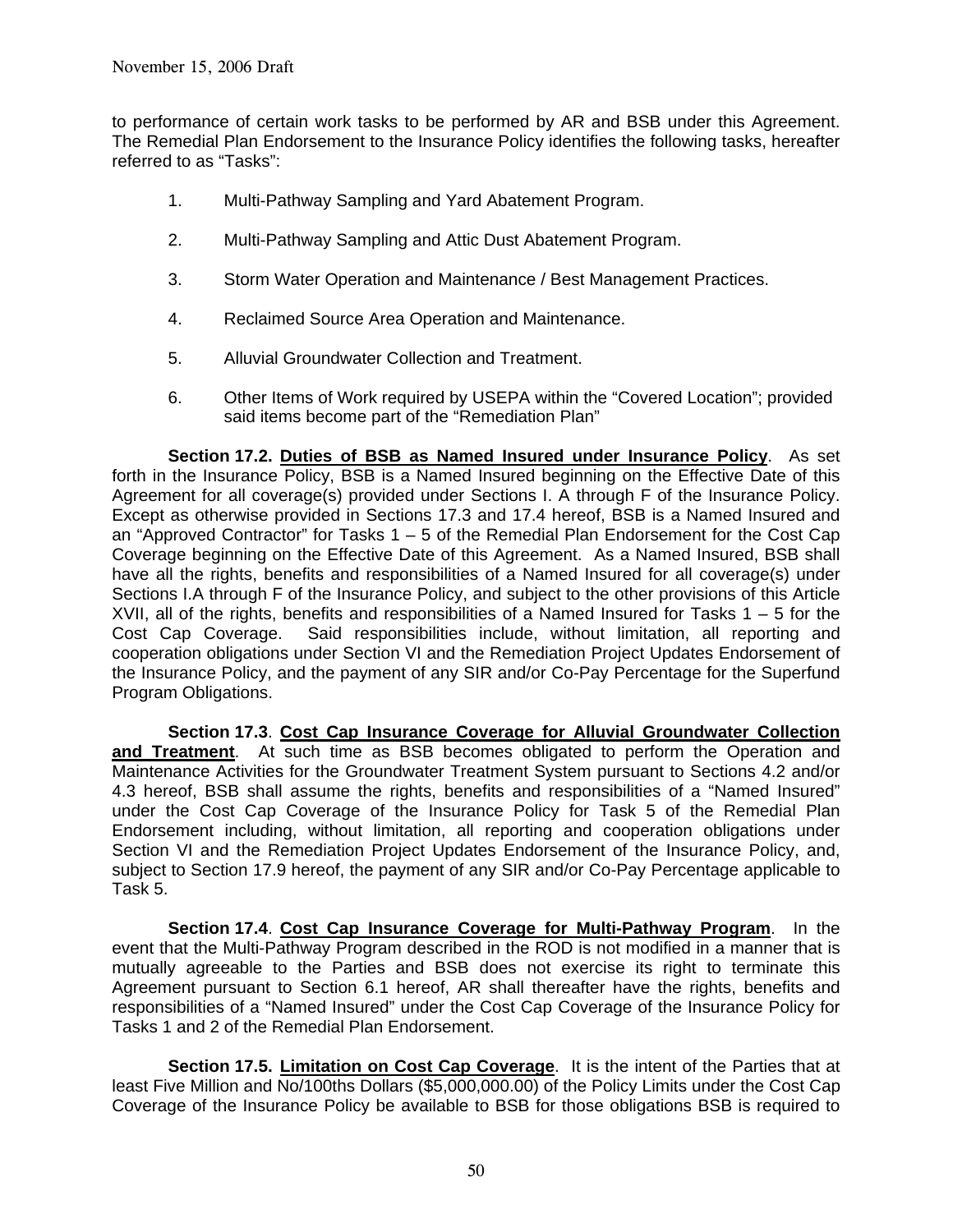perform under this Agreement for which Cost Cap Coverage may exist under the Insurance Policy. Notwithstanding any term or provision of the Insurance Policy to the contrary, in order to achieve such intent, AR hereby agrees that AR shall not attempt to recover and shall not be entitled to receive more than Ten Million and No/100ths Dollars (\$10,000,000) from the Policy Limits set forth in item 5.c.(1) of the Declarations to the Insurance Policy for claims arising from obligations AR is required to perform under the this Agreement for which Cost Cap Coverage may exist.

**Section 17.6. Renewal of Insurance Policy**. BSB shall be obligated to use up to Three Million One Hundred Thousand and No/100ths Dollars (\$3,100,000.00) of the funds in the Redevelopment Trust Account as a premium payment to secure a ten (10) year renewal of the Insurance Policy if such renewal is then available to BSB on commercially reasonable terms. BSB and AR shall both be a Named Insured for all coverage(s) under any renewal policy. BSB shall provide copies of all drafts of any renewal policies to AR for review and comment. BSB shall also confer with AR with regard to the commercial reasonableness of the terms of the renewal policy. If such a renewal is available for a premium greater than the amount which BSB is obligated to use from the Redevelopment Trust Account, the Parties shall meet and confer.

**Section 17.7. Other Insurance**. Commencing on the effective date of the Consent Decree and continuing for so long as this Agreement is in effect, BSB shall provide and continuously maintain in effect the types and amounts of insurance set forth in the BSB Memorandum of Coverage. The amounts of insurance required under this Section 17.7 shall be increased, as appropriate, in the event and to the extent that the limitations on BSB's liability for damages in tort, as currently set forth in Mont. Code Ann. § 2-9-108, are increased. Updated certificates of such insurance shall be provided by BSB to AR for so long as this Agreement is in effect to evidence continued coverage by BSB as required hereunder. Each certificate shall provide that a minimum of thirty (30) days prior written notice shall be given to AR in the event of cancellation or material change in the policies. AR shall not be responsible for payment of BSB's insurance premiums. Upon request, AR may examine true copies of the policies. Any coverage provided by BSB's insurance under this Section 17.7 is primary insurance and shall not be considered to be contributory insurance with any coverage provided by the Insurance Policy or any other any insurance policies of AR. Any deductibles in BSB's insurance shall be assumed by Butte-Silver Bow.

**Section 17.8. Communications Regarding Insurance**. AR and BSB agree to communicate and cooperate with each other to the fullest extent reasonably necessary with respect to issues related to the Insurance Policy or the renewal thereof. This cooperation and communication shall include, without limitation:

1. The Parties shall provide each other with thirty (30) days prior written notice of any claim under the Insurance Policy. The Parties shall discuss the scope, content and purpose of the claim and shall negotiate in good faith to resolve any dispute between the Parties regarding the claim; provided, however, neither of the Party may assert that the filing of a claim by the other Party for coverage under the Insurance Policy is a "default" or "event of default" for purposes of this Agreement and the remedies available under Article XX.

2. The Parties shall provide each other with prior notice of and an opportunity to comment on any written communication to be submitted by the other Party to the Insurance Company. The Parties, individually and with the cooperation of the other, shall timely comply with all obligations of a Named Insured under the Insurance Policy, including without limitation,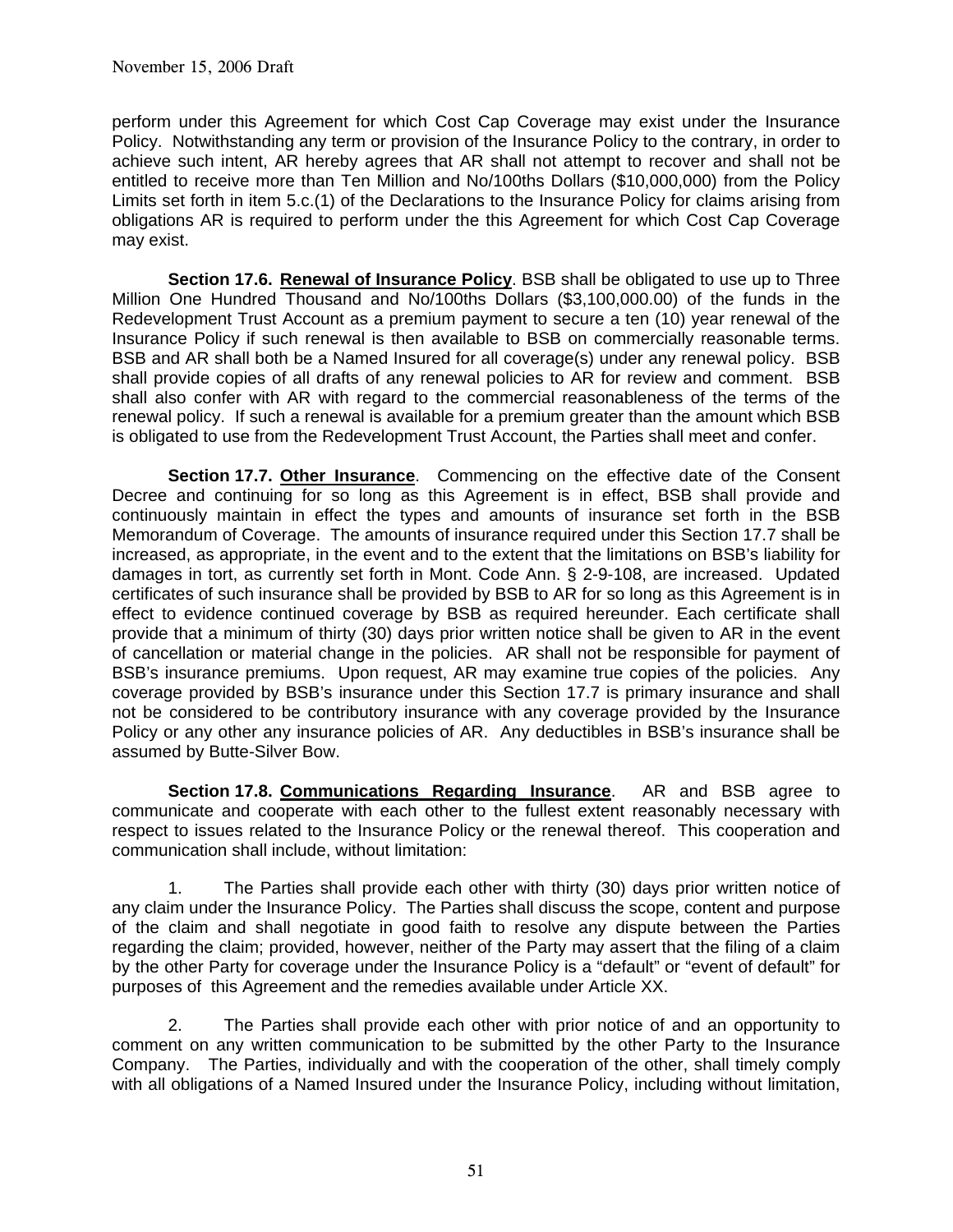the submittal of all budget reports, Remediation Project Updates and other information required by Section VI (Reporting and Cooperation) of the Insurance Policy.

3. The Parties shall each have the right to attend and participate in any meetings or communication with the Insurance Company with respect to any claim.

4. The Parties shall cooperate to provide any relevant information requested by the other Party in order to prepare or support a claim and to provide any relevant information requested by the Insurance Company during its evaluation of a claim.

 5. The Parties shall each comply with and perform their respective obligations under the Insurance Policy and shall not take any actions or omit to take any actions that will result in the cancellation, invalidation, suspension, or impairment of coverage or the barring of a claim under the Insurance Policy, including, without limitation, instituting litigation against third parties which litigation could result in triggering further claims under the Insurance Policy, except for cross claims, counterclaims, and third party claims in response to litigation initiated by a third party. Except as permitted under the Insurance Policy, neither Party shall cause any modification or change to be made in the Insurance Policy without the written consent of the other. Neither Party shall cancel the Insurance Policy without the written consent of the other Party.

 **Section 17.9. Payment of SIR or Co-Pay Percentage**. To the extent funds are available in the Superfund Programs Account to pay for the SIR or Co-Pay Percentage for the Superfund Programs Obligations, BSB shall pay those amounts from the Superfund Programs Account. To the extent such funds are not available, then either AR shall pay the additional amounts for the SIR and Co-Pay Percentage necessary to ensure that insurance proceeds are made available, or the limitation on obligations set forth in Section 18.1 shall be triggered without the requirements of first paying the applicable SIR and Co-Pay Percentage or spending funds made available through the Insurance Policy.

# **ARTICLE XVIII.**

#### **LIMITATION ON OBLIGATIONS**

 **Section 18.1. Limitation on Superfund Programs Obligations**. If the combined amount of the funds deposited into the Superfund Programs Trust Account pursuant to Section 10.2 hereof, plus all accrued interest and income earned thereon, plus any additional funds made available to BSB through the Insurance Policy after payment of any applicable SIR or Co-Pay Percentage pursuant to Section 17.9 hereof, are not sufficient to pay Superfund Programs Costs, then BSB's responsibility for performance of Superfund Programs Obligations under this Agreement shall cease provided that BSB performed the obligation or obligations which lead to the depletion of the funds with due care and in accordance with the material terms and conditions of this Agreement. If BSB fails to exercise due care or fails to comply with the material terms of this Agreement in the performance of any Superfund Programs Obligations and such failure results in increased costs for the performance of any such obligation, BSB shall expend for any such obligation, from sources separate and independent of funds provided by AR to BSB pursuant this Agreement, an amount equal to the increased costs associated with any such failure, and BSB's responsibility for performance of Superfund Programs Obligations under this Agreement would thereafter cease. BSB's satisfaction of BSB's financial obligation to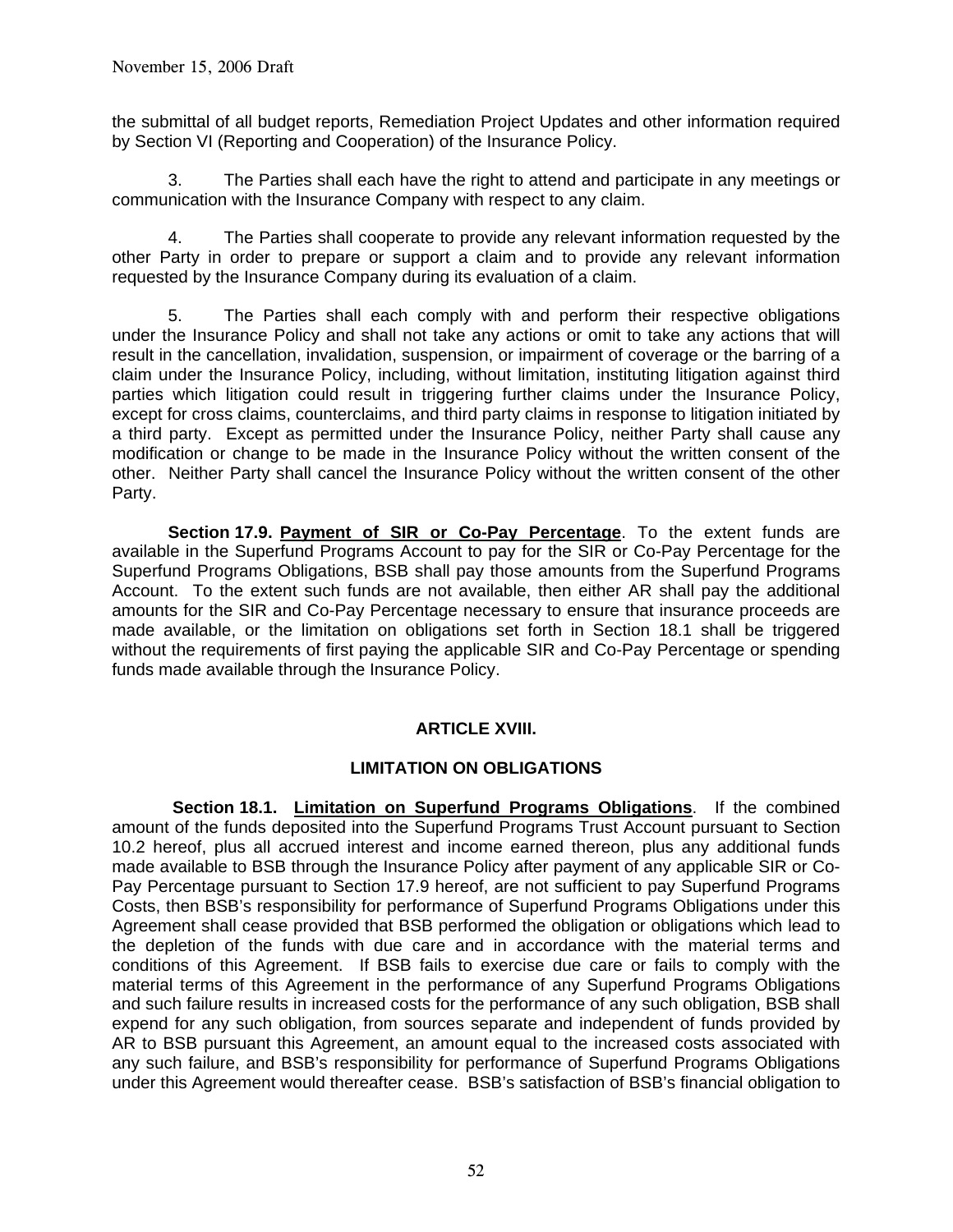pay such increased costs shall not limit any remedy that is otherwise available to AR pursuant to Article XX hereof.

**Section 18.2. Limitation on Multi-Pathway Programs Obligations**. If the amount of the funds deposited into the Multi-Pathway Program Trust Account, plus all accrued interest and income earned thereon, are not sufficient to pay Multi Pathway Program Costs, then BSB's responsibility for performance of Multi-Pathway Program Obligations under this Agreement shall cease provided that BSB performed the obligation or obligations which lead to the depletion of the funds with due care and in accordance with the material terms and conditions of this Agreement. If BSB fails to exercise due care or fails to comply with the material terms of this Agreement in the performance of any Multi-Pathway Obligations and such failure results in increased costs for the performance of any such obligation, BSB shall expend for any such obligation, from sources separate and independent of funds provided by AR to BSB pursuant this Agreement, an amount equal to the increased costs associated with any such failure, and BSB's responsibility for performance of Multi-Pathway Obligations under this Agreement would thereafter cease. BSB's satisfaction of BSB's financial obligation to pay such increased costs shall not limit any remedy that is otherwise available to AR pursuant to Article XX hereof.

**Section 18.3. Limitation on Superfund Management Obligations**. If the five percent (5%) net discount rate used to calculate the total principal amount of the funds to be deposited into the Superfund Management Trust Account, as described in Section 18.4 hereof, proves to be inaccurate due to (i) the failure of the funds to accrue interest at the average rate of seven percent (7%) per annum over a period of 100 years, and/or (ii) an inflation rate that exceeds an average rate of two percent (2%) per annum over a period of 100 years, and, as a result, the amount of the funds deposited into the Superfund Management Account pursuant to Section 12.2 hereof, plus all accrued interest and income earned thereon, is not sufficient to pay Superfund Management Costs, then BSB's responsibility for performance of Superfund Management Obligations under this Agreement shall cease provided that BSB performed the obligation or obligations which lead to the depletion of the funds with due care and in accordance with the material terms and conditions of this Agreement. If BSB fails to exercise due care or fails to comply with the material terms of this Agreement in the performance of any Superfund Management Obligations and such failure results in increased costs for the performance of any such obligation, BSB shall expend for any such obligation, from sources separate and independent of funds provided by AR to BSB pursuant this Agreement, an amount equal to the increased costs associated with any such failure, and BSB's responsibility for performance of Superfund Management Obligations under this Agreement would thereafter cease. BSB's satisfaction of BSB's financial obligation to pay such increased costs shall not limit any remedy that is otherwise available to AR pursuant to Article XX hereof.

 **Section 18.4. Exercise of Due Care**. The total principal amounts of the funds to be deposited into the Superfund Programs Trust Account, the Multi-Pathway Program Account and Superfund Management Account were calculated using a net discount rate of five percent (5%) per annum. The net discount rate of five percent (5%) was based on the following assumptions: (i) such funds will earn interest at the average rate of seven percent (7%) per annum over a period of 100 years, and (ii) such funds will be subject to inflation at the average rate of two percent (2%) per annum over a period of 100 years. Neither (i) the failure of the funds to accrue interest at the average rate of seven percent (7%) per annum over a period of 100 years, or (ii) an inflation rate that exceeds an average rate of two percent (2%) per annum over a period of 100 years shall constitute a failure by BSB to exercise due care or failure to comply with the material terms of this Agreement pursuant to Sections 18.1, 18.2 or 18.3 hereof.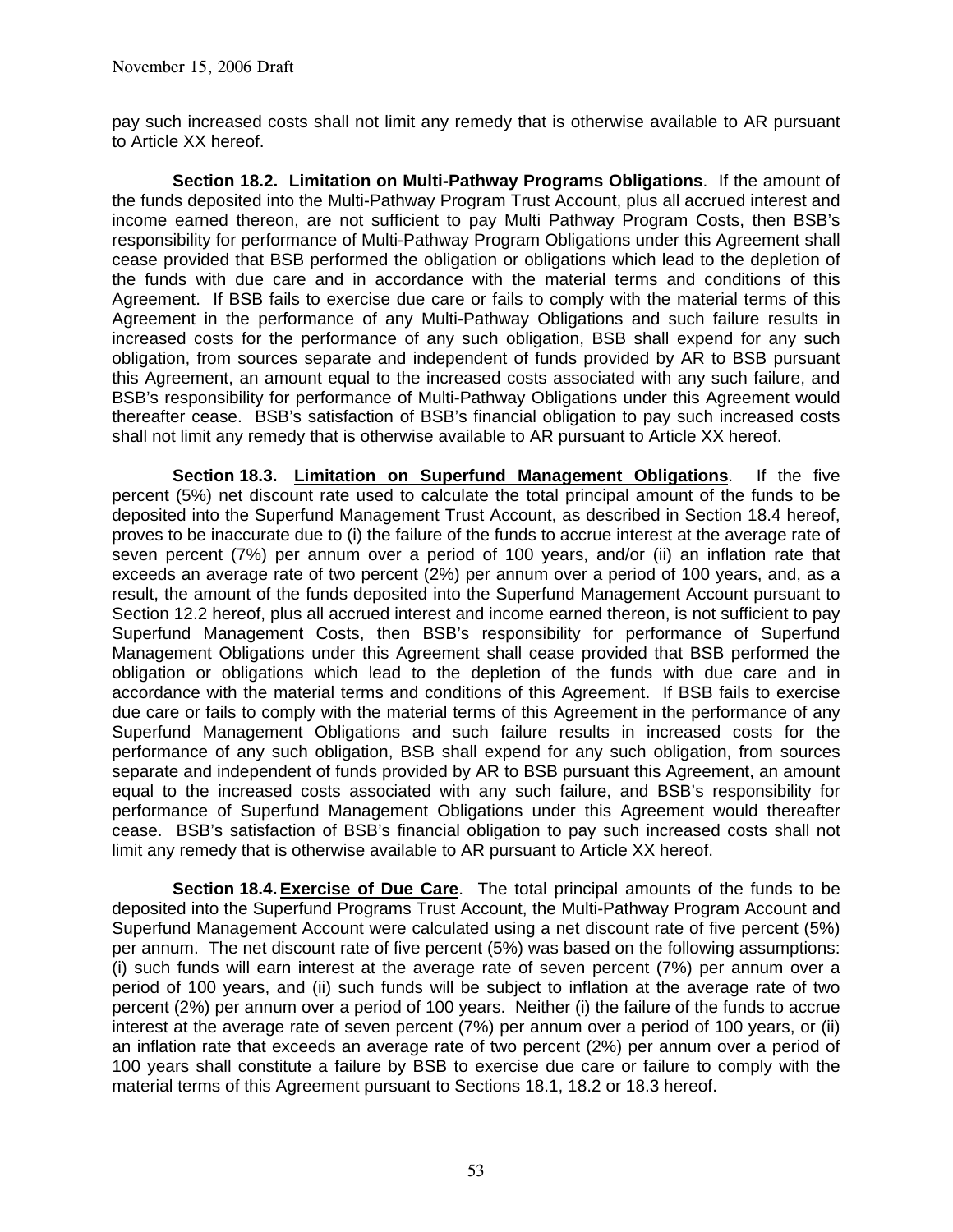**Section 18.5. Failure to Exercise Due Care**. In the event that AR asserts a claim that BSB has failed to exercise due care in performing any of its obligations or to comply with the material terms of this Agreement pursuant to Sections 18.1, 18.2 or 18.3 hereof, BSB shall have the right to invoke mediation and if necessary, arbitration pursuant to Sections 20.9 and 20.10 hereof.

**Section 18.6. Limitation of Assertion of Failure to Exercise Due Care**. AR shall not assert any claim that BSB failed to exercise due care in performing its obligations or to comply with the material terms of this Agreement pursuant to Sections 18.1, 18.2 or 18.3 hereof more than two (2) years following AR's discovery of the event giving rise to the alleged failure to exercise due care. For purposes of this Section 18.6, the term "discovery" shall mean the date on which AR knew or through the exercise of reasonable diligence should have known of the event.

**Section 18.7. Coordination of Obligations**. In the event the Parties determine that BSB may be released from the Superfund Programs Obligations pursuant to Section 18.1 hereof, the Parties shall promptly meet and confer to determine if AR will provide additional funds to the Superfund Programs Trust Account. If AR elects not to provide additional funds to the Superfund Programs Trust Account, the Parties shall establish schedules for the transition of the Superfund Programs Obligations from BSB to AR and shall confer with respect to all such other matters and issues which may be appropriate under the circumstance. If AR elects not to provide additional funds to the Superfund Programs Trust Account, all funds remaining in the Superfund Programs Trust Account and in the Groundwater Treatment System Capital Repair and Replacement Account, including all accrued interest and income earned thereon, following the transition of the Superfund Programs Obligations from BSB to AR shall be returned to AR or, at the option of AR, be available solely to AR or its designee to perform Response Actions and/or Operation and Maintenance Activities within the BPSOU, at the option of AR. In the event the Parties determine that BSB may be released from the Multi-Pathway Program Obligations pursuant to Section 18.2 hereof, the Parties shall promptly meet and confer to determine if AR will provide additional funds to the Multi-Pathway Program Trust Account. If AR elects not to provide additional funds to the Multi-Pathway Program Trust Account, the Parties shall establish schedules for the transition of the Multi-Pathway Program Obligations from BSB to AR and shall confer with respect to all such other matters and issues which may be appropriate under the circumstance. If AR elects not to provide additional funds to the Multi-Pathway Program Trust Account, all funds remaining in the Multi-Pathway Program Trust Account, including all accrued interest and income earned thereon, following the transition of the Multi-Pathway Program Obligations from BSB to AR shall be returned to AR or, at the option of AR, be available solely to AR or its designee to perform Response Actions and/or Operation and Maintenance Activities within the BPSOU, at the option of AR. In the event the Parties determine that BSB may be released from the Superfund Management Obligations pursuant to Section 18.3 hereof, the Parties shall promptly meet and confer to determine if AR will provide additional funds to the Superfund Management Trust Account. If AR elects not to provide additional funds to the Superfund Management Trust Account, the Parties shall establish procedures for the transition of responsibilities for Superfund Management Obligations as appropriate under the terms of the Consent Decree.

**Section 18.8. General Limitation on Obligations**. Except as specifically provided in Sections 4.5, 4.6, 4.7, 5.4, 7.3 and 8.2, nothing in this Agreement shall be construed to obligate BSB to perform any actions outside of the BPSOU or to otherwise assume any responsibilities for wastes or properties located outside the BPSOU.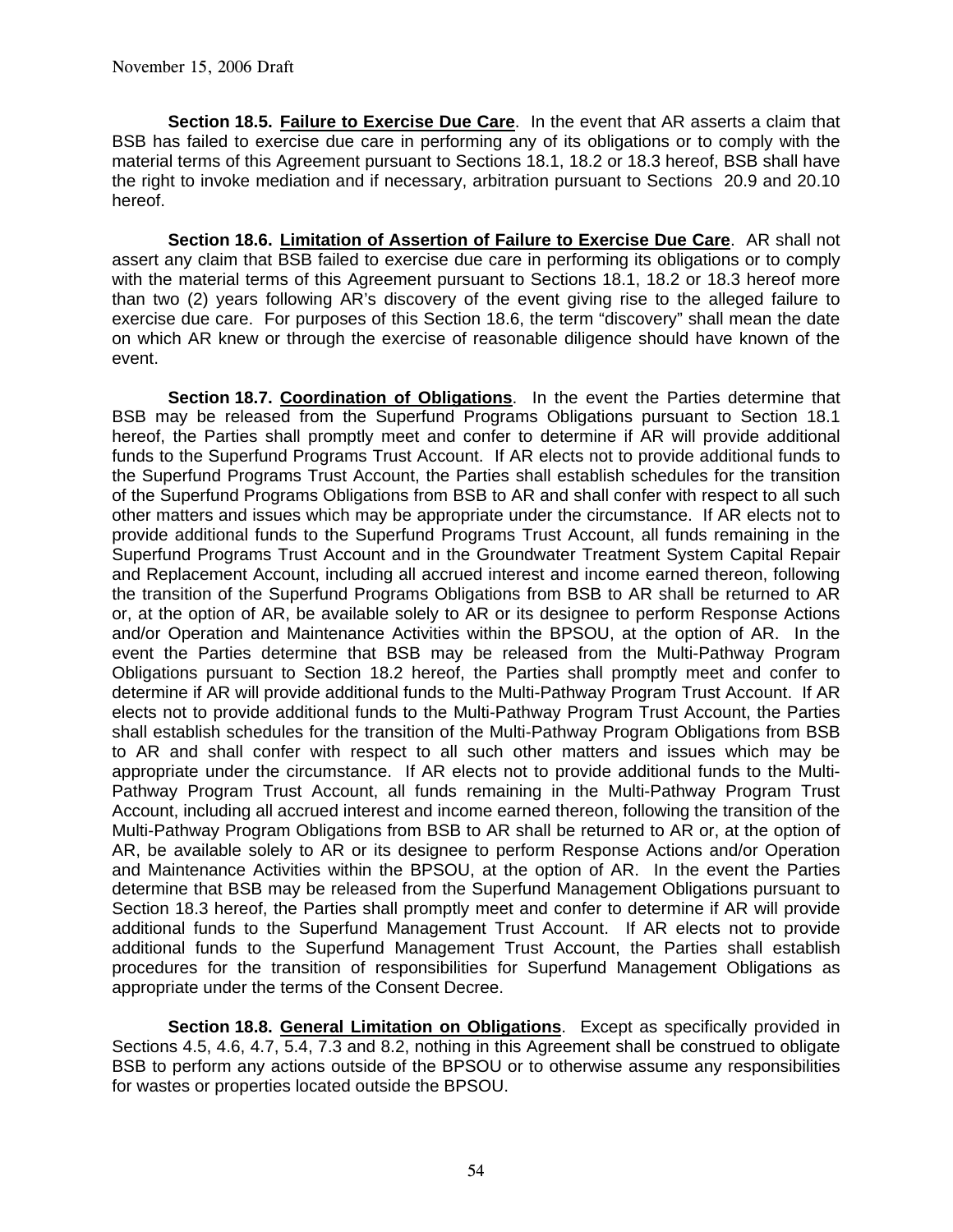#### **ARTICLE XIX.**

#### **RELEASES AND COVENANTS NOT TO SUE AND DISCHARGE OF HISTORIC PRESERVATION OBLIGATIONS**

**Section 19.1. Release and Covenant Not to Sue of BSB**. Subject to BSB's rights and remedies and to otherwise proceed in accordance with Article XX hereof and BSB's reservation of rights set forth in this Section 19.1, for and in consideration of the mutual covenants and promises contained herein, BSB agrees to unconditionally, fully and forever release and discharge, and covenant not to sue AR and AR's shareholders, directors, officers, employees, attorneys, affiliates, parents and agents from and for any and all known or unknown, present and future, claims, demands, losses, damages (including, without limitation, compensatory damages, attorneys' fees, costs and punitive damages) and any and all actions and rights of action of any kind or nature arising out of or relating to: (i) Environmental Conditions within the BPSOU as of the Effective Date; and (ii) all matters addressed in this Agreement. Nothing in this Section 19.1 shall release, or discharge AR or its contractors, from any claims, demands, losses, damages (including, without limitation, compensatory damages, attorneys' fees, costs and punitive damages) or any actions or rights of action of any kind or nature which may arise after the Effective Date as a result of (i) the negligent performance by AR or its contractors of any of AR's duties or obligations under this Agreement; (ii) any exacerbation of any Environmental Conditions within the BPSOU by AR or its contractors; (iii) any act or omission by AR or its contractors which destroys, damages, or impairs any final remedy selected by EPA for the BPSOU; or (iv) costs associated with the treatment of storm water within the BPSOU or, except as other wise expressly provided in Section 5.2 hereof with respect to the Superfund Storm Water Structures, or costs associated with the implementation of Best Management Practices within the BPSOU.

**Section 19.2. Release and Covenant Not to Sue of AR**. Subject to AR's rights and remedies and to otherwise proceed in accordance with Article XX hereof and AR's reservation of rights set forth in this Section 19.2, for and in consideration of the mutual covenants and promises contained herein, AR agrees to unconditionally, fully and forever release and discharge, and covenant not to sue BSB from and for any and all known or unknown, present and future, claims, demands, losses, damages (including, without limitation, compensatory damages, attorneys' fees, costs and punitive damages) and any and all actions and rights of action of any kind or nature arising out of or relating to: (i) Environmental Conditions within the BPSOU as of the Effective Date; and (ii) all matters addressed in this Agreement. Nothing in this Section 19.2 shall release, or discharge BSB or its contractors, from any claims, demands, losses, damages (including, without limitation, compensatory damages, attorneys' fees, costs and punitive damages) or any actions or rights of action of any kind or nature which may arise after the Effective Date as a result of (i) the negligent performance by BSB of or its contractors of any of BSB's duties or obligations under this Agreement; (ii) any exacerbation of any Environmental Conditions within the BPSOU by BSB or its contractors; (iii) any act or omission by BSB or its contractors which destroys, damages, or impairs any final remedy selected by EPA for the BPSOU; or (iv) costs associated with the treatment of storm water within the BPSOU or, except as other wise expressly provided in Section 5.2 hereof with respect to the Superfund Storm Water Structures, or costs associated with the implementation of Best Management Practices within the BPSOU.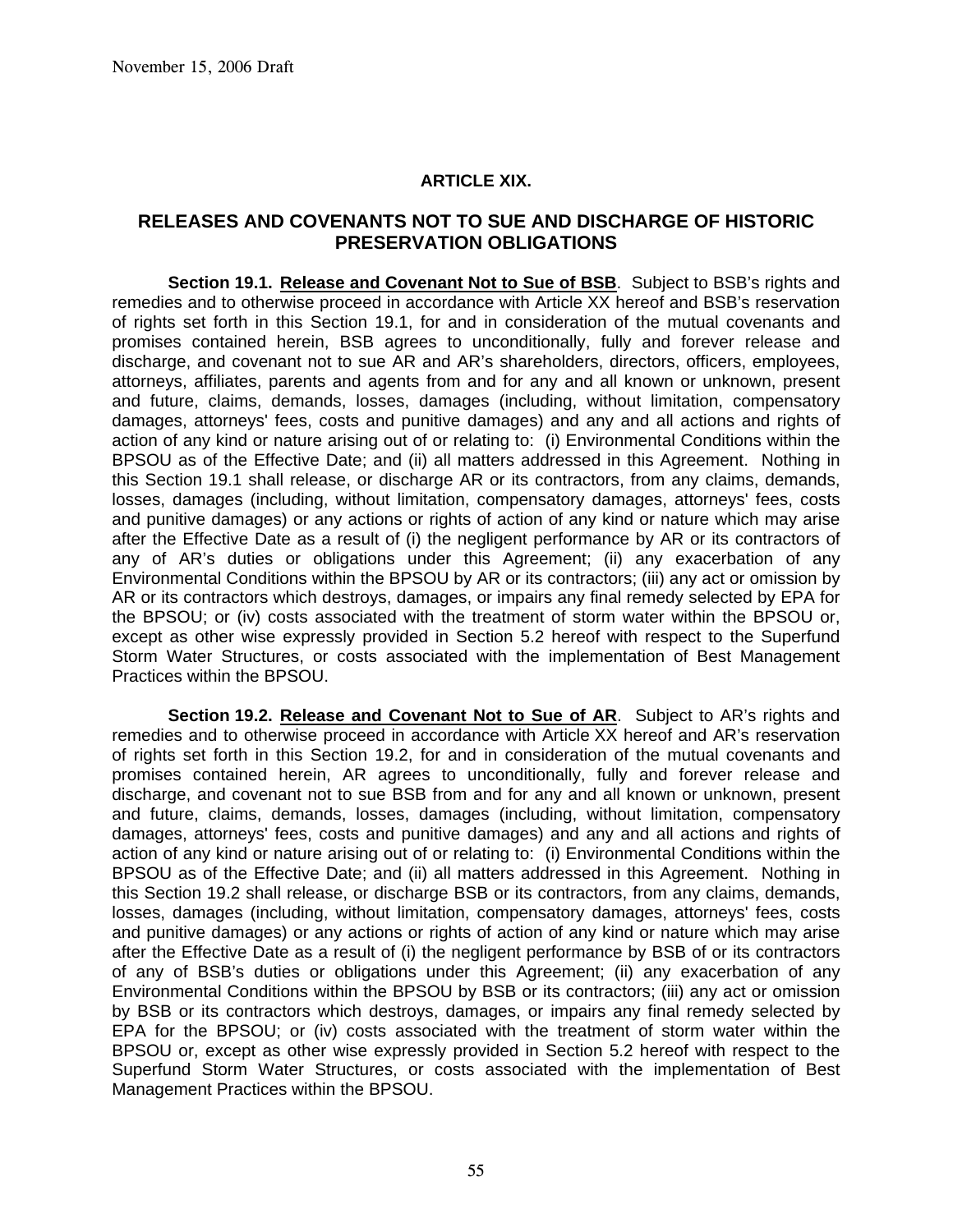**Section 19.3. Discharge of AR's Historic Preservation Obligations**. BSB hereby acknowledges and agrees that, subject only to AR's performance of its duties and obligations under Sections 3.1, 3.2 and 4.1 hereof, AR will have completed all on-site mitigation, off-site mitigation and other obligations of AR to BSB for the NPL Sites that may arise under Section 106 of the National Historic Preservation Act, 16 U.S.C. § 470(f), the Upper Clark Fork River Basin Historic Preservation Plan and the Second Programmatic Agreement and BSB will, by written instrument, fully and forever discharge and release AR from any past, present and future claims for such obligations. Following AR's performance of its duties and obligations under Sections 3.1, 3.2 and 4.1 hereof, the Parties shall jointly and promptly seek written acknowledgement and concurrence from the other signatories to the Second Programmatic Agreement that the obligations referenced in this Section 19.3 have been fully and forever discharged and satisfied. Such written acknowledgement and concurrence shall be obtained through execution of an appropriate amendment to the Second Programmatic Agreement executed by all of the signatories to the Second Programmatic Agreement.

# **ARTICLE XX.**

# **EVENTS OF DEFAULT AND REMEDIES**

 **Section 20.1**. **Events of Default Defined**. The following shall be "events of default" under this Agreement and the terms "events of default" and "default" shall mean, whenever they are used in this Agreement, any one or more of the following events:

 1. Failure by AR to perform any material duty or obligation under this Agreement for a period of thirty (30) days after written notice specifying such failure and requesting that it be remedied has been given to AR by BSB, unless BSB shall agree in writing to an extension of time prior to its expiration; provided, however, if the failure stated in the notice cannot be corrected within the applicable period, such cure period shall be extended if corrective action is instituted by AR within the thirty (30) day period and diligently pursued until the default is corrected.

 2. Failure by BSB to perform any material duty or obligation under this Agreement for a period of thirty (30) days after written notice specifying such failure and requesting that it be remedied has been given to BSB by AR, unless AR shall agree in writing to an extension of such time prior to its expiration; provided, however, if the failure stated in the notice cannot be corrected within the applicable period, such cure period shall be extended if corrective action is instituted by BSB within the thirty (30) day period and diligently pursued until the default is corrected.

 3. The provisions of this Article are subject to the following limitation: if by reason of Force Majeure a Party is unable in whole or in part to carry out its material duties or obligations under this Agreement, such Party shall not be deemed in default during the continuance of such inability; provided that (i) such Party's inability to perform is of no greater scope and of no greater duration than is required by the Force Majeure, (ii) such Party uses its best efforts to remedy its inability to carry out all or any part of its obligations and keeps the other Party fully informed as to such efforts, and (iii) the Force Majeure was not caused or aggravated by any negligent or intentional acts, errors or omissions of such Party or any failure by such Party to comply with any Applicable Laws.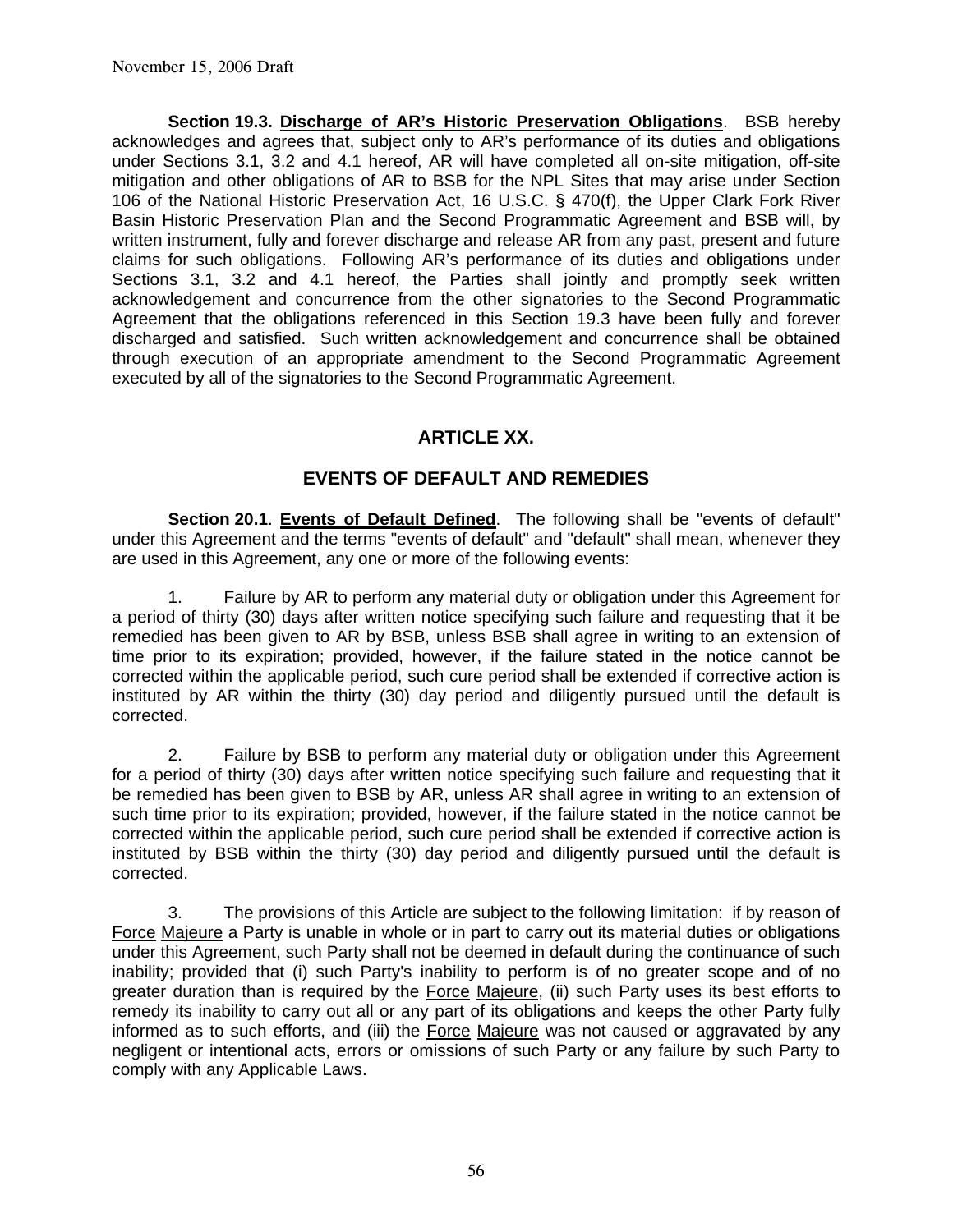**Section 20.2**. **BSB Remedies on Default**. Whenever BSB provides notice under Section 20.1.1 hereof that any default or event of default has happened, BSB, at its election, shall have the right to proceed with mediation and, if necessary, arbitration in accordance with Sections 20.9 and 20.10 hereof. BSB shall provide AR with written notice of any election made by BSB pursuant to this Section 20.2.

**Section 20.3**. **AR Remedies on Default**. Whenever AR provides notice under Section 20.1.2 hereof that any default or event of default has happened, AR, at its election, shall have the right to remedy the default in accordance with Section 20.7 hereof or the right to proceed with mediation and, if necessary, arbitration in accordance with Sections 20.9 and 20.10 hereof. AR shall provide BSB with written notice of any election made by AR pursuant to this Section 20.3.

**Section 20.4**. **Delay; Notice**. No delay or omission to exercise any right or power accruing upon any default shall impair any such right or power or shall be construed to be a waiver thereof, but any such right and power may be exercised from time to time and as often as may be deemed expedient. In order to entitle any Party to exercise any remedy reserved to it in this Agreement it shall not be necessary to give any notice, other than such notice as may be required in this Agreement or by law.

**Section 20.5**. **Agreement To Pay Fees and Expenses**. In the event either Party to this Agreement should default under any of the provisions hereof and the non-defaulting Party should employ attorneys, experts, or other professionals or incur other expenses for the collection of moneys or the enforcement or performance or observance of any obligation or agreement on the part of the defaulting Party herein contained, the defaulting Party agrees that it will on demand therefore pay, after the Parties have exercised their dispute resolution options under this Article XX, to the non-defaulting Party the reasonable fees of such attorneys, experts, or other professionals and such other costs and expenses reasonably so incurred by the nondefaulting Party. Except as otherwise provided in Section 20.7 hereof, the Parties may not draw upon any of the trust accounts established pursuant to this Agreement to pay any such fees of such attorneys, experts, or other professionals or any such other costs and expenses.

**Section 20.6**. **No Additional Waiver Implied by One Waiver**. In the event any default is waived by a Party, such waiver shall be limited to the particular default so waived and shall not be deemed to waive any other default hereunder.

**Section 20.7. AR Option to Remedy Default**. In the event of a default by BSB under Section 20.1.2 hereof, AR shall have the right, but not the obligation, to take such actions and incur such costs, expenses and fees (including attorneys' fees, expert fees and other professional fees) as may be necessary to remedy such default. In the event AR exercises its right to remedy a default pursuant to this Section 20.7, AR shall submit a demand to BSB for reimbursement of the full amount of all charges, expenses, fees (including attorneys' fees, expert fees and other professional fees) and other costs incurred by AR in remedying the default. The charges, expenses, fees and other costs reasonably incurred by AR to remedy a default shall accrue interest at the rate of 7% per annum from the date the charges, expenses, fees and other costs were incurred until paid. Within thirty (30) days of BSB's receipt of a demand pursuant to this Section 20.7, BSB shall either (i) pay AR the full amount of the demand, together with interest at the rate of 7% per annum from the date of AR's incurrence of such charges, expenses, fees and other costs or (ii) notify AR that BSB disputes the demand and wishes to submit the dispute to mediation and, if necessary, arbitration in accordance with the terms and conditions of Sections 20.9 and 20.10 hereof. If and to the extent that AR is the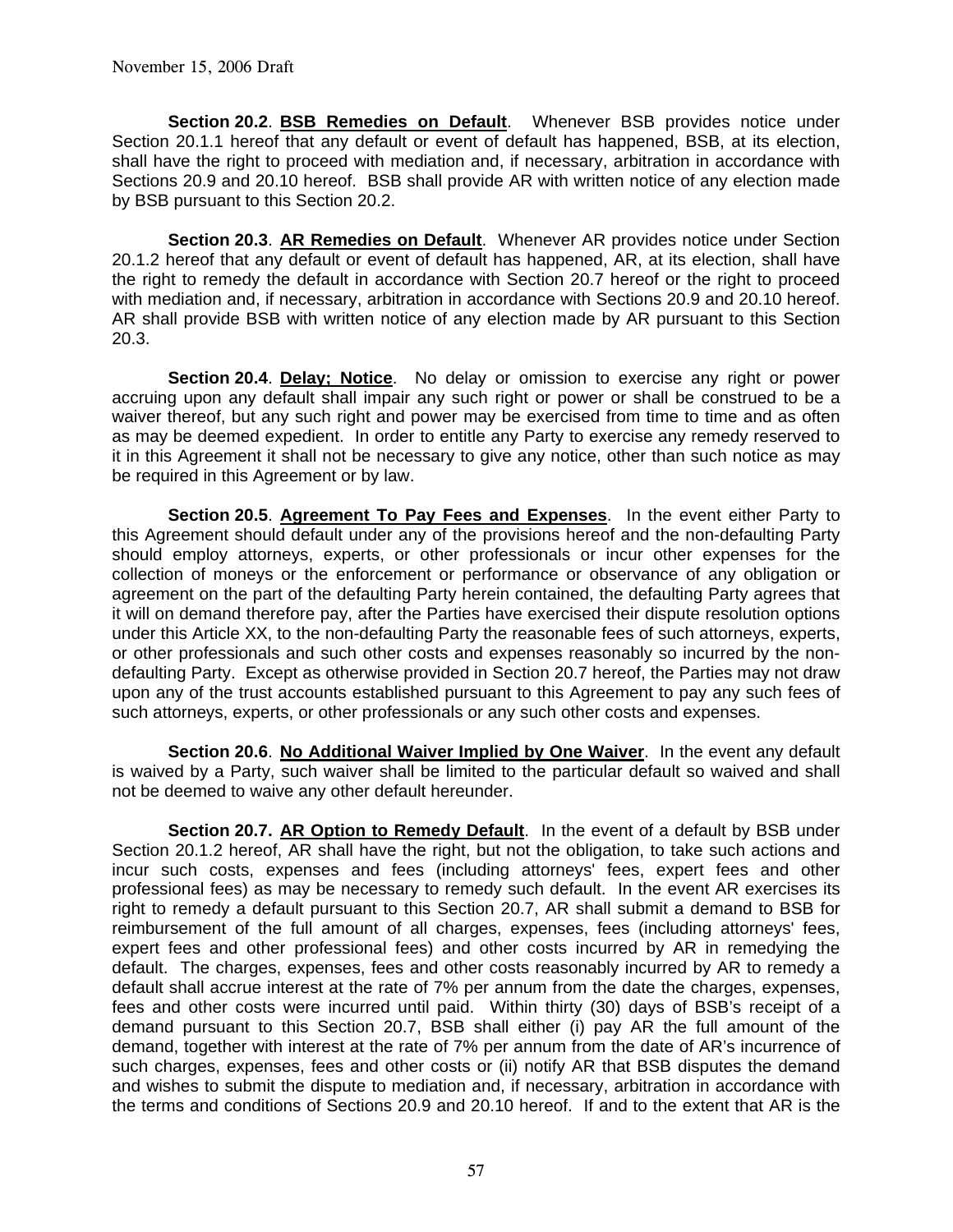prevailing party in any arbitration commenced pursuant to this Section 20.7, BSB shall be obligated to repay AR the total amount awarded by the arbitrator, on demand, together with interest at the rate of 7% per annum from the date of AR's incurrence of the charges, expenses, fees and other costs awarded. In the event BSB fails to repay AR, on demand, AR shall have the right to withdraw the full amount owed by BSB from the Superfund Programs Trust Account to the extent the actions relate to duties and obligations that are funded by the Superfund Programs Account. AR's right to take actions and secure repayment pursuant to this Section 20.7 shall be in addition to, and not in any way in lieu of, any other right of AR under this Agreement, including AR's right to terminate this Agreement in accordance with Section 20.11 hereof and AR's right to proceed with mediation and, if necessary, arbitration in accordance with Sections 20.9 and 20.10 hereof.

**Section 20.8. Emergency Response Actions.** In the event any action or occurrence related to or arising out of any Superfund Programs Obligations causes or threatens to cause a Release of Mine Waste that may result in a violation of the Consent Decree, AR and/or BSB shall immediately take appropriate Emergency Response Actions and shall use its best efforts to provide twenty four (24) hours advance notice of such actions to the other Party and to EPA and the State, as may be required under the Consent Decree. Either Party may respond and perform Emergency Response Actions for any action or occurrence under this Section 20.8 whether or not such action or occurrence arises from an obligation for which that Party is responsible under this Agreement. The charges, expenses, fees and other costs reasonably incurred by a Party to perform Emergency Response Actions shall be recoverable by the Party from the Superfund Programs Trust Account in accordance with the Superfund Programs Trust Agreement and this Section 20.8.

**Section 20.9. Mediation.** In the event either Party elects to proceed with mediation and, if necessary, arbitration pursuant to Sections 20.2 or 19.3 hereof, or in the event BSB elects to proceed with mediation and, if necessary, arbitration pursuant to Section 20.7 hereof, then, within thirty (30) days of the effective date of any notice provided pursuant to Sections 20.2, 20.3 or 20.7 hereof, each of the Parties shall designate a senior-level representative, who shall collectively endeavor in good faith to resolve the default on a reasonable basis. Upon agreement of the Parties, a mediator with expertise in the matter in default may be selected to assist in this process. The costs and fees of the mediator shall be shared equally by the Parties. In the event a default is not resolved within sixty (60) days (or such longer time as may be agreed to by the Parties) after the effective date of any notice provided pursuant to Sections 20.2 or 20.3 hereof, or in the event a dispute is not resolved within sixty (60) days (or such longer time as may be agreed to by the Parties) after the effective date of any notice of intent to proceed with mediation and, if necessary, arbitration provided pursuant to Sections 20.7 hereof, the Parties shall have the exclusive right to proceed with arbitration pursuant to Section 20.10 hereof.

**Section 20.10. Arbitration Procedures and Choice of Law**. Defaults not resolved by the Parties in accordance with the mediation provisions of Section 20.9 hereof will be finally resolved by arbitration pursuant to the following terms:

1. The Party initiating the arbitration shall give written notice to the other Party.

 2. The arbitration shall be conducted before a single arbitrator who shall be an individual possessing substantial professional experience in the subject matter of the dispute and, unless otherwise agreed by the Parties, shall be a lawyer licensed to practice in the State of Montana.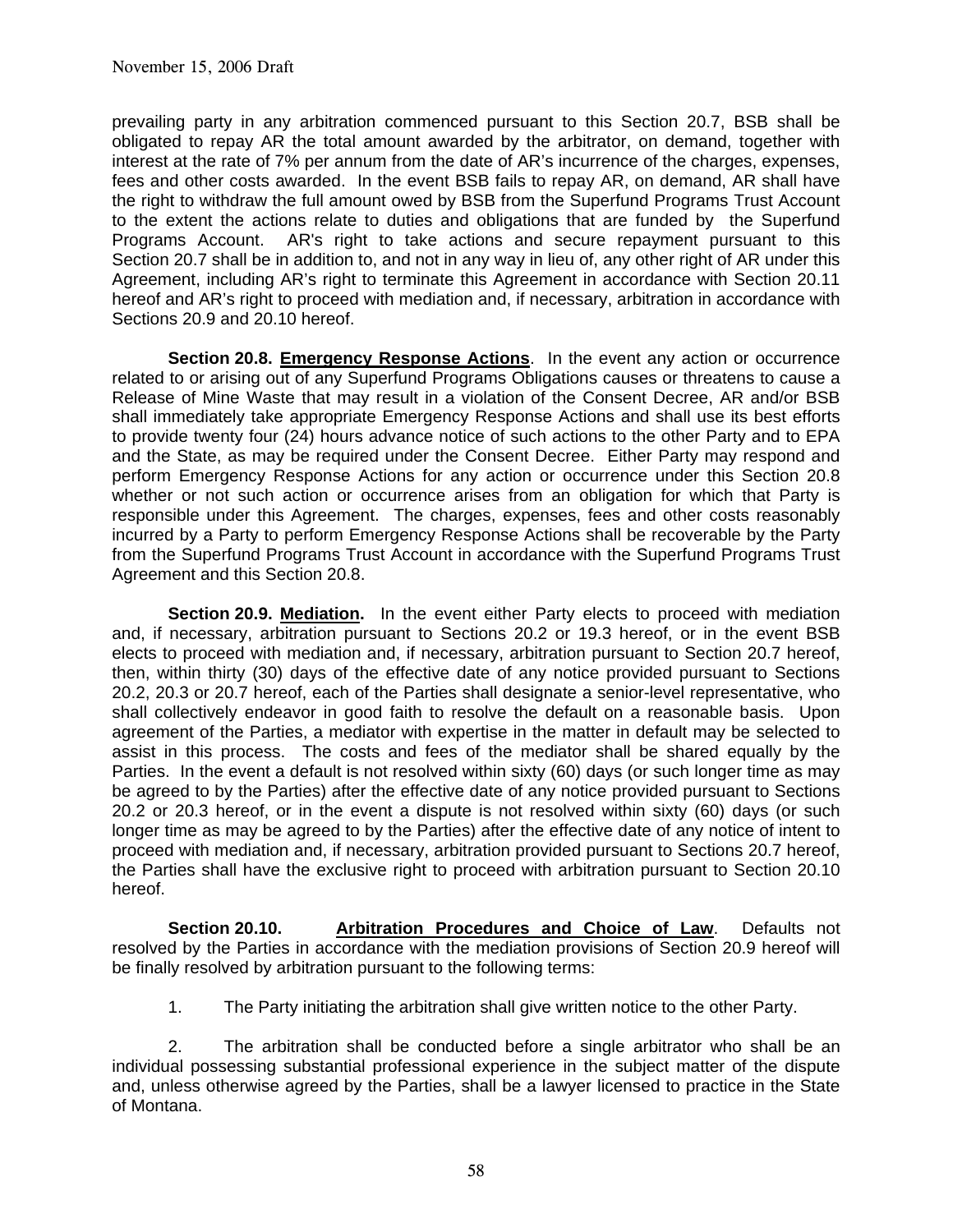3. If the Parties can agree, the arbitrator shall be selected by the consent of the Parties. If the Parties cannot agree, then, within thirty (30) days after the notice initiating the arbitration, the Parties shall each nominate an individual who is qualified to serve as the arbitrator and the two individuals so nominated shall select a qualified individual to serve as the arbitrator.

 4. The Parties shall cooperate with the arbitrator to permit the scheduling of a hearing so as to complete any such arbitration within One hundred twenty (120) days of commencement, except if the arbitrator determines for good cause that a longer period is required. The Parties shall have no less than thirty (30) days' notice prior to the commencement of any hearing.

 5. No adjournment of any hearing shall exceed thirty (30) days in length, nor shall there be more than one (1) such adjournment without the written consent of the Parties.

 6. Except as otherwise provided in this Section 20.10, the arbitration shall be governed by the United States Arbitration Act, 9 U.S.C. 1-16, to the exclusion of any provision of State law inconsistent therewith, and judgment upon the award rendered by the single arbitrator may be entered by any court having jurisdiction thereof.

 7. The arbitrator shall apply the substantive law of the State of Montana exclusive of its conflict of law rules.

 8. Any award rendered by the single arbitrator shall contain specific findings of fact and conclusions of law on which the award is based and the Parties shall have the right to appeal all issues of law to any court having jurisdiction.

 9. In the event the occurrence or continuation of a default or event of default is disputed by a Party, the arbitrator is specifically authorized to resolve the dispute. Any decision of the arbitrator relating to the occurrence or non-occurrence of a default or event of default shall contain specific findings of fact and conclusions of law on which the decision is based and the Parties shall have the right to appeal all issues of law to any court having jurisdiction.

 10. The arbitrator is specifically authorized to grant appropriate relief as may be requested, explicitly including specific performance or orders to any Party to perform the Agreement. The Parties explicitly agree that the arbitrator may award specific performance of any kind or character not withstanding the fact that damages may accord complete relief, and the arbitrator may award both specific performance and damages in order to provide a Party with complete relief.

 11. The Parties agree that the prevailing Party in any dispute finally resolved by arbitration shall be entitled to an award of its reasonable legal fees and expenses incurred in the arbitration, including attorneys' fees, expert fees, other professional fees and fees of arbitration.

**Section 20.11. Termination of Agreement by AR**. Notwithstanding any other term or condition of this Agreement, AR, at its election, shall have the right to terminate this Agreement if: (i) the excavation or removal of any Mine Waste from within the MSD Corridor is required pursuant to the ROD; (ii) EPA or the State fail to incorporate the material terms and conditions of this Agreement into a Consent Decree as contemplated by Section 21.2 hereof; (iii) BSB does not assume the duties and obligations to perform Operation and Maintenance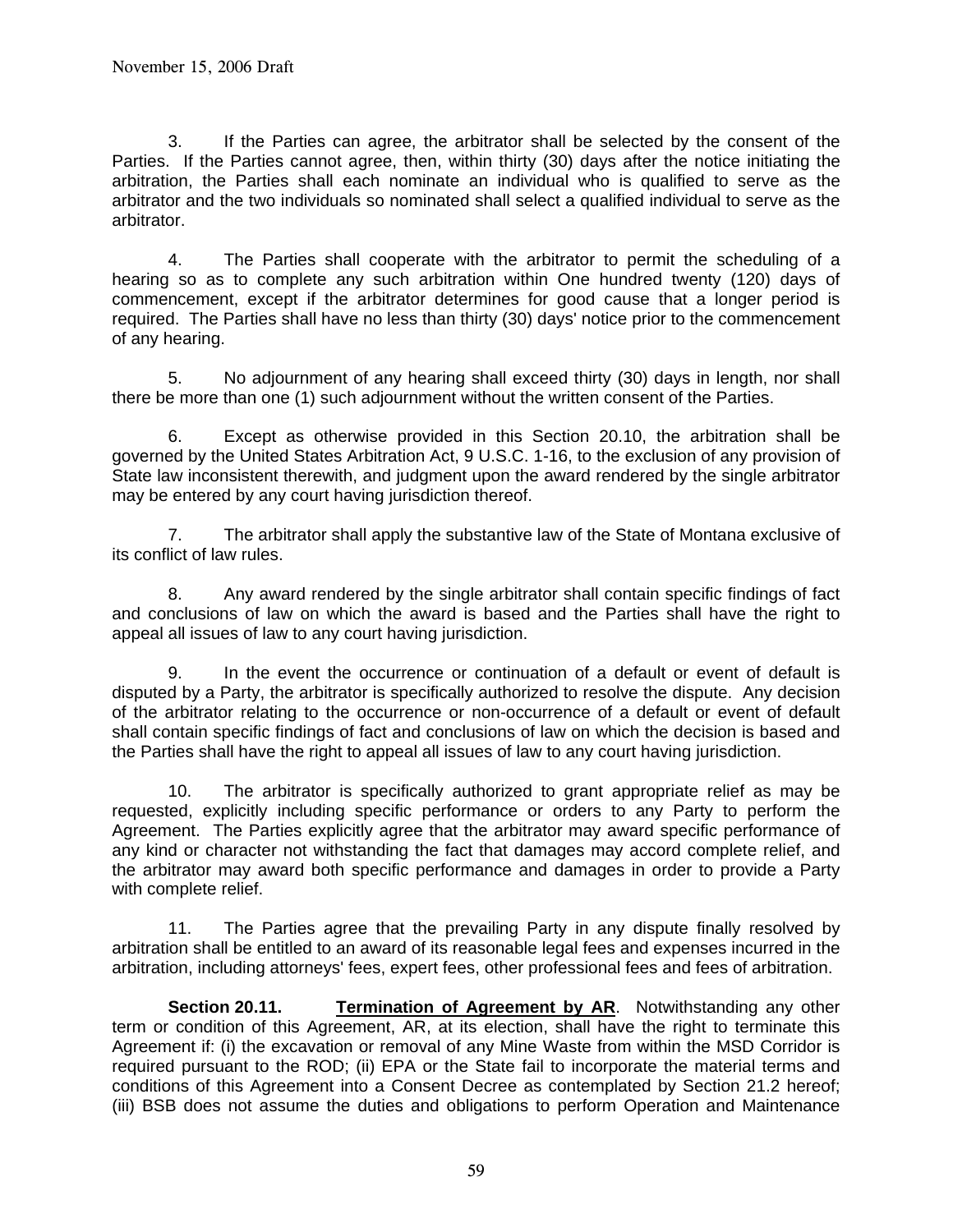Activities pursuant to Sections 4.2and/or 4.3 hereof for any reason by January 1, 2012 or five years after issuance of the ROD, whichever occurs later; or (iv) a Work Takeover occurs. AR shall provide BSB with written notice of any election made pursuant to this Section 20.11. Prior to AR's exercise of its rights pursuant to this Section 20.11, AR and BSB shall meet and confer. It is understood that during such meeting and conference, AR, in its sole discretion, may make proposals for the modification of this Agreement in lieu of the termination of this Agreement and that such proposals may include, without limitation, a proposal to reduce the amount of the funding provided by AR to BSB pursuant to Article XV hereof. In the event AR elects to terminate this Agreement following the meeting and conference, AR shall promptly notify BSB in writing. For purposes of this Section 20.11, EPA and the State shall be deemed to have failed to incorporate the material terms and conditions of this Agreement into a Consent Decree in the event that EPA or the State issue an unilateral administrative order relating to the BPSOU to AR and/or BSB. AR's written notice of termination because EPA or the State fails to incorporate the material terms of this Agreement into a Consent Decree shall be provided by AR to BSB within a reasonable time following either the termination of Consent Decree negotiations or the lodging of a Consent Decree, whichever occurs first.

**Section 20.12. Termination of Agreement by Non-Defaulting Party**. Subject to the terms and conditions set forth in this Section 20.12, if a default or event of default referred to in Sections 20.1.1 or 20.1.2 hereof shall have happened, the non-defaulting Party, at its election, shall have the right to terminate this Agreement. The non-defaulting Party shall provide the defaulting Party with written notice of any election made pursuant to this Section 20.12. In the event the occurrence of a default or event of default is disputed, the right of the non-defaulting Party to terminate this Agreement may be exercised only after a final decision of the arbitrator that contains specific findings of fact which confirm the occurrence of the default or event of default.

**Section 20.13. Return of Trust Funds**. If this Agreement is terminated by BSB pursuant to Sections 6.1 or 20.12 hereof or by AR pursuant to Sections 20.11 or 20.12 hereof, then, on the date of termination, all funds remaining in the Superfund Programs Trust Account, the Multi-Pathway Program Trust Account, the Superfund Management Trust Account, the Capital Purchase, Repair and Replacement Account, the Groundwater Treatment System Capital Repair and Replacement Account and the Capital Improvements Trust Account (if funded pursuant to Section 13.7 hereof), including all accrued interest and income earned thereon, and all funds deposited in the Redevelopment Trust Account pursuant to Section 15.2.3 hereof, including all accrued interest and income earned thereon, and all funds paid to BSB pursuant to Section 3.8 hereof shall be returned to AR or, at the option of AR, be available solely to AR or its designee to perform Response Actions and/or Operation and Maintenance Activities within the BPSOU, at the option of AR.

**Section 20.14. Failure to Reach Concurrence**.In the event the Parties are unable to reach concurrence with respect to any matter with respect to which concurrence of the Parties is required pursuant to this Agreement, the matter shall be submitted to mediation and, if necessary, arbitration in accordance with the terms and conditions of Sections 20.9 and 20.10 hereof.

#### **ARTICLE XXI.**

#### **MISCELLANEOUS PROVISIONS**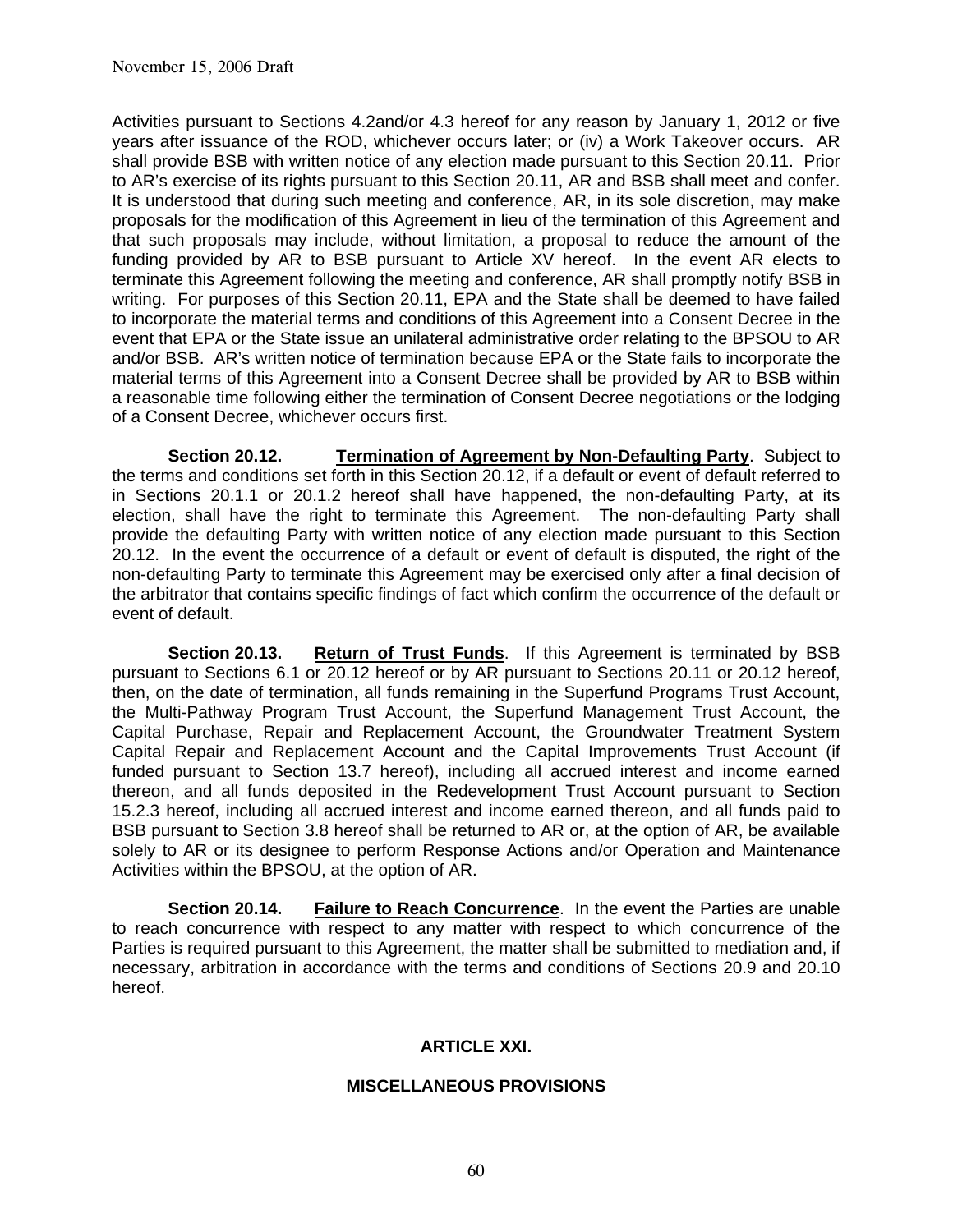**Section 21.1. Support of Anticipated Remedy**. No representative of BSB or AR will, on behalf of BSB or AR respectively, either support or advocate to the EPA or State any position that is materially different than the Parties' respective positions set forth in this Agreement, consistent with the following:

1. Where this Agreement states that the Parties anticipate that specified requirements will be required by EPA or required pursuant to the ROD or the Consent Decree, the Parties agree that those requirements are appropriate and agree to mutually advocate the adoption of those requirements in the ROD and the Consent Decree.

 2. With regard to the remedy for the MSD Corridor and the remedy for treatment of groundwater from the MSD and LAO areas, each Party shall respect the other Party's right to advocate their respective positions as set forth in Sections 3.5 and 4.1 hereof.

**Section 21.2. Incorporation of Agreement into Consent Decree**. Following execution of this Agreement and issuance of the ROD, the Parties shall seek to negotiate and each execute a judicially enforceable Consent Decree with EPA and the State which incorporates the material terms and conditions of this Agreement.

**Section 21.3. Submittals to EPA, other Governmental Entities and Insurance Company**. At the time either Party provides or submits any correspondence, report or other document relating to the Party's obligations under this Agreement to EPA, any other Governmental Entity or the Insurance Company, the Party shall provide a copy to the other Party at the addresses set forth in Section 21.5 hereof for the giving of written notice to AR.

**Section 21.4. Natural Resources Damages Settlement**. In the event AR enters into a settlement agreement with the State with respect to the State's pending claims against AR for alleged natural resources damages for Area One, AR shall use its best efforts to have the majority of any settlement funds paid by AR to the State earmarked for use in Butte-Silver Bow County. Nothing contained in this Section 21.4 shall obligate AR to enter into any settlement agreement with the State or, if any such settlement agreement is entered into, to pay any funds to the State as a term thereof.

**Section 21.5. Notices and Submissions**. Whenever, under the terms of this Agreement, written notice is required to be given or a report or other document is required to be sent by one Party to another or to EPA, it shall be directed to the individuals at the addresses specified below, unless those individuals or their successors give notice of a change to the Parties in writing. All notices, submissions, requests, demands for payment, instructions, or other documents to be given hereunder shall be in writing and shall be given by delivery in person, by electronic facsimile transmission, or other standard forms of written communications, by overnight courier or by registered or certified mail, postage prepaid, and shall be considered effective upon receipt, unless otherwise provided. Written notice as specified herein shall constitute complete satisfaction of any written notice requirement of the Agreement.

IF TO AR: Gavin Scally Atlantic Richfield Company 317 Anaconda Road Butte, Montana 59701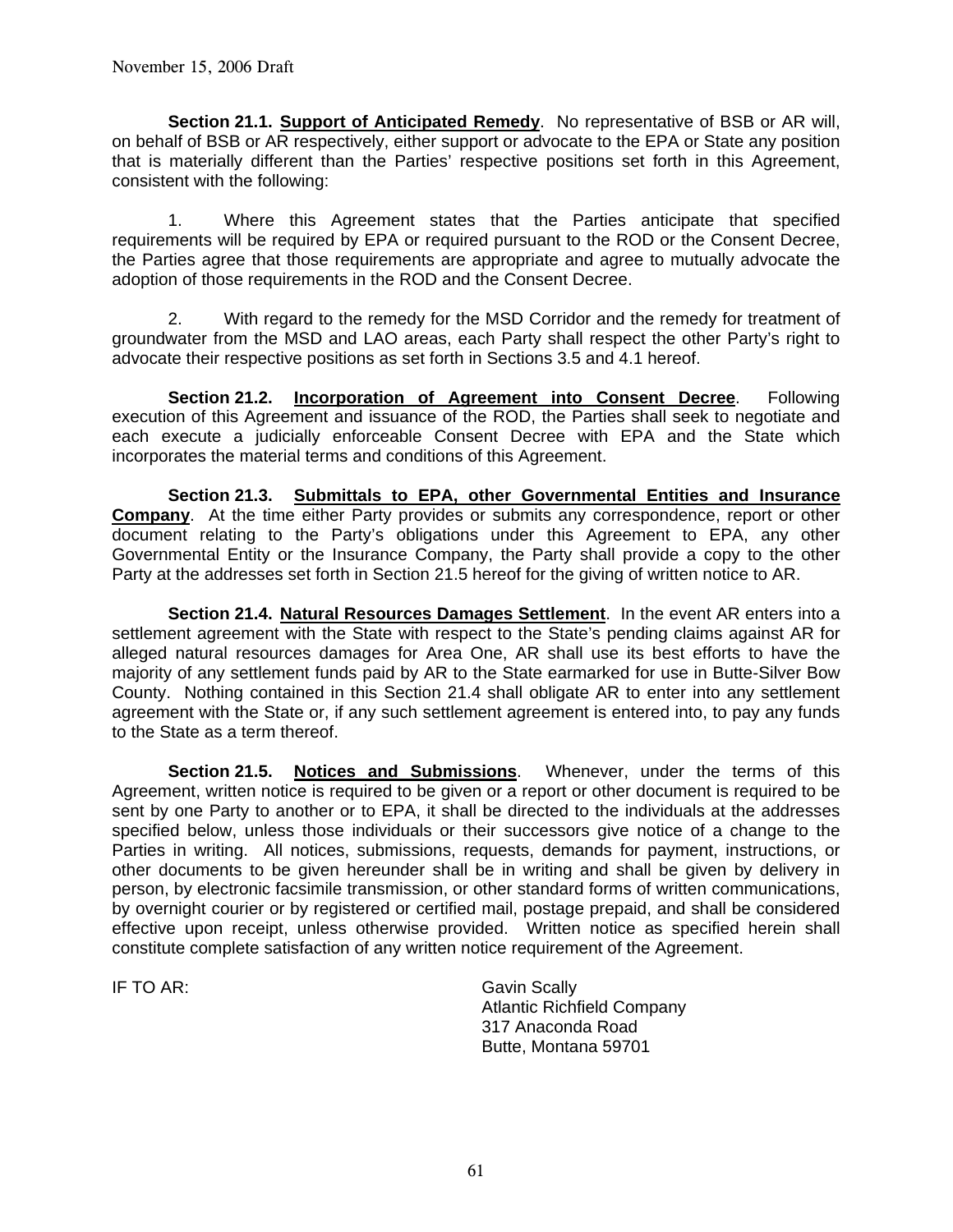| WITH A COPY TO:  |                                                                                                                        |
|------------------|------------------------------------------------------------------------------------------------------------------------|
| IF TO BSB:       | The City and County of<br><b>Butte-Silver Bow</b><br>155 West Granite<br>Butte, Montana 59701<br>Attn: Chief Executive |
| WITH A COPY TO:  |                                                                                                                        |
| IF TO EPA:       |                                                                                                                        |
| IF TO THE STATE: | Attention: Attention:                                                                                                  |
|                  | Attention:                                                                                                             |

Section 21.6. Captions. The titles or captions of the provisions of this Agreement are merely for convenience or reference and are not representations of matters included or excluded from such provisions.

**Section 21.7. Entire Agreement**. Except as otherwise provided in this Section 21.7 and this Agreement, this Agreement and all exhibits hereto shall constitute the entire Agreement and understanding between and among the Parties hereto with respect to the subject matter hereof and supersedes all prior agreements and understandings relating to such subject matter. The Parties expressly acknowledge and agree that, with regard to the subject matter of this Agreement and the transactions contemplated herein, (a) there are no oral agreements between the Parties and (b) this Agreement, including the recitals and all exhibits attached hereto, (i) embodies the final and complete agreement between the Parties, (ii) supersedes all prior and contemporaneous negotiations, offers, proposals, agreements, commitments, promises, acts, conduct, course of dealing, representations, statements, assurances and under-standings, whether oral or written, and (iii) may not be varied or contradicted by evidence of any such prior or contemporaneous matter or by evidence of any subsequent oral agreement of the Parties. The Parties further expressly acknowledge and agree that the following agreements do not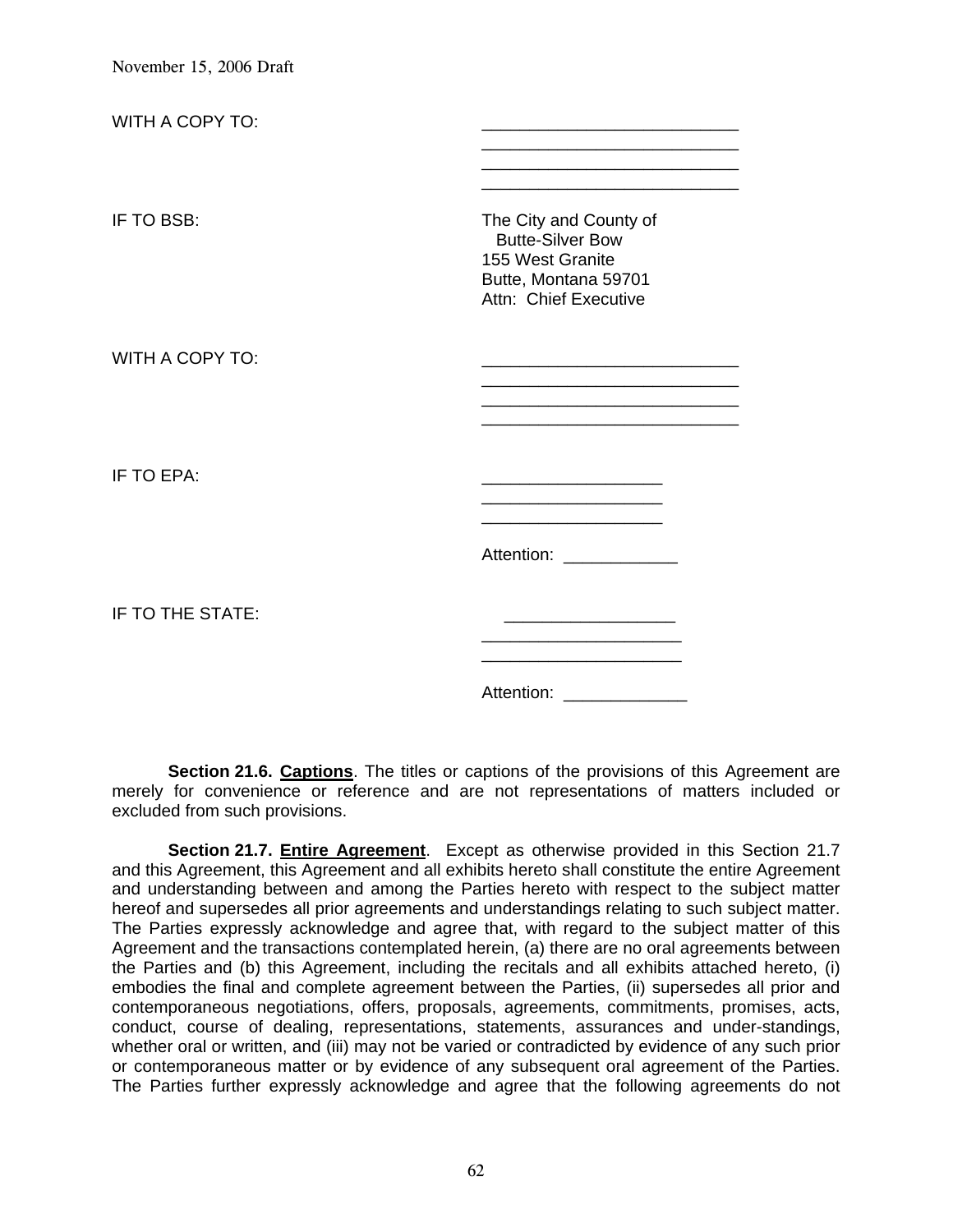relate to the subject matter of this Agreement, are not superseded by this Agreement and remain in full force and effect:

 1. That certain Water Service Agreement between BSB and AR dated as of November 26, 1996, as amended by the Parties;

 2. That certain Horseshoe Bend Pipeline Easement Agreement dated as of June 10, 2005 between BSB, AR and Montana Resources, a Montana limited liability partnership;

 3. That certain MSD Improvements Agreement dated as of June 10, 2005 between BSB and AR (provided, however, the obligations to perform monitoring, operation, maintenance, repair, replacement and supplementation of the MSD Improvements pursuant to the MSD Improvements Agreement shall be superseded by the obligations to perform Response Actions and Operation and Maintenance Activities pursuant to Article IV of this Agreement); and

 4. That certain Agreement dated as of August 30, 1999 between BSB and AERL, as amended by the Parties ("Copper Mountain Sports Complex Agreement").

**Section 21.8. Further Assurances**. In addition to the acts and deeds recited herein and contemplated to be performed, executed and/or delivered by the Parties, the Parties shall perform, execute and/or deliver or cause to be performed, executed and/or delivered any and all other acts or deeds necessary to complete the work and/or the transactions contemplated herein.

**Section 21.9. Negation of Agency Relationship**. This Agreement shall not be construed to create, either expressly or by implication, the relationship of agency or partnership between the Parties. Neither Party (including such Party's agents, employees or contractors) is authorized to act on behalf of the other Party in any manner relating to the subject matter of this Agreement. Neither Party shall be liable for the acts, errors or omissions of the officers, agents, employees or contractors of the other Party entered into, committed or performed with respect to or in the performance of this Agreement.

**Section 21.10. Exhibits**. All Exhibits attached to this Agreement are hereby incorporated into and made part of this Agreement. If the description set forth in the body of this Agreement of the terms and conditions of any document conflicts with the provisions of the actual document attached as an exhibit, the provisions of this Agreement shall control.

**Section 21.11. No Admission of Liability**. The Parties that have entered into this Agreement do not admit any liability arising out of the transactions or occurrences, or any Environmental Conditions whatsoever, relating to the Site or as set forth in this Agreement, exhibits, index or any other record documents attached hereto or incorporated by reference; nor do the Parties acknowledge that the Release or threatened Release of Hazardous Materials at or from the Site constitutes an imminent and substantial endangerment to the public health or welfare or the environment. The Parties do not admit and retain the right to dispute and contest any of the factual or legal statements made in any pleadings or other documents prepared or filed in connection with the NPL Sites including, without limitation, the ROD. This Agreement, any factual or legal statements made in this Agreement, and the resulting obligations of the Parties shall not be admissible in any judicial or administrative proceeding against any of the Parties, over their objection, as evidence of liability or as an admission of any factual or legal statements made herein, but it shall be admissible in an action to enforce this Agreement. This Agreement shall not be admissible in any judicial or administrative proceeding brought by or on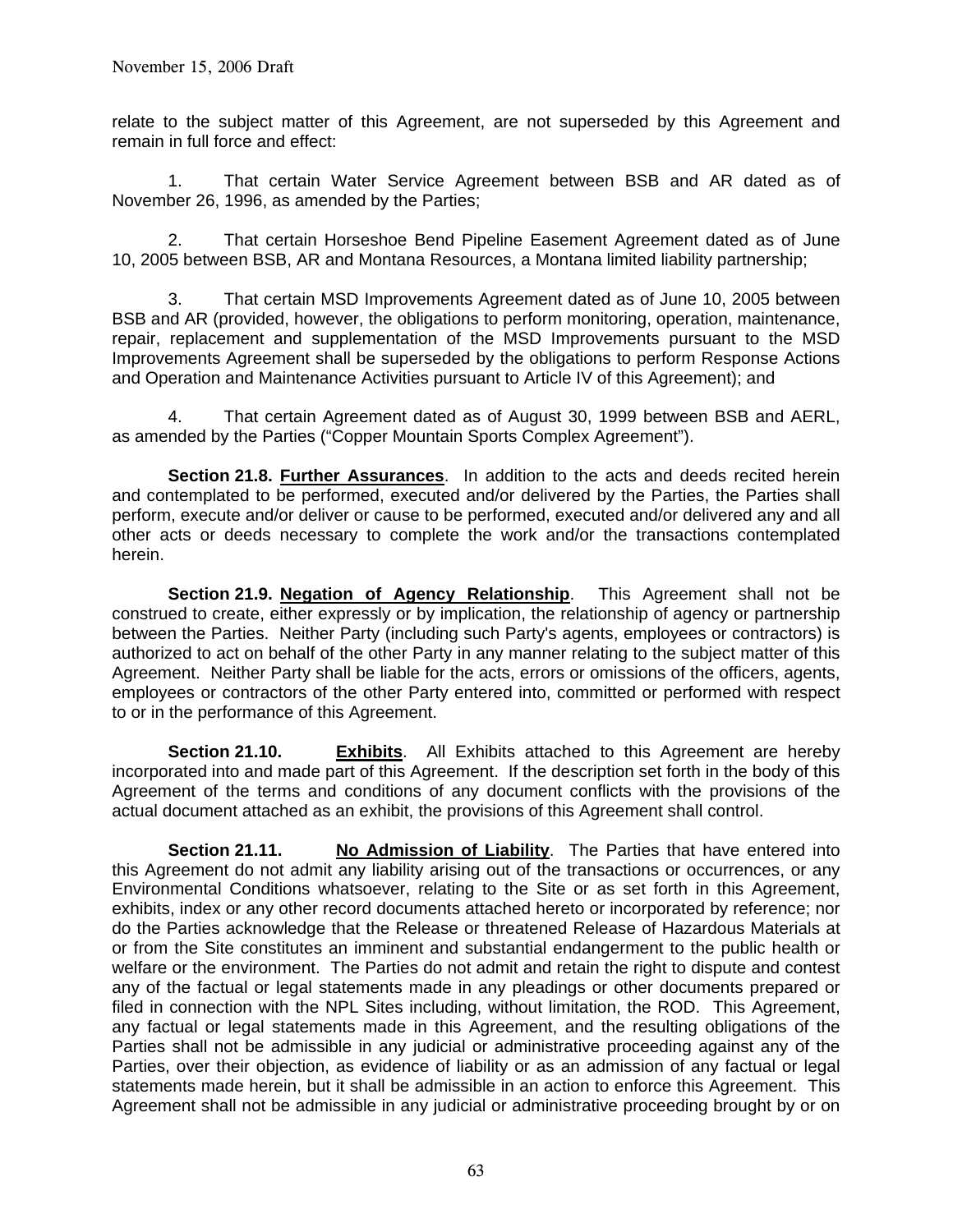behalf of any natural resource trustee or any Party to this Agreement for natural resource damages as evidence of liability or as an admission of any factual or legal statements or determinations made herein.

**Section 21.12. General Reservations**. Nothing in this Agreement shall restrict or limit in any way any cause of action or other rights, whether contingent or absolute, matured or un-matured, determined or undetermined or known or unknown as of the Effective Date of this Agreement, that either of the Parties may have against any Person or Governmental Entity including, without limitation, any cause of action for contribution or indemnity against any Person or Government Entity for reimbursement of the considerations incurred or to be incurred by AR pursuant to this Agreement.

**Section 21.13.** Binding Effect; Assignment. The rights and obligations set forth in this Agreement shall be binding on the Parties hereto and their successors and assigns. No assignment or delegation of any right or obligation hereunder, whether accruing prior to or after such assignment or delegation, will release the assigning or delegating Party from any liability or obligation under this Agreement without the prior written consent of the other Party, which consent shall not be unreasonably withheld. No assignment or other transfer by any Party of its rights or obligations hereunder shall be effective unless and until (i) written notice thereof has been given to each other Party hereto, (ii) the transferee or assignee has executed and delivered to each other Party hereto a binding assumption in writing of all obligations of the transferor or assignor hereunder and an agreement to perform such obligations, and (iii) the Parties have each agreed in their sole discretion and in writing to the assignment or other transfer of rights or obligations. Any attempted assignment or transfer of rights or obligations by any Party which fails to comply with the foregoing requirements will be ineffective and void. Except as otherwise provided in Sections 20.11 and 21.2 hereof, this Agreement is not contingent on the entry or issuance of any consent decree, order or directive of any Governmental Entity.

**Section 21.14. Retroactive Application For Limited Purposes**. The Parties agree that the following provisions of this Agreement ,together with applicable definitions and exhibits, shall apply retroactively to all work that BSB performs under MOU 119 and MOU 135 pursuant to Sections 10.3 and 11.3 hereof, to funds drawn upon for that work from the Superfund Programs Trust Account, the Multi-Pathway Program Trust Account, the Superfund Management Trust Account or the Capital Purchase Repair and Replacement Trust Account; and to any disputes that arise from that work or with respect to amounts drawn from those trust accounts:

- 1. Sections 10.6, 11.6, 12.4 and 13.4 (record-keeping);
- 2. Sections 10.7, 11.7, 12.5 and 13.5 (budgeting);
- 3. Sections 10.8, 11.8, 12.6 and 13.6 (accounting, reporting);
- 4. Sections 18.1 through 18.5 (limitation on obligations); and
- 5. Article XX (dispute resolution).

**Section 21.15. Modification**. This Agreement, and the rights and the obligations of the Parties hereunder, may not be amended, altered or modified, and no rights of any Party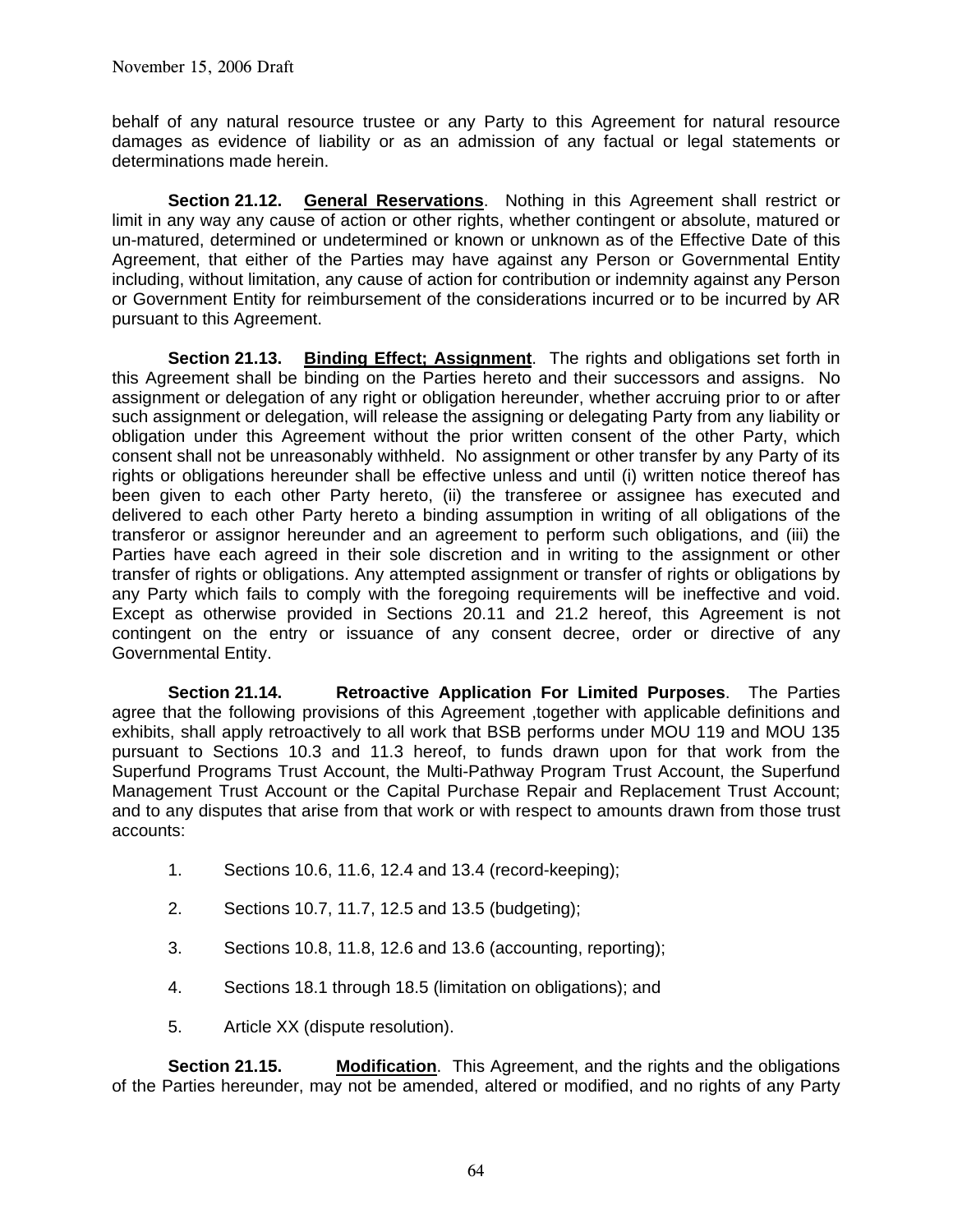hereunder shall be waived, unless such amendment, alteration, modification or waiver is evidenced by a written instrument executed by the Parties hereto.

**Section 21.16. No Third-Party Beneficiaries.** Except as expressly provided in this Agreement, nothing in this Agreement, express or implied, is intended to or shall confer upon any Person or Governmental Entity (including any other potentially responsible party at BPSOU) other than the Parties any rights (including without limitation any right of reimbursement or indemnification), benefits, or remedies of any nature whatsoever under or by reason of this Agreement.

**Section 21.17. Governing Law**. This Agreement shall be construed in accordance with and governed by the laws of Montana applicable to agreements made and to be performed wholly within such jurisdiction.

**Section 21.18. Counterparts**. This Agreement may be executed in one or more counterpart, each of which shall for all purposes be deemed to be an original and all of which together shall constitute the same instrument.

**Section 21.19. Severability**. If any provision of this Agreement is or becomes invalid, illegal or unenforceable in any respect, the validity, legality and enforceability of the remaining provisions hereof, or of such provision in other respects, shall not be affected thereby.

**Section 21.20. Integration of Recitals.** All of the recitals to this Agreement are incorporated by this reference in their entirety as terms and conditions of this Agreement.

 IN WITNESS WHEREOF, the Parties have caused this Agreement to be executed as of the \_\_\_\_ day of \_\_\_\_\_\_\_\_\_\_\_\_\_, 2006.

## ATLANTIC RICHFIELD COMPANY

By \_\_\_\_\_\_\_\_\_\_\_\_\_\_\_\_\_\_\_\_\_\_\_\_  $Its$ 

Attest: \_\_\_\_\_\_\_\_\_\_\_\_\_\_\_\_\_\_\_\_\_ Its \_\_\_\_\_\_\_\_\_\_\_\_\_\_\_\_\_\_\_\_

 THE CITY AND COUNTY OF BUTTE-SILVER BOW

By \_\_\_\_\_\_\_\_\_\_\_\_\_\_\_\_\_\_\_\_\_\_\_\_

Chief Executive

Attest: \_\_\_\_\_\_\_\_\_\_\_\_\_\_\_\_\_\_\_\_\_\_

County Clerk and Recorder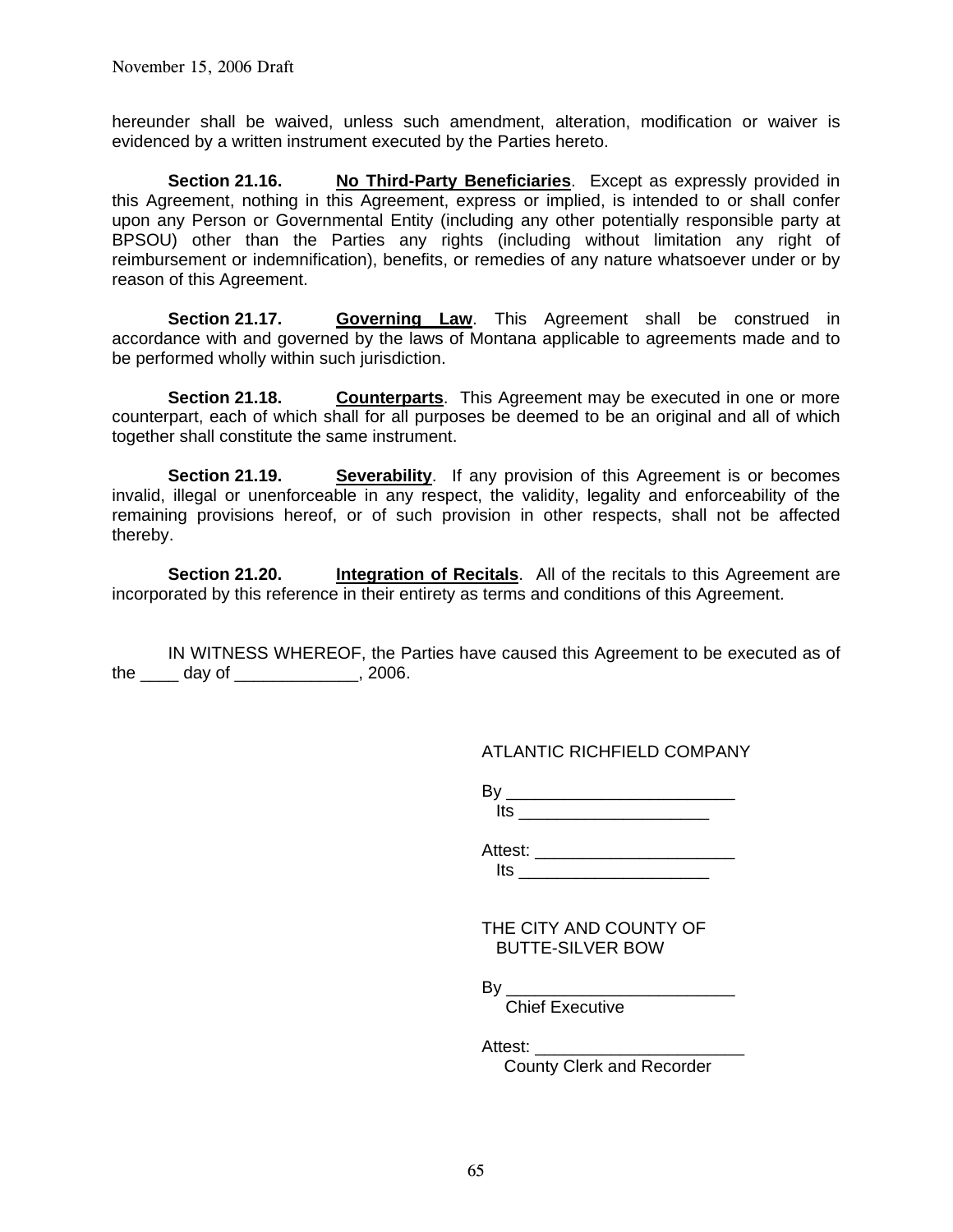**Exhibit "1" (Map of BPSOU) Exhibit "2" (Map of Superfund Storm Water Structures) Exhibit 2.1 (List of Superfund Storm Water Structures) Exhibit "3" (Map of GMMIA and Historic Mining Landscape Area) Exhibit 3.1 (Map of Mine Waste Repository) Exhibit "4" (Legal Description of Dedicated Use Properties) Exhibit "5" (Legal Description of Developable Properties) Exhibit "6" (Description of Storm Water Sites) Exhibit "7" (Description of Capital Equipment Purchases) Exhibit "8" (Dedicated Use Properties Quitclaim Deeds) Exhibit "9" (Developable Properties Quitclaim Deeds) Exhibit "10" (Superfund Storm Water Structures Quitclaim Deed) Exhibit "11" (Third Party Quitclaim Deeds) Exhibit "12" (Capital Purchase Repair and Replacement Trust Agreement) Exhibit "13" (Groundwater Treatment System Capital Repair and Replacement Trust Agreement) Exhibit "14" (Superfund Management Trust Agreement) Exhibit "15" (Superfund Programs Trust Agreement) Exhibit "16" (Initial Capital Purchase, Repair and Replacement Budget) Exhibit "17" (Initial Superfund Management Budget) Exhibit "18" (Initial Superfund Programs Budget) Exhibit "19" (LAO Surface Enhancement and Land Use Plan) Exhibit "20" (Multi-Pathway Program Protocol) Exhibit "21"**